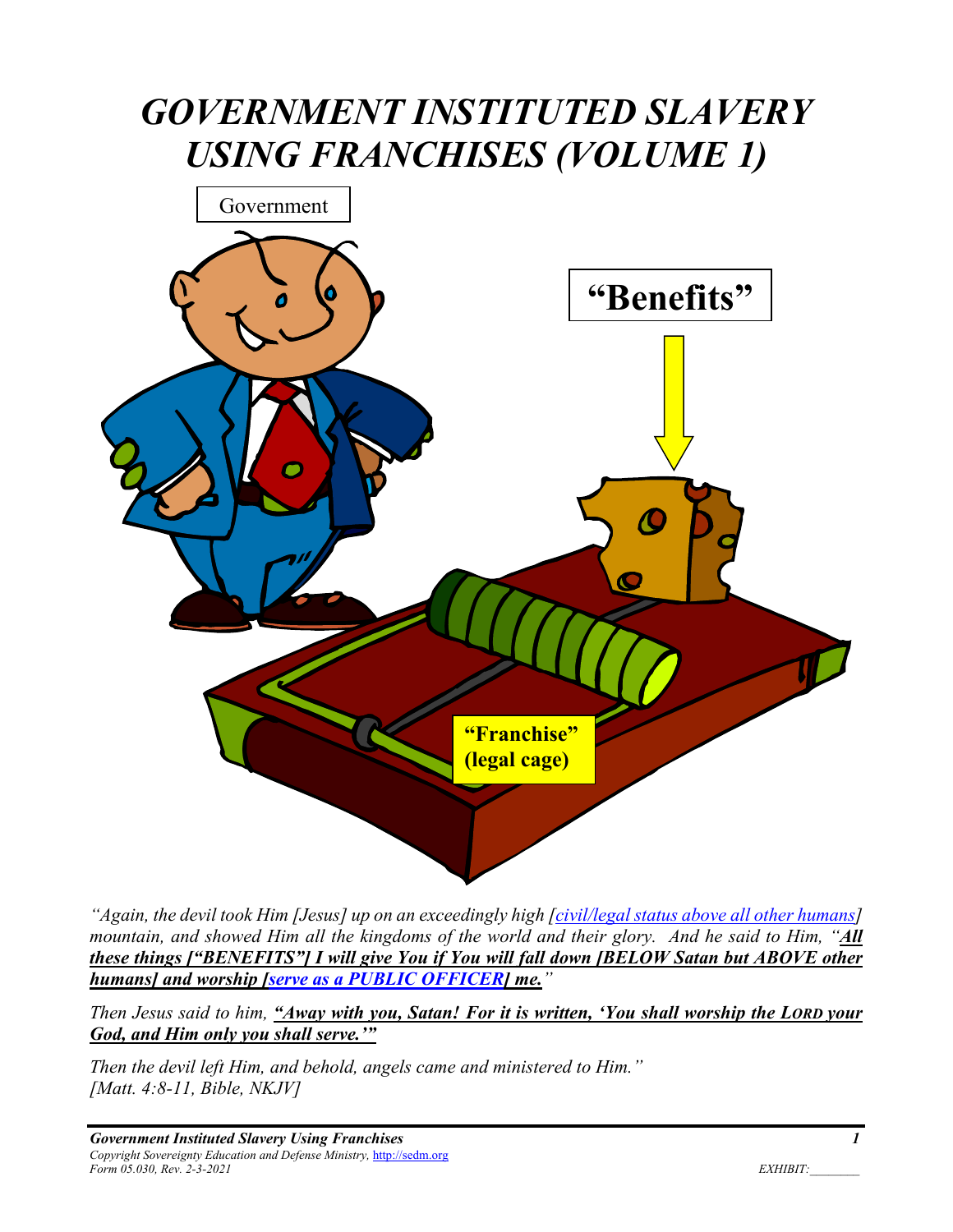# *DEDICATION*

*"I [God] brought you up from Egypt [slavery] and brought you to the land of which I swore to your fathers; and I said, 'I will never break My covenant with you. And you shall make no covenant [contract or franchise or agreement of ANY kind] with the inhabitants of this [corrupt pagan] land; you shall tear down their [man/government worshipping socialist] altars.' But you have not obeyed Me. Why have you done this?* 

*"Therefore I also said, 'I will not drive them out before you; but they will become as thorns [terrorists and persecutors] in your side and their gods will be a snare [slavery!] to you.'"* 

*So it was, when the Angel of the LORD spoke these words to all the children of Israel, that the people lifted up their voices and wept. [Judges 2:1-4, Bible, NKJV]* 

*"You shall make no covenant [contract or franchise] with them [foreigners, pagans], nor with their [pagan government] gods [laws or judges]. They shall not dwell in your land [and you shall not dwell in theirs by becoming a "resident" or domiciliary in the process of contracting with them], lest they make you sin against Me [God]. For if you serve their [government] gods [under <i>contract or agreement or franchise], it will surely be a snare to you." [Exodus 23:32-33, Bible, NKJV]* 

*'For among My [God's] people are found wicked [covetous public servant] men; They lie in wait as one who sets snares; They set a trap; They catch men. As a cage is full of birds, So their houses are full of deceit. Therefore they have become great and grown rich. They have grown fat, they are sleek; Yes, they surpass the deeds of the wicked; They do not plead the cause, The cause of the fatherless [or the innocent, widows, <u>or the nontaxpayer</u>]; Yet they prosper, And the right of the needy they do not defend. Shall I not punish them for these things?' says the Lord. 'Shall I not avenge Myself on such a nation as this?'* 

"*An astonishing and horrible thing Has been committed in the land: The prophets prophesy falsely, And the priests [judges in franchise courts that worship government as a pagan deity] rule by their own power; And My people love to have it so. But what will you do in the end?" [Jer. 5:26-31, Bible, NKJV]* 

*"The taxpayer-- that's someone who works for the federal government but doesn't have to take the civil service examination." [President Ronald W. Reagan]* 

*"In the matter of taxation, every privilege is an injustice." [Voltaire]* 

*"The more you want [privileges], the more the world can hurt you."*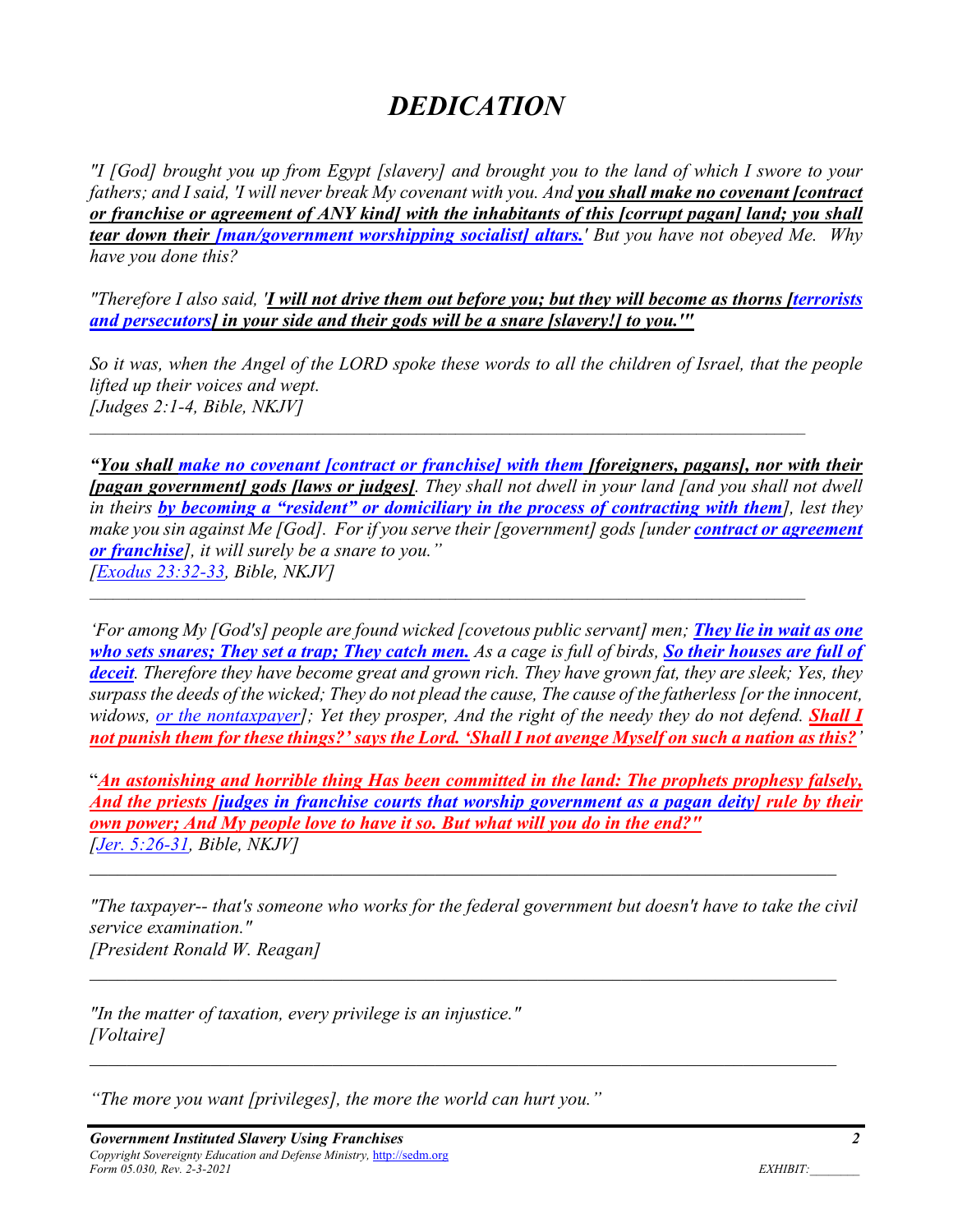*"The Lord is well pleased for His righteousness' sake; He will exalt the law and make it honorable. But this is a people robbed and plundered! All of them are snared in [legal] holes [by the sophistry of greedy government lawyers], and they are hidden in prison houses; they are for prey, and no one delivers; for plunder, and no one says, "Restore!".* 

*Who among you will give ear to this? Who will listen and hear for the time to come? Who gave Jacob for plunder, and Israel to the robbers? Was it not the Lord, He against whom we have sinned? For they would not walk in His ways, nor were they obedient to His law, therefore He has poured on him the fury of His anger and the strength of battle; it has set him on fire all around, yet he did not know; and it burned him, yet he did not take it to heart." [Isaiah 42:21-25, Bible, NKJV]* 

*"Awake, awake, O Zion, clothe yourself with strength. Put on your garments of splendor, O Jerusalem, the holy city. The uncircumcised and defiled will not enter you again. Shake off your dust; rise up, sit enthroned, O Jerusalem [Christians]. Free yourself from the chains [contracts and franchises] on your neck, O captive Daughter of Zion. For this is what the LORD says: "You were sold for nothing [free government cheese worth a fraction of what you had to pay them to earn the right to "eat" it], and without money you will be redeemed."* 

*[Isaiah 52:1-3, Bible, NKJV]* 

*"The most pernicious form of tyranny is that which is justified with the defense that it is 'good' for you or 'benefits' you." [Bob Schulz, We the People Foundation for Constitutional Education; http://givemeliberty.org]*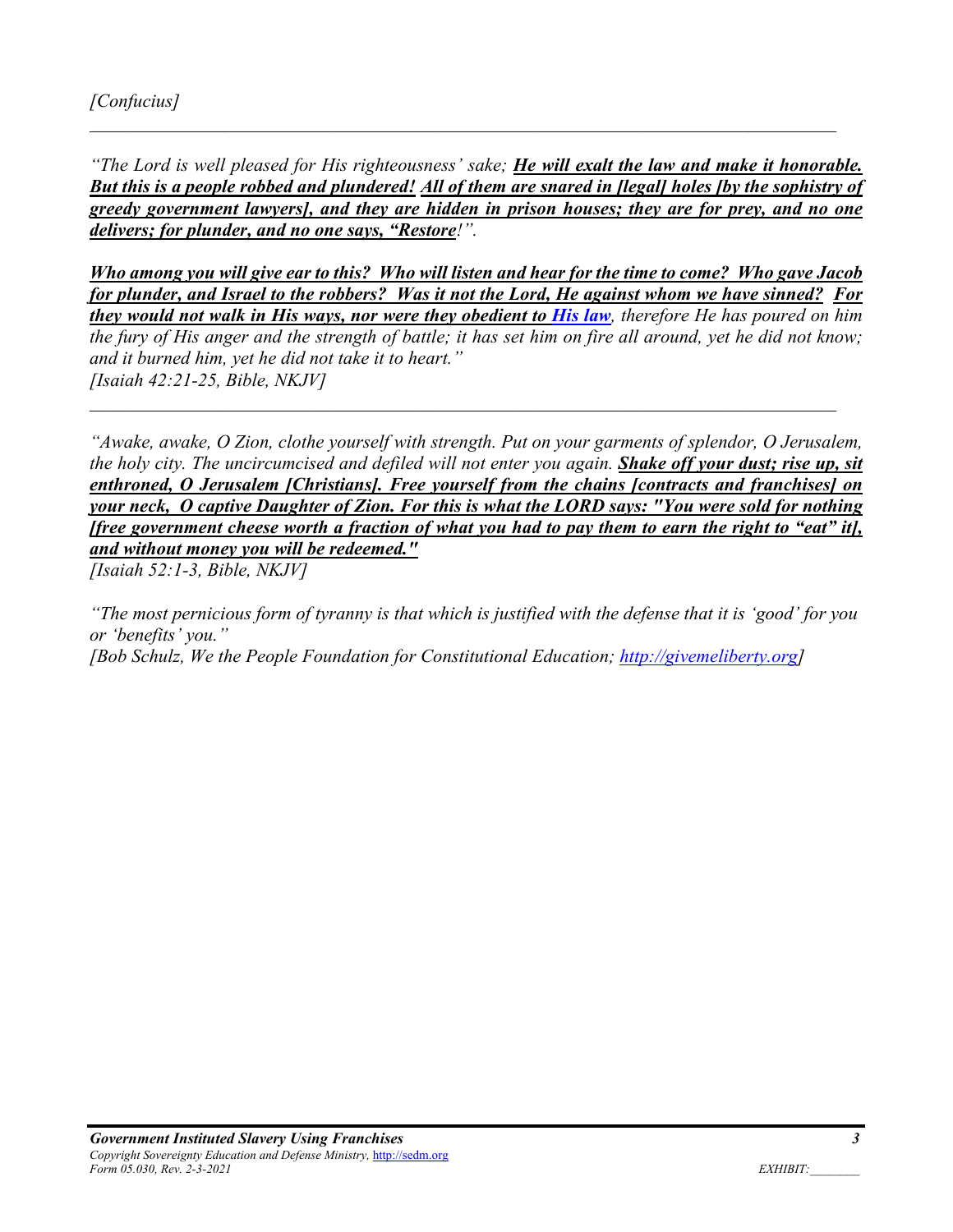#### **Government "Benefits", "Entitlements", And Franchises: The Key to Unhappiness and Ingratitude**

If government "benefits" and franchises are the main source of unhappiness, and the Declaration of Independence says we have a right to pursue happiness, then by implication we have a right to: 1. Not be eligible for; 2. Not participate in; 3. Not be treated AS IF we are eligible for government franchises or "benefits". The following maxims of the common law agree with this principle:

> *"Invito beneficium non datur. No one is obliged to accept a benefit against his consent. Dig. 50, 17, 69. But if he does not dissent he will be considered as assenting. Vide Assent.*

> *"Potest quis renunciare pro se, et suis, juri quod pro se introductum est. A man may relinquish, for himself and his heirs, a right which was introduced for his own benefit. See 1 Bouv. Inst. n. 83." [Bouvier's Maxims of Law, 1856; https://famguardian.org/Publications/BouvierMaximsOfLaw/BouviersMaxims.htm]*

Indirectly, that means we have a right to NOT use franchise license numbers, such as Social Security Numbers (Form #05.012). Watch the truth for yourself.

1. The Key to Unhappiness: https://youtu.be/xxmORnnP3WI



2. Socialism Makes People Selfish: https://youtu.be/l3GfCmbPDN0



3. Supreme Court Justice Antonin Scalia on whether socialism is conducive to the Christian public good: https://youtu.be/fkChru9L3xA



**Government Instituted Slavery Using Franchises** *Copyright Sovereignty Education and Defense Ministry,* http://sedm.org *Form 05.030, Rev. 2-3-2021 EXHIBIT:*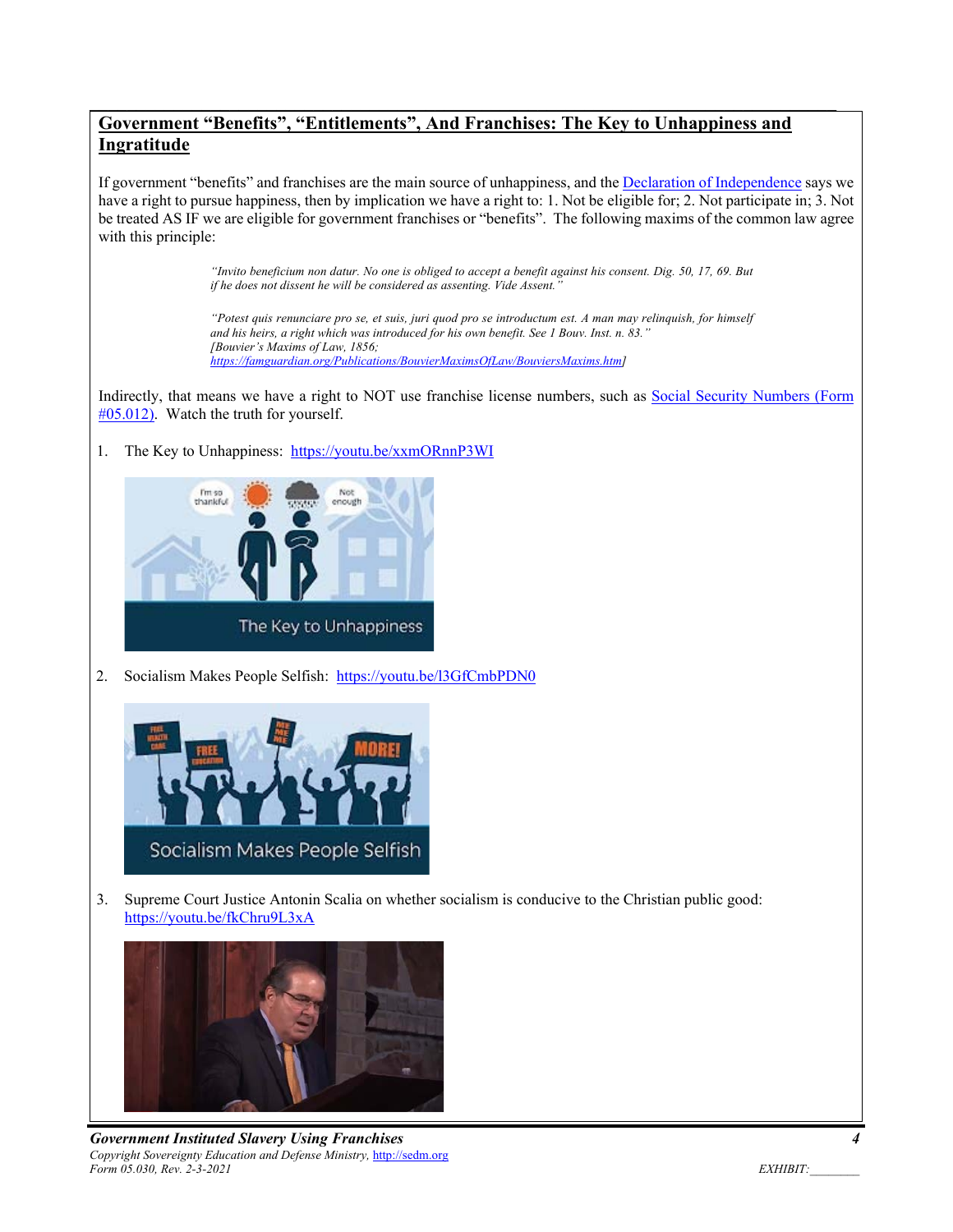# *WHAT WOULD JESUS DO?*

I try to imagine my Lord filling out an application for a license of some sort.

I try to imagine my Lord being a statutory "citizen" when He said to his tax collector apostle Matthew that he had no domicile. He also said that all His followers were to be enemies rather than friends of the world, and that He chose His followers to be legally (civilly) OUTSIDE rather than INSIDE the world:

> *"And Jesus said to him, "Foxes have holes and birds of the air have nests, but the Son of Man has nowhere to*  lay His head." *[Matt. 8:20, Bible, NKJV]*

> *"If you were of the world, the world would love its own. Yet because you are not of [domiciled within] the world, but I [Jesus] chose you [believers] out of the world, therefore the world hates you. Remember the word that I said to you, 'A [public] servant is not greater than his [Sovereign] master.' If they persecuted Me, they will also persecute you. If they kept My word, they will keep yours also [as trustees of the public trust]. But all these things they will do to you for My name's sake, because they do not know Him [God] who sent Me." [Jesus in John 15:19-21, Bible, NKJV]*

> *"Adulterers and adulteresses! Do you not know that friendship [and "citizenship"/domicile] with the world [or the governments of the world] is enmity with God? Whoever therefore wants to be a friend [statutory "***citizen***" or "***taxpayer***" or "***resident***" or "***inhabitant***"] of the world makes himself an enemy of God." [*James 4:4*, Bible, NKJV]*

I try to imagine my Lord writing down a social security number when trying to open a bank account.

I try to imagine my Lord saying the "pledge of allegiance" when the only mention of allegiance in the Bible was connected with sin.

> *"And the men of Israel were distressed that day, for Saul [the King God told them NOT to elect or accept] had placed the people under oath" [1 Sam. 14:24, Bible, NKJV]*

I try to imagine my Lord holding on to a "birth certificate" in some undisclosed location to be able to retrieve it when asked:

*"Who are you? We need proof that you are our public officer, statutory 'employee', and/or government dependent".* 

I try to imagine my Lord getting a "passport" from Caesar to travel somewhere else on His Father's property. After all, the Bible says the entire EARTH and the HEAVENS, meaning all of creation, are HIS PROPERTY:

> *"Indeed heaven and the highest heavens belong to the LORD your God, also the earth with all that is in it." [Deut. 10:15, Bible, NKJV]*

Shouldn't the government be scouring God's laws for PERMISSION and a license to use God's property for the purpose they intend? Aren't they in effect abusing property taxes to rent out SOMEONE ELSE'S (God's) property, meaning STOLEN property?

I try to imagine what Jesus meant when he said to "render to Caesar" as in Matt. 22:21, Mark 12:17, and Luke 20:25 if the entire Earth and all of creation belong to God? What is left to render if God owns absolutely EVERYTHING?

I try to imagine my God sending His children (believers) to government controlled educational systems. (public school). Even animals are not stupid enough to turn their young over to predators (He calls them "The Beast" in Rev. 19:19) to be raised.

I try to imagine what my Lord truly meant when He spoke these words:

*". . .and I appoint unto you a kingdom, even as my Father appointed unto me;" [Luke 22:29, Bible, NKJV]*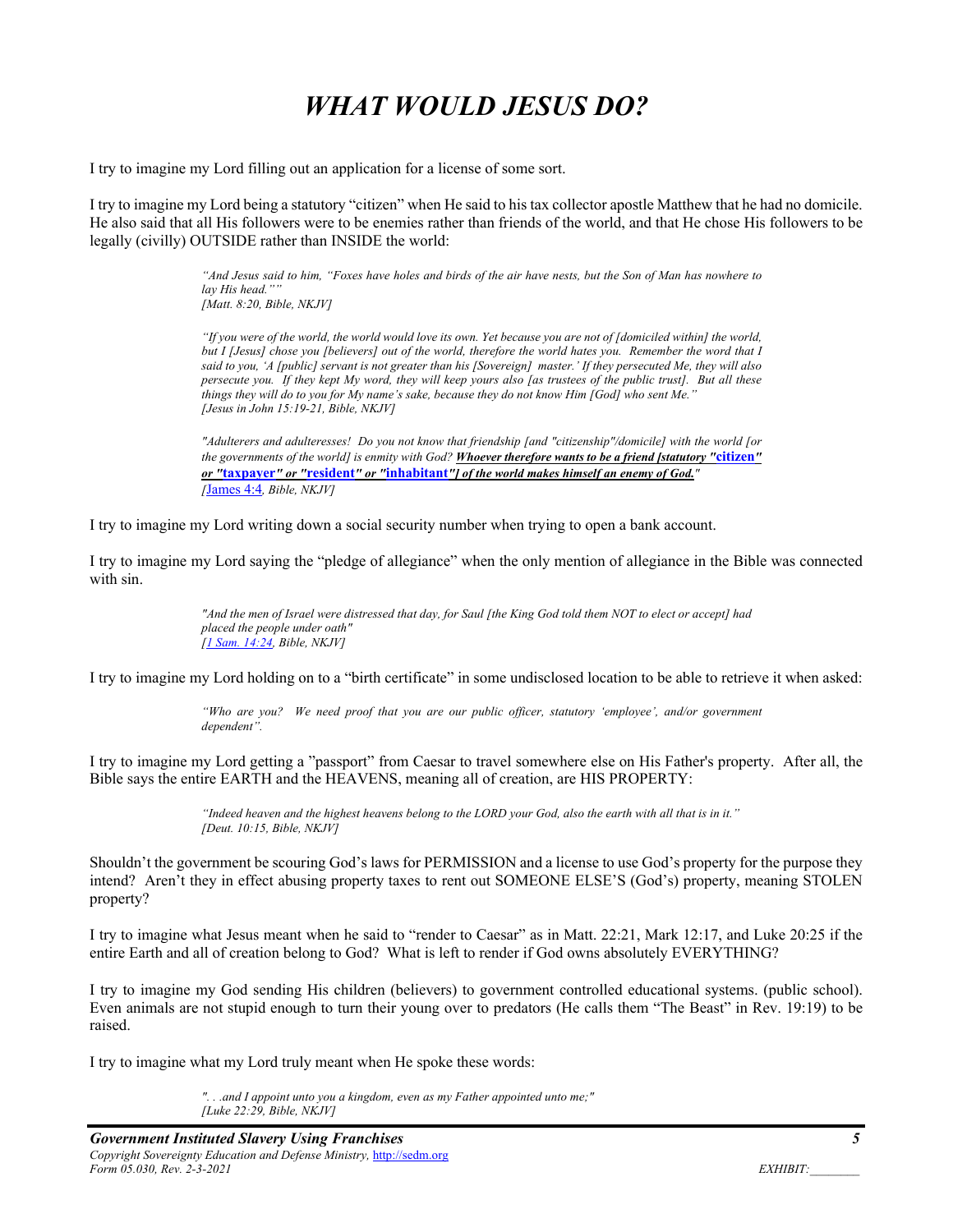*"You [Jesus] are worthy to take the scroll, And to open its seals; For You were slain, And have redeemed us [believers] to God by Your blood Out of every tribe and tongue and people and nation, And have made us kings and priests to our God; And we shall reign on the earth." [Rev. 5:9-10, Bible, NKJV]* 

I try to imagine what is truly meant when Paul writes:

*"And do not be conformed to this world, but be transformed by the renewing of your mind, that you may prove what is that good and acceptable and perfect will of God." [Romans 12:2, Bible, NKJV]* 

Isn't the ESSENCE of the conformity Paul is talking about above the acquisition of civil statuses that limit our freedom and cause us to serve government idols, such as "person", "individual", "citizen", "resident", "taxpayer", "driver", "benefit recipient", etc?

> *"For our citizenship is in heaven, from which we also eagerly wait for the Savior, the Lord Jesus Christ" [Philippians 3:20]*

*"Where do wars and fights come from among you? Do they not come from your desires for pleasure [unearned money or "benefits", privileges, or franchises, from the government] that war in your members [and your democratic governments]? You lust [after other people's money] and do not have. You murder [the unborn to increase your standard of living] and covet [the unearned] and cannot obtain [except by empowering your government to STEAL for you!]. You fight and war [against the rich and the nontaxpayers to subsidize your idleness]. Yet you do not have because you do not ask [the Lord, but instead ask the deceitful government]. You ask and do not receive, because you ask amiss, that you may spend it on your pleasures. Adulterers and adulteresses! Do you not know that friendship [statutory "citizenship"] with the world [or the governments of the world] is enmity with God? Whoever therefore wants to be a friend [STATUTORY "citizen", "resident", "inhabitant", "taxpayer", "person" franchisee] of the world [or the governments of the world] makes himself an enemy of God." [James 4:4, Bible, NKJV]* 

I try to imagine if my Lord would have any concern at all of a "license" from Caesar. Herod maybe whom He called a fox.

I try to imagine if my Lord would accept a "mark" (number) by a man made government. He called government "the Beast" in Rev. 19:19. Do not all licenses come with some form of a number?

I try to imagine if my Lord is speaking to people who accepted a Social Security Number or worshipped the image (ruler) found on Caesar's money when He said the following:

*First Bowl: Loathsome Sores* 

*So the first went and poured out his bowl upon the earth, and a foul and loathsome sore came upon the men who had the mark of the beast and those who worshiped his image. [Rev. 16:2, Bible, NKJV]* 

*"Show Me the tax money."* 

*So they brought Him a denarius.* 

*And He [Jesus, the same guy who wrote the above] said to them, "Whose image and inscription is this?"* 

*They said to Him, "Caesar's." [Matt. 22:19-21, Bible, NKJV]* 

*"According to all the works which they have done since the day that I brought them up out of Egypt, even to this day—with which they have forsaken Me and served [worshipped] other gods [Kings, in this case]—so they are doing to you also [government becoming idolatry]." [1 Sam. 8:8, Bible, NKJV]*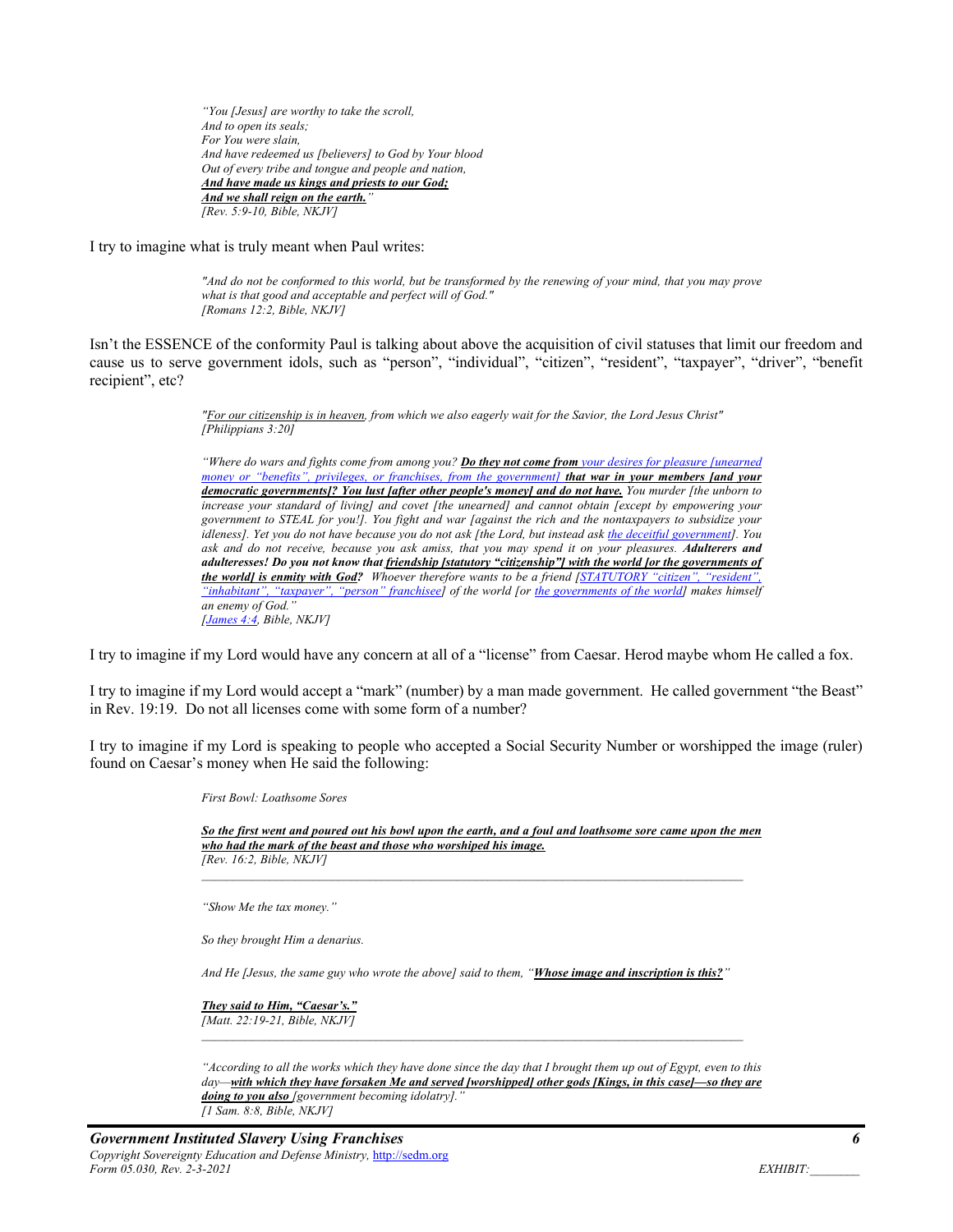I often wonder if the opposite is implied in this verse to which I am sure:

*"Yea, and all that will live godly in Christ Jesus shall suffer persecution." [2 Timothy 3:12, Bible, NKJV]* 

I imagine and wonder and think on these things daily to remind myself always. Here is what has been revealed. My Lord came to us as an example for us all. To show us HOW to live and to die for it is written:

> *"For whoever desires to save his life will lose it, but whoever loses his life for My sake will find it." [Matt. 16:25, Bible, NKJV]*

I try to imagine the meaning of Christians being a light on a hill that cannot be hid, and then I realize that "the light" spoken of in the parable is really those who are OBEDIENT to God's law out of respect, reverence, and genuine love for God. Love, after all, is biblically defined as OBEDIENCE to God's law, and not some sentimental feeling:

> *"Not everyone who says to Me, 'Lord, Lord,' shall enter the kingdom of heaven, but he who does the will of My Father in heaven. [Jesus in Matt. 7:21, Bible, NKJV]*

> *"Now by this we know that we know Him [God], if we keep His commandments. He who says, "I know Him," and does not keep His commandments, is a liar, and the truth is not in him. But whoever keeps His word, truly the love of God is perfected in him. By this we know that we are in Him [His fiduciaries]. He who says he abides in Him [as a fiduciary] ought himself also to walk just as He [Jesus] walked." [1 John 2:3-6, Bible, NKJV]*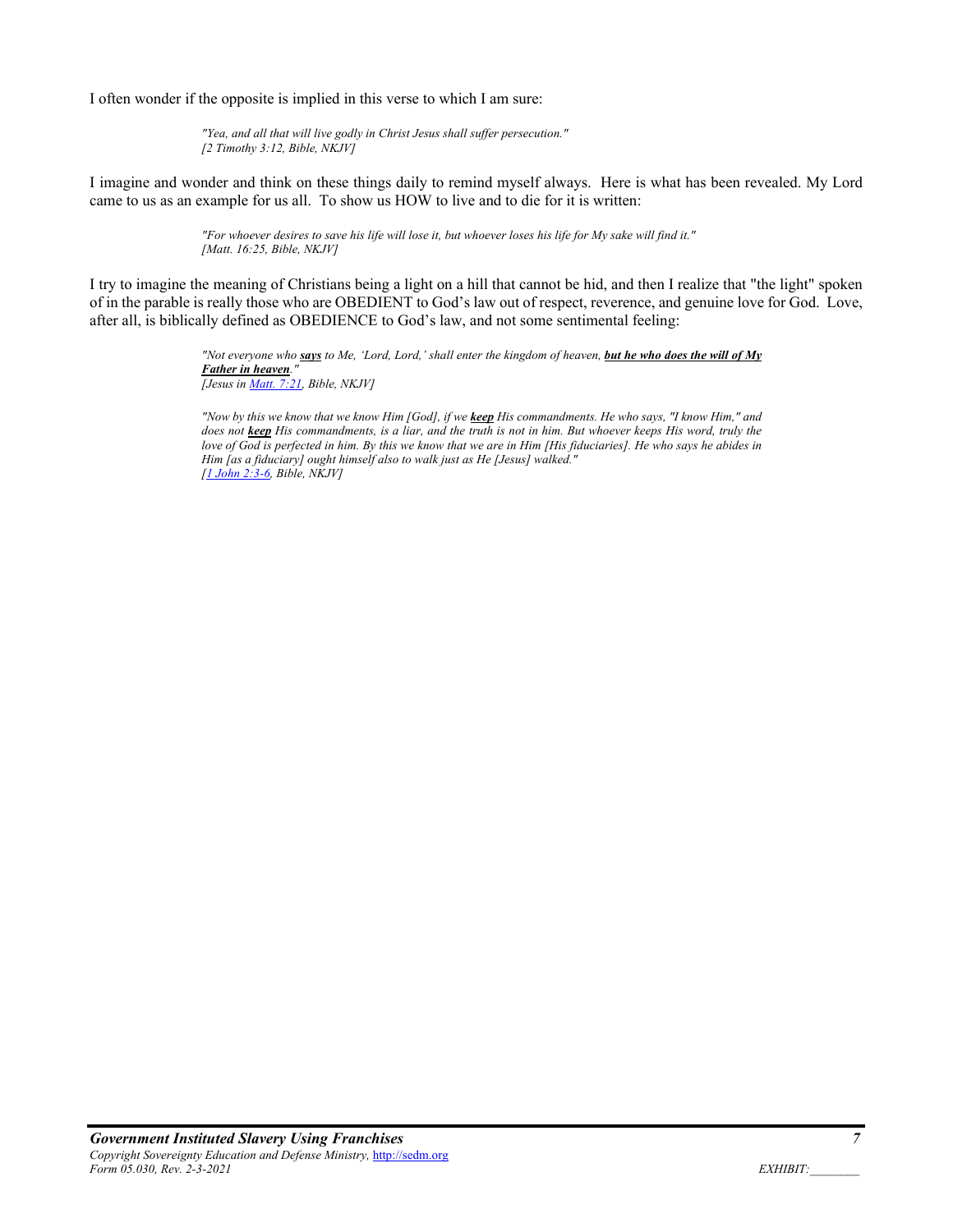# **TABLE OF CONTENTS**

| $\mathbf{1}$<br>$\boldsymbol{2}$<br>2.1<br>2.2<br>2.3<br>2.4<br>All government franchises are based on grants of government property with legal strings attached and the receipt<br>2.5<br>The use of grants of government property to destroy constitutional rights is a biblical sin and usury 2-105<br>2.6<br>2.7<br>2.8<br>Social Security Numbers (SSNs) and Taxpayer Identification Numbers (TINs) are what the FTC calls a<br>2.9<br>2.10<br>2.10.1<br>2.10.2<br>2.10.3<br>2.12 Mechanisms of unconstitutional or illegal abuse of government franchises and effective defenses against them<br>$2 - 124$<br>2.13<br>How franchises are stealthily introduced and propagated by a corrupted government within jurisdictions outside<br>2.14<br>2.15<br>How franchises are abused as snares by corrupt rulers to trap and enslave the innocent and the ignorant and<br>2.16<br>Franchises are the main method by which democracies become corrupted, turn socialist, and become "de facto"<br>2.17<br>2.18<br>Jesus refused a domicile, refused to participate in all human franchises, benefits, and privileges, and refused the<br>2.19<br>Satan's greatest sin was abusing "privileges" and "franchises" to make himself equal to or above God2-155<br>2.20<br>2.21<br>3<br>3.1<br>3.2<br>3.3<br>The purpose and foundation of de jure government: Protection of EXCLUSIVELY PRIVATE rights 3-177<br>3.4<br>3.5<br>3.6<br>All PUBLIC/GOVERNMENT law attaches to government territory, all PRIVATE law attaches to your right to<br>3.7<br>The Ability to Regulate Private Rights and Private Conduct is Repugnant to the Constitution 3-193<br>3.8<br>3.9<br>3.10<br>Unlawful methods abused by government to convert PRIVATE property to PUBLIC property 3-207<br>3.11<br>3.12<br>3.13<br>$\overline{\mathbf{4}}$<br>4.1 |  |  |  |  |
|------------------------------------------------------------------------------------------------------------------------------------------------------------------------------------------------------------------------------------------------------------------------------------------------------------------------------------------------------------------------------------------------------------------------------------------------------------------------------------------------------------------------------------------------------------------------------------------------------------------------------------------------------------------------------------------------------------------------------------------------------------------------------------------------------------------------------------------------------------------------------------------------------------------------------------------------------------------------------------------------------------------------------------------------------------------------------------------------------------------------------------------------------------------------------------------------------------------------------------------------------------------------------------------------------------------------------------------------------------------------------------------------------------------------------------------------------------------------------------------------------------------------------------------------------------------------------------------------------------------------------------------------------------------------------------------------------------------------------------------------------------------------------------------------------------------------------------|--|--|--|--|
|                                                                                                                                                                                                                                                                                                                                                                                                                                                                                                                                                                                                                                                                                                                                                                                                                                                                                                                                                                                                                                                                                                                                                                                                                                                                                                                                                                                                                                                                                                                                                                                                                                                                                                                                                                                                                                    |  |  |  |  |
|                                                                                                                                                                                                                                                                                                                                                                                                                                                                                                                                                                                                                                                                                                                                                                                                                                                                                                                                                                                                                                                                                                                                                                                                                                                                                                                                                                                                                                                                                                                                                                                                                                                                                                                                                                                                                                    |  |  |  |  |
|                                                                                                                                                                                                                                                                                                                                                                                                                                                                                                                                                                                                                                                                                                                                                                                                                                                                                                                                                                                                                                                                                                                                                                                                                                                                                                                                                                                                                                                                                                                                                                                                                                                                                                                                                                                                                                    |  |  |  |  |
|                                                                                                                                                                                                                                                                                                                                                                                                                                                                                                                                                                                                                                                                                                                                                                                                                                                                                                                                                                                                                                                                                                                                                                                                                                                                                                                                                                                                                                                                                                                                                                                                                                                                                                                                                                                                                                    |  |  |  |  |
|                                                                                                                                                                                                                                                                                                                                                                                                                                                                                                                                                                                                                                                                                                                                                                                                                                                                                                                                                                                                                                                                                                                                                                                                                                                                                                                                                                                                                                                                                                                                                                                                                                                                                                                                                                                                                                    |  |  |  |  |
|                                                                                                                                                                                                                                                                                                                                                                                                                                                                                                                                                                                                                                                                                                                                                                                                                                                                                                                                                                                                                                                                                                                                                                                                                                                                                                                                                                                                                                                                                                                                                                                                                                                                                                                                                                                                                                    |  |  |  |  |
|                                                                                                                                                                                                                                                                                                                                                                                                                                                                                                                                                                                                                                                                                                                                                                                                                                                                                                                                                                                                                                                                                                                                                                                                                                                                                                                                                                                                                                                                                                                                                                                                                                                                                                                                                                                                                                    |  |  |  |  |
|                                                                                                                                                                                                                                                                                                                                                                                                                                                                                                                                                                                                                                                                                                                                                                                                                                                                                                                                                                                                                                                                                                                                                                                                                                                                                                                                                                                                                                                                                                                                                                                                                                                                                                                                                                                                                                    |  |  |  |  |
|                                                                                                                                                                                                                                                                                                                                                                                                                                                                                                                                                                                                                                                                                                                                                                                                                                                                                                                                                                                                                                                                                                                                                                                                                                                                                                                                                                                                                                                                                                                                                                                                                                                                                                                                                                                                                                    |  |  |  |  |
|                                                                                                                                                                                                                                                                                                                                                                                                                                                                                                                                                                                                                                                                                                                                                                                                                                                                                                                                                                                                                                                                                                                                                                                                                                                                                                                                                                                                                                                                                                                                                                                                                                                                                                                                                                                                                                    |  |  |  |  |
|                                                                                                                                                                                                                                                                                                                                                                                                                                                                                                                                                                                                                                                                                                                                                                                                                                                                                                                                                                                                                                                                                                                                                                                                                                                                                                                                                                                                                                                                                                                                                                                                                                                                                                                                                                                                                                    |  |  |  |  |
|                                                                                                                                                                                                                                                                                                                                                                                                                                                                                                                                                                                                                                                                                                                                                                                                                                                                                                                                                                                                                                                                                                                                                                                                                                                                                                                                                                                                                                                                                                                                                                                                                                                                                                                                                                                                                                    |  |  |  |  |
|                                                                                                                                                                                                                                                                                                                                                                                                                                                                                                                                                                                                                                                                                                                                                                                                                                                                                                                                                                                                                                                                                                                                                                                                                                                                                                                                                                                                                                                                                                                                                                                                                                                                                                                                                                                                                                    |  |  |  |  |
|                                                                                                                                                                                                                                                                                                                                                                                                                                                                                                                                                                                                                                                                                                                                                                                                                                                                                                                                                                                                                                                                                                                                                                                                                                                                                                                                                                                                                                                                                                                                                                                                                                                                                                                                                                                                                                    |  |  |  |  |
|                                                                                                                                                                                                                                                                                                                                                                                                                                                                                                                                                                                                                                                                                                                                                                                                                                                                                                                                                                                                                                                                                                                                                                                                                                                                                                                                                                                                                                                                                                                                                                                                                                                                                                                                                                                                                                    |  |  |  |  |
|                                                                                                                                                                                                                                                                                                                                                                                                                                                                                                                                                                                                                                                                                                                                                                                                                                                                                                                                                                                                                                                                                                                                                                                                                                                                                                                                                                                                                                                                                                                                                                                                                                                                                                                                                                                                                                    |  |  |  |  |
|                                                                                                                                                                                                                                                                                                                                                                                                                                                                                                                                                                                                                                                                                                                                                                                                                                                                                                                                                                                                                                                                                                                                                                                                                                                                                                                                                                                                                                                                                                                                                                                                                                                                                                                                                                                                                                    |  |  |  |  |
|                                                                                                                                                                                                                                                                                                                                                                                                                                                                                                                                                                                                                                                                                                                                                                                                                                                                                                                                                                                                                                                                                                                                                                                                                                                                                                                                                                                                                                                                                                                                                                                                                                                                                                                                                                                                                                    |  |  |  |  |
|                                                                                                                                                                                                                                                                                                                                                                                                                                                                                                                                                                                                                                                                                                                                                                                                                                                                                                                                                                                                                                                                                                                                                                                                                                                                                                                                                                                                                                                                                                                                                                                                                                                                                                                                                                                                                                    |  |  |  |  |
|                                                                                                                                                                                                                                                                                                                                                                                                                                                                                                                                                                                                                                                                                                                                                                                                                                                                                                                                                                                                                                                                                                                                                                                                                                                                                                                                                                                                                                                                                                                                                                                                                                                                                                                                                                                                                                    |  |  |  |  |
|                                                                                                                                                                                                                                                                                                                                                                                                                                                                                                                                                                                                                                                                                                                                                                                                                                                                                                                                                                                                                                                                                                                                                                                                                                                                                                                                                                                                                                                                                                                                                                                                                                                                                                                                                                                                                                    |  |  |  |  |
|                                                                                                                                                                                                                                                                                                                                                                                                                                                                                                                                                                                                                                                                                                                                                                                                                                                                                                                                                                                                                                                                                                                                                                                                                                                                                                                                                                                                                                                                                                                                                                                                                                                                                                                                                                                                                                    |  |  |  |  |
|                                                                                                                                                                                                                                                                                                                                                                                                                                                                                                                                                                                                                                                                                                                                                                                                                                                                                                                                                                                                                                                                                                                                                                                                                                                                                                                                                                                                                                                                                                                                                                                                                                                                                                                                                                                                                                    |  |  |  |  |
|                                                                                                                                                                                                                                                                                                                                                                                                                                                                                                                                                                                                                                                                                                                                                                                                                                                                                                                                                                                                                                                                                                                                                                                                                                                                                                                                                                                                                                                                                                                                                                                                                                                                                                                                                                                                                                    |  |  |  |  |
|                                                                                                                                                                                                                                                                                                                                                                                                                                                                                                                                                                                                                                                                                                                                                                                                                                                                                                                                                                                                                                                                                                                                                                                                                                                                                                                                                                                                                                                                                                                                                                                                                                                                                                                                                                                                                                    |  |  |  |  |
|                                                                                                                                                                                                                                                                                                                                                                                                                                                                                                                                                                                                                                                                                                                                                                                                                                                                                                                                                                                                                                                                                                                                                                                                                                                                                                                                                                                                                                                                                                                                                                                                                                                                                                                                                                                                                                    |  |  |  |  |
|                                                                                                                                                                                                                                                                                                                                                                                                                                                                                                                                                                                                                                                                                                                                                                                                                                                                                                                                                                                                                                                                                                                                                                                                                                                                                                                                                                                                                                                                                                                                                                                                                                                                                                                                                                                                                                    |  |  |  |  |
|                                                                                                                                                                                                                                                                                                                                                                                                                                                                                                                                                                                                                                                                                                                                                                                                                                                                                                                                                                                                                                                                                                                                                                                                                                                                                                                                                                                                                                                                                                                                                                                                                                                                                                                                                                                                                                    |  |  |  |  |
|                                                                                                                                                                                                                                                                                                                                                                                                                                                                                                                                                                                                                                                                                                                                                                                                                                                                                                                                                                                                                                                                                                                                                                                                                                                                                                                                                                                                                                                                                                                                                                                                                                                                                                                                                                                                                                    |  |  |  |  |
|                                                                                                                                                                                                                                                                                                                                                                                                                                                                                                                                                                                                                                                                                                                                                                                                                                                                                                                                                                                                                                                                                                                                                                                                                                                                                                                                                                                                                                                                                                                                                                                                                                                                                                                                                                                                                                    |  |  |  |  |
|                                                                                                                                                                                                                                                                                                                                                                                                                                                                                                                                                                                                                                                                                                                                                                                                                                                                                                                                                                                                                                                                                                                                                                                                                                                                                                                                                                                                                                                                                                                                                                                                                                                                                                                                                                                                                                    |  |  |  |  |
|                                                                                                                                                                                                                                                                                                                                                                                                                                                                                                                                                                                                                                                                                                                                                                                                                                                                                                                                                                                                                                                                                                                                                                                                                                                                                                                                                                                                                                                                                                                                                                                                                                                                                                                                                                                                                                    |  |  |  |  |
|                                                                                                                                                                                                                                                                                                                                                                                                                                                                                                                                                                                                                                                                                                                                                                                                                                                                                                                                                                                                                                                                                                                                                                                                                                                                                                                                                                                                                                                                                                                                                                                                                                                                                                                                                                                                                                    |  |  |  |  |
|                                                                                                                                                                                                                                                                                                                                                                                                                                                                                                                                                                                                                                                                                                                                                                                                                                                                                                                                                                                                                                                                                                                                                                                                                                                                                                                                                                                                                                                                                                                                                                                                                                                                                                                                                                                                                                    |  |  |  |  |
|                                                                                                                                                                                                                                                                                                                                                                                                                                                                                                                                                                                                                                                                                                                                                                                                                                                                                                                                                                                                                                                                                                                                                                                                                                                                                                                                                                                                                                                                                                                                                                                                                                                                                                                                                                                                                                    |  |  |  |  |
|                                                                                                                                                                                                                                                                                                                                                                                                                                                                                                                                                                                                                                                                                                                                                                                                                                                                                                                                                                                                                                                                                                                                                                                                                                                                                                                                                                                                                                                                                                                                                                                                                                                                                                                                                                                                                                    |  |  |  |  |
|                                                                                                                                                                                                                                                                                                                                                                                                                                                                                                                                                                                                                                                                                                                                                                                                                                                                                                                                                                                                                                                                                                                                                                                                                                                                                                                                                                                                                                                                                                                                                                                                                                                                                                                                                                                                                                    |  |  |  |  |
|                                                                                                                                                                                                                                                                                                                                                                                                                                                                                                                                                                                                                                                                                                                                                                                                                                                                                                                                                                                                                                                                                                                                                                                                                                                                                                                                                                                                                                                                                                                                                                                                                                                                                                                                                                                                                                    |  |  |  |  |
|                                                                                                                                                                                                                                                                                                                                                                                                                                                                                                                                                                                                                                                                                                                                                                                                                                                                                                                                                                                                                                                                                                                                                                                                                                                                                                                                                                                                                                                                                                                                                                                                                                                                                                                                                                                                                                    |  |  |  |  |
|                                                                                                                                                                                                                                                                                                                                                                                                                                                                                                                                                                                                                                                                                                                                                                                                                                                                                                                                                                                                                                                                                                                                                                                                                                                                                                                                                                                                                                                                                                                                                                                                                                                                                                                                                                                                                                    |  |  |  |  |
|                                                                                                                                                                                                                                                                                                                                                                                                                                                                                                                                                                                                                                                                                                                                                                                                                                                                                                                                                                                                                                                                                                                                                                                                                                                                                                                                                                                                                                                                                                                                                                                                                                                                                                                                                                                                                                    |  |  |  |  |
|                                                                                                                                                                                                                                                                                                                                                                                                                                                                                                                                                                                                                                                                                                                                                                                                                                                                                                                                                                                                                                                                                                                                                                                                                                                                                                                                                                                                                                                                                                                                                                                                                                                                                                                                                                                                                                    |  |  |  |  |
|                                                                                                                                                                                                                                                                                                                                                                                                                                                                                                                                                                                                                                                                                                                                                                                                                                                                                                                                                                                                                                                                                                                                                                                                                                                                                                                                                                                                                                                                                                                                                                                                                                                                                                                                                                                                                                    |  |  |  |  |
|                                                                                                                                                                                                                                                                                                                                                                                                                                                                                                                                                                                                                                                                                                                                                                                                                                                                                                                                                                                                                                                                                                                                                                                                                                                                                                                                                                                                                                                                                                                                                                                                                                                                                                                                                                                                                                    |  |  |  |  |
|                                                                                                                                                                                                                                                                                                                                                                                                                                                                                                                                                                                                                                                                                                                                                                                                                                                                                                                                                                                                                                                                                                                                                                                                                                                                                                                                                                                                                                                                                                                                                                                                                                                                                                                                                                                                                                    |  |  |  |  |
|                                                                                                                                                                                                                                                                                                                                                                                                                                                                                                                                                                                                                                                                                                                                                                                                                                                                                                                                                                                                                                                                                                                                                                                                                                                                                                                                                                                                                                                                                                                                                                                                                                                                                                                                                                                                                                    |  |  |  |  |
|                                                                                                                                                                                                                                                                                                                                                                                                                                                                                                                                                                                                                                                                                                                                                                                                                                                                                                                                                                                                                                                                                                                                                                                                                                                                                                                                                                                                                                                                                                                                                                                                                                                                                                                                                                                                                                    |  |  |  |  |
|                                                                                                                                                                                                                                                                                                                                                                                                                                                                                                                                                                                                                                                                                                                                                                                                                                                                                                                                                                                                                                                                                                                                                                                                                                                                                                                                                                                                                                                                                                                                                                                                                                                                                                                                                                                                                                    |  |  |  |  |
|                                                                                                                                                                                                                                                                                                                                                                                                                                                                                                                                                                                                                                                                                                                                                                                                                                                                                                                                                                                                                                                                                                                                                                                                                                                                                                                                                                                                                                                                                                                                                                                                                                                                                                                                                                                                                                    |  |  |  |  |
|                                                                                                                                                                                                                                                                                                                                                                                                                                                                                                                                                                                                                                                                                                                                                                                                                                                                                                                                                                                                                                                                                                                                                                                                                                                                                                                                                                                                                                                                                                                                                                                                                                                                                                                                                                                                                                    |  |  |  |  |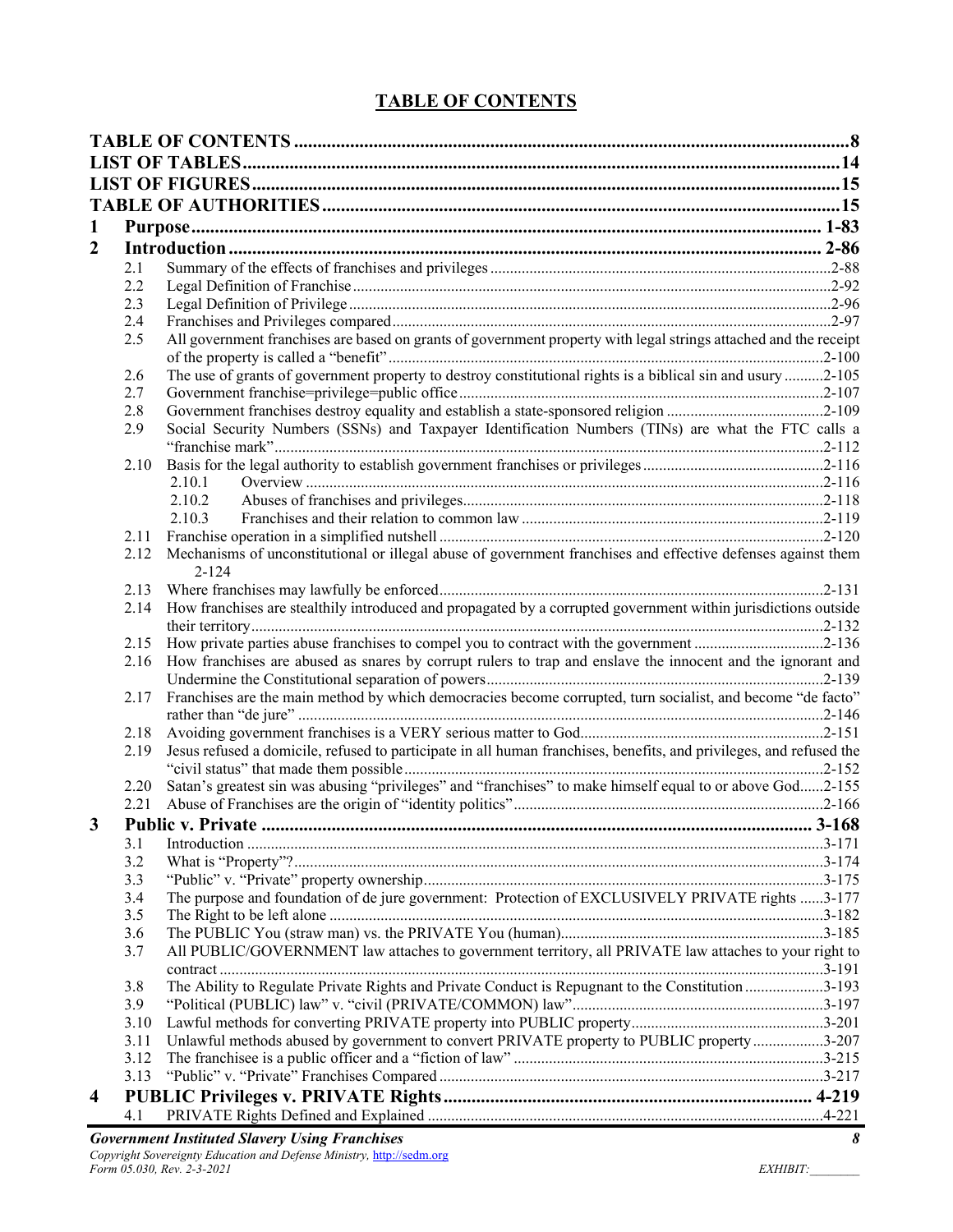|           | 4.2        |                                                                                                                                 |  |
|-----------|------------|---------------------------------------------------------------------------------------------------------------------------------|--|
|           | 4.3        | PUBLIC rights are created legislatively by the State and can be taken away while PRIVATE rights are created                     |  |
|           |            |                                                                                                                                 |  |
|           | 4.4        |                                                                                                                                 |  |
|           | 4.5        |                                                                                                                                 |  |
|           | 4.6        |                                                                                                                                 |  |
|           | 4.7        | Why we MUST know and assert our rights and can't depend on anyone to help us4-243                                               |  |
|           | 4.8        | Why you shouldn't cite federal statutes (PUBLIC RIGHTS) as authority for protecting your PRIVATE rights<br>$4 - 243$            |  |
|           | 4.9        |                                                                                                                                 |  |
| 5         |            | Hierarchy of Sovereignty: The Power to Create is the Power to Tax and/or Regulate 5-255                                         |  |
| 6         |            |                                                                                                                                 |  |
|           | 6.1        |                                                                                                                                 |  |
|           | 6.2        |                                                                                                                                 |  |
|           | 6.3        | Government franchises are unenforceable without mutual consideration and mutual obligation 6-277                                |  |
|           | 6.4        |                                                                                                                                 |  |
|           | 6.5        | He who writes the rules or the definitions always wins! DEFINE EVERYTHING on every government                                   |  |
|           | 6.6        |                                                                                                                                 |  |
| 7         |            |                                                                                                                                 |  |
|           | 7.1        |                                                                                                                                 |  |
|           | 7.2        |                                                                                                                                 |  |
|           | 7.3        |                                                                                                                                 |  |
|           | 7.4        |                                                                                                                                 |  |
|           | 7.5        |                                                                                                                                 |  |
|           | 7.6        |                                                                                                                                 |  |
|           | 7.7        |                                                                                                                                 |  |
|           | 7.8        | Territorial citizenship including "national and citizen of the United States at birth" status under 8 U.S.C. §1401<br>$7 - 302$ |  |
|           | 7.9        |                                                                                                                                 |  |
|           | 7.10       |                                                                                                                                 |  |
|           | 7.11       |                                                                                                                                 |  |
|           | 7.12       |                                                                                                                                 |  |
| 8         |            |                                                                                                                                 |  |
|           | 8.1        |                                                                                                                                 |  |
|           | 8.2        |                                                                                                                                 |  |
|           | 8.3<br>8.4 |                                                                                                                                 |  |
| 9         |            |                                                                                                                                 |  |
|           | 9.1        |                                                                                                                                 |  |
|           | 9.2        |                                                                                                                                 |  |
|           | 9.3        |                                                                                                                                 |  |
|           | 9.4        |                                                                                                                                 |  |
| <b>10</b> |            |                                                                                                                                 |  |
|           | 10.1       |                                                                                                                                 |  |
|           | 10.2       | The effective domicile of the franchisee is within the body corporate of the state granting the privilege10-320                 |  |
|           | 10.3       |                                                                                                                                 |  |
| 11        |            | Government Franchises may NOT lawfully be offered to persons domiciled in                                                       |  |
|           |            | Constitutional states of the Union and may only be offered to those domiciled on federal                                        |  |
|           |            |                                                                                                                                 |  |
|           |            |                                                                                                                                 |  |
|           | 11.1       |                                                                                                                                 |  |
|           | 11.2       | Franchises and the "titles of nobility" they are abused to create are prohibited by the Constitution in States of               |  |
|           | 11.3       | Legal mechanisms for kidnapping your identity and moving it unlawfully to federal territory and thereby enslave                 |  |
|           |            |                                                                                                                                 |  |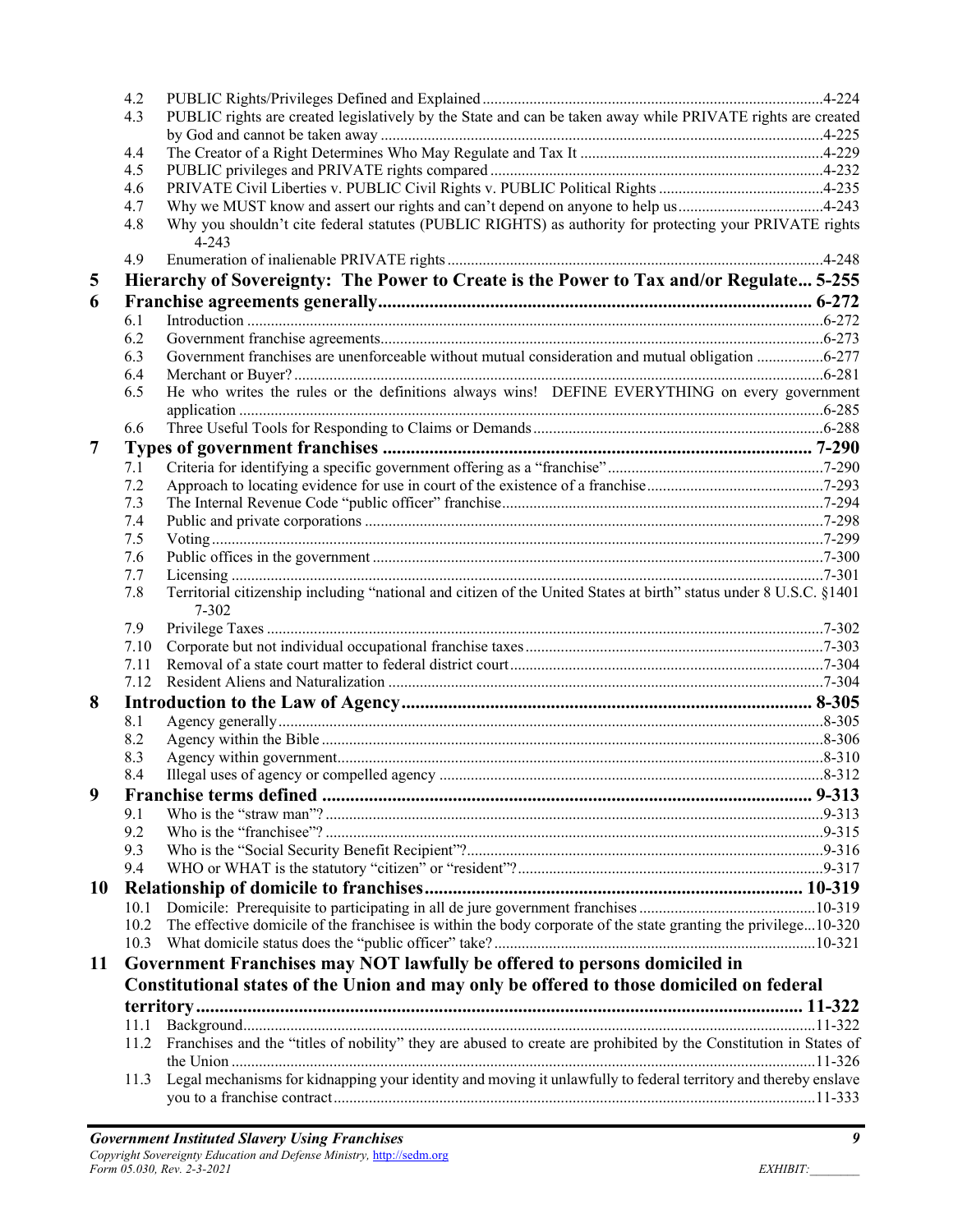|    |      | 11.4 How Deception, fraud, and "words of art" on government forms are abused by state and federal governments to  |  |
|----|------|-------------------------------------------------------------------------------------------------------------------|--|
|    |      |                                                                                                                   |  |
|    | 11.5 | The criminal and unconstitutional consequences when governments are allowed to offer franchises outside of        |  |
|    | 11.6 | How "comity" has been redefined to allow franchises to be unconstitutionally extended outside the territory of    |  |
|    |      |                                                                                                                   |  |
|    |      |                                                                                                                   |  |
| 12 |      |                                                                                                                   |  |
|    |      |                                                                                                                   |  |
|    |      | 12.2 INCLUDED: Statutory but not Constitutional States and National Government (items 3 through 5 above)12-       |  |
|    |      | 351                                                                                                               |  |
|    | 12.3 | INCLUDED: Public officers and employees who work for the government (items 6 above)12-357                         |  |
|    | 12.4 |                                                                                                                   |  |
|    | 12.5 |                                                                                                                   |  |
| 13 |      |                                                                                                                   |  |
|    | 13.1 |                                                                                                                   |  |
|    | 13.2 |                                                                                                                   |  |
|    | 13.3 | Franchises transform ownership of property from "absolute" to "qualified" ownership13-377                         |  |
|    | 13.4 |                                                                                                                   |  |
|    |      | 13.4.1                                                                                                            |  |
|    |      | 13.4.2                                                                                                            |  |
|    |      | Unlawful to compel conversion of PRIVATE rights into PUBLIC rights 13-389<br>13.4.3                               |  |
|    |      | Circumstances where conversion from PRIVATE to PUBLIC can lawfully occur 13-389<br>13.4.4                         |  |
|    |      | Public offices are the "res", or subject of the franchise, and that "res" is on federal territory13-390<br>13.4.5 |  |
|    | 13.5 | Franchises create a presumption that you are a "resident" and "trustee" of the entity granting the privilege13-   |  |
|    |      | 394                                                                                                               |  |
|    |      | Why franchisees are all privileged statutory "resident aliens" and NOT sovereign non-resident<br>13.5.1           |  |
|    |      | 13.5.2                                                                                                            |  |
|    |      | 13.5.3                                                                                                            |  |
|    |      | 13.5.4                                                                                                            |  |
|    |      | 13.5.5                                                                                                            |  |
|    |      | 13.5.6                                                                                                            |  |
|    | 13.6 |                                                                                                                   |  |
|    |      | 13.6.1                                                                                                            |  |
|    |      | 13.6.2                                                                                                            |  |
|    |      | 13.6.3                                                                                                            |  |
|    |      | 13.6.4                                                                                                            |  |
|    |      | 13.6.5                                                                                                            |  |
|    |      | 13.6.6                                                                                                            |  |
| 14 |      | Questioning exercise, misuser, or nonuser of franchise privileges  14-421                                         |  |
| 15 |      |                                                                                                                   |  |
| 16 |      |                                                                                                                   |  |
|    | 16.1 |                                                                                                                   |  |
|    | 16.2 |                                                                                                                   |  |
|    | 16.3 |                                                                                                                   |  |
| 17 |      | Proof that Statutory citizens/residents are a franchise status that has nothing to do with                        |  |
|    |      |                                                                                                                   |  |
|    | 17.1 |                                                                                                                   |  |
|    | 17.2 |                                                                                                                   |  |
|    | 17.3 |                                                                                                                   |  |
|    | 17.4 |                                                                                                                   |  |
|    | 17.5 |                                                                                                                   |  |
|    | 17.6 |                                                                                                                   |  |
| 18 |      | Effect of Privileges, Franchises, and other Special Burdens upon equal protection  18-442                         |  |
|    | 18.1 |                                                                                                                   |  |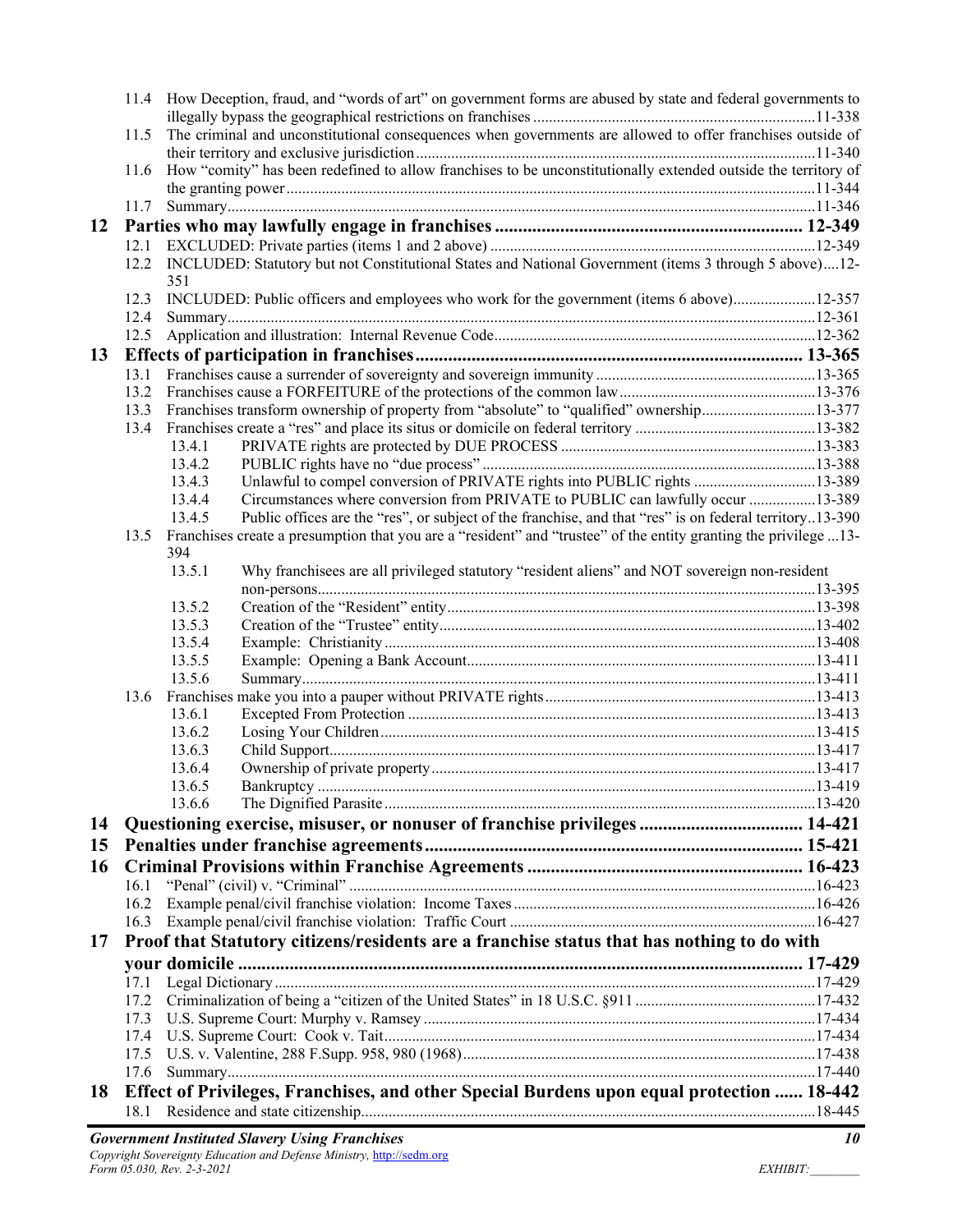|           | 18.2 |                                                                                                                 |  |
|-----------|------|-----------------------------------------------------------------------------------------------------------------|--|
|           | 18.3 |                                                                                                                 |  |
|           | 18.4 |                                                                                                                 |  |
|           | 18.5 |                                                                                                                 |  |
| 19        |      |                                                                                                                 |  |
|           | 19.1 |                                                                                                                 |  |
|           | 19.2 | Effect of licenses: TEMPORARY, revocable Surrender of rights by Grantor AND Grantee 19-451                      |  |
|           | 19.3 | How Government Takes Away Your Right to do Something and Sells it Back to You as a "License"19-452              |  |
|           | 19.4 |                                                                                                                 |  |
|           | 19.5 |                                                                                                                 |  |
|           | 19.6 |                                                                                                                 |  |
|           | 19.7 |                                                                                                                 |  |
|           | 19.8 |                                                                                                                 |  |
|           | 19.9 |                                                                                                                 |  |
|           |      |                                                                                                                 |  |
| <b>20</b> |      |                                                                                                                 |  |
|           |      |                                                                                                                 |  |
| 21        |      | FTC Franchise Rule: Detailed definition of what constitutes a "franchise"  21-464                               |  |
|           | 21.1 |                                                                                                                 |  |
|           | 21.2 |                                                                                                                 |  |
|           | 21.3 |                                                                                                                 |  |
|           | 21.4 |                                                                                                                 |  |
|           |      |                                                                                                                 |  |
|           |      |                                                                                                                 |  |
|           |      |                                                                                                                 |  |
|           |      |                                                                                                                 |  |
|           |      |                                                                                                                 |  |
|           |      |                                                                                                                 |  |
|           |      |                                                                                                                 |  |
|           |      |                                                                                                                 |  |
|           |      |                                                                                                                 |  |
| 22        |      |                                                                                                                 |  |
|           | 22.1 |                                                                                                                 |  |
|           | 22.2 |                                                                                                                 |  |
|           | 22.3 |                                                                                                                 |  |
|           | 22.4 |                                                                                                                 |  |
|           | 22.5 | God hates civil rulers because they use franchises to enslave people: They all represent Satan 22-55            |  |
|           | 22.6 | Cities in the Bible are a place where government franchisees and idolaters are held as "livestock"22-56         |  |
|           | 22.7 |                                                                                                                 |  |
|           |      |                                                                                                                 |  |
| 23        |      |                                                                                                                 |  |
|           | 23.1 | Most government franchises are offered as "unconscionable contracts" with unjust and usurious terms23-62        |  |
|           | 23.2 | Why all the government's franchises are administered UNJUSTLY and FRAUDULENTLY23-65                             |  |
|           | 23.3 | Compelled participation in franchises against those civilly domiciled outside the exclusive jurisdiction of the |  |
|           |      |                                                                                                                 |  |
|           | 23.4 | Franchises are abused to UNLAWFULLY create statutory government "employees" or "officers"23-70                  |  |
|           |      | 23.4.1                                                                                                          |  |
|           |      | Deliberately confusing who the "taxpayer" is to facilitate MISREPRESENTING the nature of the<br>23.4.2          |  |
|           |      |                                                                                                                 |  |
|           |      | 23.4.3                                                                                                          |  |
|           |      | 23.4.4                                                                                                          |  |
|           | 23.5 |                                                                                                                 |  |
|           |      | 23.5.1                                                                                                          |  |
|           |      | God forbids participation in the government "protection racket"/franchise23-112<br>23.5.2                       |  |
|           |      | How corrupt governments abuse privileges and franchises to destroy rights that they were created<br>23.5.3      |  |
|           |      |                                                                                                                 |  |
|           |      | 23.5.4                                                                                                          |  |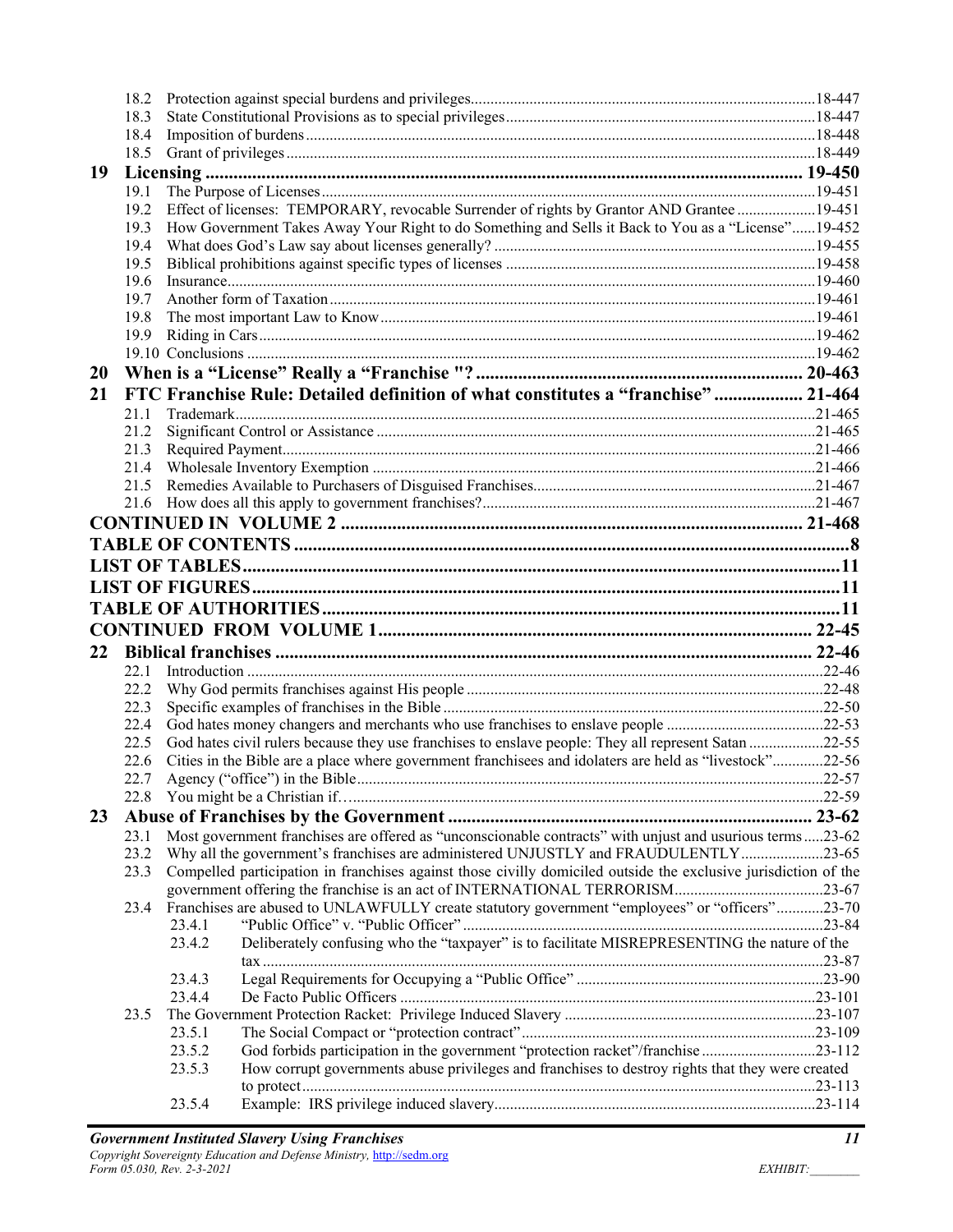|    |              | 23.5.5    |                                                                                                                   |  |
|----|--------------|-----------|-------------------------------------------------------------------------------------------------------------------|--|
|    | 23.6         |           | Inequities between government and private franchises which lead to abuse and oppression23-116                     |  |
|    | 23.7         | You23-118 | Biblical Explanation of How Judges and Prosecutors and Government Use Franchises to Plunder and Enslave           |  |
|    | 23.8         |           | Franchises implemented as trusts are the vehicle used to compel you to become the "straw man"23-127               |  |
|    | 23.9         |           |                                                                                                                   |  |
|    |              | 23.9.1    |                                                                                                                   |  |
|    |              | 23.9.2    |                                                                                                                   |  |
|    |              | 23.9.3    |                                                                                                                   |  |
|    |              |           |                                                                                                                   |  |
|    |              | 23.10.1   | It is unlawful to use the government's taxing power to transfer wealth or subsidize "benefits" to                 |  |
|    |              |           |                                                                                                                   |  |
|    |              | 23.10.2   | Why the only persons who can legitimately participate in government "benefits" are government                     |  |
|    |              |           |                                                                                                                   |  |
|    |              | 23.10.3   | All government "benefits" amount to private business activity that is beyond the core purposes of                 |  |
|    |              |           |                                                                                                                   |  |
|    |              | 23.10.4   |                                                                                                                   |  |
|    |              |           | 23.11 How franchises are used to destroy equal protection that is the foundation of the Constitution and all free |  |
|    |              |           |                                                                                                                   |  |
|    |              |           |                                                                                                                   |  |
|    |              |           |                                                                                                                   |  |
|    |              |           | 23.14 How the Courts attempt to illegally compel "nontaxpayers" into "franchise courts" and deprive them of due   |  |
|    |              |           |                                                                                                                   |  |
|    |              | 23.14.1   | Congress Cannot Pass a law to Compel those who are not Franchisees to Litigate in a Franchise                     |  |
|    |              | 23.14.2   | How Courts Unlawfully Compel Nontaxpayers into Franchise Courts23-184                                             |  |
|    |              |           | 23.15 Defending Yourself Against Compelled Participation in Franchises using the Government's Own Tactics 23-     |  |
|    |              | 185       |                                                                                                                   |  |
|    |              |           |                                                                                                                   |  |
|    |              |           |                                                                                                                   |  |
| 24 |              |           | How "Justice" has been redefined to promote government franchises  24-188                                         |  |
|    | 24.1         |           |                                                                                                                   |  |
|    | 24.2         |           |                                                                                                                   |  |
|    | 24.3         |           | Legal justice can easily be perverted when it is defined as "give every man his due"24-193                        |  |
|    | 24.4         |           | Biblical definition of "justice": God's law is the ONLY measure for whether "justice" is in deed and in fact      |  |
|    |              |           |                                                                                                                   |  |
|    | 24.5         |           |                                                                                                                   |  |
|    | 24.6         |           |                                                                                                                   |  |
| 25 |              |           |                                                                                                                   |  |
|    |              |           |                                                                                                                   |  |
|    |              |           | 25.2 Liberty and freedom are impossible if franchise courts hear disputes against private citizens25-211          |  |
|    | 25.3         |           | Franchise courts are only for disputes WITHIN governments and not with private citizens 25-213                    |  |
|    | 25.4         |           |                                                                                                                   |  |
|    | 25.5         |           |                                                                                                                   |  |
|    | 25.6         |           | Courts hearing income tax matters are acting in an "administrative" and not "judicial" capacity as part of the    |  |
|    |              |           |                                                                                                                   |  |
|    |              |           | How statutory franchises and "public rights" effect your standing in federal court  26-232                        |  |
| 26 | 26.1         |           |                                                                                                                   |  |
|    | 26.2<br>26.3 |           |                                                                                                                   |  |
|    |              |           |                                                                                                                   |  |
|    | 26.4         |           | Effect of franchises on Constitutional Requirement for "due process of law": NONE REQUIRED26-237                  |  |
|    | 26.5<br>26.6 |           |                                                                                                                   |  |
|    | 26.7         |           |                                                                                                                   |  |
|    |              |           | Effects of Participating in the "Trade or Business" and Social Security franchises upon standing26-250            |  |
|    | 27.1         |           |                                                                                                                   |  |
| 27 | 27.2         |           | Corporations cannot sue in a CONSTITUTIONAL federal court and may only sue in a STATUTORY franchise               |  |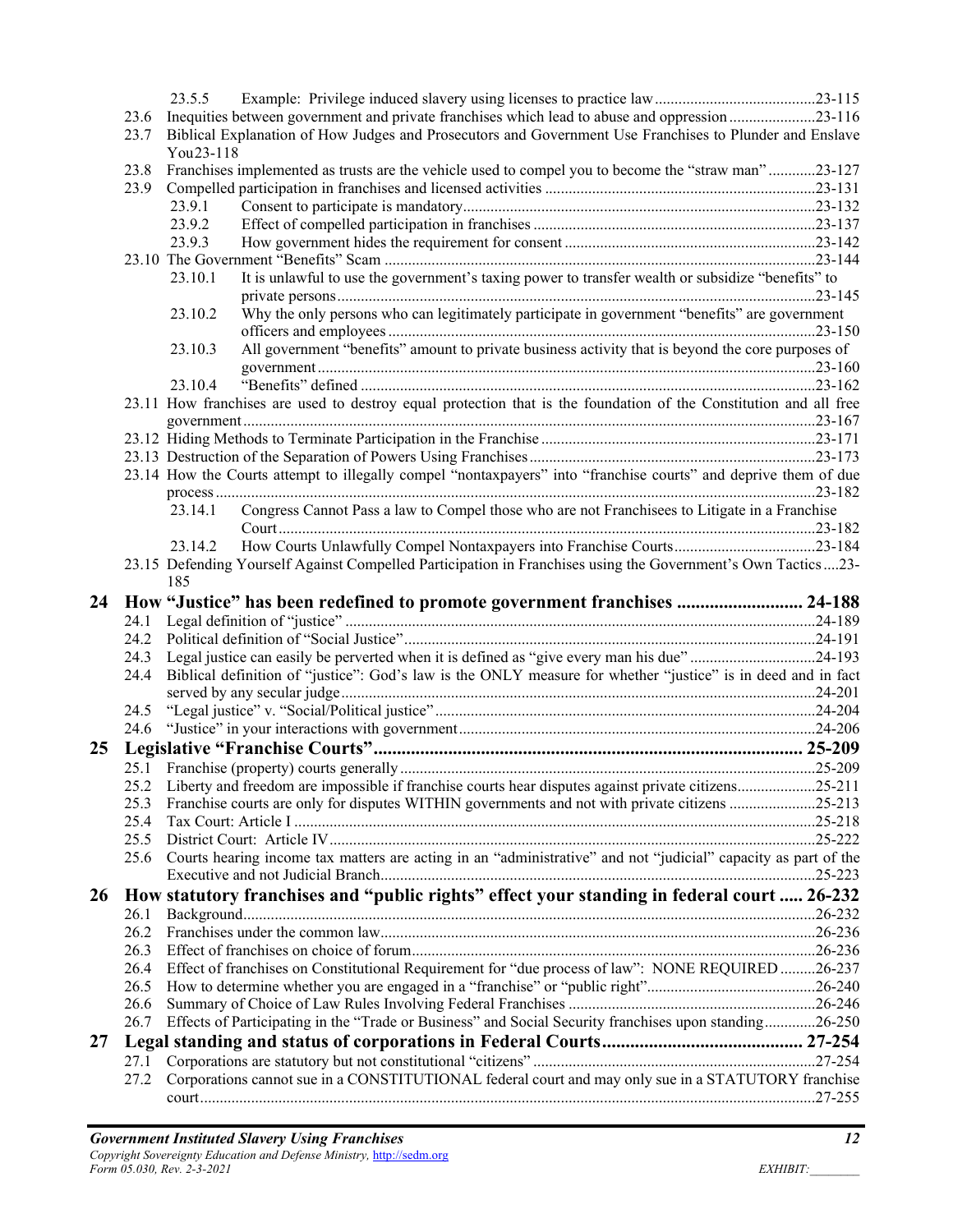|    | 27.3 | Only PRIVATE natural beings can sue in CONSTITUTIONAL court and they must privately invoke the                        |  |
|----|------|-----------------------------------------------------------------------------------------------------------------------|--|
|    |      |                                                                                                                       |  |
|    |      |                                                                                                                       |  |
| 28 |      | Court doctrines and statutes used in protecting franchise administration  28-260                                      |  |
|    | 28.1 |                                                                                                                       |  |
|    | 28.2 |                                                                                                                       |  |
|    |      | 28.2.1                                                                                                                |  |
|    |      | 28.2.2                                                                                                                |  |
|    |      | 28.2.3                                                                                                                |  |
|    |      | 28.2.4                                                                                                                |  |
|    |      | 28.2.5                                                                                                                |  |
|    | 28.3 |                                                                                                                       |  |
|    |      | Quotes from the Founding Fathers and Congress on General Welfare28-270<br>28.3.1                                      |  |
|    |      | U.S. v. Butler, 297 U.S. 1, 56 S.Ct. 312 (Jan. 6th, 1936), the General Welfare Clause and taxing 28-<br>28.3.2<br>273 |  |
|    |      | Helvering, Commissioner of Internal Revenue, et al. v. Davis, 301 U.S. 619, 57 S.Ct. 904 (1937)<br>28.3.3             |  |
|    | 28.4 |                                                                                                                       |  |
|    | 28.5 |                                                                                                                       |  |
|    | 28.6 |                                                                                                                       |  |
|    | 28.7 |                                                                                                                       |  |
| 29 |      | Defenses against government illegal enforcement of franchises in court 29-298                                         |  |
|    | 29.1 |                                                                                                                       |  |
|    | 29.2 |                                                                                                                       |  |
|    | 29.3 | How choice of law rules are illegally circumvented by corrupted government officials to illegally enforce             |  |
|    |      |                                                                                                                       |  |
|    | 29.4 | Forcing governments to disclose when and how PRIVATE property was converted to PUBLIC property29-306                  |  |
|    | 29.5 |                                                                                                                       |  |
|    | 29.6 |                                                                                                                       |  |
|    | 29.7 | Franchise enforcement outside of federal territory is a criminal act of "simulating legal process"29-314              |  |
|    | 29.8 |                                                                                                                       |  |
|    |      | Responding to the charge that "you knew or should have known" that the I.R.C. obligated you 29-<br>29.8.1<br>316      |  |
|    |      | 29.8.2                                                                                                                |  |
| 30 |      |                                                                                                                       |  |
|    | 30.1 |                                                                                                                       |  |
|    | 30.2 | Using the Uniform Commercial Code (U.C.C.) to Defeat Administrative Attempts to Compel Participation in               |  |
|    |      |                                                                                                                       |  |
|    |      | 30.2.1                                                                                                                |  |
|    |      | 30.2.2                                                                                                                |  |
|    |      | 30.2.3                                                                                                                |  |
|    |      | 30.2.4                                                                                                                |  |
|    |      | 30.2.5                                                                                                                |  |
|    | 30.3 |                                                                                                                       |  |
|    | 30.4 |                                                                                                                       |  |
|    |      | 30.4.1                                                                                                                |  |
|    |      | 30.4.2                                                                                                                |  |
|    | 30.5 |                                                                                                                       |  |
|    |      | 30.5.1                                                                                                                |  |
|    |      | 30.5.2                                                                                                                |  |
|    | 30.6 |                                                                                                                       |  |
|    | 30.7 |                                                                                                                       |  |
|    | 30.8 |                                                                                                                       |  |
|    |      | Legal Notice of Change in Domicile/Citizenship Records and Divorce From the United States30-<br>30.8.1<br>339         |  |
|    |      | 30.8.2                                                                                                                |  |
|    |      | 30.8.3                                                                                                                |  |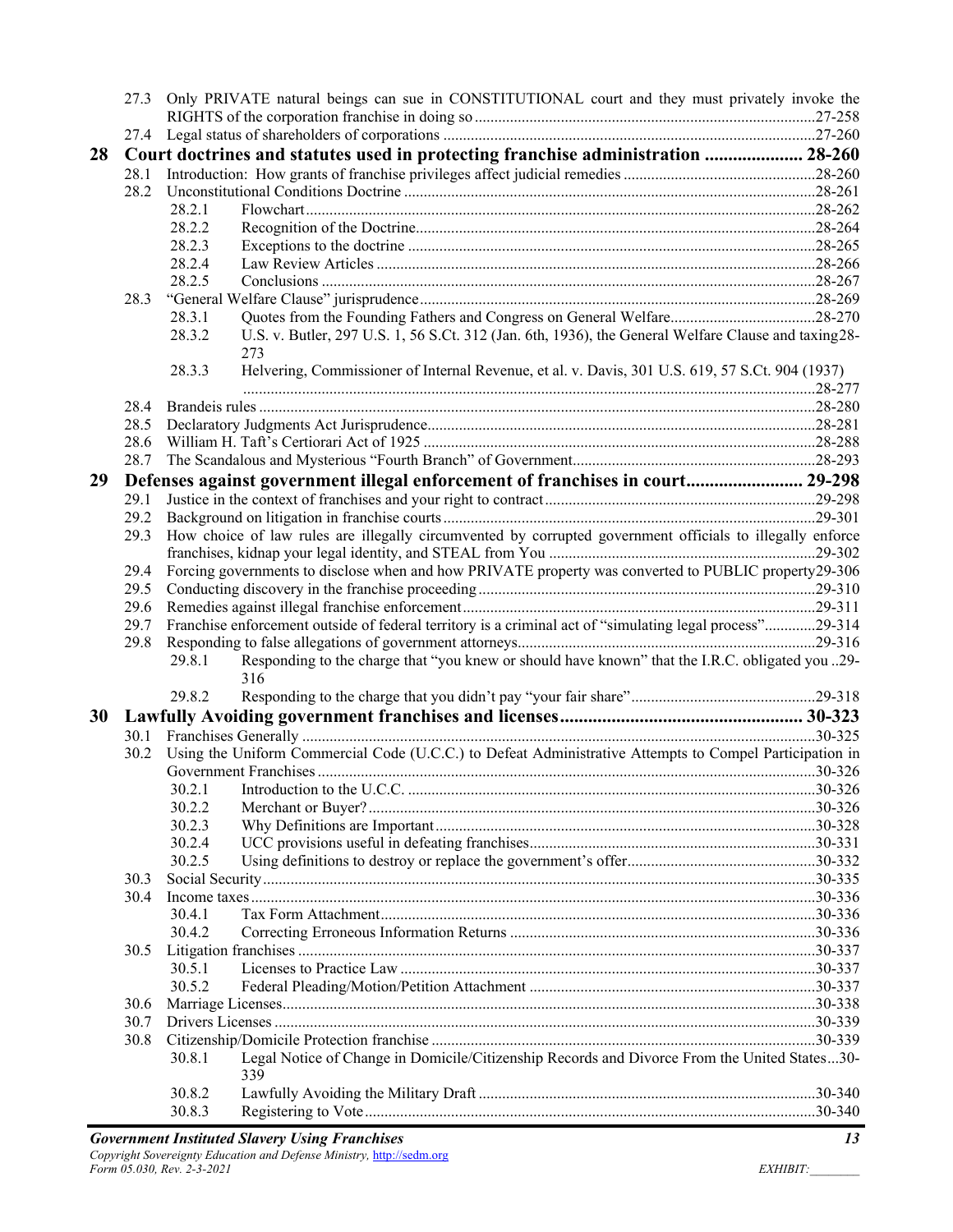|    |                                                                                        | 30.8.4                                                                                                                |             |  |  |
|----|----------------------------------------------------------------------------------------|-----------------------------------------------------------------------------------------------------------------------|-------------|--|--|
|    | 30.9                                                                                   | Criminal Tax Prosecutions of Franchisees called "taxpayers: The Government "Benefits" Scam 30-341                     |             |  |  |
|    |                                                                                        |                                                                                                                       |             |  |  |
|    |                                                                                        |                                                                                                                       |             |  |  |
| 31 |                                                                                        | Rebutted False Arguments of Those Who Disagree With This Memorandum  31-343                                           |             |  |  |
|    |                                                                                        | 31.1 "Privileges and Immunities" in the Fourteenth Amendment means STATUTORY PUBLIC FRANCHISES, not                   |             |  |  |
|    |                                                                                        |                                                                                                                       |             |  |  |
|    | 31.2                                                                                   |                                                                                                                       |             |  |  |
|    |                                                                                        | Earnings "not taxable by the Federal Government under the Constitution"31-351<br>31.2.1                               |             |  |  |
|    |                                                                                        | 31.2.2                                                                                                                |             |  |  |
|    | 31.3                                                                                   | Word "includes" in a statutory definition allows the government to presume whatever they want is "included"<br>31-359 |             |  |  |
|    | 31.4                                                                                   | Government "Benefits" constitute consideration under an implied franchise or quasi-contract between the               |             |  |  |
|    |                                                                                        |                                                                                                                       |             |  |  |
|    | 31.5                                                                                   |                                                                                                                       |             |  |  |
| 32 |                                                                                        | Simple reforms that will prevent most of the government abuses described in this document                             |             |  |  |
|    |                                                                                        |                                                                                                                       | $.32 - 375$ |  |  |
| 33 |                                                                                        |                                                                                                                       |             |  |  |
| 34 |                                                                                        |                                                                                                                       |             |  |  |
| 35 | Questions that Readers, Grand Jurors, and Petit Jurors Should be Asking the Government |                                                                                                                       |             |  |  |
|    |                                                                                        |                                                                                                                       | 35-386      |  |  |
|    |                                                                                        |                                                                                                                       |             |  |  |

# **LIST OF TABLES**

| Table 5: Meanings assigned to "United States" by the U.S. Supreme Court in Hooven & Allison v. Evatt3-192          |  |
|--------------------------------------------------------------------------------------------------------------------|--|
|                                                                                                                    |  |
|                                                                                                                    |  |
|                                                                                                                    |  |
|                                                                                                                    |  |
| Table 10: Two types of rights within states of the Union: PRIVATE Civil Liberties v. Political PUBLIC Rights 4-239 |  |
|                                                                                                                    |  |
|                                                                                                                    |  |
|                                                                                                                    |  |
| Table 14: How property ownership transitions from ABSOLUTE to QUALIFIED by exercising your right to contract 13-   |  |
| 379                                                                                                                |  |
|                                                                                                                    |  |
|                                                                                                                    |  |
|                                                                                                                    |  |
|                                                                                                                    |  |
|                                                                                                                    |  |
|                                                                                                                    |  |
|                                                                                                                    |  |
|                                                                                                                    |  |
|                                                                                                                    |  |
|                                                                                                                    |  |
|                                                                                                                    |  |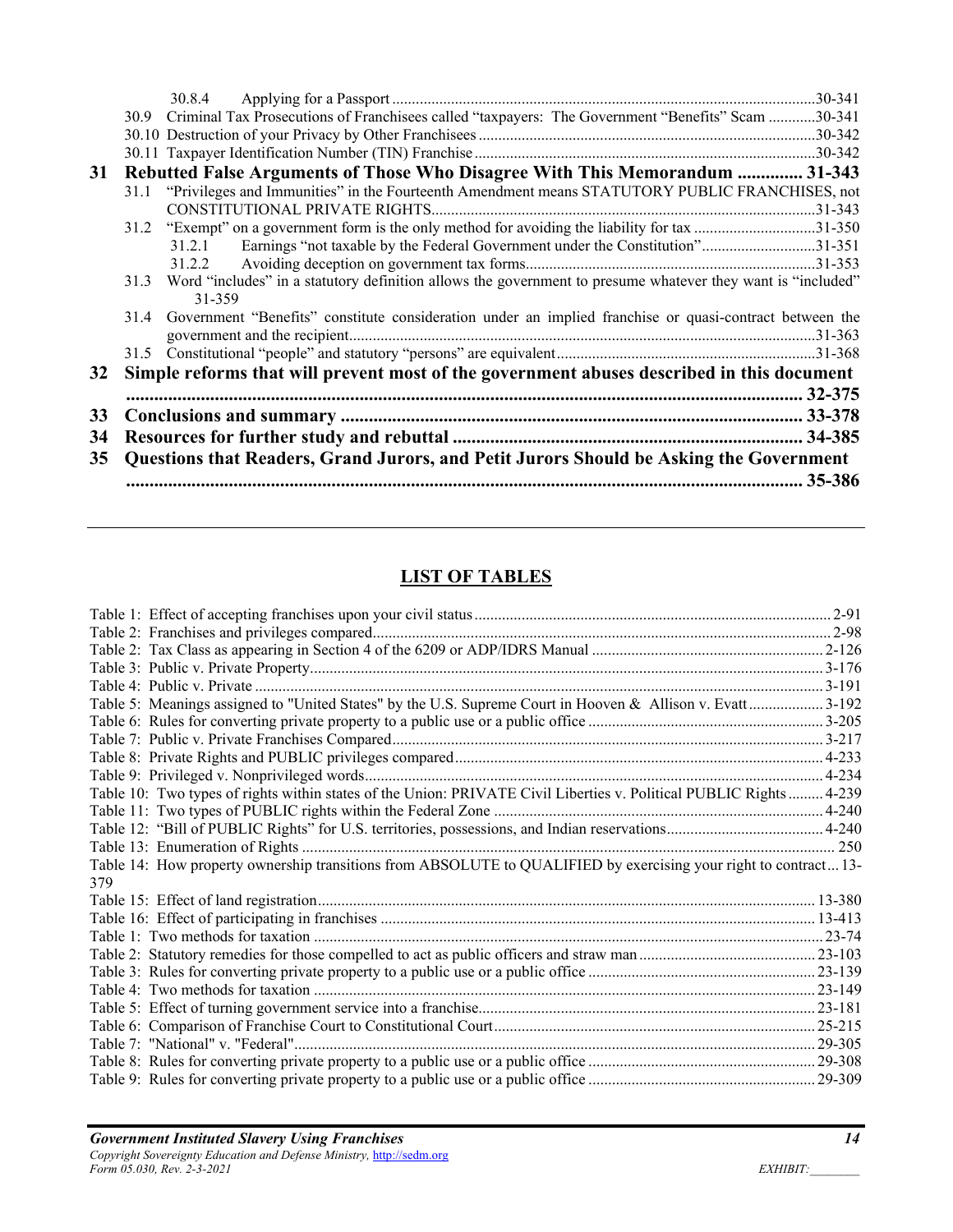#### **LIST OF FIGURES**

#### **TABLE OF AUTHORITIES**

#### **Constitutional Provisions**

| Annotated Fourteenth Amendment, Congressional Research Service 9-317, 27-255, 28-283, 28-284, 31-372 |  |
|------------------------------------------------------------------------------------------------------|--|
|                                                                                                      |  |
|                                                                                                      |  |
|                                                                                                      |  |
|                                                                                                      |  |
|                                                                                                      |  |
|                                                                                                      |  |
|                                                                                                      |  |
|                                                                                                      |  |
|                                                                                                      |  |
|                                                                                                      |  |
|                                                                                                      |  |
|                                                                                                      |  |
|                                                                                                      |  |
|                                                                                                      |  |
|                                                                                                      |  |
|                                                                                                      |  |
|                                                                                                      |  |
|                                                                                                      |  |
|                                                                                                      |  |
|                                                                                                      |  |
|                                                                                                      |  |
|                                                                                                      |  |
|                                                                                                      |  |
|                                                                                                      |  |
|                                                                                                      |  |
|                                                                                                      |  |
|                                                                                                      |  |
|                                                                                                      |  |
|                                                                                                      |  |
|                                                                                                      |  |
|                                                                                                      |  |
|                                                                                                      |  |
|                                                                                                      |  |
|                                                                                                      |  |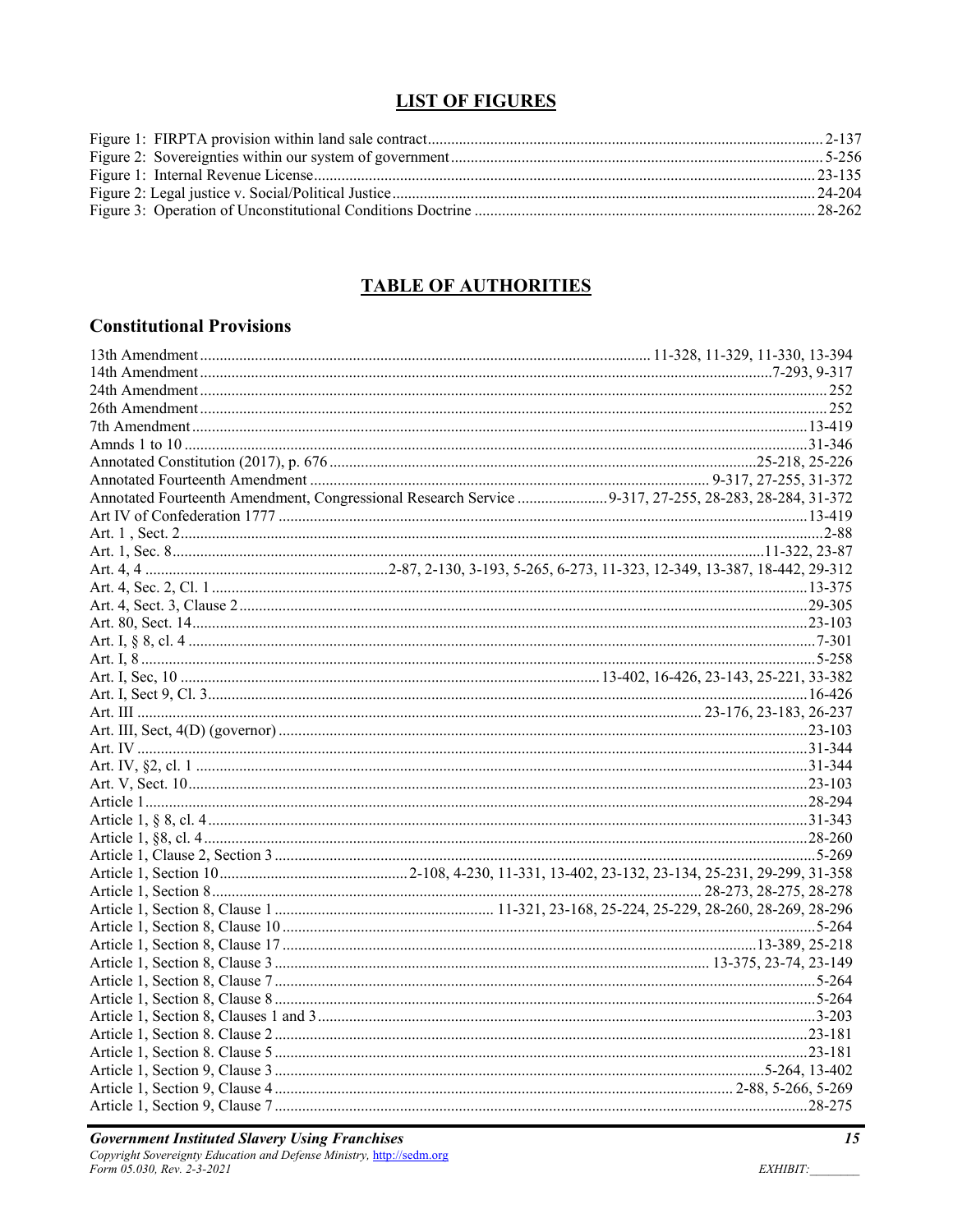| Article 4, Section 3, Clause 22-98, 2-100, 3-197, 3-216, 5-264, 6-274, 7-290, 13-401, 17-436, 25-209, 28-293, 29-301, 30- |  |
|---------------------------------------------------------------------------------------------------------------------------|--|
|                                                                                                                           |  |
| 331                                                                                                                       |  |
|                                                                                                                           |  |
|                                                                                                                           |  |
|                                                                                                                           |  |
|                                                                                                                           |  |
|                                                                                                                           |  |
| Article I   3-198, 7-290, 23-176, 23-185, 25-215, 25-218, 25-225, 26-236, 26-249, 28-287, 31-369, 33-380, 35-391          |  |
|                                                                                                                           |  |
|                                                                                                                           |  |
|                                                                                                                           |  |
| Article III2-138, 3-190, 4-232, 7-290, 10-321, 17-436, 23-62, 23-103, 23-104, 23-105, 23-106, 23-165, 23-176, 23-178,     |  |
| 23-181, 23-183, 23-184, 23-185, 25-209, 25-210, 25-215, 25-222, 25-223, 25-225, 25-226, 25-229, 25-230, 25-231, 26-       |  |
| 237, 26-239, 26-246, 26-249, 27-255, 27-258, 27-259, 28-261, 28-287, 28-295, 30-323, 31-369, 33-380, 33-383               |  |
|                                                                                                                           |  |
|                                                                                                                           |  |
|                                                                                                                           |  |
| Article IV4-232, 23-62, 23-66, 23-176, 23-178, 25-210, 25-215, 25-222, 25-223, 25-229, 26-239, 26-249, 27-258, 27-260,    |  |
| 28-286, 31-344, 31-345, 31-369, 33-380, 33-383                                                                            |  |
|                                                                                                                           |  |
|                                                                                                                           |  |
|                                                                                                                           |  |
|                                                                                                                           |  |
|                                                                                                                           |  |
|                                                                                                                           |  |
|                                                                                                                           |  |
|                                                                                                                           |  |
|                                                                                                                           |  |
|                                                                                                                           |  |
|                                                                                                                           |  |
|                                                                                                                           |  |
|                                                                                                                           |  |
| Bill of Rights2-87, 3-171, 3-175, 3-193, 4-220, 4-224, 7-290, 12-348, 12-354, 12-358, 12-360, 13-386, 13-387, 13-388, 13- |  |
|                                                                                                                           |  |
| 389, 13-392, 18-444, 23-62, 23-66, 23-75, 23-150, 23-167, 23-169, 24-198, 24-208, 25-227, 31-346, 33-380                  |  |
|                                                                                                                           |  |
|                                                                                                                           |  |
|                                                                                                                           |  |
|                                                                                                                           |  |
|                                                                                                                           |  |
|                                                                                                                           |  |
|                                                                                                                           |  |
|                                                                                                                           |  |
|                                                                                                                           |  |
|                                                                                                                           |  |
|                                                                                                                           |  |
|                                                                                                                           |  |
|                                                                                                                           |  |
|                                                                                                                           |  |
|                                                                                                                           |  |
|                                                                                                                           |  |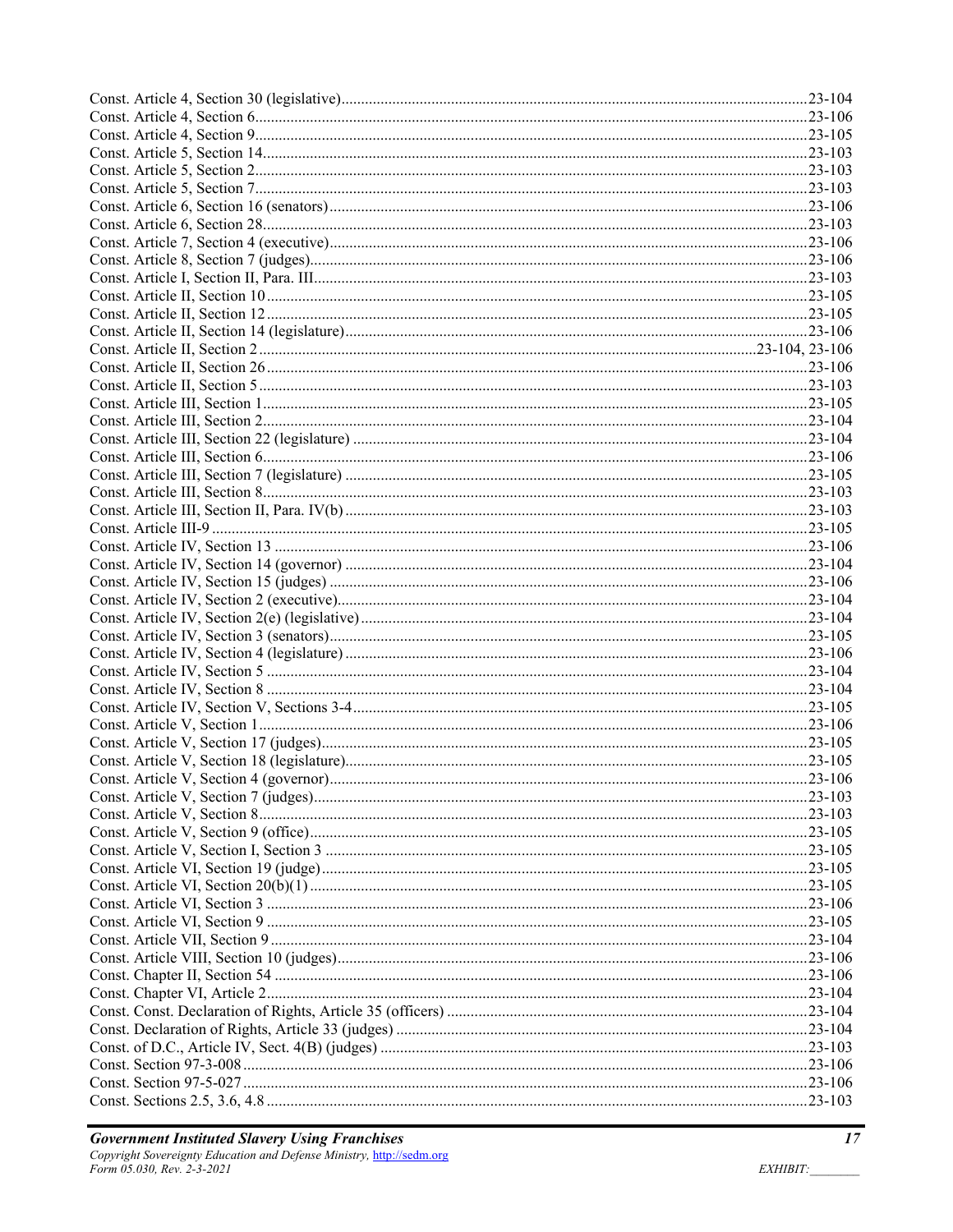| Declaration of Independence4, 2-127, 2-130, 2-149, 3-175, 3-193, 3-205, 4-224, 4-225, 4-227, 4-228, 4-229, 4-242, 4-247, |  |
|--------------------------------------------------------------------------------------------------------------------------|--|
| 6-277, 6-283, 8-310, 8-311, 11-324, 11-327, 11-337, 11-338, 11-340, 12-348, 12-349, 13-365, 13-366, 13-372, 13-388,      |  |
| 13-413, 17-429, 17-435, 17-439, 4, 23-113, 23-114, 23-155, 23-156, 23-161, 23-167, 23-169, 24-208, 25-219, 26-236,       |  |
| 28-262, 28-267, 29-298, 29-300, 29-307, 29-308, 29-309, 29-314, 29-317, 29-321, 30-328, 30-341, 31-366, 33-383           |  |
|                                                                                                                          |  |
|                                                                                                                          |  |
|                                                                                                                          |  |
|                                                                                                                          |  |
|                                                                                                                          |  |
|                                                                                                                          |  |
|                                                                                                                          |  |
|                                                                                                                          |  |
|                                                                                                                          |  |
|                                                                                                                          |  |
|                                                                                                                          |  |
|                                                                                                                          |  |
| Fifth Amendment3-178, 3-192, 3-202, 3-203, 3-208, 4-229, 4-230, 251, 13-380, 13-383, 13-388, 23-66, 23-72, 23-114, 23-   |  |
| 141, 23-147, 23-184, 24-207, 26-238, 28-268, 28-269                                                                      |  |
|                                                                                                                          |  |
|                                                                                                                          |  |
|                                                                                                                          |  |
|                                                                                                                          |  |
| First Amendment2-108, 2-160, 3-193, 4-226, 4-229, 249, 8-307, 13-405, 17-431, 17-432, 17-438, 19-453, 23-121, 23-164,    |  |
| 28-265, 28-268, 28-297, 29-311                                                                                           |  |
| Fourteenth Amendment3-202, 3-208, 3-209, 4-224, 4-240, 4-241, 4-243, 4-245, 250, 252, 5-257, 7-299, 7-301, 7-304, 8-     |  |
| 311, 8-312, 13-373, 13-383, 13-386, 13-401, 13-412, 17-436, 18-444, 18-444, 18-445, 18-446, 18-447, 23-72, 23-110,       |  |
| 23-150, 25-222, 25-225, 25-228, 28-279, 29-305, 31-343, 31-344, 31-345, 31-346, 31-348, 31-349, 32-376                   |  |
|                                                                                                                          |  |
|                                                                                                                          |  |
|                                                                                                                          |  |
|                                                                                                                          |  |
|                                                                                                                          |  |
|                                                                                                                          |  |
|                                                                                                                          |  |
|                                                                                                                          |  |
|                                                                                                                          |  |
|                                                                                                                          |  |
|                                                                                                                          |  |
|                                                                                                                          |  |
|                                                                                                                          |  |
|                                                                                                                          |  |
|                                                                                                                          |  |
| Thirteenth Amendment 2-89, 2-103, 2-140, 2-149, 3-186, 3-207, 4-227, 250, 5-254, 5-269, 7-297, 13-395, 13-411, 16-426,   |  |
| 17-436, 23-66, 23-68, 23-77, 23-82, 23-102, 23-132, 23-134, 23-137, 23-152, 23-158, 23-166, 23-171, 23-184, 25-227,      |  |
| 26-247, 29-302, 29-314, 31-358, 33-380, 35-390, 35-394                                                                   |  |
|                                                                                                                          |  |
|                                                                                                                          |  |
|                                                                                                                          |  |
|                                                                                                                          |  |
|                                                                                                                          |  |
|                                                                                                                          |  |
|                                                                                                                          |  |
|                                                                                                                          |  |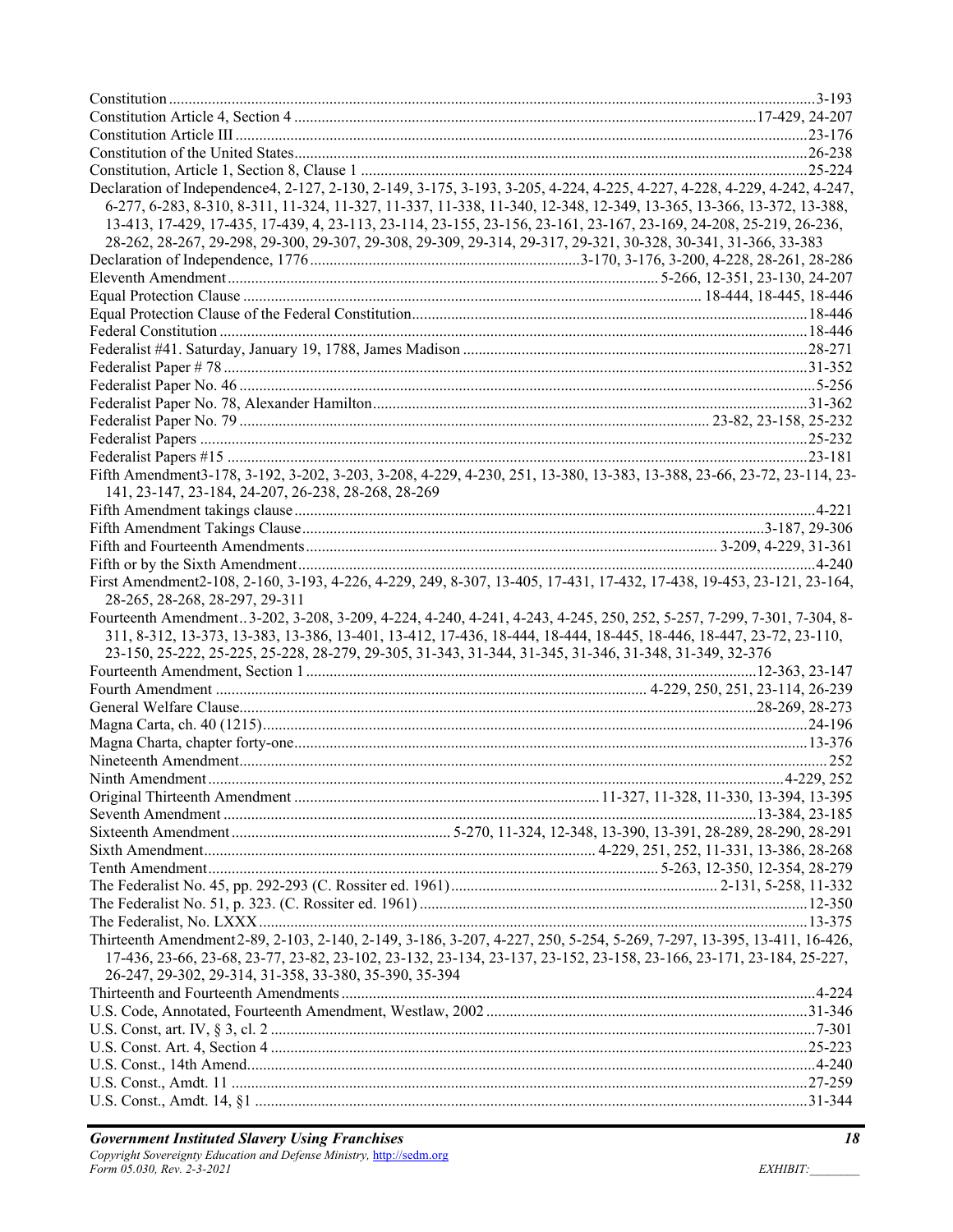| United States Constitution 2-142, 7-290, 9-317, 11-321, 11-326, 11-331, 12-348, 12-354, 12-360, 23-62, 25-221 |  |
|---------------------------------------------------------------------------------------------------------------|--|
|                                                                                                               |  |
|                                                                                                               |  |
|                                                                                                               |  |
|                                                                                                               |  |
|                                                                                                               |  |
|                                                                                                               |  |

# **Statutes**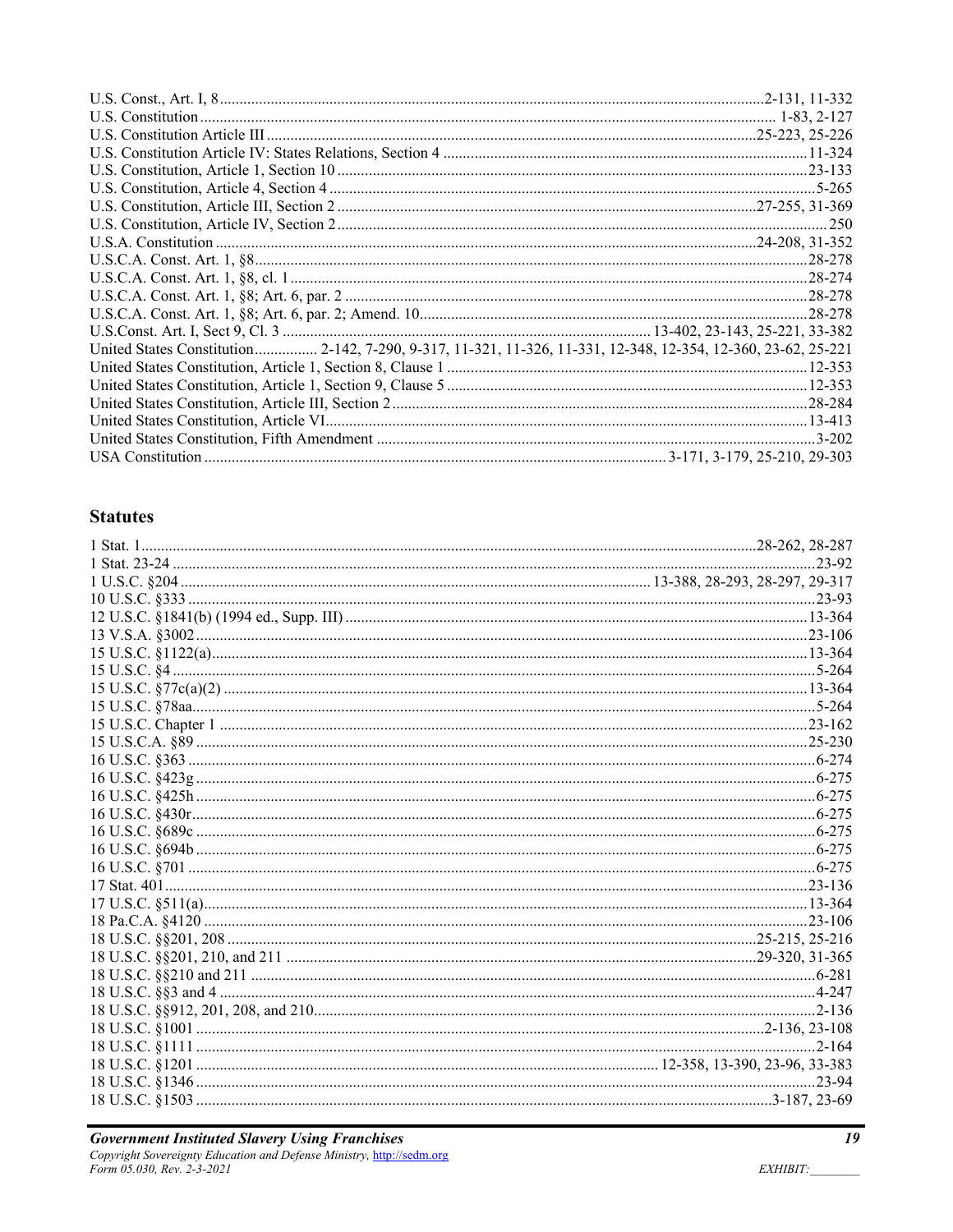| 18 U.S.C. §208.2-103, 2-129, 2-156, 3-189, 4-224, 5-260, 11-341, 11-344, 11-346, 13-414, 17-439, 23-62, 23-66, 23-108,<br>23-144, 23-163, 23-166, 26-248, 29-302, 31-360, 31-375<br>18 U.S.C. §9122-106, 2-124, 2-134, 3-168, 3-169, 3-172, 3-181, 11-336, 12-358, 12-362, 13-400, 23-106, 23-108, 23-136,<br>23-156, 23-187, 23-188, 25-210, 28-297, 29-313, 29-314, 31-354, 31-355, 31-360, 33-381, 33-384 |
|--------------------------------------------------------------------------------------------------------------------------------------------------------------------------------------------------------------------------------------------------------------------------------------------------------------------------------------------------------------------------------------------------------------|
|                                                                                                                                                                                                                                                                                                                                                                                                              |
|                                                                                                                                                                                                                                                                                                                                                                                                              |
|                                                                                                                                                                                                                                                                                                                                                                                                              |
|                                                                                                                                                                                                                                                                                                                                                                                                              |
|                                                                                                                                                                                                                                                                                                                                                                                                              |
|                                                                                                                                                                                                                                                                                                                                                                                                              |
|                                                                                                                                                                                                                                                                                                                                                                                                              |
|                                                                                                                                                                                                                                                                                                                                                                                                              |
|                                                                                                                                                                                                                                                                                                                                                                                                              |
|                                                                                                                                                                                                                                                                                                                                                                                                              |
|                                                                                                                                                                                                                                                                                                                                                                                                              |
|                                                                                                                                                                                                                                                                                                                                                                                                              |
|                                                                                                                                                                                                                                                                                                                                                                                                              |
|                                                                                                                                                                                                                                                                                                                                                                                                              |
|                                                                                                                                                                                                                                                                                                                                                                                                              |
|                                                                                                                                                                                                                                                                                                                                                                                                              |
|                                                                                                                                                                                                                                                                                                                                                                                                              |
|                                                                                                                                                                                                                                                                                                                                                                                                              |
|                                                                                                                                                                                                                                                                                                                                                                                                              |
|                                                                                                                                                                                                                                                                                                                                                                                                              |
|                                                                                                                                                                                                                                                                                                                                                                                                              |
|                                                                                                                                                                                                                                                                                                                                                                                                              |
|                                                                                                                                                                                                                                                                                                                                                                                                              |
|                                                                                                                                                                                                                                                                                                                                                                                                              |
|                                                                                                                                                                                                                                                                                                                                                                                                              |
|                                                                                                                                                                                                                                                                                                                                                                                                              |
|                                                                                                                                                                                                                                                                                                                                                                                                              |
|                                                                                                                                                                                                                                                                                                                                                                                                              |
|                                                                                                                                                                                                                                                                                                                                                                                                              |
|                                                                                                                                                                                                                                                                                                                                                                                                              |
|                                                                                                                                                                                                                                                                                                                                                                                                              |
|                                                                                                                                                                                                                                                                                                                                                                                                              |
|                                                                                                                                                                                                                                                                                                                                                                                                              |
|                                                                                                                                                                                                                                                                                                                                                                                                              |
|                                                                                                                                                                                                                                                                                                                                                                                                              |
|                                                                                                                                                                                                                                                                                                                                                                                                              |
|                                                                                                                                                                                                                                                                                                                                                                                                              |
|                                                                                                                                                                                                                                                                                                                                                                                                              |
|                                                                                                                                                                                                                                                                                                                                                                                                              |
|                                                                                                                                                                                                                                                                                                                                                                                                              |
|                                                                                                                                                                                                                                                                                                                                                                                                              |
|                                                                                                                                                                                                                                                                                                                                                                                                              |
|                                                                                                                                                                                                                                                                                                                                                                                                              |
|                                                                                                                                                                                                                                                                                                                                                                                                              |
|                                                                                                                                                                                                                                                                                                                                                                                                              |
|                                                                                                                                                                                                                                                                                                                                                                                                              |
|                                                                                                                                                                                                                                                                                                                                                                                                              |
|                                                                                                                                                                                                                                                                                                                                                                                                              |
|                                                                                                                                                                                                                                                                                                                                                                                                              |
|                                                                                                                                                                                                                                                                                                                                                                                                              |
|                                                                                                                                                                                                                                                                                                                                                                                                              |
|                                                                                                                                                                                                                                                                                                                                                                                                              |
|                                                                                                                                                                                                                                                                                                                                                                                                              |
|                                                                                                                                                                                                                                                                                                                                                                                                              |
|                                                                                                                                                                                                                                                                                                                                                                                                              |
|                                                                                                                                                                                                                                                                                                                                                                                                              |
|                                                                                                                                                                                                                                                                                                                                                                                                              |
|                                                                                                                                                                                                                                                                                                                                                                                                              |
|                                                                                                                                                                                                                                                                                                                                                                                                              |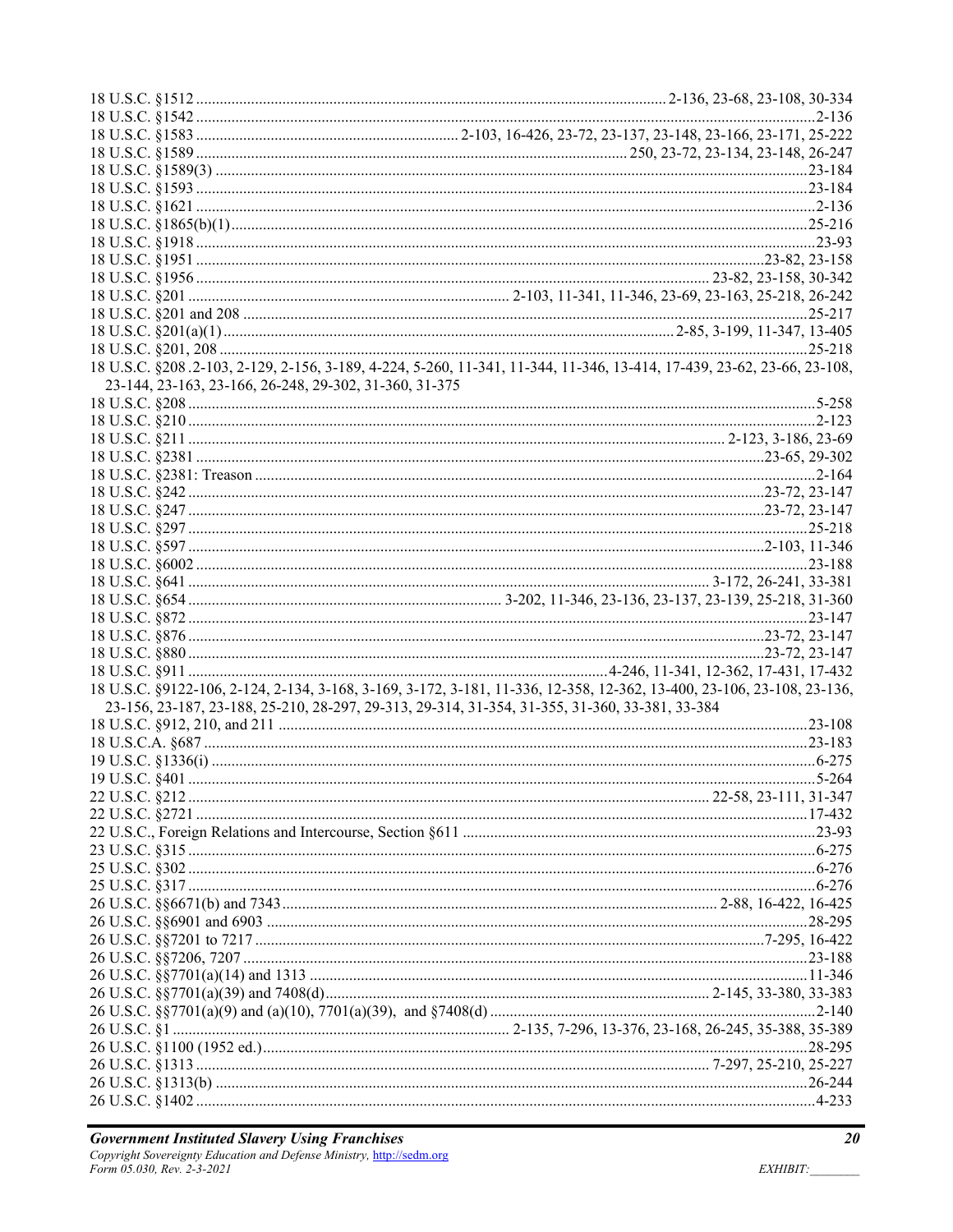| 26 U.S.C. §7343  5-268, 6-285, 7-294, 12-357, 13-394, 23-86, 23-96, 23-177, 29-310, 30-330, 31-360, 31-369<br>26 U.S.C. §7408(d) 2-134, 3-183, 7-295, 11-336, 13-371, 13-390, 13-399, 23-81, 23-96, 23-177, 25-224, 26-250, 29-301<br>26 U.S.C. §7701(a)(14)2-140, 3-168, 7-297, 16-425, 23-66, 23-68, 23-85, 23-87, 23-101, 23-143, 25-210, 25-227, 26-244,<br>28-281, 28-296, 31-356, 33-382, 35-388, 35-390<br>26 U.S.C. §7701(a)(26)2-94, 2-106, 2-111, 2-121, 2-133, 2-134, 3-184, 3-198, 3-206, 3-215, 4-220, 4-233, 6-285, 7-289, 7-<br>294, 7-296, 11-325, 11-335, 12-358, 12-360, 12-362, 23-78, 23-85, 23-86, 23-90, 23-94, 23-136, 23-143, 23-153, 23-<br>177, 25-221, 25-224, 26-238, 26-245, 28-269, 28-276, 29-306, 29-312, 29-320, 30-330, 31-353, 31-356, 31-359, 31-360,<br>31-365, 33-380, 33-382, 35-387<br>26 U.S.C. §7701(a)(30) 2-90, 11-337, 12-361, 12-363, 13-371, 13-388, 13-399, 13-412, 23-129, 25-217<br>26 U.S.C. §7701(a)(39)2-134, 3-183, 7-295, 11-336, 13-371, 13-390, 13-399, 23-81, 23-96, 23-157, 23-177, 25-224, 26-<br>250, 29-301 |  |  |
|---------------------------------------------------------------------------------------------------------------------------------------------------------------------------------------------------------------------------------------------------------------------------------------------------------------------------------------------------------------------------------------------------------------------------------------------------------------------------------------------------------------------------------------------------------------------------------------------------------------------------------------------------------------------------------------------------------------------------------------------------------------------------------------------------------------------------------------------------------------------------------------------------------------------------------------------------------------------------------------------------------------------------------------------------------------------------|--|--|
|                                                                                                                                                                                                                                                                                                                                                                                                                                                                                                                                                                                                                                                                                                                                                                                                                                                                                                                                                                                                                                                                           |  |  |
|                                                                                                                                                                                                                                                                                                                                                                                                                                                                                                                                                                                                                                                                                                                                                                                                                                                                                                                                                                                                                                                                           |  |  |
|                                                                                                                                                                                                                                                                                                                                                                                                                                                                                                                                                                                                                                                                                                                                                                                                                                                                                                                                                                                                                                                                           |  |  |
|                                                                                                                                                                                                                                                                                                                                                                                                                                                                                                                                                                                                                                                                                                                                                                                                                                                                                                                                                                                                                                                                           |  |  |
|                                                                                                                                                                                                                                                                                                                                                                                                                                                                                                                                                                                                                                                                                                                                                                                                                                                                                                                                                                                                                                                                           |  |  |
|                                                                                                                                                                                                                                                                                                                                                                                                                                                                                                                                                                                                                                                                                                                                                                                                                                                                                                                                                                                                                                                                           |  |  |
|                                                                                                                                                                                                                                                                                                                                                                                                                                                                                                                                                                                                                                                                                                                                                                                                                                                                                                                                                                                                                                                                           |  |  |
|                                                                                                                                                                                                                                                                                                                                                                                                                                                                                                                                                                                                                                                                                                                                                                                                                                                                                                                                                                                                                                                                           |  |  |
|                                                                                                                                                                                                                                                                                                                                                                                                                                                                                                                                                                                                                                                                                                                                                                                                                                                                                                                                                                                                                                                                           |  |  |
|                                                                                                                                                                                                                                                                                                                                                                                                                                                                                                                                                                                                                                                                                                                                                                                                                                                                                                                                                                                                                                                                           |  |  |
|                                                                                                                                                                                                                                                                                                                                                                                                                                                                                                                                                                                                                                                                                                                                                                                                                                                                                                                                                                                                                                                                           |  |  |
|                                                                                                                                                                                                                                                                                                                                                                                                                                                                                                                                                                                                                                                                                                                                                                                                                                                                                                                                                                                                                                                                           |  |  |
|                                                                                                                                                                                                                                                                                                                                                                                                                                                                                                                                                                                                                                                                                                                                                                                                                                                                                                                                                                                                                                                                           |  |  |
|                                                                                                                                                                                                                                                                                                                                                                                                                                                                                                                                                                                                                                                                                                                                                                                                                                                                                                                                                                                                                                                                           |  |  |
|                                                                                                                                                                                                                                                                                                                                                                                                                                                                                                                                                                                                                                                                                                                                                                                                                                                                                                                                                                                                                                                                           |  |  |
|                                                                                                                                                                                                                                                                                                                                                                                                                                                                                                                                                                                                                                                                                                                                                                                                                                                                                                                                                                                                                                                                           |  |  |
|                                                                                                                                                                                                                                                                                                                                                                                                                                                                                                                                                                                                                                                                                                                                                                                                                                                                                                                                                                                                                                                                           |  |  |
|                                                                                                                                                                                                                                                                                                                                                                                                                                                                                                                                                                                                                                                                                                                                                                                                                                                                                                                                                                                                                                                                           |  |  |
|                                                                                                                                                                                                                                                                                                                                                                                                                                                                                                                                                                                                                                                                                                                                                                                                                                                                                                                                                                                                                                                                           |  |  |
|                                                                                                                                                                                                                                                                                                                                                                                                                                                                                                                                                                                                                                                                                                                                                                                                                                                                                                                                                                                                                                                                           |  |  |
|                                                                                                                                                                                                                                                                                                                                                                                                                                                                                                                                                                                                                                                                                                                                                                                                                                                                                                                                                                                                                                                                           |  |  |
|                                                                                                                                                                                                                                                                                                                                                                                                                                                                                                                                                                                                                                                                                                                                                                                                                                                                                                                                                                                                                                                                           |  |  |
|                                                                                                                                                                                                                                                                                                                                                                                                                                                                                                                                                                                                                                                                                                                                                                                                                                                                                                                                                                                                                                                                           |  |  |
|                                                                                                                                                                                                                                                                                                                                                                                                                                                                                                                                                                                                                                                                                                                                                                                                                                                                                                                                                                                                                                                                           |  |  |
|                                                                                                                                                                                                                                                                                                                                                                                                                                                                                                                                                                                                                                                                                                                                                                                                                                                                                                                                                                                                                                                                           |  |  |
|                                                                                                                                                                                                                                                                                                                                                                                                                                                                                                                                                                                                                                                                                                                                                                                                                                                                                                                                                                                                                                                                           |  |  |
|                                                                                                                                                                                                                                                                                                                                                                                                                                                                                                                                                                                                                                                                                                                                                                                                                                                                                                                                                                                                                                                                           |  |  |
|                                                                                                                                                                                                                                                                                                                                                                                                                                                                                                                                                                                                                                                                                                                                                                                                                                                                                                                                                                                                                                                                           |  |  |
|                                                                                                                                                                                                                                                                                                                                                                                                                                                                                                                                                                                                                                                                                                                                                                                                                                                                                                                                                                                                                                                                           |  |  |
|                                                                                                                                                                                                                                                                                                                                                                                                                                                                                                                                                                                                                                                                                                                                                                                                                                                                                                                                                                                                                                                                           |  |  |
|                                                                                                                                                                                                                                                                                                                                                                                                                                                                                                                                                                                                                                                                                                                                                                                                                                                                                                                                                                                                                                                                           |  |  |
|                                                                                                                                                                                                                                                                                                                                                                                                                                                                                                                                                                                                                                                                                                                                                                                                                                                                                                                                                                                                                                                                           |  |  |
|                                                                                                                                                                                                                                                                                                                                                                                                                                                                                                                                                                                                                                                                                                                                                                                                                                                                                                                                                                                                                                                                           |  |  |
|                                                                                                                                                                                                                                                                                                                                                                                                                                                                                                                                                                                                                                                                                                                                                                                                                                                                                                                                                                                                                                                                           |  |  |
|                                                                                                                                                                                                                                                                                                                                                                                                                                                                                                                                                                                                                                                                                                                                                                                                                                                                                                                                                                                                                                                                           |  |  |
|                                                                                                                                                                                                                                                                                                                                                                                                                                                                                                                                                                                                                                                                                                                                                                                                                                                                                                                                                                                                                                                                           |  |  |
|                                                                                                                                                                                                                                                                                                                                                                                                                                                                                                                                                                                                                                                                                                                                                                                                                                                                                                                                                                                                                                                                           |  |  |
|                                                                                                                                                                                                                                                                                                                                                                                                                                                                                                                                                                                                                                                                                                                                                                                                                                                                                                                                                                                                                                                                           |  |  |
|                                                                                                                                                                                                                                                                                                                                                                                                                                                                                                                                                                                                                                                                                                                                                                                                                                                                                                                                                                                                                                                                           |  |  |
|                                                                                                                                                                                                                                                                                                                                                                                                                                                                                                                                                                                                                                                                                                                                                                                                                                                                                                                                                                                                                                                                           |  |  |
|                                                                                                                                                                                                                                                                                                                                                                                                                                                                                                                                                                                                                                                                                                                                                                                                                                                                                                                                                                                                                                                                           |  |  |
|                                                                                                                                                                                                                                                                                                                                                                                                                                                                                                                                                                                                                                                                                                                                                                                                                                                                                                                                                                                                                                                                           |  |  |
|                                                                                                                                                                                                                                                                                                                                                                                                                                                                                                                                                                                                                                                                                                                                                                                                                                                                                                                                                                                                                                                                           |  |  |
|                                                                                                                                                                                                                                                                                                                                                                                                                                                                                                                                                                                                                                                                                                                                                                                                                                                                                                                                                                                                                                                                           |  |  |
|                                                                                                                                                                                                                                                                                                                                                                                                                                                                                                                                                                                                                                                                                                                                                                                                                                                                                                                                                                                                                                                                           |  |  |
|                                                                                                                                                                                                                                                                                                                                                                                                                                                                                                                                                                                                                                                                                                                                                                                                                                                                                                                                                                                                                                                                           |  |  |
|                                                                                                                                                                                                                                                                                                                                                                                                                                                                                                                                                                                                                                                                                                                                                                                                                                                                                                                                                                                                                                                                           |  |  |
|                                                                                                                                                                                                                                                                                                                                                                                                                                                                                                                                                                                                                                                                                                                                                                                                                                                                                                                                                                                                                                                                           |  |  |
|                                                                                                                                                                                                                                                                                                                                                                                                                                                                                                                                                                                                                                                                                                                                                                                                                                                                                                                                                                                                                                                                           |  |  |
|                                                                                                                                                                                                                                                                                                                                                                                                                                                                                                                                                                                                                                                                                                                                                                                                                                                                                                                                                                                                                                                                           |  |  |
|                                                                                                                                                                                                                                                                                                                                                                                                                                                                                                                                                                                                                                                                                                                                                                                                                                                                                                                                                                                                                                                                           |  |  |
|                                                                                                                                                                                                                                                                                                                                                                                                                                                                                                                                                                                                                                                                                                                                                                                                                                                                                                                                                                                                                                                                           |  |  |
|                                                                                                                                                                                                                                                                                                                                                                                                                                                                                                                                                                                                                                                                                                                                                                                                                                                                                                                                                                                                                                                                           |  |  |
|                                                                                                                                                                                                                                                                                                                                                                                                                                                                                                                                                                                                                                                                                                                                                                                                                                                                                                                                                                                                                                                                           |  |  |
|                                                                                                                                                                                                                                                                                                                                                                                                                                                                                                                                                                                                                                                                                                                                                                                                                                                                                                                                                                                                                                                                           |  |  |
|                                                                                                                                                                                                                                                                                                                                                                                                                                                                                                                                                                                                                                                                                                                                                                                                                                                                                                                                                                                                                                                                           |  |  |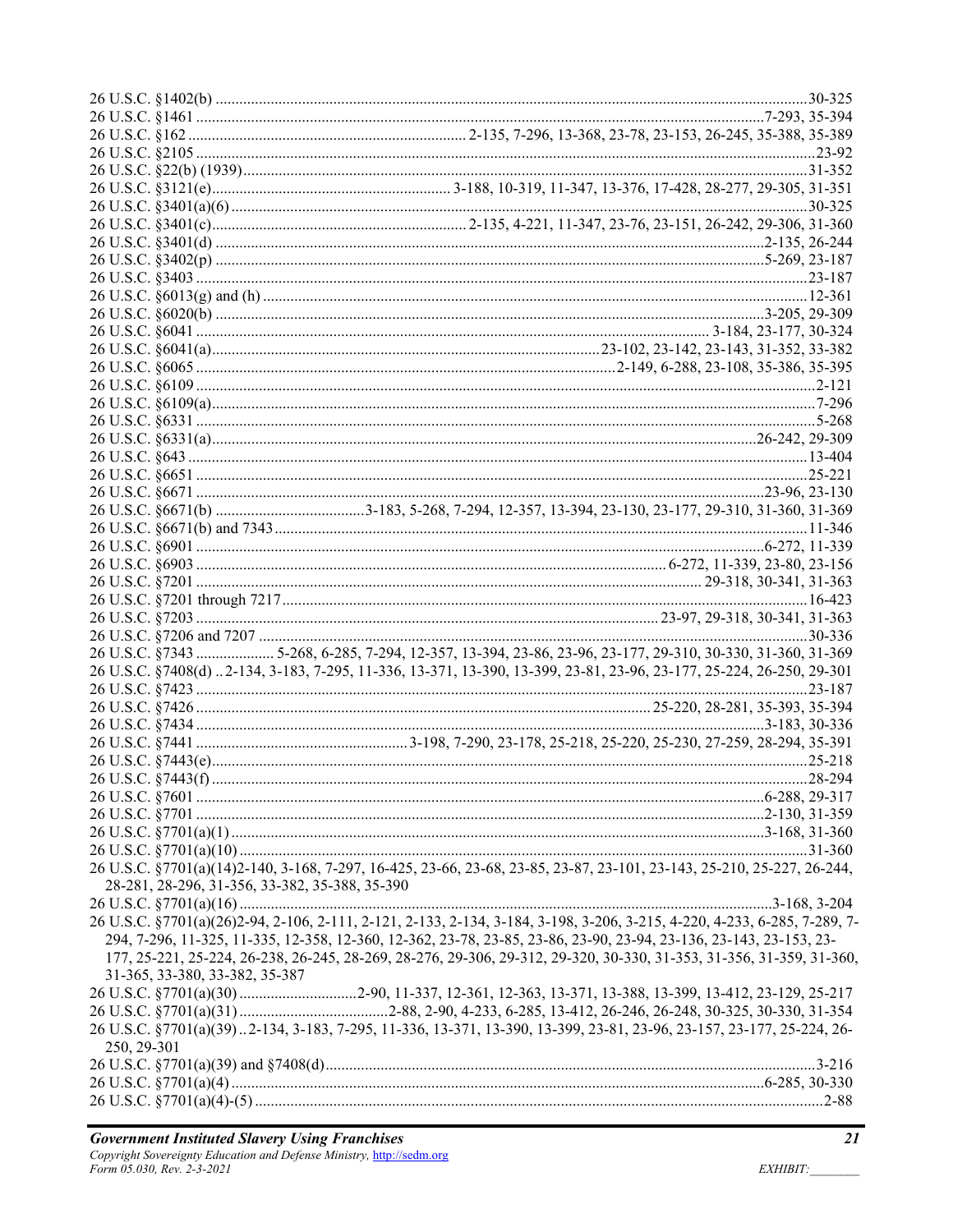|                                                | $.25 - 216$                                                                                                            |  |
|------------------------------------------------|------------------------------------------------------------------------------------------------------------------------|--|
|                                                |                                                                                                                        |  |
|                                                |                                                                                                                        |  |
|                                                |                                                                                                                        |  |
|                                                |                                                                                                                        |  |
|                                                | 28 U.S.C. §3002(15)(A)2-90, 3-191, 3-195, 9-312, 11-346, 13-389, 13-405, 13-412, 17-432, 23-79, 23-85, 23-112, 23-155, |  |
| 23-177, 23-181, 26-250, 27-259, 28-282, 29-301 |                                                                                                                        |  |
|                                                |                                                                                                                        |  |
|                                                |                                                                                                                        |  |
|                                                |                                                                                                                        |  |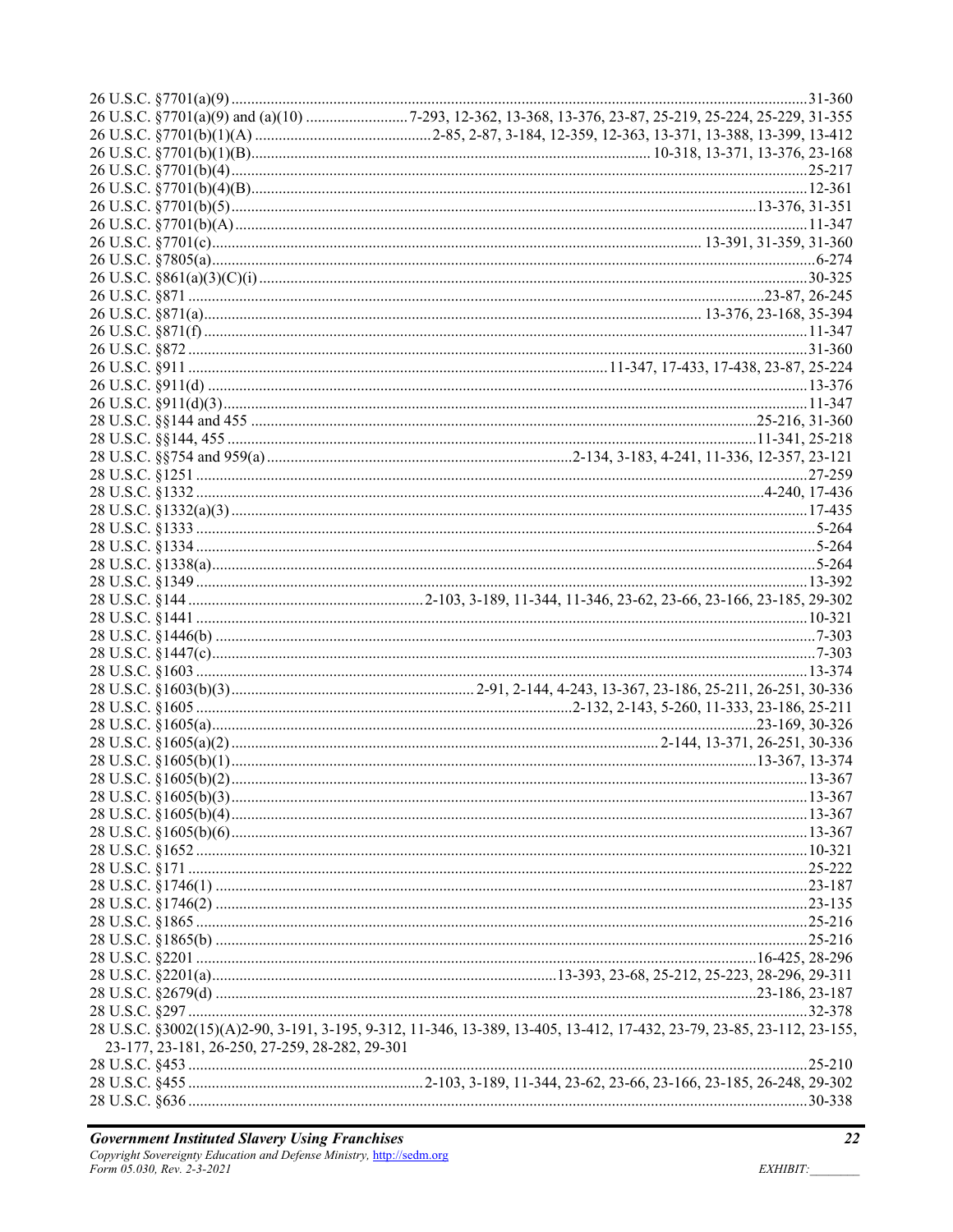| 4 U.S.C. §110(d)  2-90, 4-244, 5-265, 5-266, 7-293, 11-323, 11-326, 12-348, 12-354, 12-360, 13-376, 13-412, 31-355      |  |
|-------------------------------------------------------------------------------------------------------------------------|--|
| 4 U.S.C. §723-198, 4-227, 4-247, 5-254, 7-295, 11-327, 11-335, 11-341, 12-358, 13-389, 17-429, 23-77, 23-85, 23-87, 23- |  |
| 91, 23-94, 23-102, 23-153, 23-156, 24-195, 25-210, 25-213, 25-217, 25-224, 28-297, 29-317, 31-356                       |  |
|                                                                                                                         |  |
|                                                                                                                         |  |
|                                                                                                                         |  |
|                                                                                                                         |  |
|                                                                                                                         |  |
| 42 U.S.C. §1994  2-103, 250, 16-426, 23-82, 23-134, 23-137, 23-158, 23-166, 23-171, 23-184, 25-222, 26-247, 35-390      |  |
|                                                                                                                         |  |
|                                                                                                                         |  |
|                                                                                                                         |  |
|                                                                                                                         |  |
|                                                                                                                         |  |
|                                                                                                                         |  |
|                                                                                                                         |  |
|                                                                                                                         |  |
|                                                                                                                         |  |
|                                                                                                                         |  |
|                                                                                                                         |  |
|                                                                                                                         |  |
|                                                                                                                         |  |
|                                                                                                                         |  |
|                                                                                                                         |  |
|                                                                                                                         |  |
|                                                                                                                         |  |
|                                                                                                                         |  |
|                                                                                                                         |  |
|                                                                                                                         |  |
|                                                                                                                         |  |
|                                                                                                                         |  |
|                                                                                                                         |  |
|                                                                                                                         |  |
|                                                                                                                         |  |
|                                                                                                                         |  |
|                                                                                                                         |  |
|                                                                                                                         |  |
|                                                                                                                         |  |
|                                                                                                                         |  |
|                                                                                                                         |  |
|                                                                                                                         |  |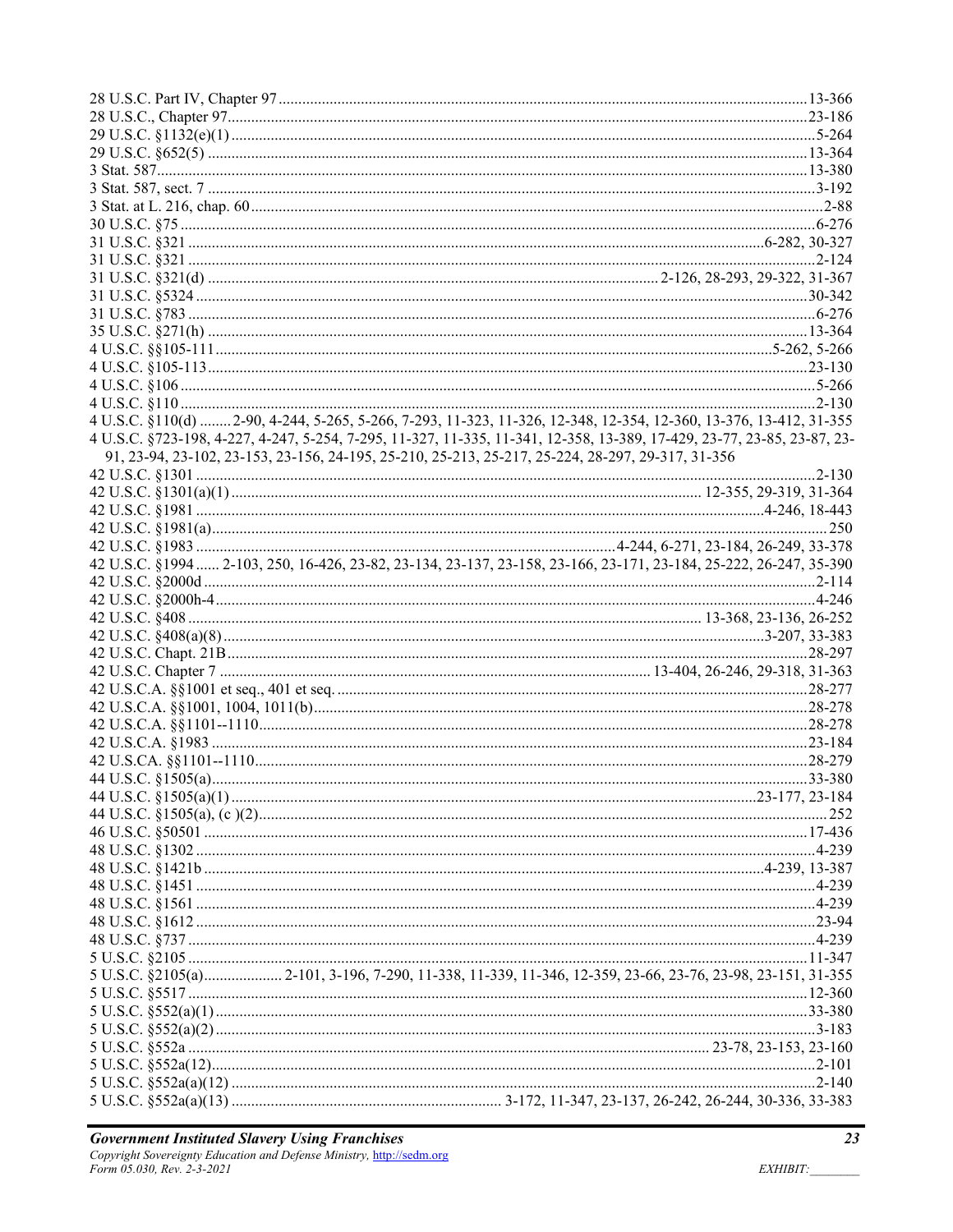|             | 8 U.S.C. §1401.2-87, 2-90, 2-140, 3-179, 3-180, 3-184, 3-188, 3-205, 4-223, 4-224, 7-293, 7-304, 9-317, 10-320, 11-347, |
|-------------|-------------------------------------------------------------------------------------------------------------------------|
|             | 12-361, 12-362, 12-363, 13-368, 13-388, 13-390, 13-395, 13-412, 17-428, 23-150, 23-181, 25-213, 25-215, 25-216, 25-     |
|             | 217, 25-224, 26-250, 28-277, 29-303, 29-305, 29-309, 30-325, 30-337, 30-340, 30-341, 31-347, 31-348, 31-351, 32-376     |
|             |                                                                                                                         |
|             |                                                                                                                         |
|             |                                                                                                                         |
|             |                                                                                                                         |
|             |                                                                                                                         |
|             |                                                                                                                         |
|             |                                                                                                                         |
|             |                                                                                                                         |
|             |                                                                                                                         |
|             |                                                                                                                         |
|             |                                                                                                                         |
|             |                                                                                                                         |
|             |                                                                                                                         |
|             |                                                                                                                         |
|             |                                                                                                                         |
|             |                                                                                                                         |
|             |                                                                                                                         |
|             |                                                                                                                         |
|             |                                                                                                                         |
|             |                                                                                                                         |
|             |                                                                                                                         |
|             |                                                                                                                         |
|             |                                                                                                                         |
|             |                                                                                                                         |
|             |                                                                                                                         |
|             |                                                                                                                         |
|             |                                                                                                                         |
|             |                                                                                                                         |
|             |                                                                                                                         |
|             | California Civil Code, §1589  2-116, 3-206, 6-272, 13-370, 13-411, 17-431, 23-142, 25-211, 26-233, 28-287, 33-378, 33-  |
| 381, 35-387 |                                                                                                                         |
|             |                                                                                                                         |
|             |                                                                                                                         |
|             |                                                                                                                         |
|             |                                                                                                                         |
|             |                                                                                                                         |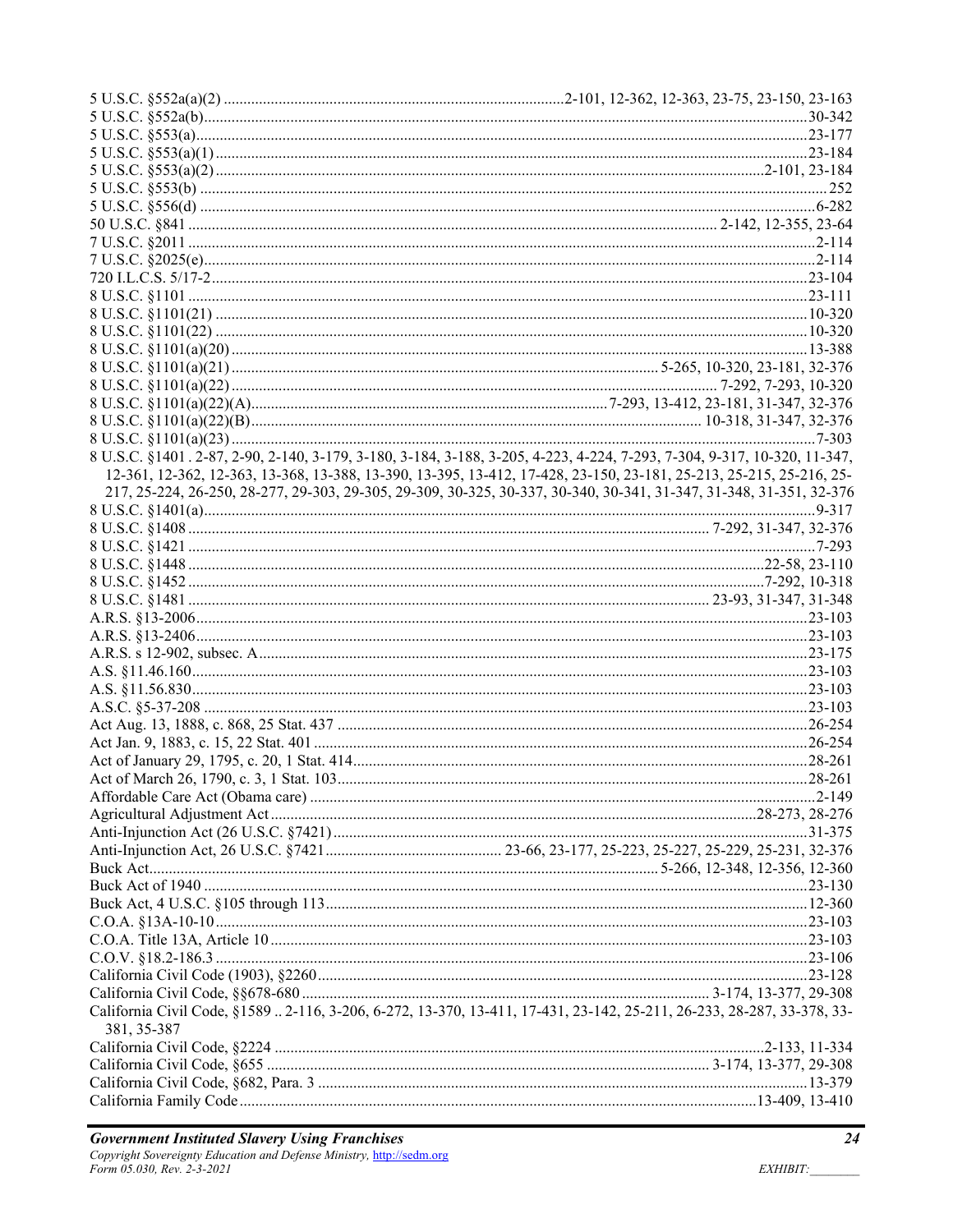| Declaratory Judgments Act, 28 U.S.C. §2201(a)  16-425, 23-140, 23-177, 23-185, 25-219, 25-227, 25-229, 25-231          |  |
|------------------------------------------------------------------------------------------------------------------------|--|
|                                                                                                                        |  |
|                                                                                                                        |  |
|                                                                                                                        |  |
|                                                                                                                        |  |
|                                                                                                                        |  |
|                                                                                                                        |  |
|                                                                                                                        |  |
|                                                                                                                        |  |
|                                                                                                                        |  |
|                                                                                                                        |  |
| Foreign Sovereign Immunities Act (F.S.I.A.), 28 U.S.C. Chapter 97 2-116, 2-132, 2-164, 3-217, 10-321, 11-333, 30-326,  |  |
| 32-376                                                                                                                 |  |
|                                                                                                                        |  |
|                                                                                                                        |  |
|                                                                                                                        |  |
|                                                                                                                        |  |
|                                                                                                                        |  |
|                                                                                                                        |  |
|                                                                                                                        |  |
|                                                                                                                        |  |
|                                                                                                                        |  |
|                                                                                                                        |  |
|                                                                                                                        |  |
|                                                                                                                        |  |
|                                                                                                                        |  |
|                                                                                                                        |  |
|                                                                                                                        |  |
|                                                                                                                        |  |
|                                                                                                                        |  |
|                                                                                                                        |  |
|                                                                                                                        |  |
|                                                                                                                        |  |
| Internal Revenue Code 2-89, 2-106, 5-263, 7-296, 7-297, 12-354, 12-361, 12-362, 13-376, 13-399, 13-404, 17-434, 23-72, |  |
| 23-76, 23-77, 23-78, 23-108, 23-139, 23-148, 23-151, 23-152, 23-153, 23-178, 23-185, 25-227, 29-301, 31-351, 31-354,   |  |
| 31-355, 33-383, 35-395                                                                                                 |  |
|                                                                                                                        |  |
|                                                                                                                        |  |
|                                                                                                                        |  |
|                                                                                                                        |  |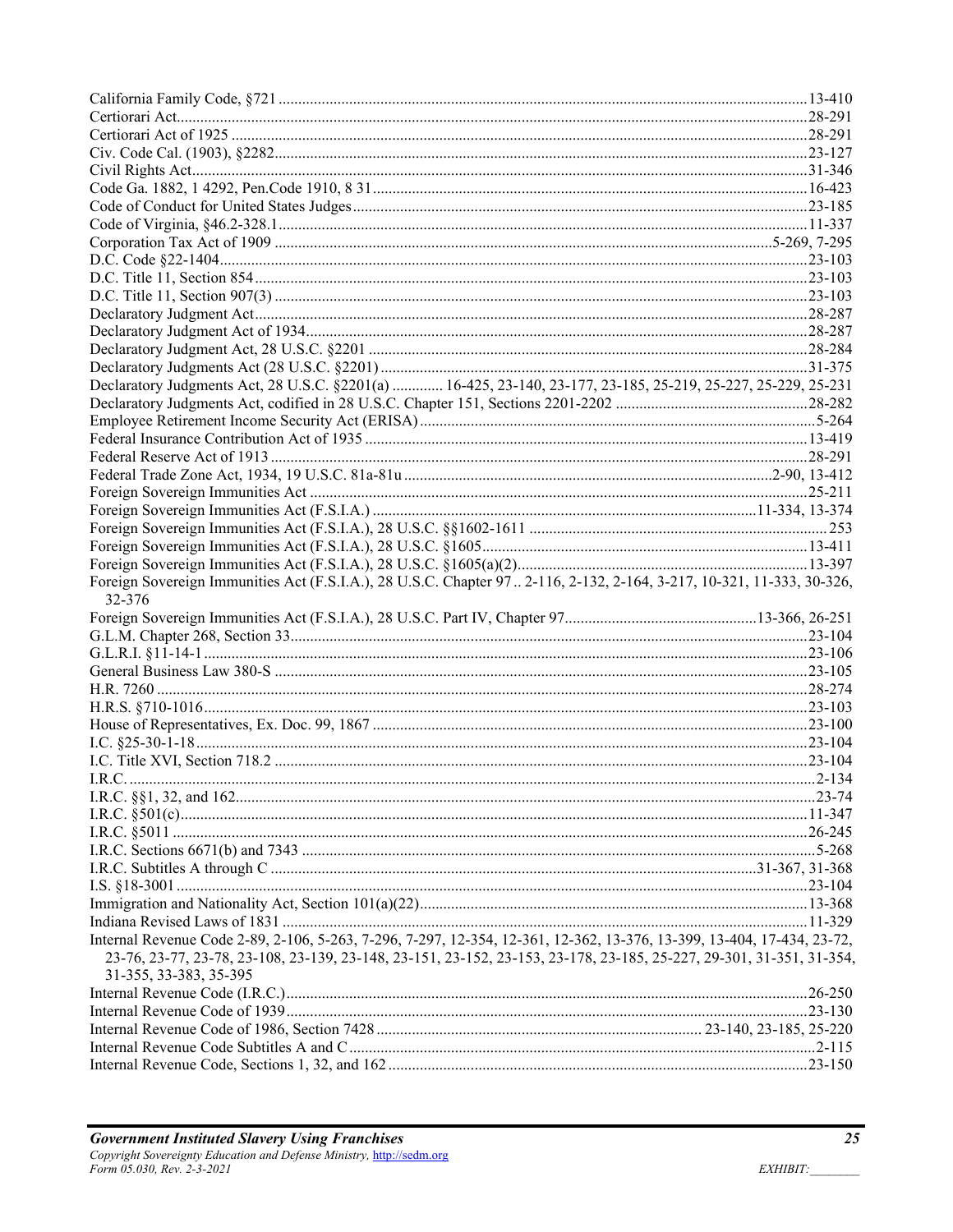| Internal Revenue Code, Subtitle A 2-145, 6-285, 7-293, 7-294, 7-296, 7-297, 13-368, 13-371, 13-390, 13-404, 17-431, 23-<br>74, 23-77, 23-78, 23-80, 23-81, 23-84, 23-95, 23-142, 23-150, 23-153, 23-156, 23-157, 23-159, 25-230, 26-243, 26-246,<br>26-250, 30-323, 31-350, 31-353, 31-354, 33-381, 35-387, 35-388, 35-390, 35-395 |  |
|------------------------------------------------------------------------------------------------------------------------------------------------------------------------------------------------------------------------------------------------------------------------------------------------------------------------------------|--|
|                                                                                                                                                                                                                                                                                                                                    |  |
| Internal Revenue Code, Subtitles A and C 3-171, 15-421, 15-422, 23-87, 23-183, 25-224, 25-228, 29-317, 30-336                                                                                                                                                                                                                      |  |
|                                                                                                                                                                                                                                                                                                                                    |  |
|                                                                                                                                                                                                                                                                                                                                    |  |
|                                                                                                                                                                                                                                                                                                                                    |  |
|                                                                                                                                                                                                                                                                                                                                    |  |
|                                                                                                                                                                                                                                                                                                                                    |  |
|                                                                                                                                                                                                                                                                                                                                    |  |
|                                                                                                                                                                                                                                                                                                                                    |  |
|                                                                                                                                                                                                                                                                                                                                    |  |
|                                                                                                                                                                                                                                                                                                                                    |  |
|                                                                                                                                                                                                                                                                                                                                    |  |
|                                                                                                                                                                                                                                                                                                                                    |  |
|                                                                                                                                                                                                                                                                                                                                    |  |
|                                                                                                                                                                                                                                                                                                                                    |  |
|                                                                                                                                                                                                                                                                                                                                    |  |
|                                                                                                                                                                                                                                                                                                                                    |  |
|                                                                                                                                                                                                                                                                                                                                    |  |
|                                                                                                                                                                                                                                                                                                                                    |  |
|                                                                                                                                                                                                                                                                                                                                    |  |
|                                                                                                                                                                                                                                                                                                                                    |  |
|                                                                                                                                                                                                                                                                                                                                    |  |
|                                                                                                                                                                                                                                                                                                                                    |  |
|                                                                                                                                                                                                                                                                                                                                    |  |
|                                                                                                                                                                                                                                                                                                                                    |  |
|                                                                                                                                                                                                                                                                                                                                    |  |
|                                                                                                                                                                                                                                                                                                                                    |  |
|                                                                                                                                                                                                                                                                                                                                    |  |
|                                                                                                                                                                                                                                                                                                                                    |  |
|                                                                                                                                                                                                                                                                                                                                    |  |
|                                                                                                                                                                                                                                                                                                                                    |  |
|                                                                                                                                                                                                                                                                                                                                    |  |
|                                                                                                                                                                                                                                                                                                                                    |  |
|                                                                                                                                                                                                                                                                                                                                    |  |
|                                                                                                                                                                                                                                                                                                                                    |  |
|                                                                                                                                                                                                                                                                                                                                    |  |
|                                                                                                                                                                                                                                                                                                                                    |  |
|                                                                                                                                                                                                                                                                                                                                    |  |
|                                                                                                                                                                                                                                                                                                                                    |  |
|                                                                                                                                                                                                                                                                                                                                    |  |
|                                                                                                                                                                                                                                                                                                                                    |  |
|                                                                                                                                                                                                                                                                                                                                    |  |
|                                                                                                                                                                                                                                                                                                                                    |  |
|                                                                                                                                                                                                                                                                                                                                    |  |
|                                                                                                                                                                                                                                                                                                                                    |  |
|                                                                                                                                                                                                                                                                                                                                    |  |
|                                                                                                                                                                                                                                                                                                                                    |  |
|                                                                                                                                                                                                                                                                                                                                    |  |
|                                                                                                                                                                                                                                                                                                                                    |  |
|                                                                                                                                                                                                                                                                                                                                    |  |
|                                                                                                                                                                                                                                                                                                                                    |  |
|                                                                                                                                                                                                                                                                                                                                    |  |
|                                                                                                                                                                                                                                                                                                                                    |  |
|                                                                                                                                                                                                                                                                                                                                    |  |
|                                                                                                                                                                                                                                                                                                                                    |  |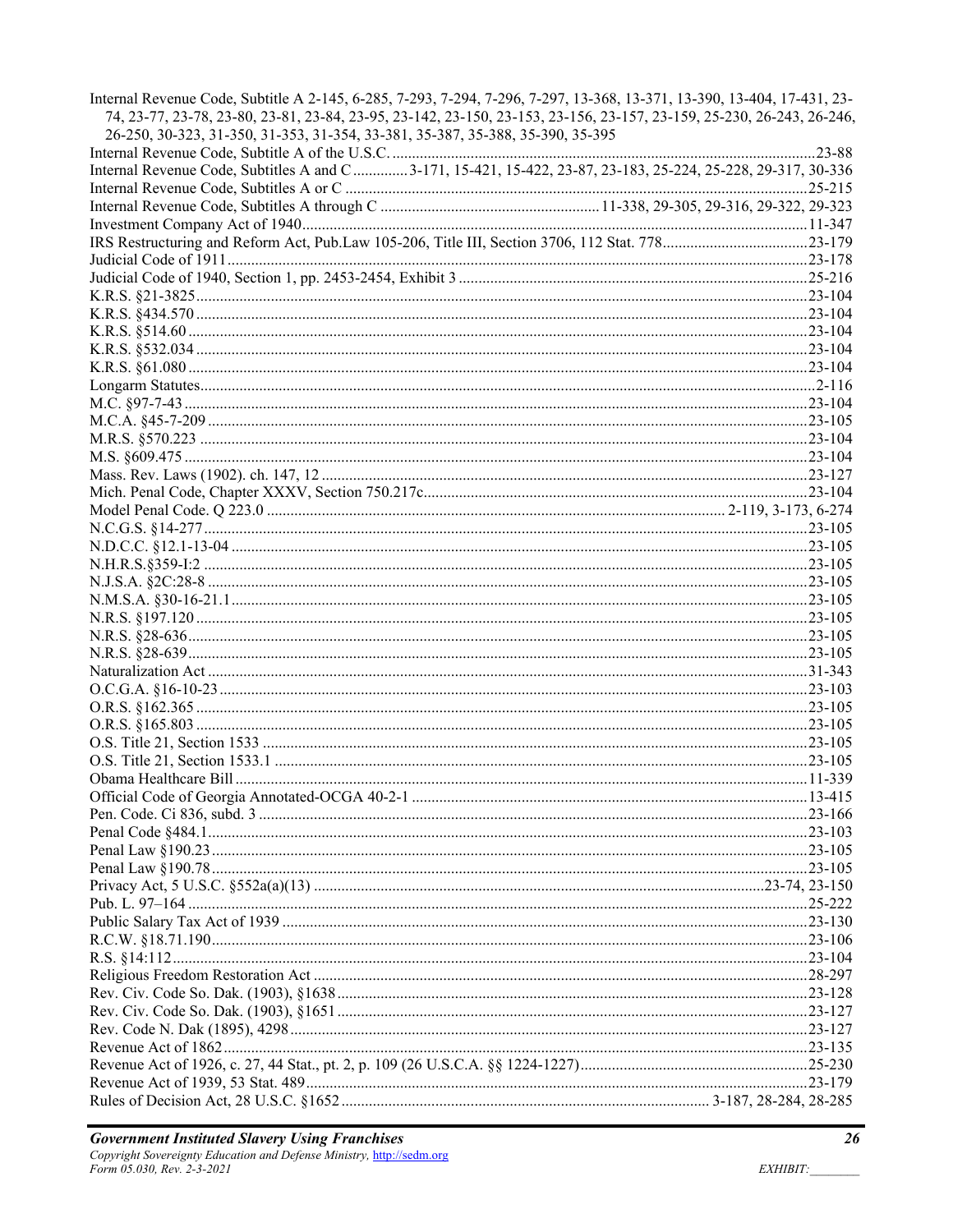| Social Security Act 3-218, 6-277, 10-319, 12-355, 13-371, 13-398, 13-411, 23-80, 23-81, 23-156, 23-157, 23-178, 26-243,<br>26-246, 26-250, 28-275, 28-276, 28-277, 28-278, 28-279, 30-323 |  |
|-------------------------------------------------------------------------------------------------------------------------------------------------------------------------------------------|--|
|                                                                                                                                                                                           |  |
|                                                                                                                                                                                           |  |
|                                                                                                                                                                                           |  |
|                                                                                                                                                                                           |  |
|                                                                                                                                                                                           |  |
|                                                                                                                                                                                           |  |
|                                                                                                                                                                                           |  |
|                                                                                                                                                                                           |  |
|                                                                                                                                                                                           |  |
|                                                                                                                                                                                           |  |
|                                                                                                                                                                                           |  |
|                                                                                                                                                                                           |  |
|                                                                                                                                                                                           |  |
|                                                                                                                                                                                           |  |
|                                                                                                                                                                                           |  |
|                                                                                                                                                                                           |  |
|                                                                                                                                                                                           |  |
|                                                                                                                                                                                           |  |
|                                                                                                                                                                                           |  |
|                                                                                                                                                                                           |  |
|                                                                                                                                                                                           |  |
|                                                                                                                                                                                           |  |
|                                                                                                                                                                                           |  |
|                                                                                                                                                                                           |  |
|                                                                                                                                                                                           |  |
|                                                                                                                                                                                           |  |
|                                                                                                                                                                                           |  |
|                                                                                                                                                                                           |  |
|                                                                                                                                                                                           |  |
|                                                                                                                                                                                           |  |
|                                                                                                                                                                                           |  |
|                                                                                                                                                                                           |  |
|                                                                                                                                                                                           |  |
|                                                                                                                                                                                           |  |
|                                                                                                                                                                                           |  |
|                                                                                                                                                                                           |  |
|                                                                                                                                                                                           |  |
|                                                                                                                                                                                           |  |
|                                                                                                                                                                                           |  |
|                                                                                                                                                                                           |  |
|                                                                                                                                                                                           |  |
|                                                                                                                                                                                           |  |
|                                                                                                                                                                                           |  |
|                                                                                                                                                                                           |  |
|                                                                                                                                                                                           |  |
|                                                                                                                                                                                           |  |
|                                                                                                                                                                                           |  |
|                                                                                                                                                                                           |  |
|                                                                                                                                                                                           |  |
|                                                                                                                                                                                           |  |
|                                                                                                                                                                                           |  |
|                                                                                                                                                                                           |  |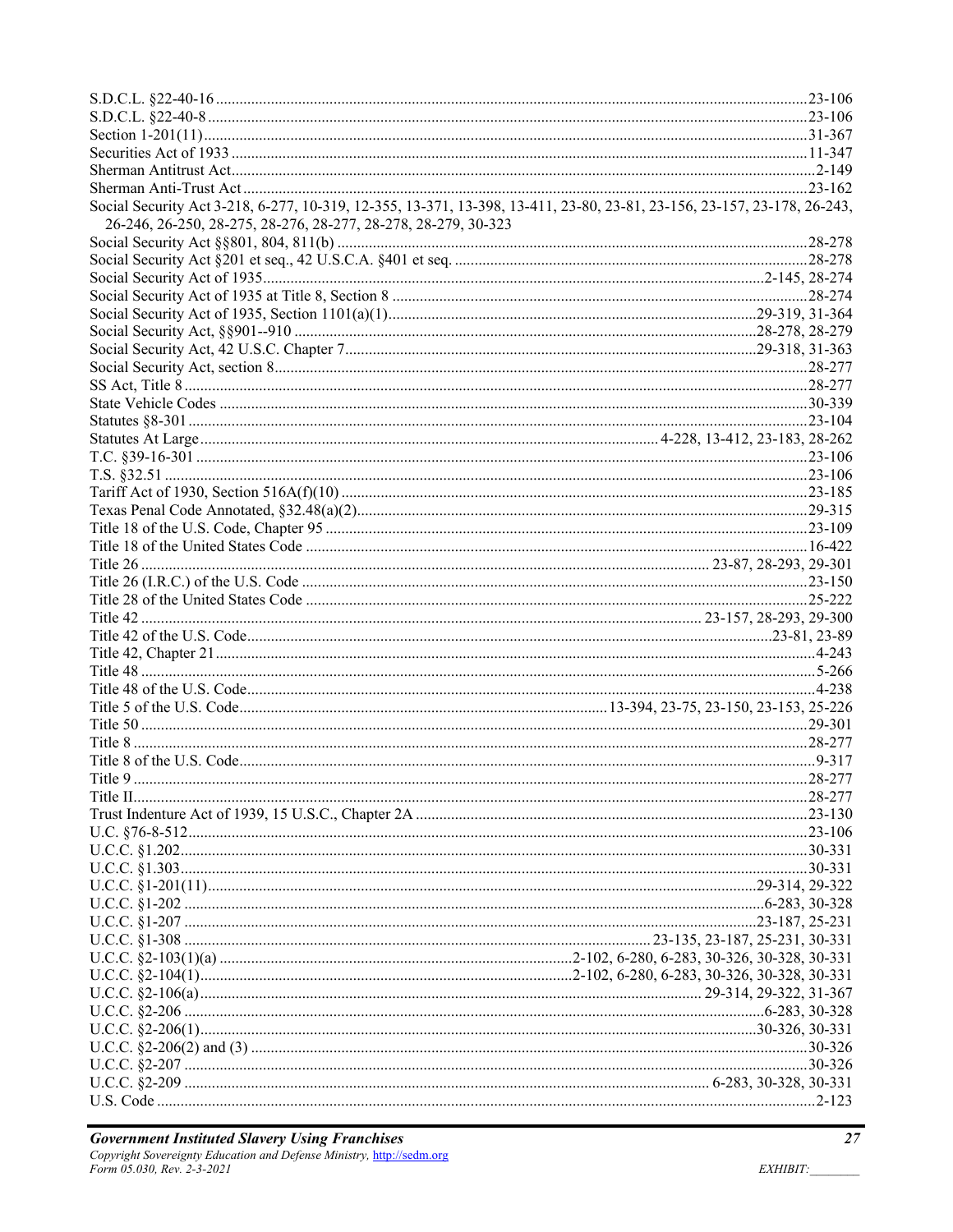## **Regulations**

# **Rules**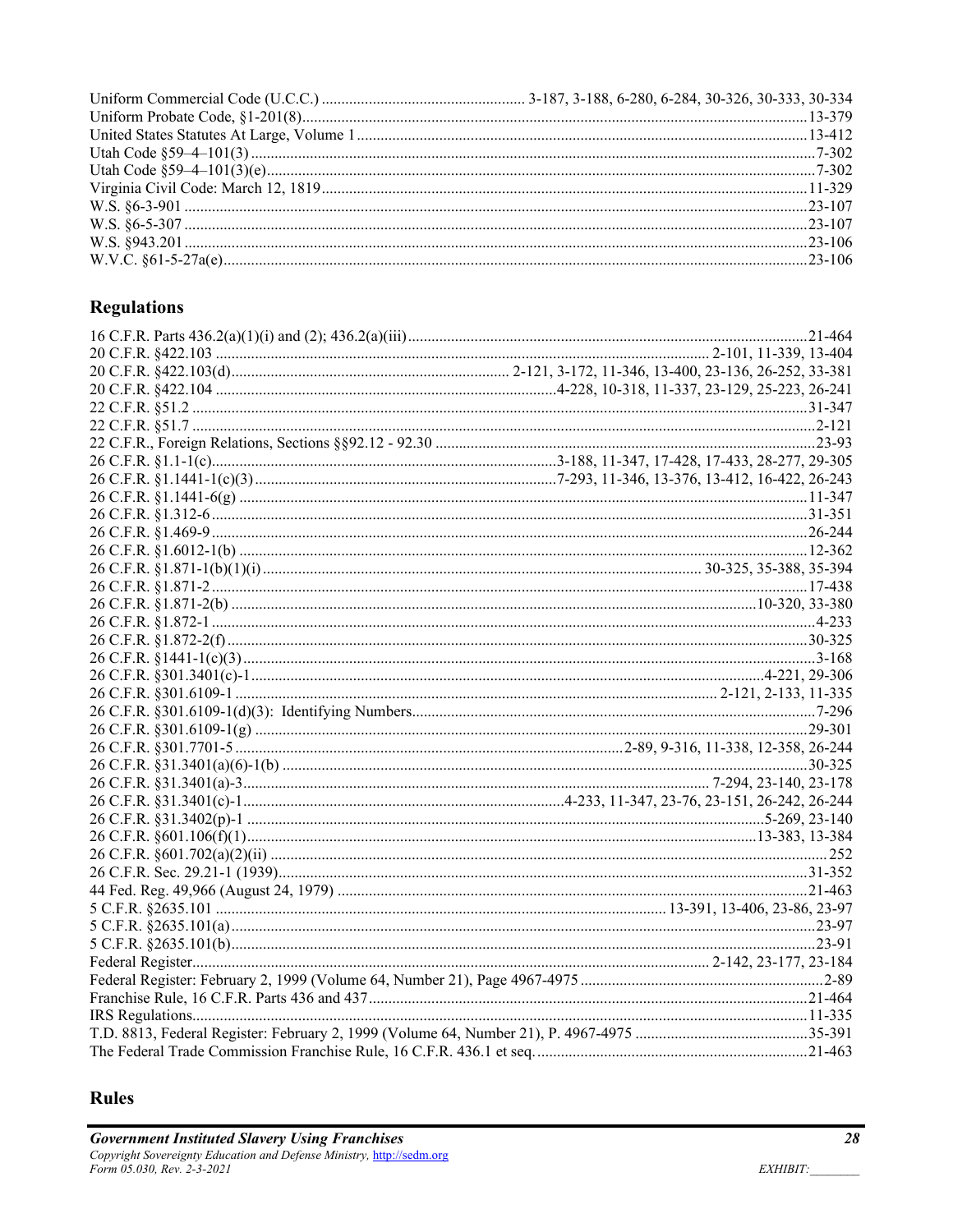|                                                                                                                           | .28-281     |
|---------------------------------------------------------------------------------------------------------------------------|-------------|
|                                                                                                                           |             |
| Federal Rule of Civil Procedure 17(b)2-90, 2-95, 2-97, 2-112, 2-134, 3-183, 3-187, 3-216, 10-321, 11-336, 13-371, 13-389, |             |
| 13-405, 17-434, 23-81, 23-83, 23-85, 23-95, 23-121, 23-122, 23-157, 23-177, 25-210, 25-213, 26-250                        |             |
|                                                                                                                           |             |
|                                                                                                                           |             |
|                                                                                                                           |             |
|                                                                                                                           |             |
|                                                                                                                           | .28-265     |
|                                                                                                                           |             |
|                                                                                                                           |             |
|                                                                                                                           |             |
|                                                                                                                           |             |
|                                                                                                                           |             |
|                                                                                                                           |             |
|                                                                                                                           |             |
|                                                                                                                           |             |
|                                                                                                                           |             |
|                                                                                                                           |             |
|                                                                                                                           |             |
|                                                                                                                           |             |
|                                                                                                                           | $.25 - 219$ |
|                                                                                                                           |             |
|                                                                                                                           |             |
|                                                                                                                           |             |

### **Cases**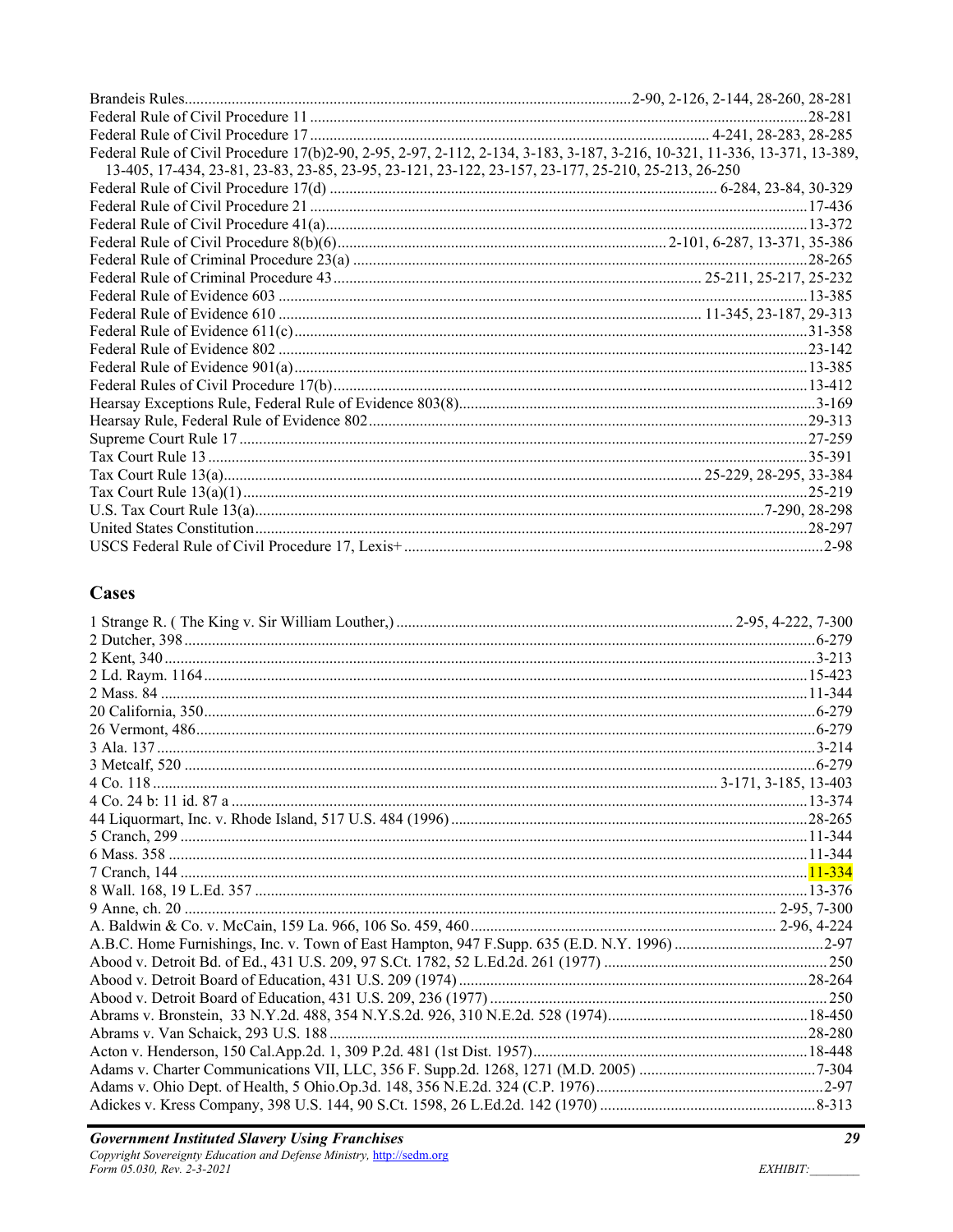| Alliant Techsystems, Inc. v. Salt Lake Cnty. Bd. of Equalization, 2012 UT 4, 270 P.3d 441, 700 Utah Adv. Rep. 89 (Utah,         |  |
|---------------------------------------------------------------------------------------------------------------------------------|--|
|                                                                                                                                 |  |
| Allied Stores of Ohio, Inc. v. Bowers, 358 U.S. 522, 79 S.Ct. 437, 3 L.Ed.2d. 480, 9 Ohio.Op.2d. 321, 82 Ohio.L.Abs. 312        |  |
|                                                                                                                                 |  |
|                                                                                                                                 |  |
|                                                                                                                                 |  |
|                                                                                                                                 |  |
|                                                                                                                                 |  |
|                                                                                                                                 |  |
| APAC-Mississippi, Inc. v. Deep South Const. Co., Inc., 288 Ark. 277, 704 S.W.2d. 620 (1986) 18-445                              |  |
|                                                                                                                                 |  |
|                                                                                                                                 |  |
|                                                                                                                                 |  |
|                                                                                                                                 |  |
|                                                                                                                                 |  |
| Arkansas-Missouri Power Co. v. Brown, 176 Ark. 774, 4 S.W.2d. 15, 58 A.L.R. 534  3-190, 6-272, 6-277, 15-422                    |  |
|                                                                                                                                 |  |
| Arnson v. Murphy, 109 U.S. 238, 3 Sup.Ct. 184, 27 L.Ed. 920 2-91, 2-128, 2-145, 3-189, 23-124, 23-169, 24-195, 26-239,          |  |
| 26-254                                                                                                                          |  |
| Artesian Water Co. v. State, Dept. of Highways and Transp., 330 A.2d. 432 (Del. Super. Ct. 1974) 2-98                           |  |
| Ashton v. Cameron County Water Improvement District No. 1, 298 U.S. 513, 56 S.Ct. 892 (1936) 11-323, 23-87, 23-94               |  |
|                                                                                                                                 |  |
| Ashwander v. Tennessee Valley Auth., 297 U.S. 288 (1936) 6-273, 10-322, 13-372, 23-115, 23-130, 23-169, 23-171, 25-             |  |
| 221, 33-379                                                                                                                     |  |
|                                                                                                                                 |  |
|                                                                                                                                 |  |
|                                                                                                                                 |  |
|                                                                                                                                 |  |
|                                                                                                                                 |  |
|                                                                                                                                 |  |
|                                                                                                                                 |  |
|                                                                                                                                 |  |
|                                                                                                                                 |  |
| Atlas Roofing Co. v. Occupational Safety and Health Review Comm'n, 430 U.S. 442, 450, n. 7, 97 S.Ct. 1261, 1266, n. 7,          |  |
|                                                                                                                                 |  |
| Atlas Roofing Co. v. Occupational Safety and Health Review Comm'n, 430 U.S., at 455, n. 13, 97 S.Ct., at 1269, n. 13 23-<br>182 |  |
|                                                                                                                                 |  |
|                                                                                                                                 |  |
|                                                                                                                                 |  |
|                                                                                                                                 |  |
|                                                                                                                                 |  |
|                                                                                                                                 |  |
|                                                                                                                                 |  |
|                                                                                                                                 |  |
| Baltimore & Ohio Railroad Co. v. Chambers, 73 Ohio.St. 16, 76 N.E. 91, 11 L.R.A., N.S., 1012 (1905)13-402                       |  |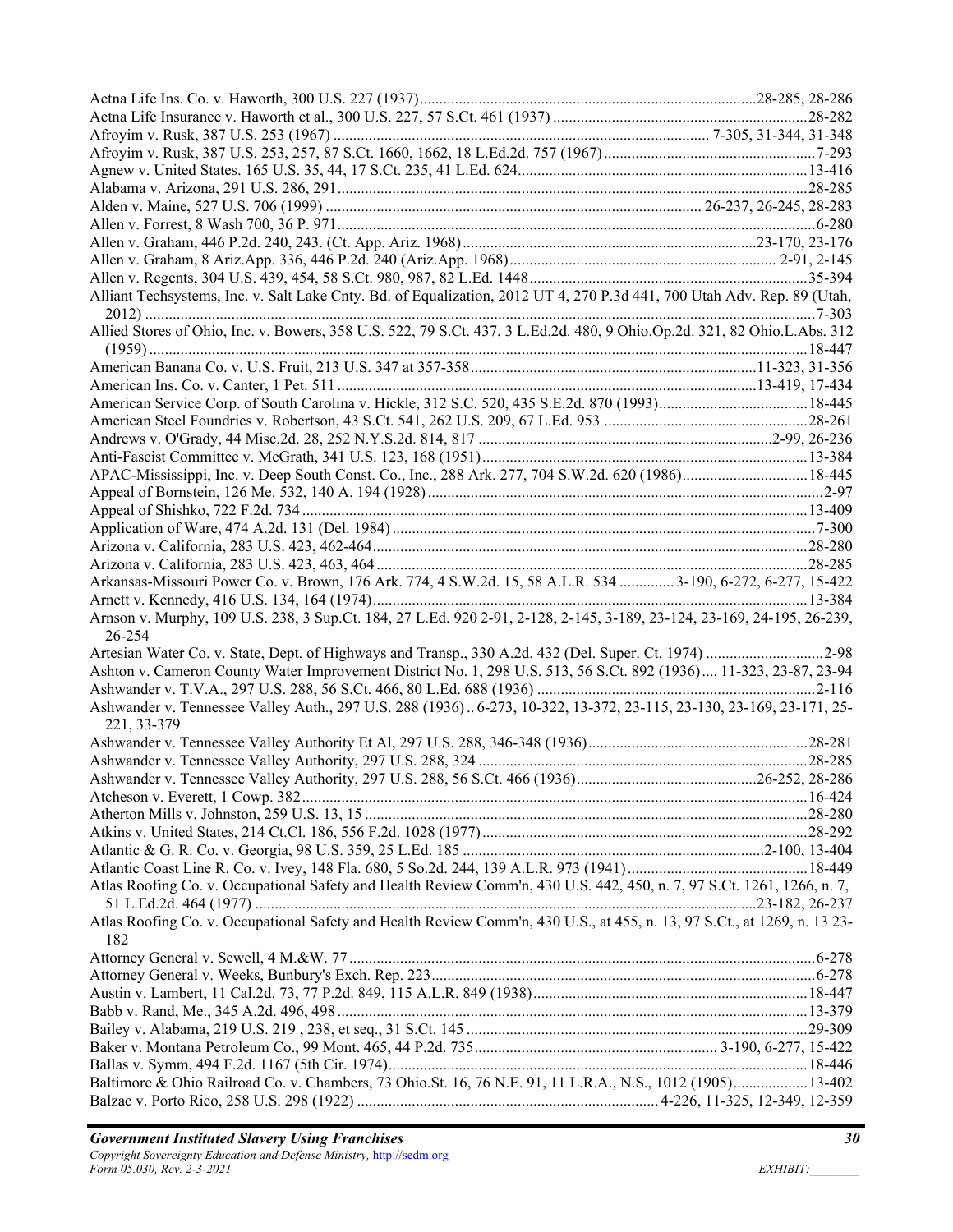| Bank of Augusta v. Earle, 38 U.S. (13 Pet.) 519, 10 L.Ed. 274 (1839) 1-83, 9-318, 23-67, 27-254, 31-372               |  |
|-----------------------------------------------------------------------------------------------------------------------|--|
|                                                                                                                       |  |
|                                                                                                                       |  |
|                                                                                                                       |  |
|                                                                                                                       |  |
|                                                                                                                       |  |
|                                                                                                                       |  |
|                                                                                                                       |  |
| Barnet v. National Bank, 98 U.S. 555, 558, 25 L.Ed. 212  2-91, 2-128, 2-145, 3-189, 23-124, 23-169, 24-195, 26-239    |  |
|                                                                                                                       |  |
|                                                                                                                       |  |
|                                                                                                                       |  |
|                                                                                                                       |  |
| Beck v. Missouri Valley Drainage District of Holt County, 46 F.2d. 632, 84 A.L.R. 1089 (8th Cir. 1931)23-170, 23-175  |  |
|                                                                                                                       |  |
|                                                                                                                       |  |
|                                                                                                                       |  |
|                                                                                                                       |  |
|                                                                                                                       |  |
|                                                                                                                       |  |
|                                                                                                                       |  |
|                                                                                                                       |  |
|                                                                                                                       |  |
|                                                                                                                       |  |
|                                                                                                                       |  |
|                                                                                                                       |  |
|                                                                                                                       |  |
|                                                                                                                       |  |
|                                                                                                                       |  |
|                                                                                                                       |  |
| Board of County Com'rs of Lemhi County v. Swensen, Idaho, 80 Idaho 198, 327 P.2d. 361, 362  2-94, 23-160, 35-395      |  |
| Board of education of Westside Community Schools v. Mergens by and Through Mergens, 496 U.S. 226 (1990)  253          |  |
| Board of Education, etc. v. County Board of School Trustees, 28 Ill.2d. 15, 191 N.E.2d. 65 (1963)23-170, 23-175       |  |
|                                                                                                                       |  |
|                                                                                                                       |  |
|                                                                                                                       |  |
|                                                                                                                       |  |
|                                                                                                                       |  |
|                                                                                                                       |  |
| Bolivar Tp. Board of Finance of Benton County v. Hawkins, 207 Ind. 171, 191 N.E. 158, 96 A.L.R. 271 (1934)18-447, 18- |  |
| 448                                                                                                                   |  |
|                                                                                                                       |  |
|                                                                                                                       |  |
|                                                                                                                       |  |
|                                                                                                                       |  |
| Borough of Scottdale v. National Cable Television, Corp., 28 Pa.Commw. 387, 368 A.2d. 1323 (1977) 2-98                |  |
|                                                                                                                       |  |
|                                                                                                                       |  |
|                                                                                                                       |  |
|                                                                                                                       |  |
|                                                                                                                       |  |
|                                                                                                                       |  |
|                                                                                                                       |  |
|                                                                                                                       |  |
|                                                                                                                       |  |
|                                                                                                                       |  |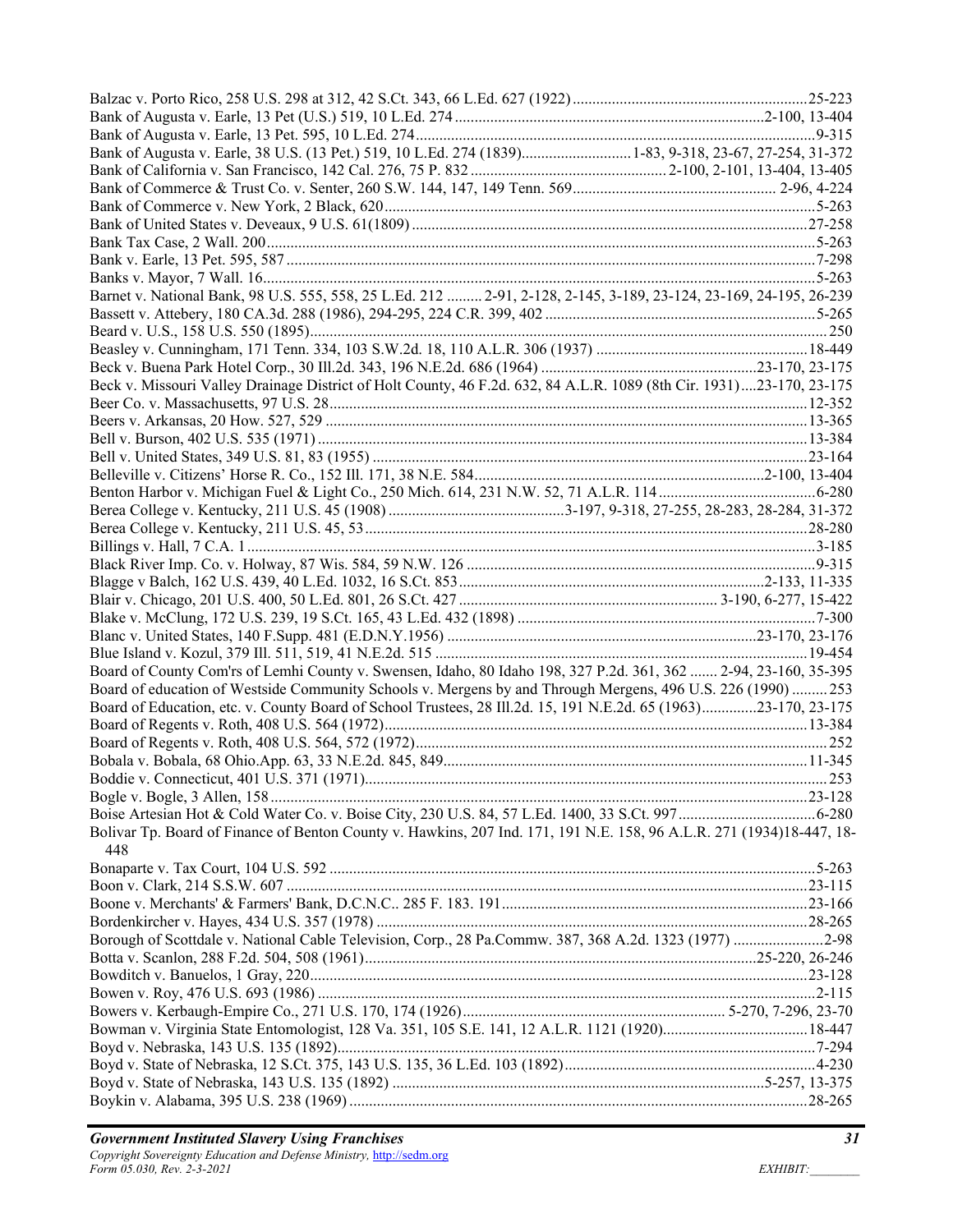| Bratberg v. Advance-Rumely Thresher Co., 61 N.D. 452, 238 N.W. 552, 78 A.L.R. 1338 (1931) 18-449                              |  |
|-------------------------------------------------------------------------------------------------------------------------------|--|
|                                                                                                                               |  |
| Bridgeport v. New York & N.H. R. Co., 36 Conn. 255, 4 Am.Rep. 63 2-92, 9-316, 17-431, 18-443, 23-167, 26-232                  |  |
|                                                                                                                               |  |
| Broadrick v. Oklahoma, 413 U.S. 601, 616 -617 (1973)6-274, 11-340, 12-361, 23-81, 23-122, 23-158, 23-161, 23-174, 25-         |  |
| 213, 25-221, 26-243                                                                                                           |  |
|                                                                                                                               |  |
|                                                                                                                               |  |
|                                                                                                                               |  |
|                                                                                                                               |  |
|                                                                                                                               |  |
|                                                                                                                               |  |
|                                                                                                                               |  |
|                                                                                                                               |  |
|                                                                                                                               |  |
|                                                                                                                               |  |
|                                                                                                                               |  |
|                                                                                                                               |  |
|                                                                                                                               |  |
|                                                                                                                               |  |
|                                                                                                                               |  |
| Budd v. People of State of New York, 143 U.S. 517 (1892) 2-144, 3-179, 3-196, 3-204, 11-340, 13-367, 13-383, 13-402,          |  |
| 13-408, 23-80, 23-138, 23-139, 23-155, 26-238, 26-241, 26-250, 28-262, 28-298, 29-308, 29-309, 33-380                         |  |
|                                                                                                                               |  |
|                                                                                                                               |  |
|                                                                                                                               |  |
| Bull v. United States, 295 U.S. 247, 79 L.Ed. 1421, 55 S.Ct. 695, 35-1 U.S.T.C. 19346, 15 A.F.T.R. 1069 11-335                |  |
| Burgin v. Forbes, 293 Ky. 456, 169 S.W.2d. 321, 325 .3-219, 23-76, 23-151, 25-227, 29-319, 29-321, 31-361, 31-364, 31-<br>366 |  |
|                                                                                                                               |  |
|                                                                                                                               |  |
|                                                                                                                               |  |
|                                                                                                                               |  |
| Butchers' Union, etc., Co. v. Crescent City, etc., Co., 111 U.S. 746, 753, 4 S.Sup.Ct.Rep. 6525-260                           |  |
|                                                                                                                               |  |
|                                                                                                                               |  |
|                                                                                                                               |  |
|                                                                                                                               |  |
|                                                                                                                               |  |
|                                                                                                                               |  |
|                                                                                                                               |  |
|                                                                                                                               |  |
|                                                                                                                               |  |
|                                                                                                                               |  |
|                                                                                                                               |  |
|                                                                                                                               |  |
|                                                                                                                               |  |
| Carley & Hamilton v. Snook, 281 U.S. 66, 50 S.Ct. 204, 74 L.Ed. 704, 68 A.L.R. 194 (1930)  18-447                             |  |
|                                                                                                                               |  |
|                                                                                                                               |  |
|                                                                                                                               |  |
|                                                                                                                               |  |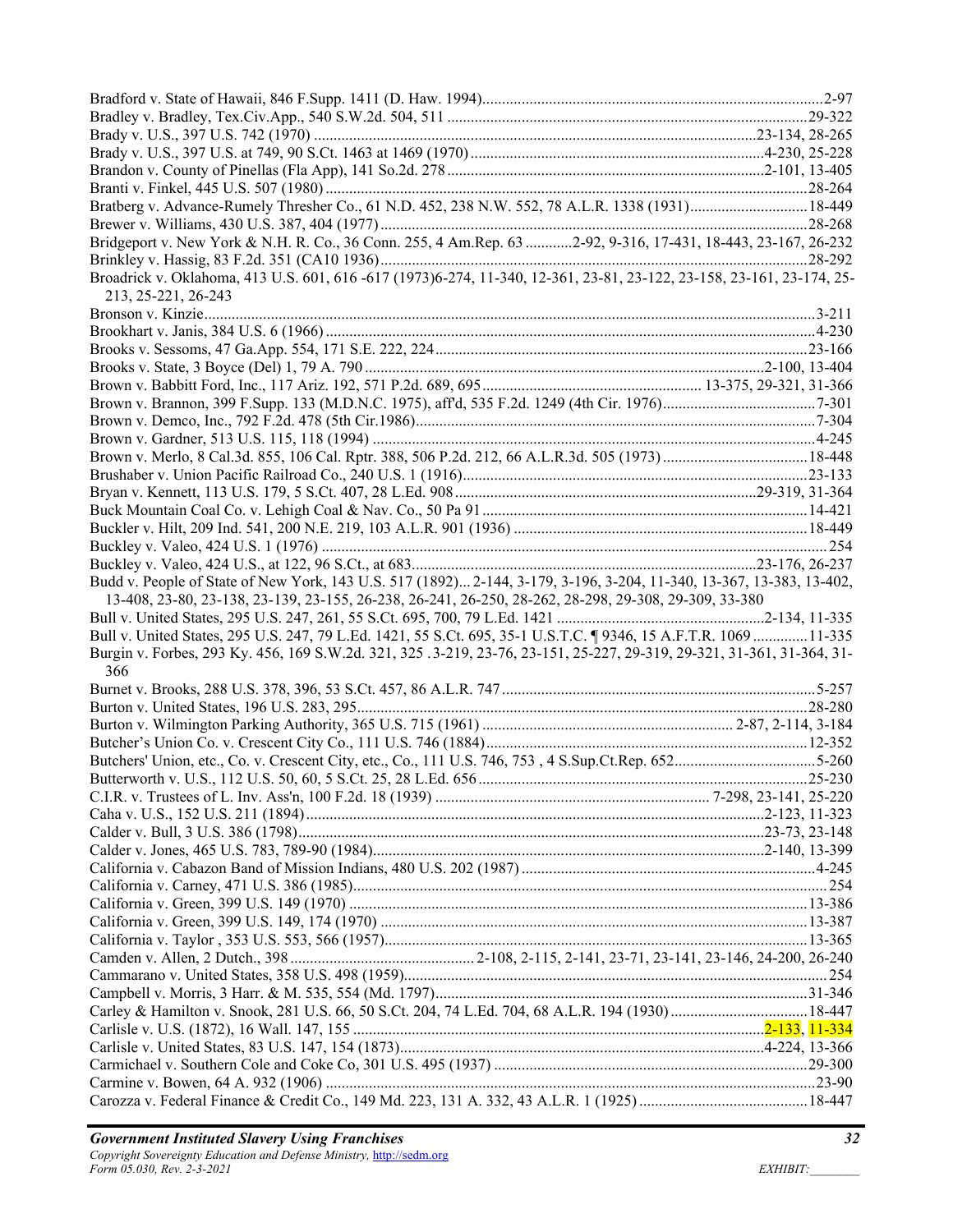| Central Transp. Co. v. Pullman's Palace Car Co., 139 U.S. 24, 35 L.Ed. 55, 11 S.Ct. 478 6-280, 33-380                                                                     |  |
|---------------------------------------------------------------------------------------------------------------------------------------------------------------------------|--|
|                                                                                                                                                                           |  |
| Cereghino v. State By and Through State Highway Commission, 230 Or. 439, 370 P.2d. 694, 6972-120, 3-174, 3-179, 3-<br>202, 6-274, 13-367, 13-383                          |  |
|                                                                                                                                                                           |  |
|                                                                                                                                                                           |  |
|                                                                                                                                                                           |  |
|                                                                                                                                                                           |  |
|                                                                                                                                                                           |  |
|                                                                                                                                                                           |  |
|                                                                                                                                                                           |  |
|                                                                                                                                                                           |  |
|                                                                                                                                                                           |  |
|                                                                                                                                                                           |  |
| Chicago ex rel. Cohen v. Keane, 64 Ill.2d. 559, 2 Ill.Dec. 285, 357 N.E.2d. 4522-108, 2-157, 3-177, 8-311, 12-358, 13-407,<br>23-79, 23-85, 23-91, 23-154, 23-174, 26-243 |  |
|                                                                                                                                                                           |  |
|                                                                                                                                                                           |  |
| Chicago Park Dist. v. Kenroy, Inc., 78 Ill.2d. 555, 37 Ill.Dec. 291, 402 N.E.2d. 1812-108, 2-157, 3-177, 8-311, 12-358, 13-                                               |  |
| 407, 23-79, 23-85, 23-91, 23-154, 23-174, 26-243                                                                                                                          |  |
|                                                                                                                                                                           |  |
| Chickasha Cotton Oil Co. v. Cotton County Gin Co., 40 F.2d. 846, 74 A.L.R. 1070 (C.C.A. 10th Cir. 1930)18-449                                                             |  |
|                                                                                                                                                                           |  |
|                                                                                                                                                                           |  |
|                                                                                                                                                                           |  |
|                                                                                                                                                                           |  |
|                                                                                                                                                                           |  |
|                                                                                                                                                                           |  |
|                                                                                                                                                                           |  |
|                                                                                                                                                                           |  |
|                                                                                                                                                                           |  |
|                                                                                                                                                                           |  |
|                                                                                                                                                                           |  |
| City of Boerne v. Florez, Archbishop of San Antonio, 521 U.S. 507 (1997)2-144, 3-183, 12-364, 13-391, 17-433, 23-77,<br>23-152, 23-177, 25-221, 35-394                    |  |
|                                                                                                                                                                           |  |
|                                                                                                                                                                           |  |
|                                                                                                                                                                           |  |
|                                                                                                                                                                           |  |
|                                                                                                                                                                           |  |
|                                                                                                                                                                           |  |
| Civil Service Comm'n v. Letter Carriers, 413 U.S. 548, 556 (1973) 6-274, 11-340, 12-361, 23-81, 23-122, 23-158, 23-161,                                                   |  |
| 23-174, 25-213, 25-221, 26-243                                                                                                                                            |  |
|                                                                                                                                                                           |  |
|                                                                                                                                                                           |  |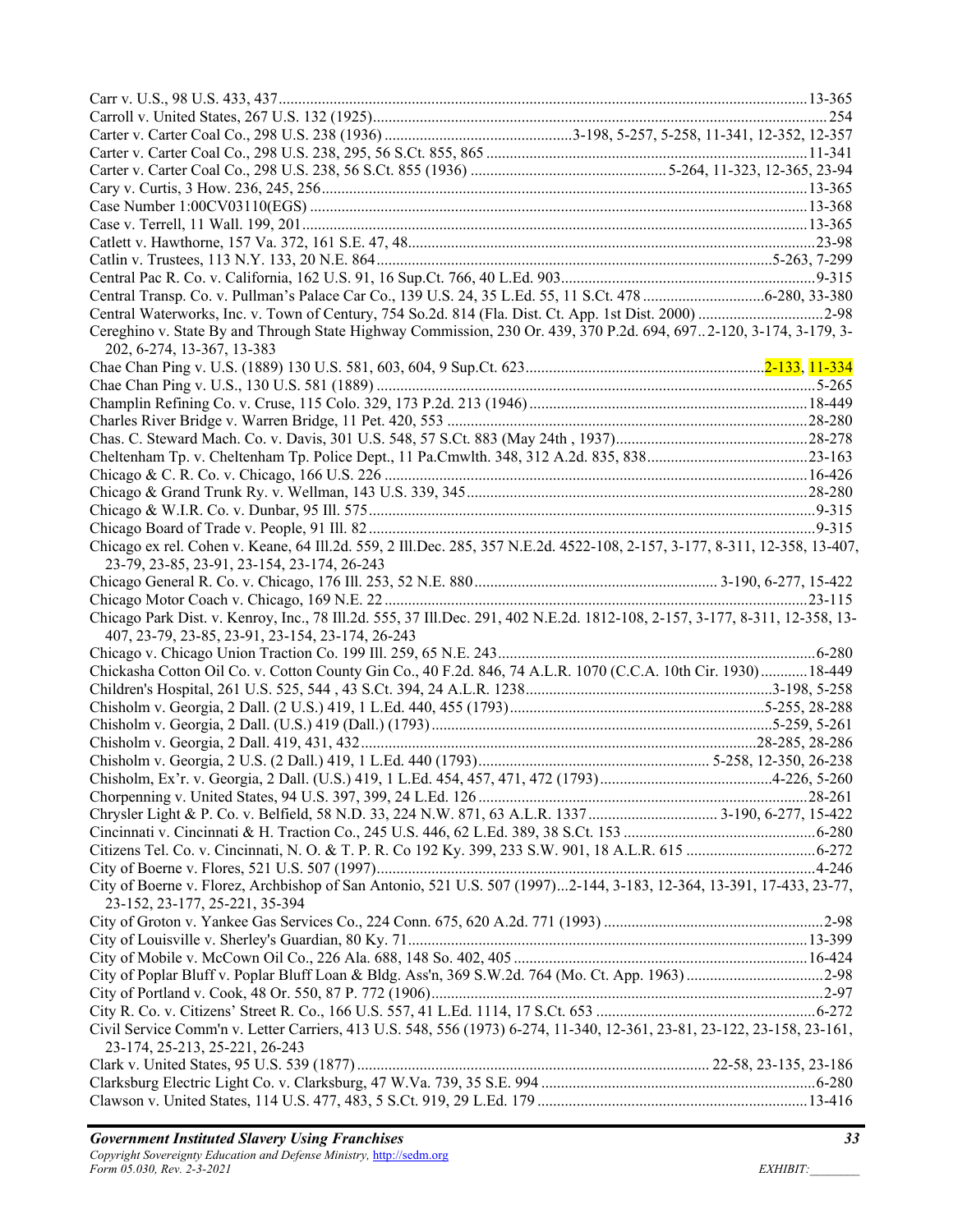| Clearfield Trust Co. v. United States, 318 U.S. 363, 369 (1943) 3-192, 3-218, 4-225, 17-433, 23-161, 23-171         |  |
|---------------------------------------------------------------------------------------------------------------------|--|
|                                                                                                                     |  |
|                                                                                                                     |  |
|                                                                                                                     |  |
|                                                                                                                     |  |
|                                                                                                                     |  |
|                                                                                                                     |  |
|                                                                                                                     |  |
|                                                                                                                     |  |
|                                                                                                                     |  |
|                                                                                                                     |  |
|                                                                                                                     |  |
| College Savings Bank v. Florida Prepaid Postsecondary Education Expense, 527 U.S. 666 (1999)13-365                  |  |
|                                                                                                                     |  |
| Colonial Motor Coach Corporation v. City of Oswego, 215 N.Y.S. 159,163,126 Misc. 829  2-96, 4-224                   |  |
|                                                                                                                     |  |
|                                                                                                                     |  |
|                                                                                                                     |  |
|                                                                                                                     |  |
| Comegys v. Vasse, 1 Pet. 193, 212, 7 L.Ed. 108 2-91, 2-128, 3-189, 23-124, 23-169, 24-194, 26-239, 26-254           |  |
|                                                                                                                     |  |
|                                                                                                                     |  |
|                                                                                                                     |  |
|                                                                                                                     |  |
|                                                                                                                     |  |
|                                                                                                                     |  |
|                                                                                                                     |  |
|                                                                                                                     |  |
|                                                                                                                     |  |
| Connick v. Myers, 461 U.S. 138, 147 (1983)6-274, 11-340, 12-361, 23-81, 23-122, 23-158, 23-161, 23-174, 25-213, 25- |  |
| 221, 26-243                                                                                                         |  |
|                                                                                                                     |  |
|                                                                                                                     |  |
|                                                                                                                     |  |
|                                                                                                                     |  |
|                                                                                                                     |  |
|                                                                                                                     |  |
|                                                                                                                     |  |
|                                                                                                                     |  |
|                                                                                                                     |  |
|                                                                                                                     |  |
|                                                                                                                     |  |
|                                                                                                                     |  |
|                                                                                                                     |  |
|                                                                                                                     |  |
|                                                                                                                     |  |
|                                                                                                                     |  |
|                                                                                                                     |  |
|                                                                                                                     |  |
|                                                                                                                     |  |
|                                                                                                                     |  |
|                                                                                                                     |  |
|                                                                                                                     |  |
|                                                                                                                     |  |
|                                                                                                                     |  |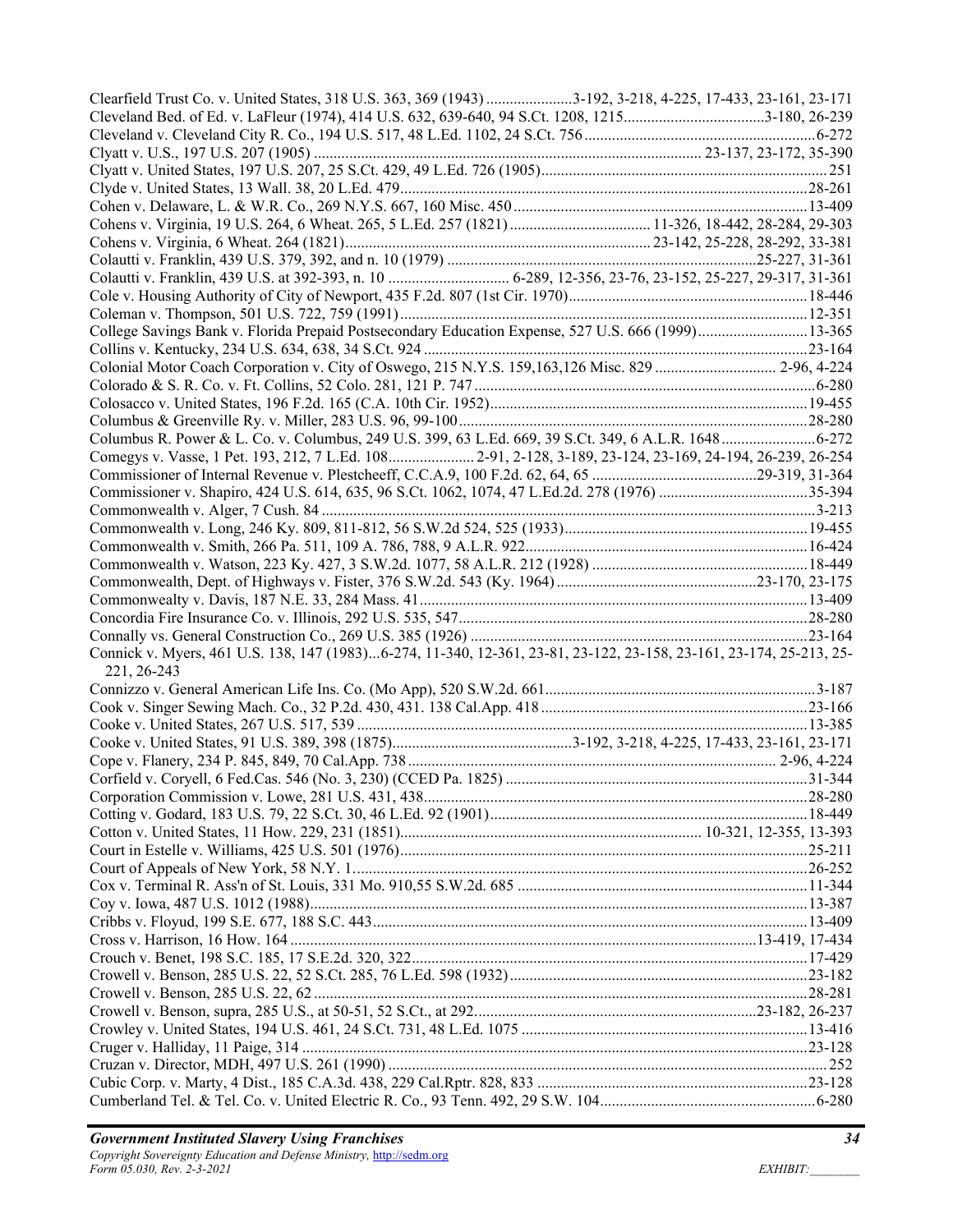| Curtin v. State, 61 Cal.App. 377, 214 P. 1030, 1035  2-99, 2-122, 2-134, 3-178, 11-336, 11-340, 17-436, 23-84, 23-90                           |  |
|------------------------------------------------------------------------------------------------------------------------------------------------|--|
|                                                                                                                                                |  |
|                                                                                                                                                |  |
|                                                                                                                                                |  |
|                                                                                                                                                |  |
|                                                                                                                                                |  |
|                                                                                                                                                |  |
|                                                                                                                                                |  |
|                                                                                                                                                |  |
|                                                                                                                                                |  |
|                                                                                                                                                |  |
|                                                                                                                                                |  |
|                                                                                                                                                |  |
|                                                                                                                                                |  |
| De Groot v. United States, 5 Wall. 419, 431, 433, 18 L.Ed. 700  2-91, 2-128, 3-189, 23-124, 23-169, 23-174, 24-194, 26-<br>239, 26-254         |  |
|                                                                                                                                                |  |
|                                                                                                                                                |  |
|                                                                                                                                                |  |
|                                                                                                                                                |  |
|                                                                                                                                                |  |
|                                                                                                                                                |  |
|                                                                                                                                                |  |
|                                                                                                                                                |  |
|                                                                                                                                                |  |
|                                                                                                                                                |  |
| Department of Mental Hygiene v. Kirchner, 62 Cal.2d. 586, 43 Cal. Rptr. 329, 400 P.2d. 321 (1965) 18-448                                       |  |
|                                                                                                                                                |  |
|                                                                                                                                                |  |
|                                                                                                                                                |  |
|                                                                                                                                                |  |
|                                                                                                                                                |  |
|                                                                                                                                                |  |
|                                                                                                                                                |  |
|                                                                                                                                                |  |
| Doe v. Hodgson, 478 F.2d. 537, 21 Wage &Hour Cas. (BNA) 23, 71 Lab. Cas. (CCH) 132909 (2d Cir. 1973)  18-446                                   |  |
|                                                                                                                                                |  |
|                                                                                                                                                |  |
|                                                                                                                                                |  |
|                                                                                                                                                |  |
|                                                                                                                                                |  |
|                                                                                                                                                |  |
| Downes v. Bidwell, 182 U.S. 244 (1901)2-89, 2-90, 2-131, 3-195, 4-246, 5-257, 5-267, 6-274, 11-324, 11-325, 12-350, 13-<br>388, 18-443, 29-312 |  |
|                                                                                                                                                |  |
|                                                                                                                                                |  |
|                                                                                                                                                |  |
| Doyle, Collector, v. Mitchell Brothers Co., 247 U.S. 179, 38 Sup.Ct. 467, 62 L.Ed.-- 31-352, 35-389                                            |  |
|                                                                                                                                                |  |
|                                                                                                                                                |  |
|                                                                                                                                                |  |
|                                                                                                                                                |  |
|                                                                                                                                                |  |
|                                                                                                                                                |  |
|                                                                                                                                                |  |
|                                                                                                                                                |  |
|                                                                                                                                                |  |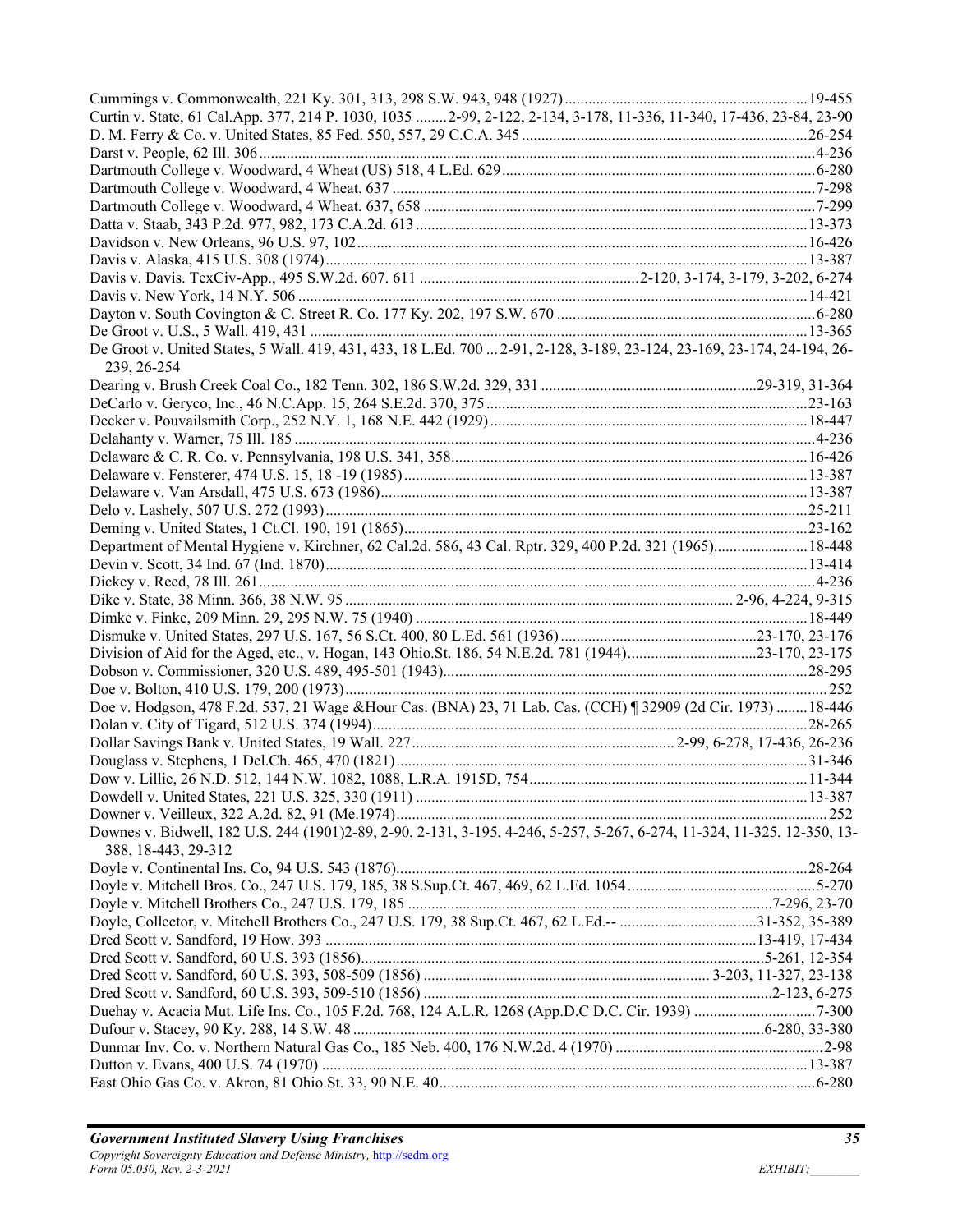| Economy Plumbing & Heating v. U.S., 470 F.2d. 585 (1972) 6-282, 7-298, 23-141, 25-220, 25-227, 26-246, 31-355, 31-<br>356, 35-390 |  |
|-----------------------------------------------------------------------------------------------------------------------------------|--|
|                                                                                                                                   |  |
|                                                                                                                                   |  |
|                                                                                                                                   |  |
|                                                                                                                                   |  |
|                                                                                                                                   |  |
|                                                                                                                                   |  |
|                                                                                                                                   |  |
|                                                                                                                                   |  |
|                                                                                                                                   |  |
|                                                                                                                                   |  |
|                                                                                                                                   |  |
|                                                                                                                                   |  |
|                                                                                                                                   |  |
|                                                                                                                                   |  |
|                                                                                                                                   |  |
|                                                                                                                                   |  |
| Energy Reserves Group, Inc. v. Kansas Power & Light Co., 459 U.S. 400, 412-413, and n. 14 (1983)23-161                            |  |
|                                                                                                                                   |  |
|                                                                                                                                   |  |
|                                                                                                                                   |  |
|                                                                                                                                   |  |
| Ex parte Atocha, 17 Wall. 439, 21 L.Ed. 6962-91, 2-128, 2-145, 3-189, 23-124, 23-169, 23-174, 24-194, 26-239, 26-254              |  |
|                                                                                                                                   |  |
|                                                                                                                                   |  |
|                                                                                                                                   |  |
|                                                                                                                                   |  |
|                                                                                                                                   |  |
|                                                                                                                                   |  |
|                                                                                                                                   |  |
|                                                                                                                                   |  |
|                                                                                                                                   |  |
|                                                                                                                                   |  |
|                                                                                                                                   |  |
|                                                                                                                                   |  |
| Farmers' & Mechanics' National Bank v. Dearing, 91 U.S. 29, 35, 23 L.Ed. 1962-91, 2-128, 2-145, 3-189, 23-124, 23-169,            |  |
| 24-195, 26-239                                                                                                                    |  |
|                                                                                                                                   |  |
|                                                                                                                                   |  |
|                                                                                                                                   |  |
|                                                                                                                                   |  |
|                                                                                                                                   |  |
|                                                                                                                                   |  |
|                                                                                                                                   |  |
|                                                                                                                                   |  |
|                                                                                                                                   |  |
|                                                                                                                                   |  |
|                                                                                                                                   |  |
|                                                                                                                                   |  |
|                                                                                                                                   |  |
| Flemming v. Nestor, 363 U.S. 603 (1960) 2-92, 2-145, 6-278, 13-397, 23-127, 23-129, 28-265, 29-322, 31-367                        |  |
|                                                                                                                                   |  |
|                                                                                                                                   |  |
|                                                                                                                                   |  |
|                                                                                                                                   |  |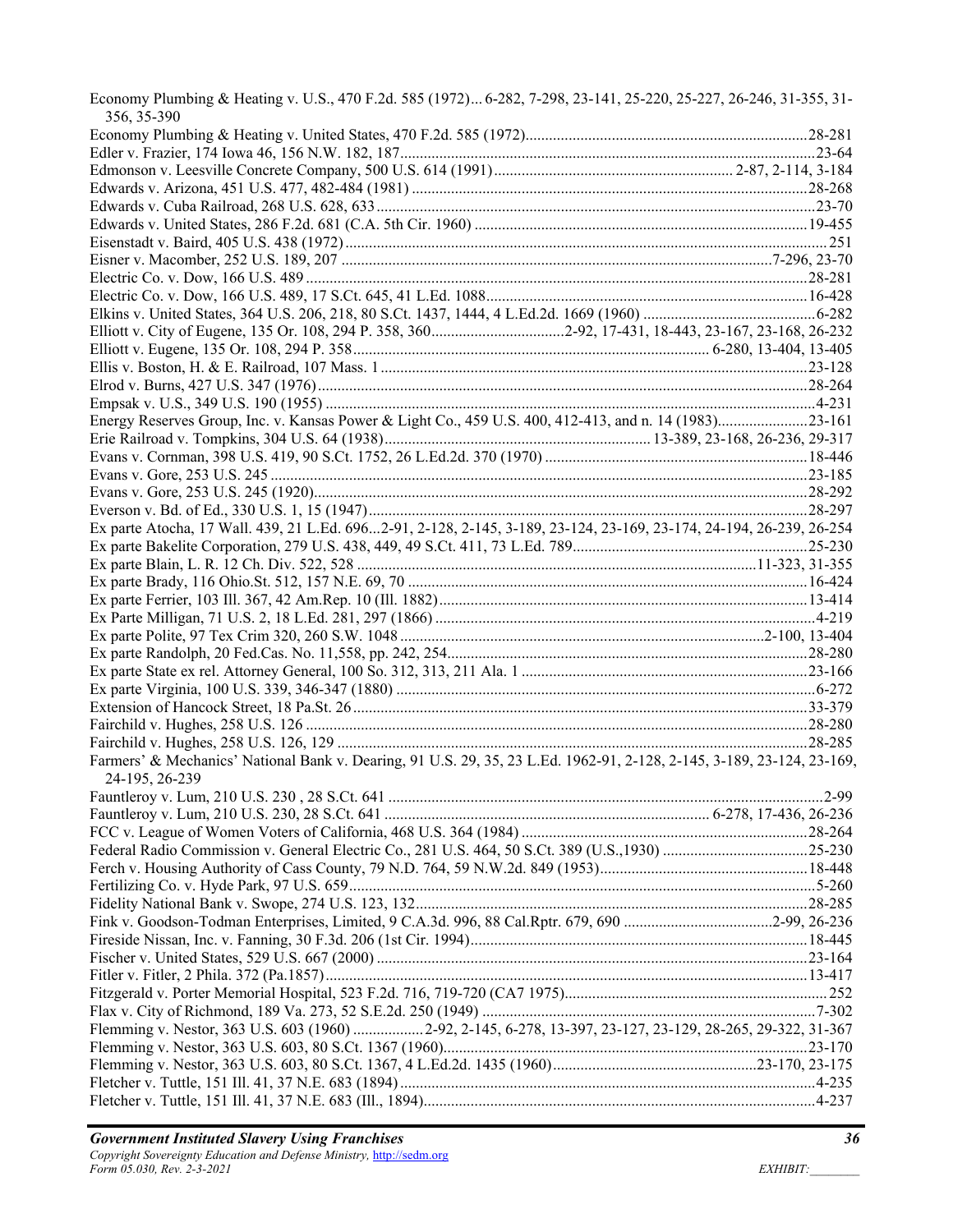| Fox v. Standard Oil Co. of N.J., 294 U.S. 87, 95-96 (1935)  6-289, 12-356, 23-76, 23-152, 25-228, 29-317, 31-361                                                     |
|----------------------------------------------------------------------------------------------------------------------------------------------------------------------|
|                                                                                                                                                                      |
| Franklin County v. Public Utilities Com., 107 Ohio.St. 442, 140 N.E. 87, 30 A.L.R. 429  3-190, 6-277, 15-422                                                         |
|                                                                                                                                                                      |
|                                                                                                                                                                      |
| Fraternal Order of Police, Metropolitan Dade County, Lodge No. 6 v. Department of State, 392 So.2d. 1296 (Fla. 1980).7-<br>301                                       |
|                                                                                                                                                                      |
|                                                                                                                                                                      |
|                                                                                                                                                                      |
|                                                                                                                                                                      |
|                                                                                                                                                                      |
|                                                                                                                                                                      |
|                                                                                                                                                                      |
| Frost & Frost Trucking Co. v. Railroad Comm'n of California, 271 U.S. 5834-231, 12-362, 17-438, 23-65, 28-298                                                        |
|                                                                                                                                                                      |
|                                                                                                                                                                      |
|                                                                                                                                                                      |
|                                                                                                                                                                      |
|                                                                                                                                                                      |
|                                                                                                                                                                      |
|                                                                                                                                                                      |
| Fulton Light, Heat & Power Co. v. State, 65 Misc.Rep. 263, 121 N.Y.S. 536 2-120, 3-171, 3-174, 3-178, 3-202, 6-274, 13-<br>367, 13-383                               |
|                                                                                                                                                                      |
|                                                                                                                                                                      |
| Garcia v. San Antonio Metropolitan Transit Authority, 469 U.S. 528, 572 (Powell, J., dissenting)24-207                                                               |
| Gardner v. Broderick, 392 U.S. 273, 277 -278 (1968) 6-274, 11-340, 12-360, 23-81, 23-122, 23-158, 23-161, 23-174, 25-<br>213, 25-221, 26-242                         |
|                                                                                                                                                                      |
|                                                                                                                                                                      |
|                                                                                                                                                                      |
|                                                                                                                                                                      |
|                                                                                                                                                                      |
|                                                                                                                                                                      |
| Georgia Dep't of Human Resources v. Sistrunk, 249 Ga. 543, 291 S.E.2d. 5242-108, 2-157, 3-177, 8-311, 12-358, 13-407,<br>23-79, 23-85, 23-91, 23-154, 23-174, 26-243 |
| Georgia R. & Power Co. v. Atlanta, 154 Ga. 731, 115 S.E. 2632-94, 2-95, 3-193, 7-290, 11-328, 23-131, 23-133, 35-386                                                 |
|                                                                                                                                                                      |
|                                                                                                                                                                      |
|                                                                                                                                                                      |
|                                                                                                                                                                      |
|                                                                                                                                                                      |
|                                                                                                                                                                      |
|                                                                                                                                                                      |
| Gordon v. United States, 7 Wall. 188, 195, 19 L.Ed. 35  2-145, 3-189, 23-124, 23-169, 24-194, 26-239, 26-254                                                         |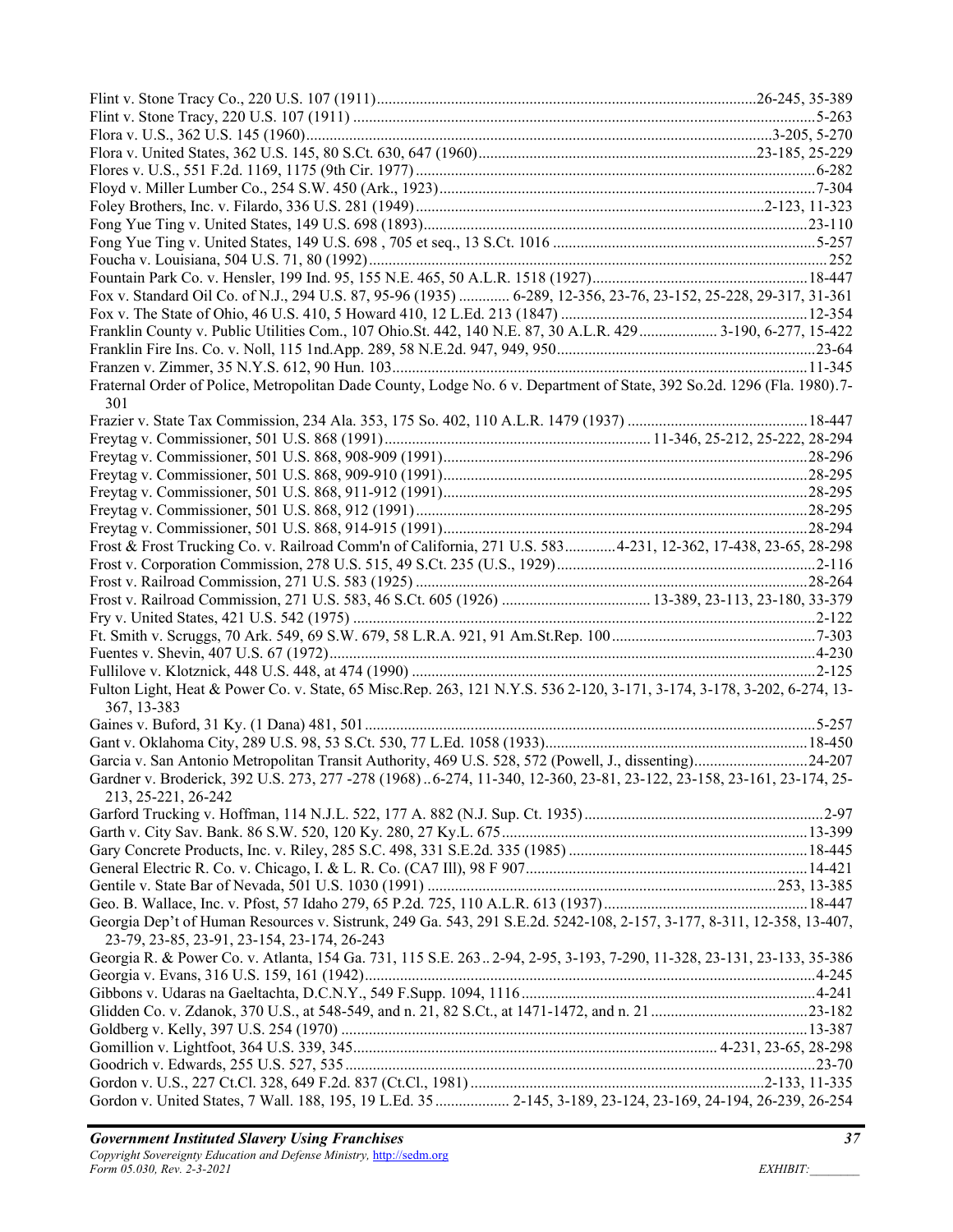| Grand Trunk Western R. Co. v. South Bend, 227 U.S. 544, 57 L.Ed. 633, 33 S.Ct. 303 3-190, 6-277, 6-280, 15-422          |  |
|-------------------------------------------------------------------------------------------------------------------------|--|
|                                                                                                                         |  |
|                                                                                                                         |  |
|                                                                                                                         |  |
| Graphic Arts Finishers, Inc. v. Boston Redevelopment Authority, 357 Mass. 49, 255 N.E.2d. 793, 79523-163                |  |
|                                                                                                                         |  |
|                                                                                                                         |  |
| Great Falls Manufacturing Co. v. Attorney General, 124 U.S. 581, 8 S.Ct. 631, 31 L.Ed. 527 2-102, 2-127, 16-427, 28-286 |  |
|                                                                                                                         |  |
|                                                                                                                         |  |
|                                                                                                                         |  |
|                                                                                                                         |  |
| Green v. Dept. of Public Welfare of the State of Delaware, 270 F.Supp. 173 (Del.1967)23-170, 23-176                     |  |
|                                                                                                                         |  |
|                                                                                                                         |  |
|                                                                                                                         |  |
|                                                                                                                         |  |
|                                                                                                                         |  |
|                                                                                                                         |  |
|                                                                                                                         |  |
|                                                                                                                         |  |
|                                                                                                                         |  |
|                                                                                                                         |  |
|                                                                                                                         |  |
| Grosjean v. American Press Co., 297 U.S. 233, 244 (1936) 3-197, 9-318, 27-255, 28-283, 28-284, 31-372                   |  |
|                                                                                                                         |  |
|                                                                                                                         |  |
|                                                                                                                         |  |
|                                                                                                                         |  |
|                                                                                                                         |  |
|                                                                                                                         |  |
|                                                                                                                         |  |
|                                                                                                                         |  |
|                                                                                                                         |  |
| Hamilton v. New Jersey Real Estate Commission, Dept. of Ins., 117 N.J. Super. 345, 284 A.2d. 564 (App. Div. 1971)7-301  |  |
| Hammer v. Dagenhart, 247 U.S. 251, 275, 38 S.Ct. 529, 3 A.L.R. 649, Ann.Cas.1918E 724.5-257, 5-264, 11-323, 12-364,     |  |
| 23-94                                                                                                                   |  |
|                                                                                                                         |  |
|                                                                                                                         |  |
|                                                                                                                         |  |
|                                                                                                                         |  |
|                                                                                                                         |  |
|                                                                                                                         |  |
| Harman v. Forssenius, 380 U.S. 528 at 540, 85 S.Ct. 1177, 1185 (1965)4-231, 12-362, 17-438, 23-65, 28-298               |  |
| Harper v. Virginia State Board of Elections Butts v. Harrison, 383 U.S. 663, 86 S.Ct. 1079, 16 L.Ed.2d. 169, 1965 WL    |  |
|                                                                                                                         |  |
|                                                                                                                         |  |
| Harriman v. City of Beverly Hills, 275 Cal.App.2d. 918, 80 Cal. Rptr. 426, 35 A.L.R.3d. 1421 (2d Dist. 1969)7-301       |  |
|                                                                                                                         |  |
|                                                                                                                         |  |
|                                                                                                                         |  |
|                                                                                                                         |  |
|                                                                                                                         |  |
|                                                                                                                         |  |
|                                                                                                                         |  |
|                                                                                                                         |  |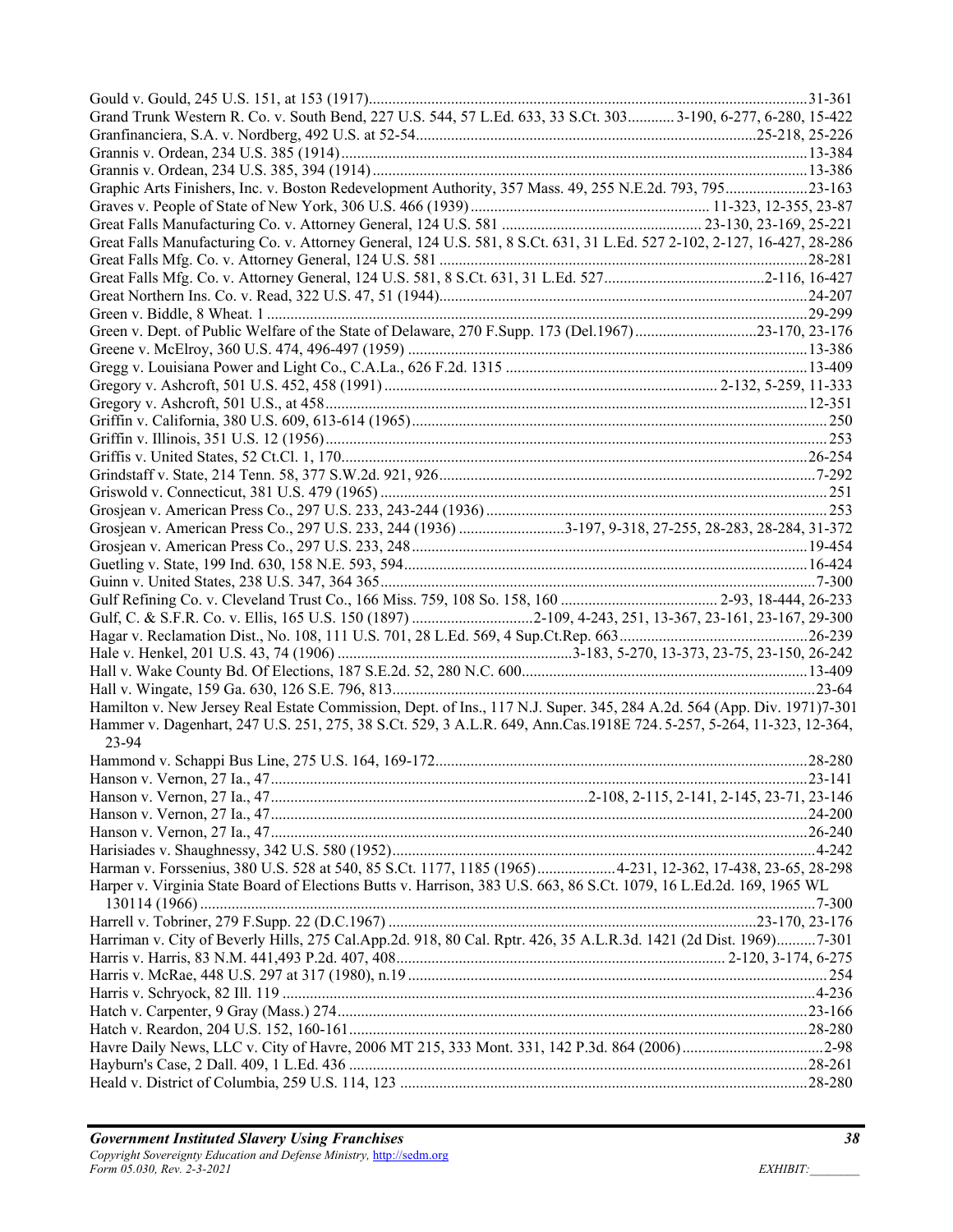| Heart of Atlanta Motel, Inc. v. United States, 379 U.S. 241 (1964) 2-144, 3-183, 12-364, 17-433, 23-77, 23-152, 23-177,<br>25-221, 35-394 |  |
|-------------------------------------------------------------------------------------------------------------------------------------------|--|
|                                                                                                                                           |  |
|                                                                                                                                           |  |
|                                                                                                                                           |  |
|                                                                                                                                           |  |
|                                                                                                                                           |  |
|                                                                                                                                           |  |
|                                                                                                                                           |  |
|                                                                                                                                           |  |
|                                                                                                                                           |  |
|                                                                                                                                           |  |
|                                                                                                                                           |  |
|                                                                                                                                           |  |
|                                                                                                                                           |  |
|                                                                                                                                           |  |
|                                                                                                                                           |  |
|                                                                                                                                           |  |
|                                                                                                                                           |  |
|                                                                                                                                           |  |
|                                                                                                                                           |  |
|                                                                                                                                           |  |
|                                                                                                                                           |  |
|                                                                                                                                           |  |
| Housing Authority of Cherokee National of Oklahoma v. Langley, Okl., 555 P.2d. 1025, 1028 3-204, 23-138                                   |  |
|                                                                                                                                           |  |
|                                                                                                                                           |  |
|                                                                                                                                           |  |
|                                                                                                                                           |  |
|                                                                                                                                           |  |
| Hughes v. United States, 953 F.2d. 531, 536-537 (9th Cir. 1991) 16-426, 23-68, 23-140, 25-220, 28-296, 29-311                             |  |
|                                                                                                                                           |  |
|                                                                                                                                           |  |
|                                                                                                                                           |  |
|                                                                                                                                           |  |
|                                                                                                                                           |  |
|                                                                                                                                           |  |
|                                                                                                                                           |  |
|                                                                                                                                           |  |
|                                                                                                                                           |  |
| In re Durant Community School District, 252 Iowa 237, 106 N.W.2d. 670 (1960)23-170, 23-175                                                |  |
|                                                                                                                                           |  |
|                                                                                                                                           |  |
|                                                                                                                                           |  |
|                                                                                                                                           |  |
|                                                                                                                                           |  |
|                                                                                                                                           |  |
|                                                                                                                                           |  |
|                                                                                                                                           |  |
|                                                                                                                                           |  |
|                                                                                                                                           |  |
|                                                                                                                                           |  |
|                                                                                                                                           |  |
|                                                                                                                                           |  |
|                                                                                                                                           |  |
|                                                                                                                                           |  |
|                                                                                                                                           |  |
|                                                                                                                                           |  |
|                                                                                                                                           |  |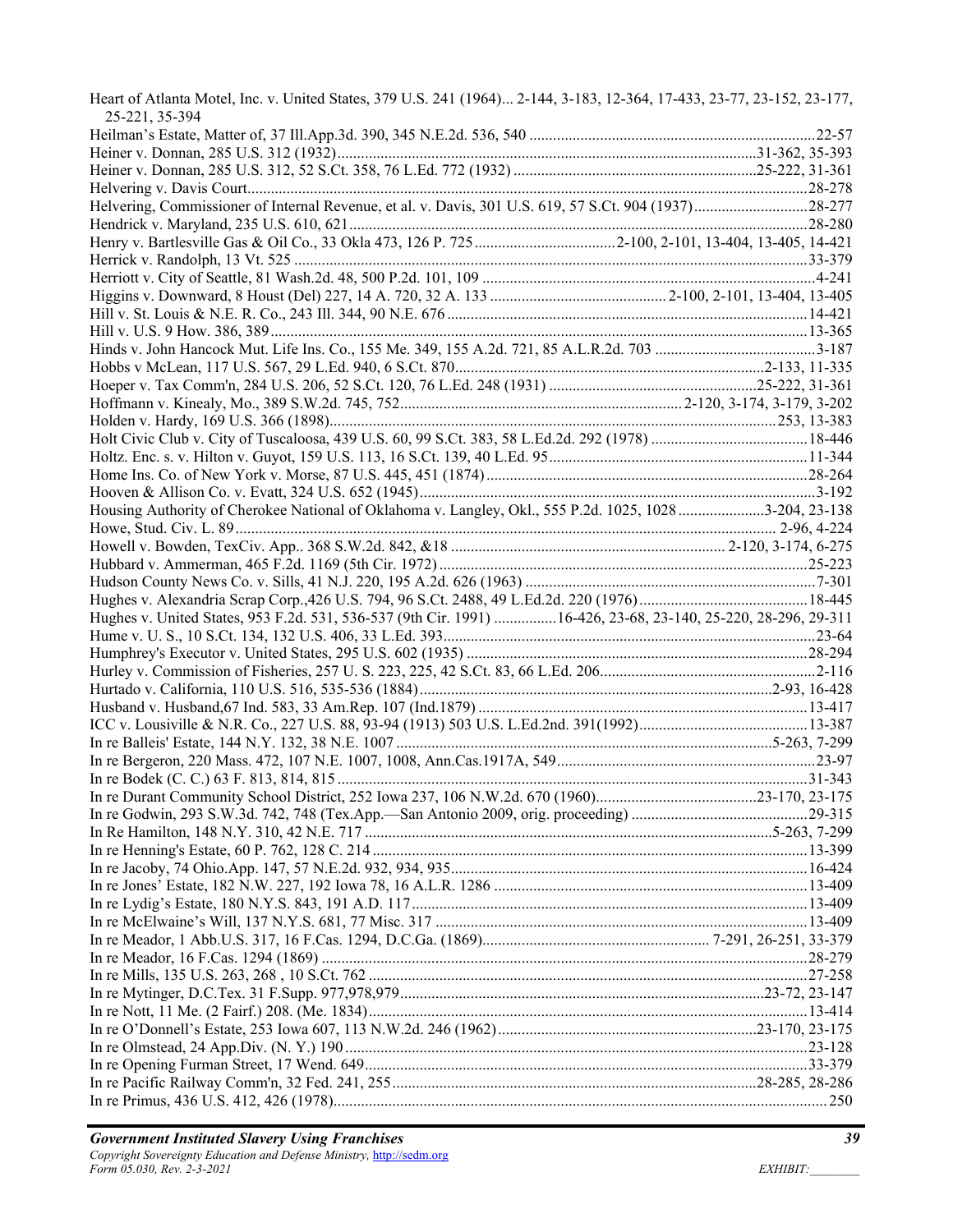| Indiana State Ethics Comm'n v. Nelson (Ind App), 656 N.E.2d. 1172 2-108, 2-157, 3-177, 8-311, 12-358, 13-407, 23-79,   |  |
|------------------------------------------------------------------------------------------------------------------------|--|
| 23-85, 23-91, 23-154, 23-174, 26-243                                                                                   |  |
|                                                                                                                        |  |
|                                                                                                                        |  |
|                                                                                                                        |  |
|                                                                                                                        |  |
|                                                                                                                        |  |
| Insurance Co. of North America v. Kunin, 175 Neb. 260, 121 N.W.2d. 372, 375, 376 25-211, 25-217, 25-232                |  |
|                                                                                                                        |  |
|                                                                                                                        |  |
| International Harvester Co. v. State of Missouri ex inf. Attorney General, 234 U.S. 199, 34 S.Ct. 859, 58 L.Ed. 1276   |  |
|                                                                                                                        |  |
| International News Service v. Associated Press, 248 U.S. 215, 250 (1918) (dissenting opinion) 3-175, 24-190            |  |
|                                                                                                                        |  |
|                                                                                                                        |  |
| Interurban R. & Terminal Co. v. Public Utilities Com., 98 Ohio.St. 287, 120 N.E. 831, 3 A.L.R. 6966-272, 6-280         |  |
|                                                                                                                        |  |
|                                                                                                                        |  |
|                                                                                                                        |  |
|                                                                                                                        |  |
|                                                                                                                        |  |
|                                                                                                                        |  |
|                                                                                                                        |  |
|                                                                                                                        |  |
|                                                                                                                        |  |
|                                                                                                                        |  |
|                                                                                                                        |  |
| James v. Bowman, 190 U.S. 127, 139 (1903)  2-144, 3-183, 12-364, 17-433, 23-77, 23-152, 23-177, 35-394                 |  |
|                                                                                                                        |  |
|                                                                                                                        |  |
|                                                                                                                        |  |
| Jersey City v. Hague, 18 N.J. 584, 115 A.2d. 82-108, 2-157, 3-177, 8-311, 12-358, 13-407, 23-79, 23-85, 23-91, 23-154, |  |
| 23-174, 26-243                                                                                                         |  |
| Johnson v. Consolidated Gas E. L. & P. Co., 187 Md. 454, 50 A.2d. 918, 170 A.L.R. 709  2-100, 2-101, 13-404, 13-405    |  |
|                                                                                                                        |  |
|                                                                                                                        |  |
|                                                                                                                        |  |
|                                                                                                                        |  |
|                                                                                                                        |  |
|                                                                                                                        |  |
|                                                                                                                        |  |
|                                                                                                                        |  |
|                                                                                                                        |  |
|                                                                                                                        |  |
|                                                                                                                        |  |
|                                                                                                                        |  |
|                                                                                                                        |  |
|                                                                                                                        |  |
|                                                                                                                        |  |
|                                                                                                                        |  |
|                                                                                                                        |  |
|                                                                                                                        |  |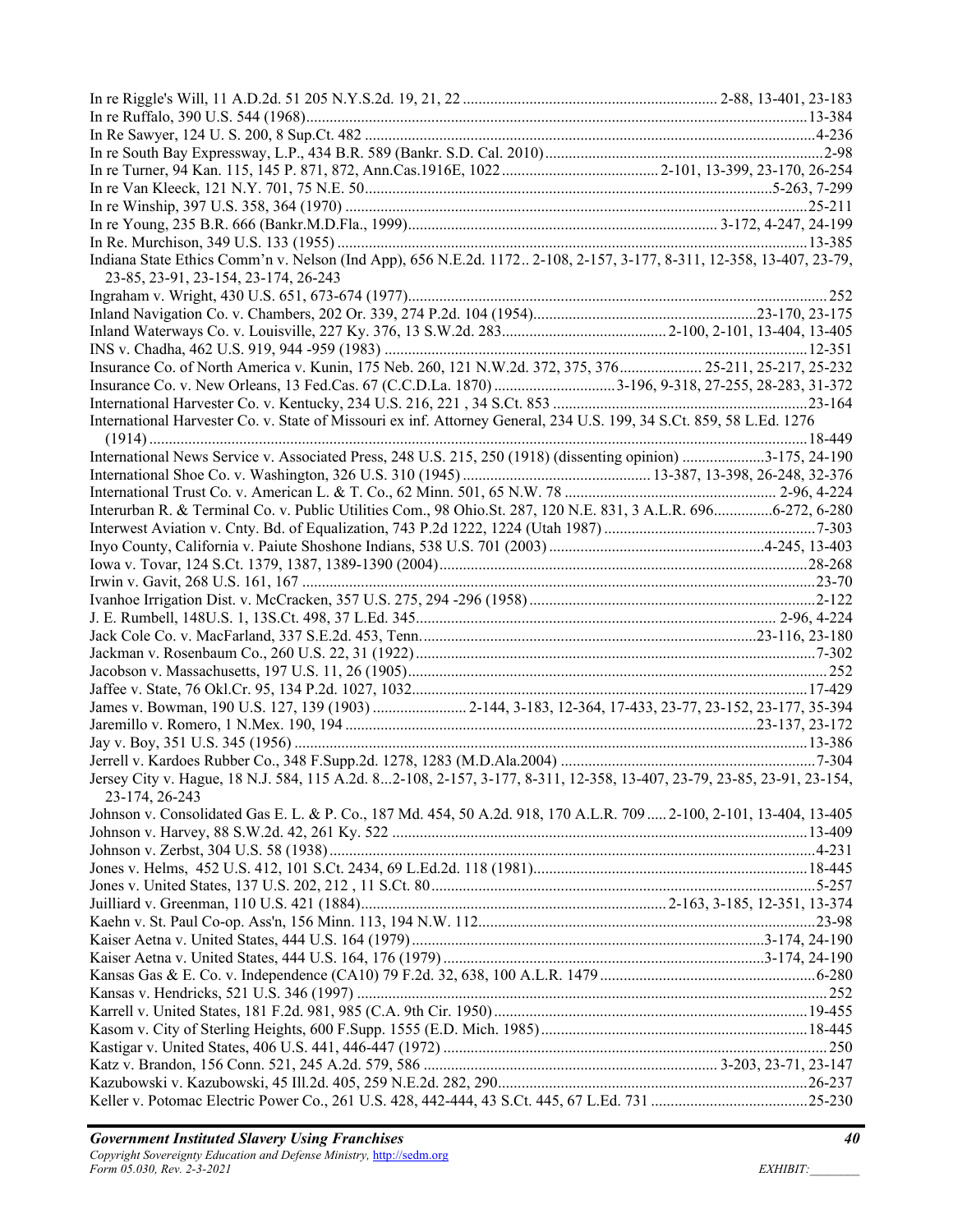| Kelley v. Johnson, 425 U.S. 238, 247 (1976)6-274, 11-340, 12-360, 23-81, 23-121, 23-157, 23-160, 23-174, 25-213, 25-<br>221, 26-242            |  |
|------------------------------------------------------------------------------------------------------------------------------------------------|--|
|                                                                                                                                                |  |
|                                                                                                                                                |  |
|                                                                                                                                                |  |
|                                                                                                                                                |  |
|                                                                                                                                                |  |
|                                                                                                                                                |  |
|                                                                                                                                                |  |
|                                                                                                                                                |  |
|                                                                                                                                                |  |
|                                                                                                                                                |  |
|                                                                                                                                                |  |
|                                                                                                                                                |  |
|                                                                                                                                                |  |
|                                                                                                                                                |  |
| Labberton v. General Cas. Co. of America, 53 Wash.2d. 180, 332 P.2d. 250, 252, 2542-120, 3-171, 3-174, 3-179, 3-202, 6-<br>274, 13-367, 13-383 |  |
|                                                                                                                                                |  |
| Lacey v. State, 13 Ala.App. 212, 68 So. 706, 7102-99, 2-122, 2-134, 3-178, 11-336, 11-340, 17-436, 23-84, 23-90                                |  |
|                                                                                                                                                |  |
|                                                                                                                                                |  |
|                                                                                                                                                |  |
|                                                                                                                                                |  |
|                                                                                                                                                |  |
|                                                                                                                                                |  |
|                                                                                                                                                |  |
|                                                                                                                                                |  |
|                                                                                                                                                |  |
|                                                                                                                                                |  |
|                                                                                                                                                |  |
|                                                                                                                                                |  |
|                                                                                                                                                |  |
|                                                                                                                                                |  |
|                                                                                                                                                |  |
|                                                                                                                                                |  |
|                                                                                                                                                |  |
| Leary v. United States, 395 U.S. 6, 29-53, 89 S.Ct. 1532, 1544-1557, 23 L.Ed.2d. 57 (1969)25-222, 31-361                                       |  |
|                                                                                                                                                |  |
|                                                                                                                                                |  |
|                                                                                                                                                |  |
|                                                                                                                                                |  |
|                                                                                                                                                |  |
|                                                                                                                                                |  |
|                                                                                                                                                |  |
|                                                                                                                                                |  |
|                                                                                                                                                |  |
|                                                                                                                                                |  |
|                                                                                                                                                |  |
|                                                                                                                                                |  |
| Liberty Warehouse Co. v. Tobacco Growers, 276 U.S. 71, 89 (1928)3-197, 9-318, 27-255, 28-283, 28-284, 31-372                                   |  |
|                                                                                                                                                |  |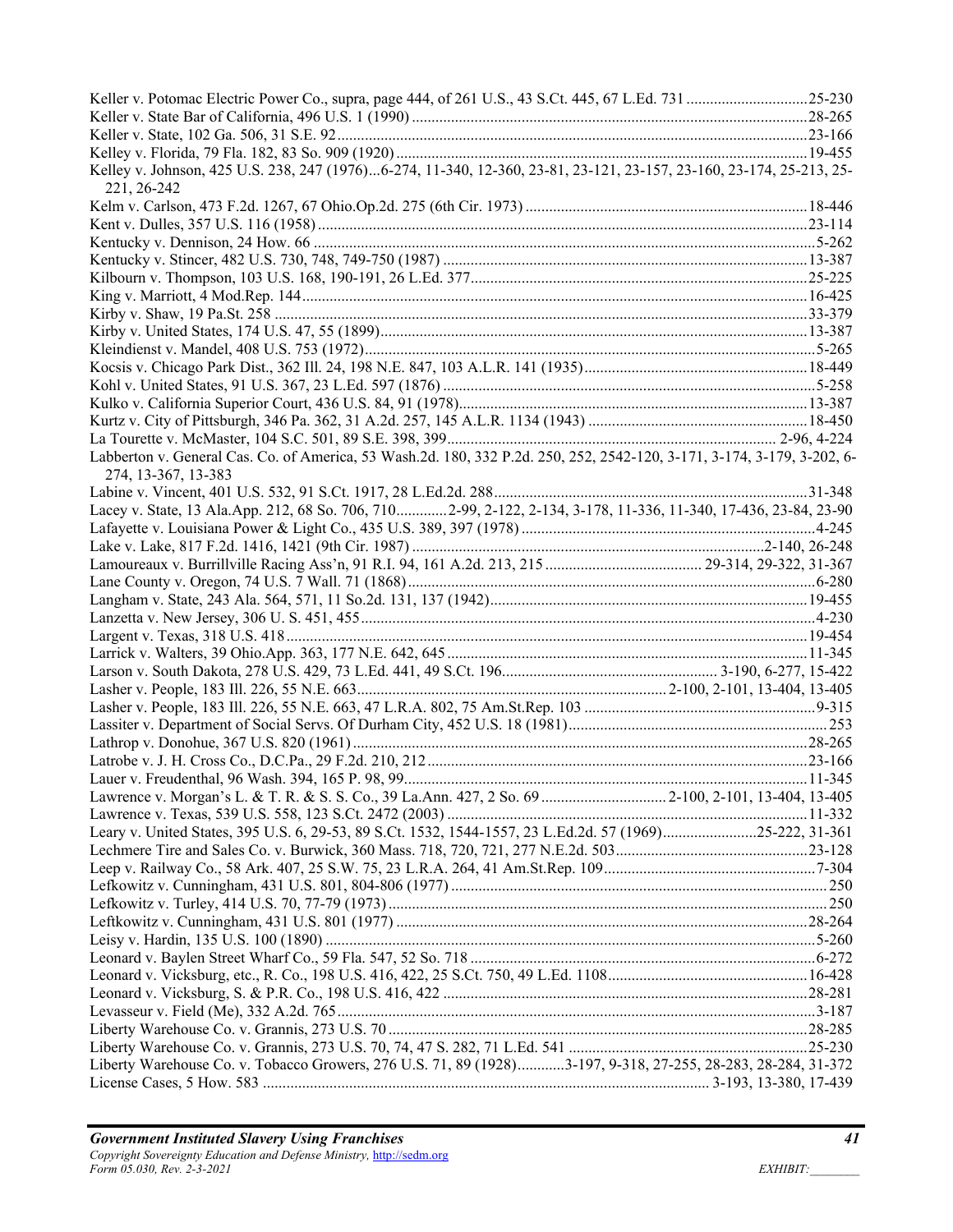| License Tax Cases, 72 U.S. 462, 18 L.Ed. 497, 5 Wall. 462, 2 A.F.T.R. 2224 (1866)2-98, 3-186, 3-188, 6-289, 11-326, 11-<br>328, 11-344, 12-355, 17-431, 23-87, 23-95, 23-136, 26-251, 28-276, 29-312, 29-320, 31-365, 33-379 |  |
|------------------------------------------------------------------------------------------------------------------------------------------------------------------------------------------------------------------------------|--|
|                                                                                                                                                                                                                              |  |
|                                                                                                                                                                                                                              |  |
|                                                                                                                                                                                                                              |  |
|                                                                                                                                                                                                                              |  |
|                                                                                                                                                                                                                              |  |
|                                                                                                                                                                                                                              |  |
|                                                                                                                                                                                                                              |  |
|                                                                                                                                                                                                                              |  |
|                                                                                                                                                                                                                              |  |
|                                                                                                                                                                                                                              |  |
|                                                                                                                                                                                                                              |  |
| Loan Association v. Topeka, 20 Wall. 655 (1874).2-108, 2-115, 2-141, 2-145, 23-71, 23-141, 23-146, 23-149, 24-192, 24-                                                                                                       |  |
| 200, 24-207, 26-240                                                                                                                                                                                                          |  |
|                                                                                                                                                                                                                              |  |
| Lord v. Equitable Life Assur. Soc., 194 N.Y. 212, 87 N.E. 443, 22 L.R.A. (N.S.) 4202-92, 2-94, 9-316, 18-444, 26-232                                                                                                         |  |
|                                                                                                                                                                                                                              |  |
|                                                                                                                                                                                                                              |  |
|                                                                                                                                                                                                                              |  |
|                                                                                                                                                                                                                              |  |
| Louisville v. Louisville Home Tel. Co., 149 Ky. 234, 148 S.W. 13 3-190, 6-277, 6-280, 14-421, 15-422                                                                                                                         |  |
|                                                                                                                                                                                                                              |  |
|                                                                                                                                                                                                                              |  |
|                                                                                                                                                                                                                              |  |
|                                                                                                                                                                                                                              |  |
|                                                                                                                                                                                                                              |  |
|                                                                                                                                                                                                                              |  |
|                                                                                                                                                                                                                              |  |
|                                                                                                                                                                                                                              |  |
|                                                                                                                                                                                                                              |  |
|                                                                                                                                                                                                                              |  |
|                                                                                                                                                                                                                              |  |
|                                                                                                                                                                                                                              |  |
|                                                                                                                                                                                                                              |  |
|                                                                                                                                                                                                                              |  |
| Madden v. Queens County Jockey Club, 296 N.Y. 249, 72 N.E.2d. 697, 1 A.L.R.2d. 1160, cert den 332 U.S. 761, 92 L.Ed.                                                                                                         |  |
|                                                                                                                                                                                                                              |  |
|                                                                                                                                                                                                                              |  |
|                                                                                                                                                                                                                              |  |
| Madlener v. Finley (1st Dist) 161 Ill.App.3d. 796, 113 Ill.Dec. 712, 515 N.E.2d. 697 3-177, 12-358, 13-407, 23-79, 23-85,                                                                                                    |  |
| 23-91, 23-154, 23-174, 26-243                                                                                                                                                                                                |  |
|                                                                                                                                                                                                                              |  |
|                                                                                                                                                                                                                              |  |
|                                                                                                                                                                                                                              |  |
|                                                                                                                                                                                                                              |  |
|                                                                                                                                                                                                                              |  |
|                                                                                                                                                                                                                              |  |
|                                                                                                                                                                                                                              |  |
|                                                                                                                                                                                                                              |  |
|                                                                                                                                                                                                                              |  |
|                                                                                                                                                                                                                              |  |
|                                                                                                                                                                                                                              |  |
| Manufacturing Co. v. Corn Products Co., 236 U.S. 165, 174, 175, 35 Sup.Ct. 398, 59 L.Ed. 520, Ann.Cas. 1916A, 118 2-                                                                                                         |  |
| 128                                                                                                                                                                                                                          |  |
|                                                                                                                                                                                                                              |  |
|                                                                                                                                                                                                                              |  |
|                                                                                                                                                                                                                              |  |
|                                                                                                                                                                                                                              |  |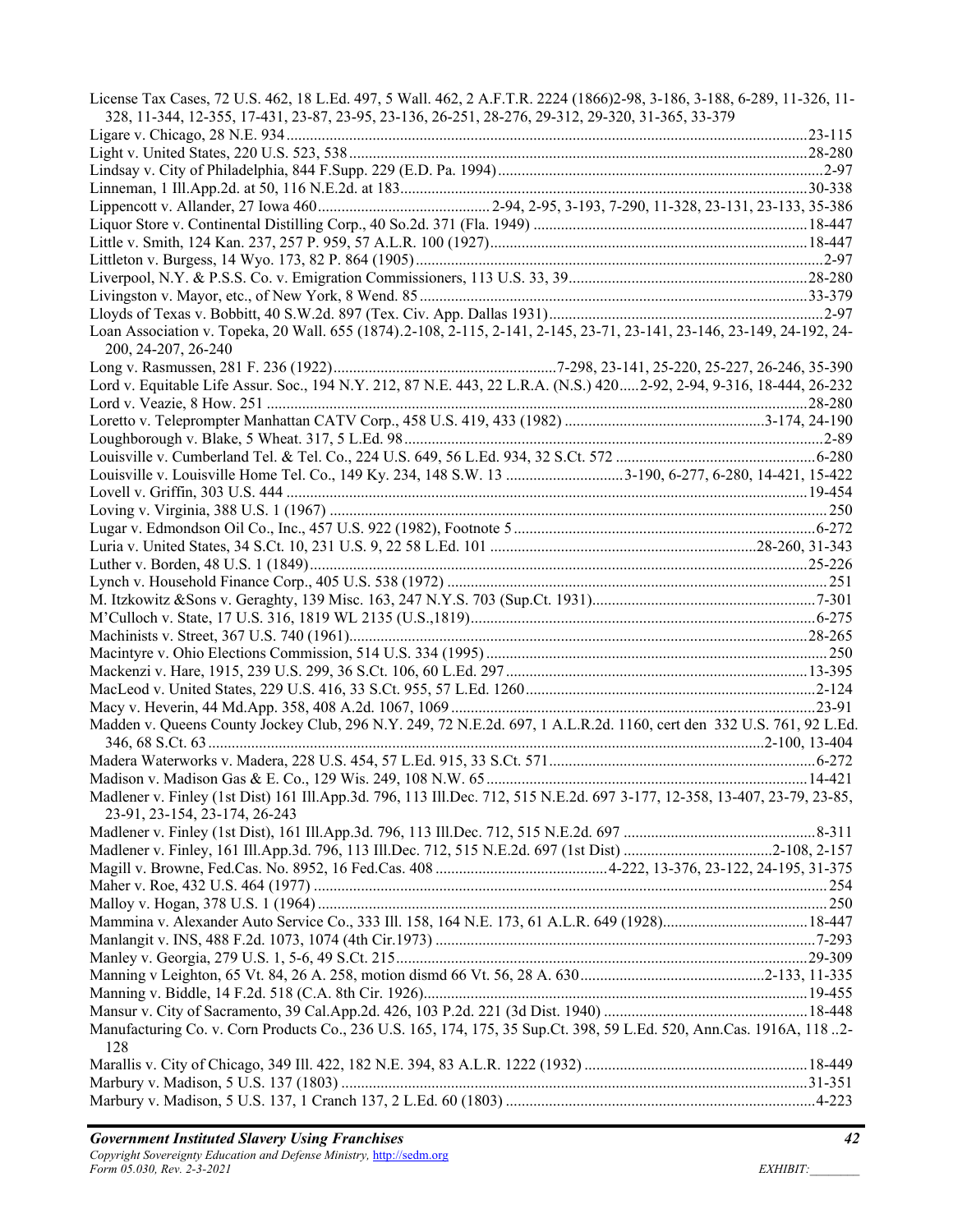| McLean v. United States, 226 U.S. 374, 33 Sup.Ct. 122, 57 L.Ed. 260. 2-91, 2-128, 2-145, 3-189, 23-124, 23-169, 24-195,<br>26-240, 26-254 |  |
|-------------------------------------------------------------------------------------------------------------------------------------------|--|
|                                                                                                                                           |  |
|                                                                                                                                           |  |
|                                                                                                                                           |  |
| Medbury v. United States, 173 U.S. 492, 198, 19 Sup.Ct. 503, 43 L.Ed. 7792-91, 2-128, 2-145, 3-189, 23-124, 24-195, 26-                   |  |
| 240, 26-254                                                                                                                               |  |
|                                                                                                                                           |  |
|                                                                                                                                           |  |
| Memorial Hospital v. Maricopa County, 415 U.S. 250, 94 S.Ct. 1076, 39 L.Ed.2d. 306 (1974) 18-446                                          |  |
|                                                                                                                                           |  |
|                                                                                                                                           |  |
|                                                                                                                                           |  |
|                                                                                                                                           |  |
|                                                                                                                                           |  |
|                                                                                                                                           |  |
|                                                                                                                                           |  |
|                                                                                                                                           |  |
|                                                                                                                                           |  |
|                                                                                                                                           |  |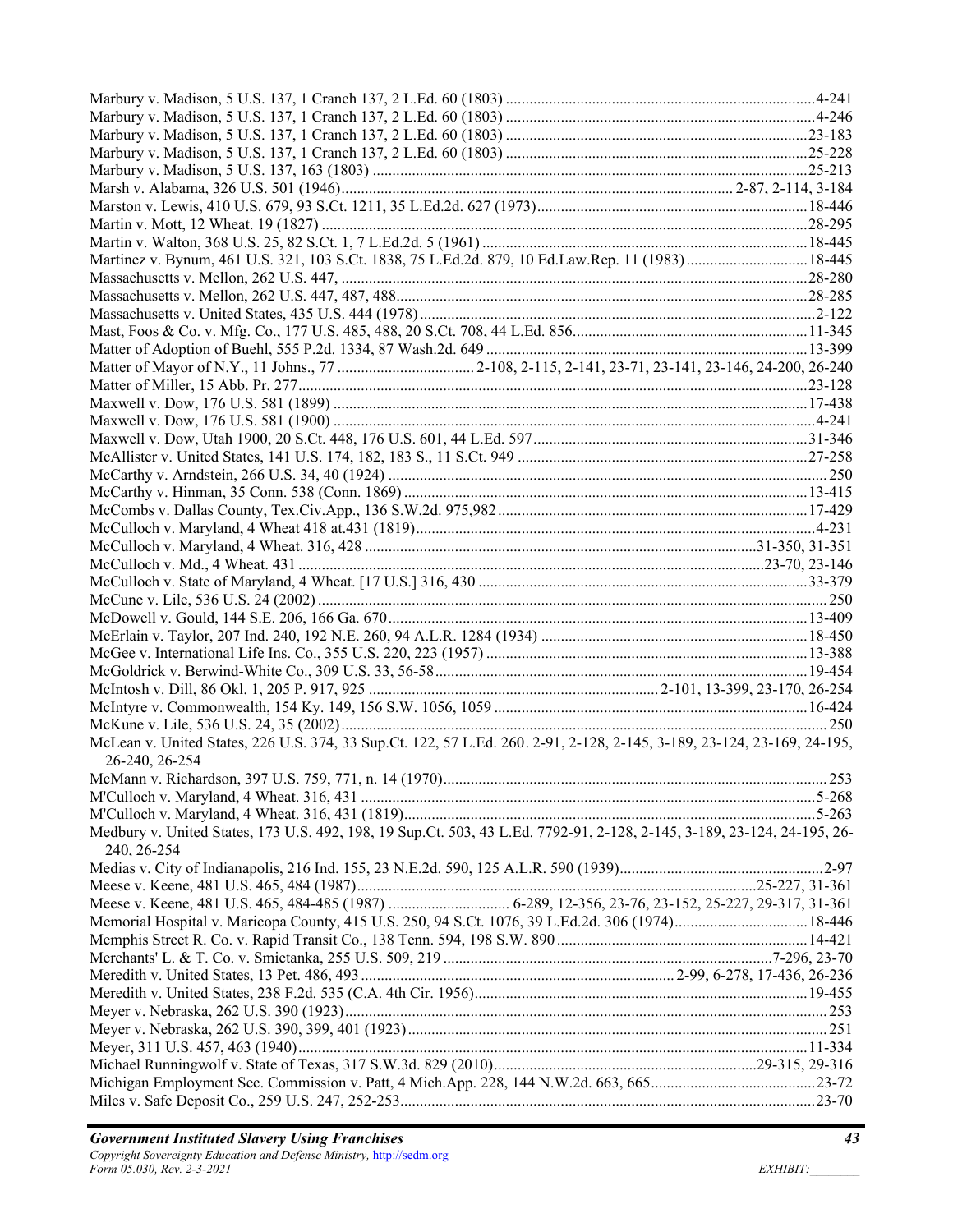| Miller Brothers Co. v. Maryland, 347 U.S. 340 (1954) 3-199, 13-402, 17-434, 23-95, 23-110, 25-225, 25-229             |  |
|-----------------------------------------------------------------------------------------------------------------------|--|
|                                                                                                                       |  |
|                                                                                                                       |  |
|                                                                                                                       |  |
|                                                                                                                       |  |
|                                                                                                                       |  |
| Milwaukie Co. of Jehovah's Witnesses v. Mullen, 214 Or. 281, 330 P.2d. 5, 74 A.L.R.2d. 347 (1958), appeal dismissed,  |  |
|                                                                                                                       |  |
|                                                                                                                       |  |
|                                                                                                                       |  |
|                                                                                                                       |  |
|                                                                                                                       |  |
|                                                                                                                       |  |
|                                                                                                                       |  |
|                                                                                                                       |  |
| Mississippi Bank of Choctaw Indians v. Holyfield, Missl, 109 S.Ct. 1597, 490 U.S. 30, 104 L.Ed.2d. 2913-409           |  |
|                                                                                                                       |  |
|                                                                                                                       |  |
|                                                                                                                       |  |
|                                                                                                                       |  |
|                                                                                                                       |  |
|                                                                                                                       |  |
| Montana-Dakota Utilities Co. v. City of Billings, 2003 MT 332, 318 Mont. 407, 80 P.3d 1247 (2003)2-98                 |  |
|                                                                                                                       |  |
|                                                                                                                       |  |
|                                                                                                                       |  |
|                                                                                                                       |  |
|                                                                                                                       |  |
|                                                                                                                       |  |
|                                                                                                                       |  |
|                                                                                                                       |  |
|                                                                                                                       |  |
|                                                                                                                       |  |
|                                                                                                                       |  |
|                                                                                                                       |  |
|                                                                                                                       |  |
|                                                                                                                       |  |
|                                                                                                                       |  |
|                                                                                                                       |  |
|                                                                                                                       |  |
|                                                                                                                       |  |
|                                                                                                                       |  |
|                                                                                                                       |  |
|                                                                                                                       |  |
|                                                                                                                       |  |
|                                                                                                                       |  |
|                                                                                                                       |  |
|                                                                                                                       |  |
|                                                                                                                       |  |
| National Electric Signaling Co. v. Telefunken Wireless Telegraph Co. of United States, C.C.A.N.Y., 221 F. 629, 63211- |  |
| 345                                                                                                                   |  |
|                                                                                                                       |  |
|                                                                                                                       |  |
|                                                                                                                       |  |
|                                                                                                                       |  |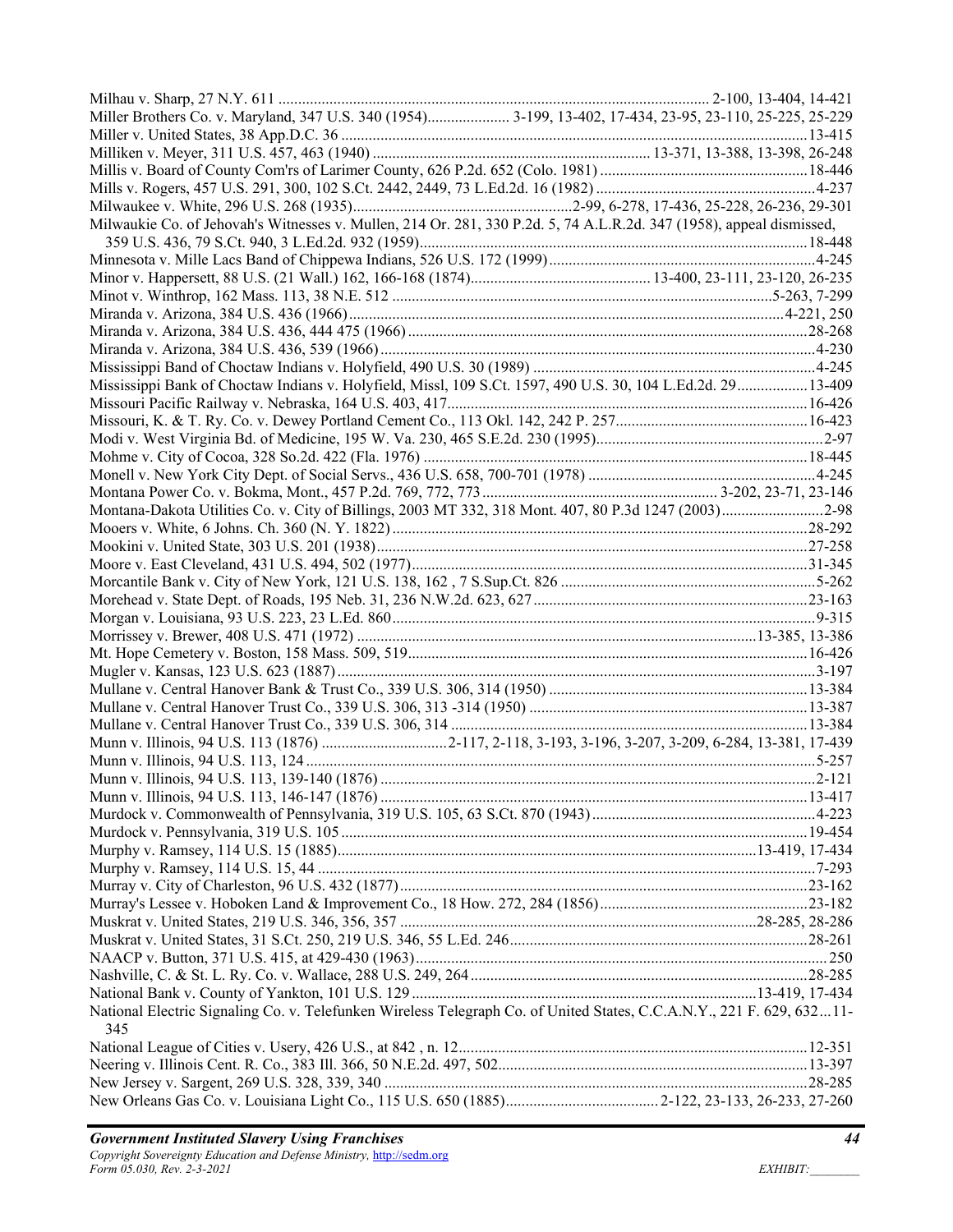| New Orleans Gaslight Co. v. Louisiana Light & H. P. & Mfg. Co., 115 U.S. 650, 29 L.Ed. 516, 6 S.Ct. 252 2-100, 2-101,<br>13-404, 13-405, 14-421 |  |
|-------------------------------------------------------------------------------------------------------------------------------------------------|--|
| New Orleans Gas-light Co. v. Louisiana Light & Heat Producing & Manufacturing Co., 115 U.S. 650, 6 S.Ct. 252, 29                                |  |
|                                                                                                                                                 |  |
|                                                                                                                                                 |  |
| New York City Transit Authority v. Beazer, 440 U.S. 568, 99 S.Ct. 1355, 59 L.Ed.2d. 587, 1 A.D. Cas. (BNA) 73, 19 Fair                          |  |
|                                                                                                                                                 |  |
|                                                                                                                                                 |  |
|                                                                                                                                                 |  |
|                                                                                                                                                 |  |
|                                                                                                                                                 |  |
| Newblock v. Bowles, 170 Okl. 487, 40 P.2d. 1097, 1100 3-219, 23-76, 23-151, 25-227, 29-319, 29-321, 31-361, 31-364,<br>31-366                   |  |
|                                                                                                                                                 |  |
|                                                                                                                                                 |  |
| Nicoletti v. State Bd. of Vehicle Mfrs., Dealers and Salespersons, 706 A.2d. 891 (Pa. Commw. Ct. 1998)2-97                                      |  |
| Nikulnikoff v. Archbishop, etc., of Russian Orthodox Greek Catholic Church, 142 Misc. 894, 255 N.Y.S. 653, 6632-110,<br>24-208                  |  |
|                                                                                                                                                 |  |
|                                                                                                                                                 |  |
|                                                                                                                                                 |  |
| Northern Liberties v. St. John's Church, 13 Pa.St. 104.2-108, 2-115, 2-141, 2-145, 23-71, 23-141, 23-146, 24-200, 26-240                        |  |
|                                                                                                                                                 |  |
| Northern Pipeline Const. Co. v. Marathon Pipe Line Co., 458 U.S. 50, 102 S.Ct. 2858 (1983) 5-268, 23-183, 26-237, 26-<br>248, 26-249            |  |
| Northern Pipeline Const. Co. v. Marathon Pipe Line Co., 458 U.S. at 83-84, 102 S.Ct. 2858 (1983) 6-287, 23-176, 25-221,<br>26-237, 30-331       |  |
|                                                                                                                                                 |  |
|                                                                                                                                                 |  |
|                                                                                                                                                 |  |
|                                                                                                                                                 |  |
|                                                                                                                                                 |  |
|                                                                                                                                                 |  |
| O'Connor v. Ortega, 480 U.S. 709, 723 (1987)6-274, 11-340, 12-360, 23-81, 23-121, 23-157, 23-160, 23-174, 25-213, 25-<br>221, 26-242            |  |
| .25-219                                                                                                                                         |  |
|                                                                                                                                                 |  |
|                                                                                                                                                 |  |
|                                                                                                                                                 |  |
|                                                                                                                                                 |  |
|                                                                                                                                                 |  |
|                                                                                                                                                 |  |
|                                                                                                                                                 |  |
|                                                                                                                                                 |  |
| Old Colony Trust Co. v. Commissioner of Internal Revenue, 279 U.S. 716, 724-727, 49 S.Ct. 499, 73 L.Ed. 91825-230                               |  |
|                                                                                                                                                 |  |
|                                                                                                                                                 |  |
|                                                                                                                                                 |  |
|                                                                                                                                                 |  |
|                                                                                                                                                 |  |
|                                                                                                                                                 |  |
|                                                                                                                                                 |  |
|                                                                                                                                                 |  |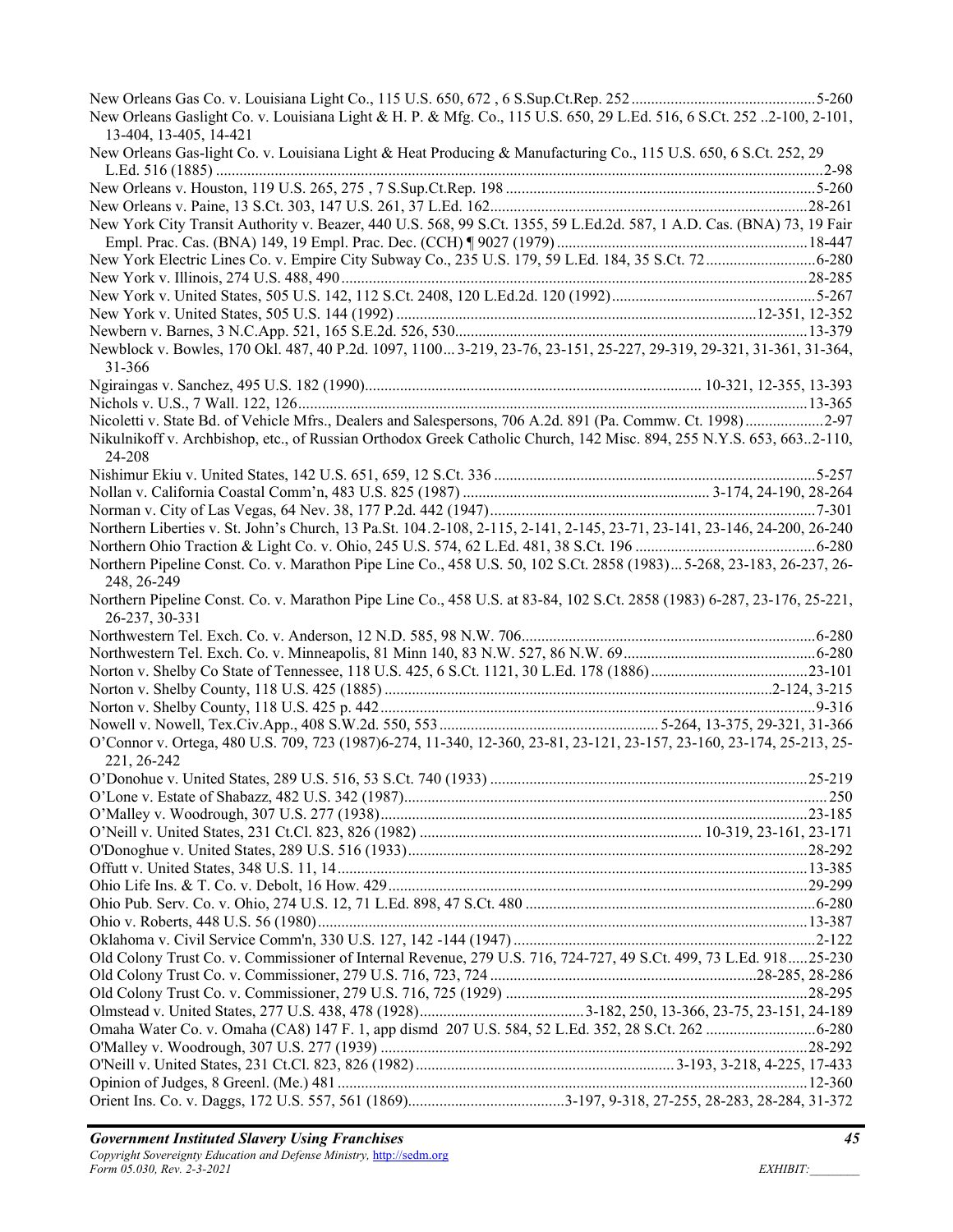| Osborn v. Bank of U.S., 22 U.S. 738 (1824)2-88, 2-89, 3-169, 3-185, 6-288, 8-310, 17-429, 23-100, 28-283             |  |
|----------------------------------------------------------------------------------------------------------------------|--|
|                                                                                                                      |  |
|                                                                                                                      |  |
|                                                                                                                      |  |
| Oyler v. National Guard Asso., 743 F.2d 545, 39 Fed. R. Serv. 2d (Callaghan) 1372, 1984 U.S. App. LEXIS 18769 (7th   |  |
|                                                                                                                      |  |
|                                                                                                                      |  |
|                                                                                                                      |  |
| Padelford, Fay & Co. v. Mayor and Aldermen of City of Savannah, 14 Ga. 438, WL 1492 (1854) 13-370                    |  |
|                                                                                                                      |  |
|                                                                                                                      |  |
|                                                                                                                      |  |
| Parish v. MacVeagh, 214 U.S. 124, 29 Sup.Ct. 556, 53 L.Ed. 9362-91, 2-128, 2-145, 3-189, 23-124, 23-169, 24-195, 26- |  |
| 240, 26-254                                                                                                          |  |
|                                                                                                                      |  |
|                                                                                                                      |  |
|                                                                                                                      |  |
|                                                                                                                      |  |
|                                                                                                                      |  |
|                                                                                                                      |  |
|                                                                                                                      |  |
|                                                                                                                      |  |
|                                                                                                                      |  |
|                                                                                                                      |  |
|                                                                                                                      |  |
|                                                                                                                      |  |
|                                                                                                                      |  |
|                                                                                                                      |  |
| People ex rel. Central Hudson Gas & E. Co. v. State Tax Com. 247 N.Y. 281, 160 N.E. 371, 57 A.L.R. 374.2-101, 13-405 |  |
|                                                                                                                      |  |
| People ex rel. Heydenreich v. Lyons, 374 Ill. 557, 30 N.E.2d. 46, 132 A.L.R. 511 (1940)18-447, 18-448                |  |
|                                                                                                                      |  |
|                                                                                                                      |  |
|                                                                                                                      |  |
|                                                                                                                      |  |
|                                                                                                                      |  |
|                                                                                                                      |  |
|                                                                                                                      |  |
|                                                                                                                      |  |
|                                                                                                                      |  |
|                                                                                                                      |  |
|                                                                                                                      |  |
|                                                                                                                      |  |
|                                                                                                                      |  |
| People v. Utica Ins. Co., 15 Johns. (N.Y.) 387, 8 Am.Dec. 243 2-92, 9-315, 17-431, 18-443, 23-167, 26-232            |  |
|                                                                                                                      |  |
|                                                                                                                      |  |
| People's Pass. R. Co. v. Memphis City R. Co., 10 Wall (US) 38, 19 L.Ed. 844 2-100, 2-101, 13-404, 13-405             |  |
|                                                                                                                      |  |
|                                                                                                                      |  |
|                                                                                                                      |  |
|                                                                                                                      |  |
|                                                                                                                      |  |
|                                                                                                                      |  |
|                                                                                                                      |  |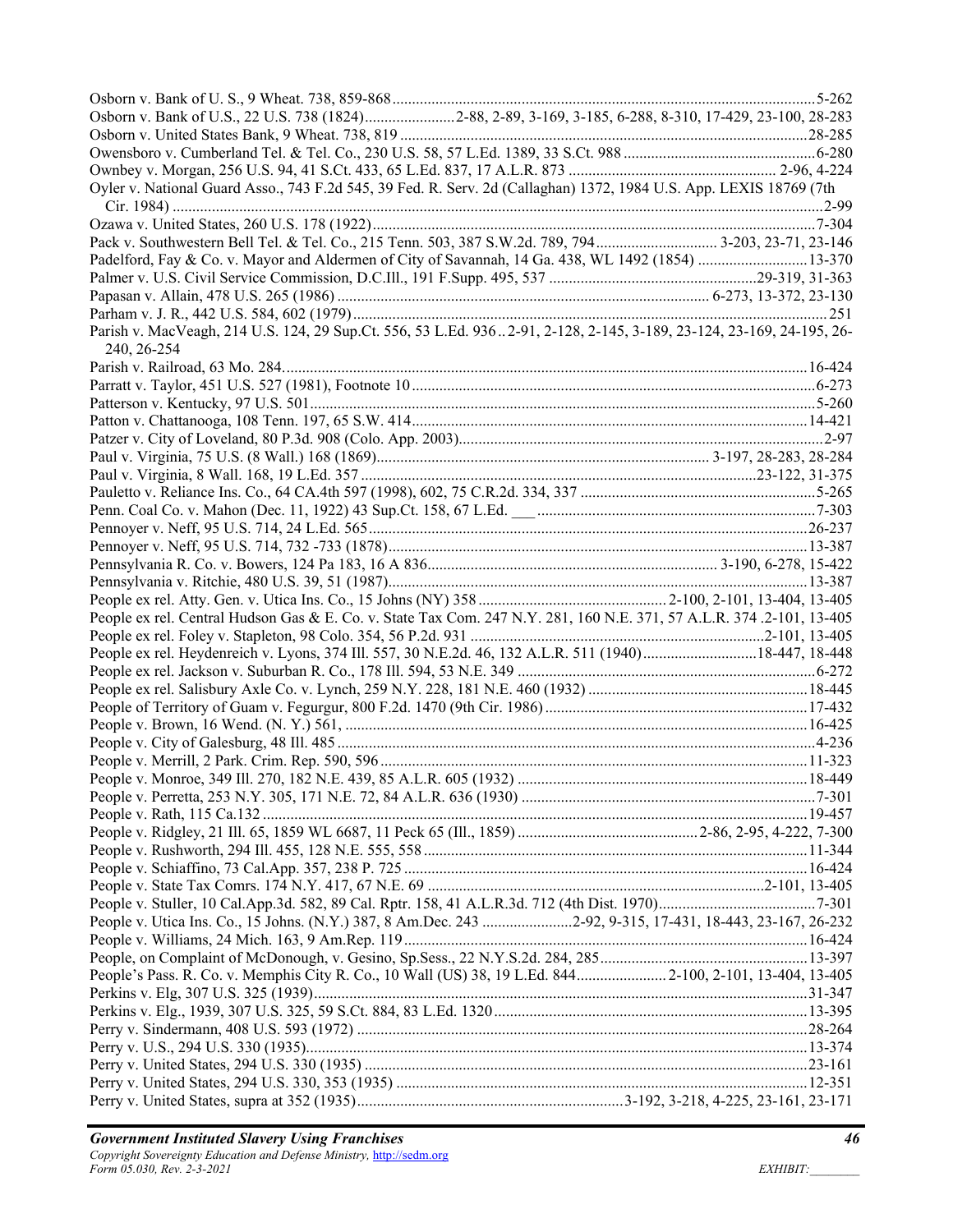| Pollock v. Farmer's Loan & T. Co., 157 U.S. 429, 29 L.Ed. 759, 15 Sup.St.Rep. 673, 158 U.S. 601, 39 L.Ed. 1108, 15                          |  |
|---------------------------------------------------------------------------------------------------------------------------------------------|--|
|                                                                                                                                             |  |
|                                                                                                                                             |  |
|                                                                                                                                             |  |
|                                                                                                                                             |  |
|                                                                                                                                             |  |
| Porto Rico Ry., Light & Power Co. v. Colom, C.C.A.Puerto Rico, 106 F.2d. 345, 35429-319, 31-363                                             |  |
| Postum Cereal Co. v. California Fig Nut Company, supra, pages 700-701 of 272 U.S. 47 S.Ct. 284, 71 L.Ed. 478 25-230                         |  |
| Postum Cereal Company v. California Fig Nut Company, 272 U.S. 693, 698, 47 S.Ct. 284, 285, 71 L.Ed. 47825-230                               |  |
|                                                                                                                                             |  |
|                                                                                                                                             |  |
|                                                                                                                                             |  |
|                                                                                                                                             |  |
|                                                                                                                                             |  |
|                                                                                                                                             |  |
|                                                                                                                                             |  |
|                                                                                                                                             |  |
|                                                                                                                                             |  |
|                                                                                                                                             |  |
| Prince v. Commonwealth of Massachusetts, 321 U.S. 158, 166, 88 L.Ed. 645, 64 S.Ct. 438, 442 (1944) 30-338                                   |  |
| Principe Compania Naviera, S. A. v. Board of Com'rs of Port of New Orleans, D.C.La., 333 F.Supp. 353, 355 13-366                            |  |
| Proprietors of Charles River Bridge v. Proprietors of Warren Bridge, 36 U.S. 420 (1837) 12-357, 13-391, 23-79, 23-155,<br>28-282            |  |
|                                                                                                                                             |  |
|                                                                                                                                             |  |
|                                                                                                                                             |  |
|                                                                                                                                             |  |
|                                                                                                                                             |  |
| Prudential Ins. Co. of America v. Cheek, 25 U.S. 530, 42 S.Ct. 516, 520, 66 L.Ed. 1044, 27 A.L.R. 27 2-96, 4-224                            |  |
| Public Workers v. Mitchell, 330 U.S. 75, 101 (1947)6-274, 11-340, 12-361, 23-81, 23-122, 23-158, 23-161, 23-174, 25-<br>213, 25-221, 26-243 |  |
|                                                                                                                                             |  |
|                                                                                                                                             |  |
|                                                                                                                                             |  |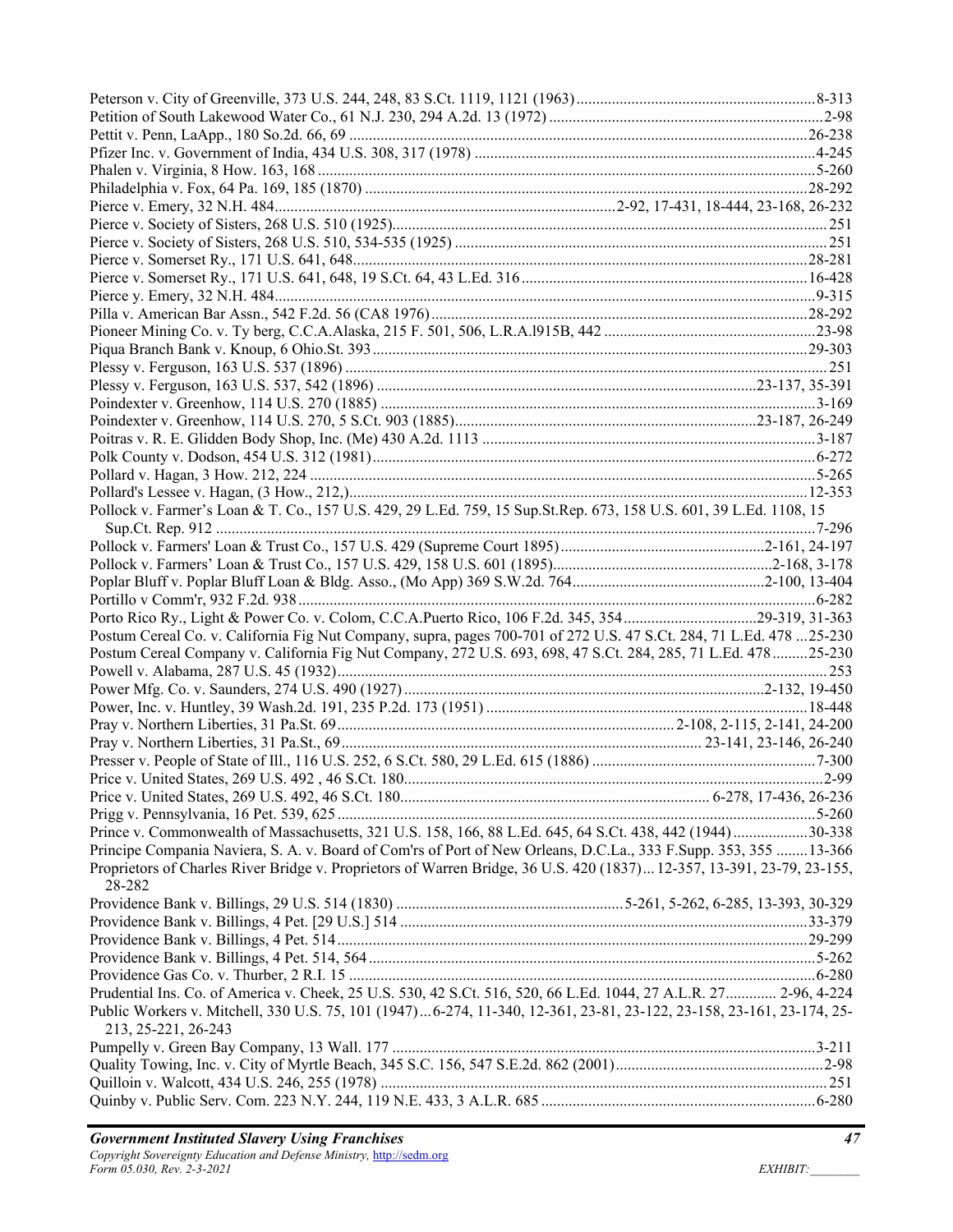| Richter Concrete Corp. v. City of Reading, 166 Ohio.St. 279, 2 Ohio.Op.2d. 169, 142 N.E.2d. 525 (1957)18-447                                                     |  |
|------------------------------------------------------------------------------------------------------------------------------------------------------------------|--|
|                                                                                                                                                                  |  |
|                                                                                                                                                                  |  |
|                                                                                                                                                                  |  |
|                                                                                                                                                                  |  |
|                                                                                                                                                                  |  |
|                                                                                                                                                                  |  |
|                                                                                                                                                                  |  |
|                                                                                                                                                                  |  |
|                                                                                                                                                                  |  |
|                                                                                                                                                                  |  |
|                                                                                                                                                                  |  |
|                                                                                                                                                                  |  |
|                                                                                                                                                                  |  |
|                                                                                                                                                                  |  |
|                                                                                                                                                                  |  |
|                                                                                                                                                                  |  |
|                                                                                                                                                                  |  |
| Rundle v. Delaware & Raritan Canal Company, 55 U.S. 80, 99 (1852) from dissenting opinion by Justice Daniel28-283                                                |  |
| Rural Water Sewer and Solid Waste Management, Dist. No. 1, Logan County, Oklahoma v. City of Guthrie, 2010 OK 51,                                                |  |
|                                                                                                                                                                  |  |
|                                                                                                                                                                  |  |
| Russell v. Board of Plumbing Examiners of County of Westchester, 74 F.Supp.2d. 339 (S.D. N.Y. 1999) 2-97                                                         |  |
|                                                                                                                                                                  |  |
|                                                                                                                                                                  |  |
|                                                                                                                                                                  |  |
| Rutan v. Republican Party of Illinois, 497 U.S. 62 (1990). 254, 6-274, 11-340, 12-361, 23-81, 23-122, 23-158, 23-161, 23-<br>174, 25-213, 25-221, 26-243, 28-265 |  |
| Rutan v. Republican Party of Illinois, 497 U.S. 62, 110 S.Ct. 2729, 111 L.Ed.2d. 52, 5 I.E.R. Cas. (BNA) 673 (1990). 250                                         |  |
| Rutland Electric Light Co. v. Marble City Electric Light Co., 65 Vt. 377, 26 A. 635  3-190, 6-277, 15-422                                                        |  |
|                                                                                                                                                                  |  |
| Sacramento Orphanage & Children's Home v. Chambers, 25 Cal.App. 536, 144 P. 317, 319  2-96, 4-222, 4-224                                                         |  |
|                                                                                                                                                                  |  |
|                                                                                                                                                                  |  |
|                                                                                                                                                                  |  |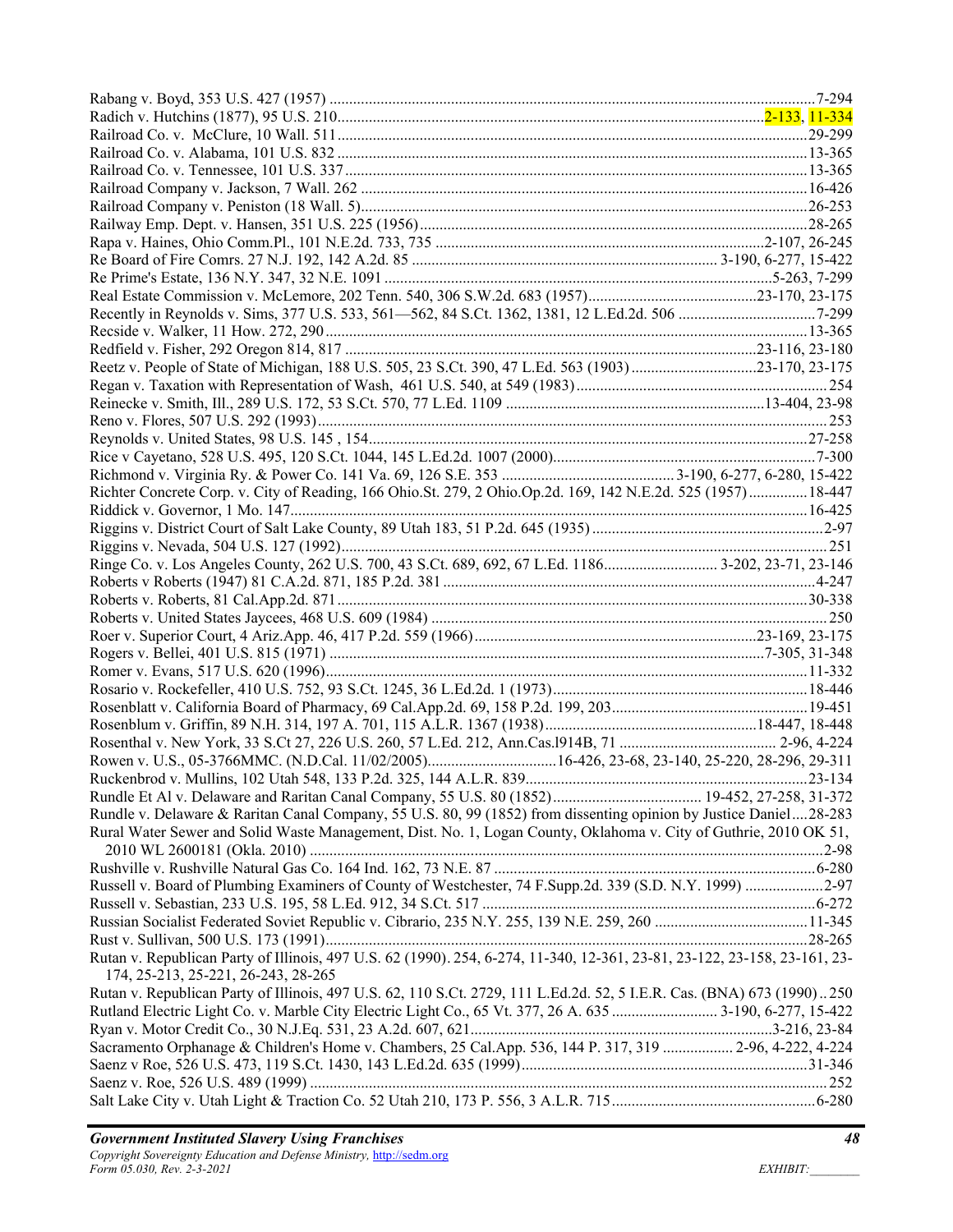| San Francisco Arts & Athletics, Inc. v. United States Olympic Committee, 483 U.S. 522, 544 -545 (1987) 2-87, 2-114, 3-<br>184  |  |
|--------------------------------------------------------------------------------------------------------------------------------|--|
|                                                                                                                                |  |
|                                                                                                                                |  |
|                                                                                                                                |  |
|                                                                                                                                |  |
|                                                                                                                                |  |
| Schechter Poultry Corp. v. United States, 295 U.S. 495, 549, 550 S., 55 S.Ct. 837, 97 A.L.R. 9473-198, 5-258                   |  |
|                                                                                                                                |  |
|                                                                                                                                |  |
|                                                                                                                                |  |
|                                                                                                                                |  |
|                                                                                                                                |  |
| Schwarzenegger v. Fred Martin Motor Co., 374 F.3d. 797, 802 (9th Cir. 2004)  11-334, 13-371, 13-398, 26-248                    |  |
|                                                                                                                                |  |
|                                                                                                                                |  |
|                                                                                                                                |  |
| Selover, Bates & Co. v. Walsh, 226 U.S. 112, 126 (1912)3-197, 9-318, 27-255, 28-283, 28-284, 31-372                            |  |
|                                                                                                                                |  |
| Senior Citizens League v. Dept. of Social Security, 38 Wash.2d. 142, 228 P.2d. 478 (1951)23-170, 23-175                        |  |
| Serbian E. Orthodox Diocese v. Milivojevich, 426 U.S. 696, 708-09, 724-25, 96 S.Ct. 2372, 49 L.Ed.2d. 151 (1976)29-<br>315     |  |
|                                                                                                                                |  |
|                                                                                                                                |  |
|                                                                                                                                |  |
|                                                                                                                                |  |
|                                                                                                                                |  |
|                                                                                                                                |  |
|                                                                                                                                |  |
|                                                                                                                                |  |
|                                                                                                                                |  |
| Shelmadine v. City of Elkhart, 75 Ind.App. 493, 129 N.E. 8782-99, 2-123, 2-134, 3-178, 11-336, 11-340, 17-436, 23-84,<br>23-90 |  |
|                                                                                                                                |  |
|                                                                                                                                |  |
|                                                                                                                                |  |
|                                                                                                                                |  |
|                                                                                                                                |  |
|                                                                                                                                |  |
|                                                                                                                                |  |
|                                                                                                                                |  |
|                                                                                                                                |  |
| Sibert v. Department of Alcoholic Beverage Control, 169 Cal.App.2d. 563, 337 P.2d. 882 (2d Dist. 1959) 7-301                   |  |
|                                                                                                                                |  |
| Silver v. Silver, 108 Conn. 371, 143 A. 240, 65 A.L.R. 943 (1928), aff d, 280 U.S. 117, 50 S.Ct. 57, 74 L.Ed. 221, 65          |  |
|                                                                                                                                |  |
| Sinking Fund Cases, 99 U.S. 700 (1878) .2-139, 251, 5-261, 23-134, 23-142, 25-220, 26-247, 29-299, 31-375, 35-392, 35-<br>393  |  |
|                                                                                                                                |  |
|                                                                                                                                |  |
|                                                                                                                                |  |
|                                                                                                                                |  |
|                                                                                                                                |  |
|                                                                                                                                |  |
|                                                                                                                                |  |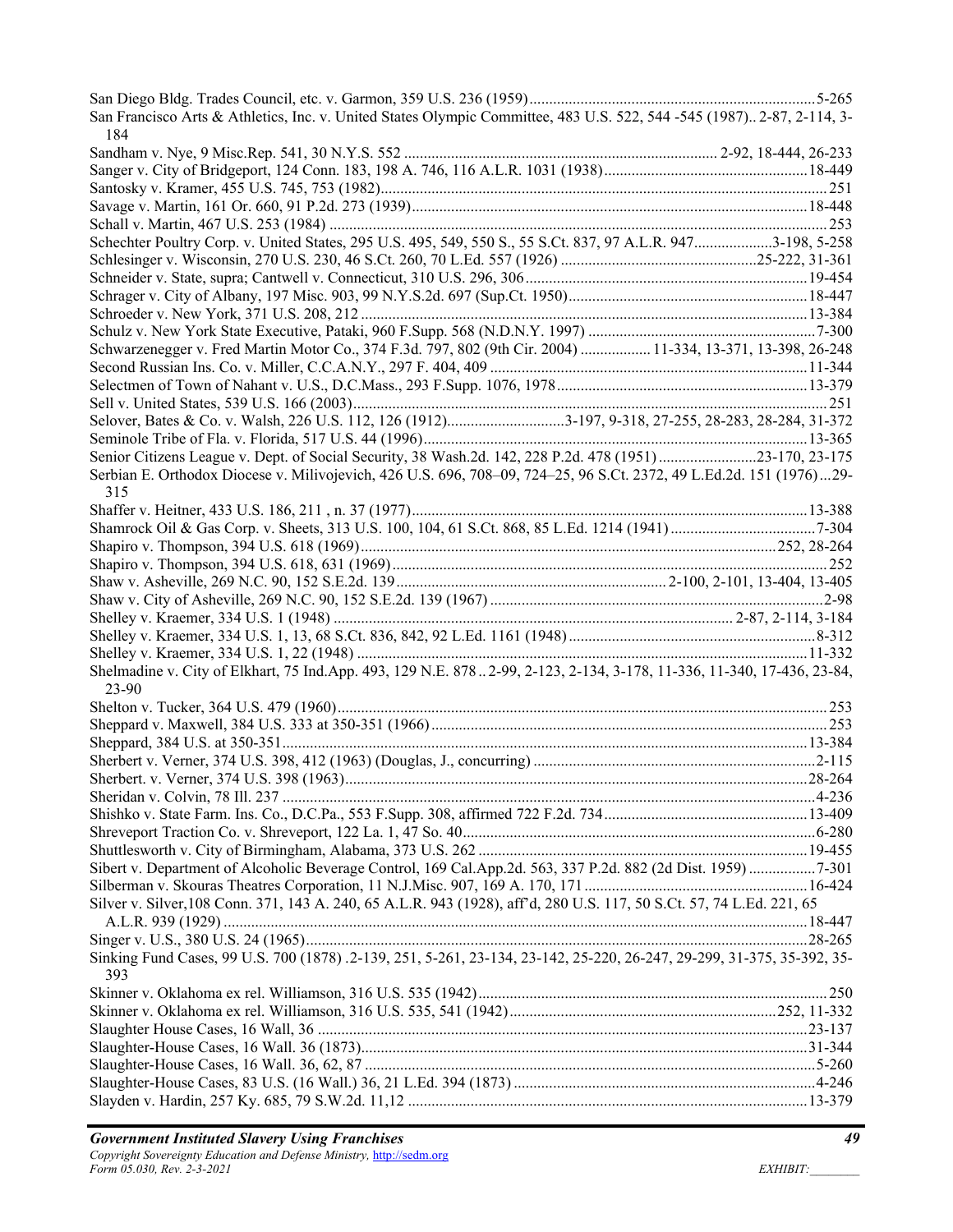| Smith Setzer & Sons, Inc. v. South Carolina Procurement Review Panel, 20 F.3d. 1311 (4th Cir. 1994)18-445                 |  |
|---------------------------------------------------------------------------------------------------------------------------|--|
|                                                                                                                           |  |
|                                                                                                                           |  |
|                                                                                                                           |  |
|                                                                                                                           |  |
|                                                                                                                           |  |
|                                                                                                                           |  |
| South Carolina Dept. of Revenue & Taxation v. Rosemary Coin Machines, Inc., 331 S.C. 234, 500 S.E.2d. 176 (Ct. App.       |  |
|                                                                                                                           |  |
|                                                                                                                           |  |
|                                                                                                                           |  |
|                                                                                                                           |  |
|                                                                                                                           |  |
|                                                                                                                           |  |
|                                                                                                                           |  |
|                                                                                                                           |  |
|                                                                                                                           |  |
|                                                                                                                           |  |
|                                                                                                                           |  |
|                                                                                                                           |  |
|                                                                                                                           |  |
|                                                                                                                           |  |
|                                                                                                                           |  |
|                                                                                                                           |  |
|                                                                                                                           |  |
|                                                                                                                           |  |
|                                                                                                                           |  |
| Springer v. Philippine Islands, 277 U.S. 189, 201, 202, 48 S.Ct. 480, 72 L.Ed. 845  23-176, 25-225, 28-296                |  |
|                                                                                                                           |  |
| St. Louis Casting Co. v. Prendergast Construction Co., 260 U.S. 4696-273, 13-372, 23-115, 23-130, 23-169, 25-221          |  |
|                                                                                                                           |  |
| St. Louis Malleable Casting Co. v. Prendergast Construction Co., 260 U.S. 469, 43 S.Ct. 178, 67 L.Ed. 351 .2-116, 16-427  |  |
|                                                                                                                           |  |
| St. Louis, etc., Co., v. George C. Prendergast Const. Co., 260 U.S. 469, 43 S.Ct. 178, 67 L.Ed. 351 2-102, 2-127, 16-427, |  |
| 28-286                                                                                                                    |  |
|                                                                                                                           |  |
|                                                                                                                           |  |
|                                                                                                                           |  |
|                                                                                                                           |  |
|                                                                                                                           |  |
|                                                                                                                           |  |
|                                                                                                                           |  |
| State Board of Tax Com'rs of Ind. v. Jackson, 283 U.S. 527, 51 S.Ct. 540, 75 L.Ed. 1248, 73 A.L.R. 1464, 75 A.L.R. 1536   |  |
|                                                                                                                           |  |
|                                                                                                                           |  |
| State ex rel. Colorado River Commission v. Frohmiller, 46 Ariz. 413, 52 P.2d. 483, 4862-99, 2-123, 2-134, 3-178, 11-336,  |  |
| 11-340, 17-436, 23-84, 23-90                                                                                              |  |
| State ex rel. Daniel v. Broad River Power Co. 157 S.C. 1, 153 S.E. 5373-190, 6-277, 13-404, 13-405, 15-422                |  |
|                                                                                                                           |  |
| State ex rel. Hutton v. Baton Rouge, 217 La. 857, 47 So.2d. 665 2-94, 2-95, 3-193, 7-290, 11-328, 23-131, 23-133, 35-386  |  |
| State ex rel. Kansas City v. East Fifth Street R. Co. 140 Mo. 539, 41 S.W. 955 3-190, 6-277, 6-280, 15-422                |  |
|                                                                                                                           |  |
|                                                                                                                           |  |
|                                                                                                                           |  |
| State ex rel. McNamee et al. v. Stobie, Justice of the Peace, et al., 194 Mo. 14, 92 S.W. 191 (1906) 16-425               |  |
|                                                                                                                           |  |
| State ex rel. Nagle v. Sullivan, 98 Mont. 425, 40 P.2d. 995, 99 A.L.R. 3212-108, 2-157, 3-177, 8-311, 12-358, 13-407, 23- |  |
| 79, 23-85, 23-91, 23-154, 23-174, 26-243                                                                                  |  |
|                                                                                                                           |  |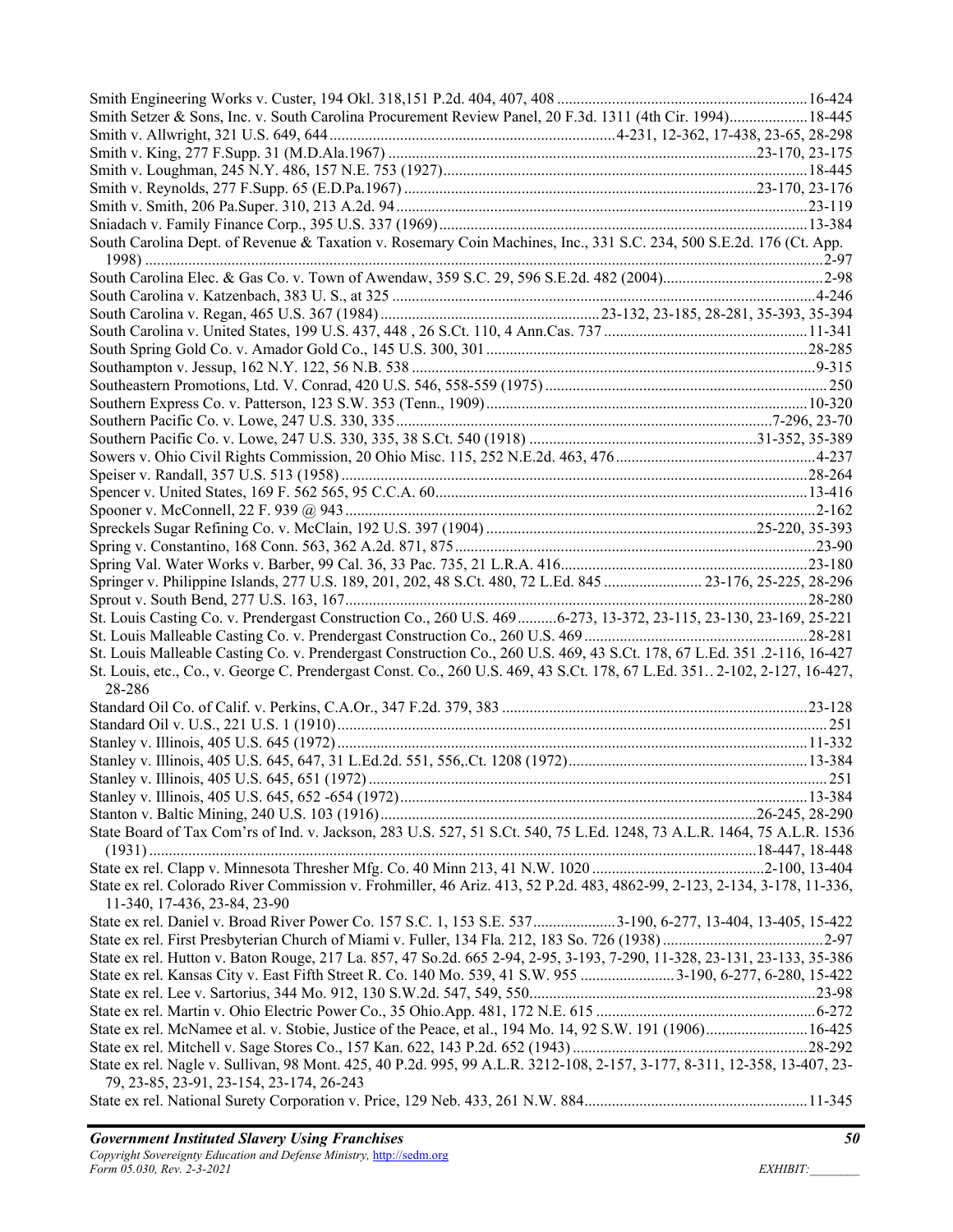| State v. Black Diamond Co., 97 Ohio.St. 24, 119 N.E. 195, 199, L.R.A.1918E, 3522-92, 17-431, 18-444, 23-168, 26-232 |  |
|---------------------------------------------------------------------------------------------------------------------|--|
| State v. Brennan, 49 Ohio.St. 33, 29 N.E. 593 2-99, 2-123, 2-134, 3-178, 11-336, 11-340, 17-436, 23-84, 23-90       |  |
|                                                                                                                     |  |
|                                                                                                                     |  |
|                                                                                                                     |  |
|                                                                                                                     |  |
|                                                                                                                     |  |
| State v. Fernandez, 106 Fla. 779, 143 So. 638, 639, 86 A.L.R. 2402-92, 17-431, 18-443, 23-167, 23-168, 26-232       |  |
|                                                                                                                     |  |
|                                                                                                                     |  |
|                                                                                                                     |  |
|                                                                                                                     |  |
|                                                                                                                     |  |
|                                                                                                                     |  |
|                                                                                                                     |  |
|                                                                                                                     |  |
|                                                                                                                     |  |
|                                                                                                                     |  |
|                                                                                                                     |  |
|                                                                                                                     |  |
|                                                                                                                     |  |
|                                                                                                                     |  |
|                                                                                                                     |  |
|                                                                                                                     |  |
|                                                                                                                     |  |
|                                                                                                                     |  |
|                                                                                                                     |  |
|                                                                                                                     |  |
|                                                                                                                     |  |
|                                                                                                                     |  |
|                                                                                                                     |  |
|                                                                                                                     |  |
|                                                                                                                     |  |
| State/Operating Contractors ABS Emissions, Inc. v. Operating Contractors/State, 985 S.W.2d. 646 (Tex. App. Austin   |  |
|                                                                                                                     |  |
| Staten Island Rapid Transit Ry. Co. v. Phoenix Indemnity Co., 281 U.S. 98, 50 S.Ct. 242, 74 L.Ed. 726 (1930) 18-449 |  |
|                                                                                                                     |  |
|                                                                                                                     |  |
|                                                                                                                     |  |
|                                                                                                                     |  |
|                                                                                                                     |  |
|                                                                                                                     |  |
|                                                                                                                     |  |
|                                                                                                                     |  |
|                                                                                                                     |  |
|                                                                                                                     |  |
|                                                                                                                     |  |
|                                                                                                                     |  |
|                                                                                                                     |  |
|                                                                                                                     |  |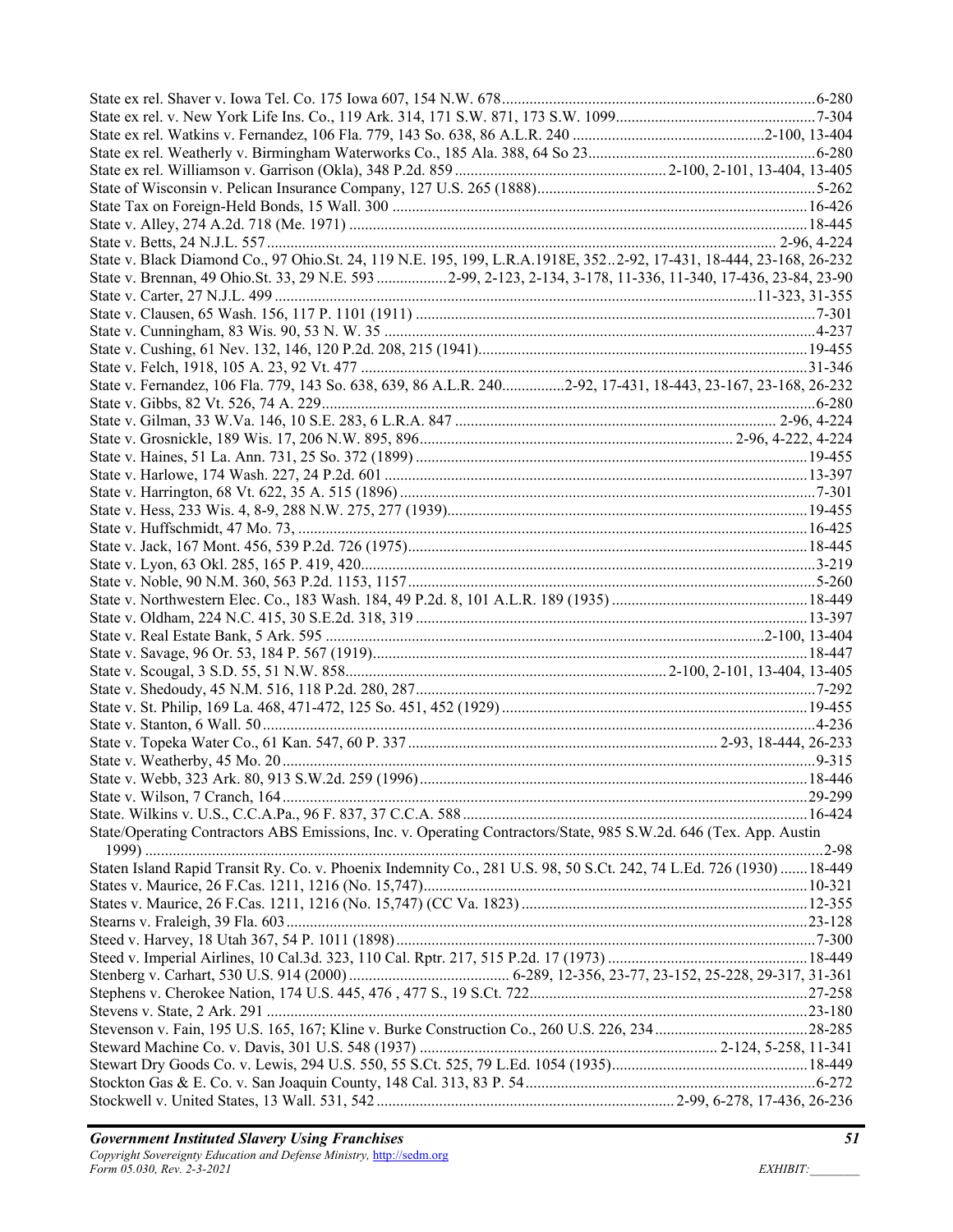| Thom v. New York Stock Exchange, 306 F.Supp. 1002, Blue Sky L. Rep. (CCH) ¶ 70837, Fed. Sec. L. Rep. (CCH) ¶        |  |
|---------------------------------------------------------------------------------------------------------------------|--|
|                                                                                                                     |  |
|                                                                                                                     |  |
| Thomas v. Housing and Redevelopment Authority of Duluth, 234 Minn. 221, 48 N.W.2d. 175 (1951)18-448                 |  |
|                                                                                                                     |  |
|                                                                                                                     |  |
|                                                                                                                     |  |
|                                                                                                                     |  |
|                                                                                                                     |  |
|                                                                                                                     |  |
|                                                                                                                     |  |
|                                                                                                                     |  |
| Tot v. United States, 319 U.S. 463, 468-469, 63 S.Ct. 1241, 1245-1246, 87 L.Ed. 1519 (1943)25-222, 31-361           |  |
| Tower v. Tower & S. Street R. Co. 68 Minn 500, 71 N.W. 691 2-94, 2-95, 3-193, 7-290, 11-328, 23-131, 23-133, 35-386 |  |
|                                                                                                                     |  |
|                                                                                                                     |  |
|                                                                                                                     |  |
|                                                                                                                     |  |
|                                                                                                                     |  |
|                                                                                                                     |  |
|                                                                                                                     |  |
|                                                                                                                     |  |
|                                                                                                                     |  |
|                                                                                                                     |  |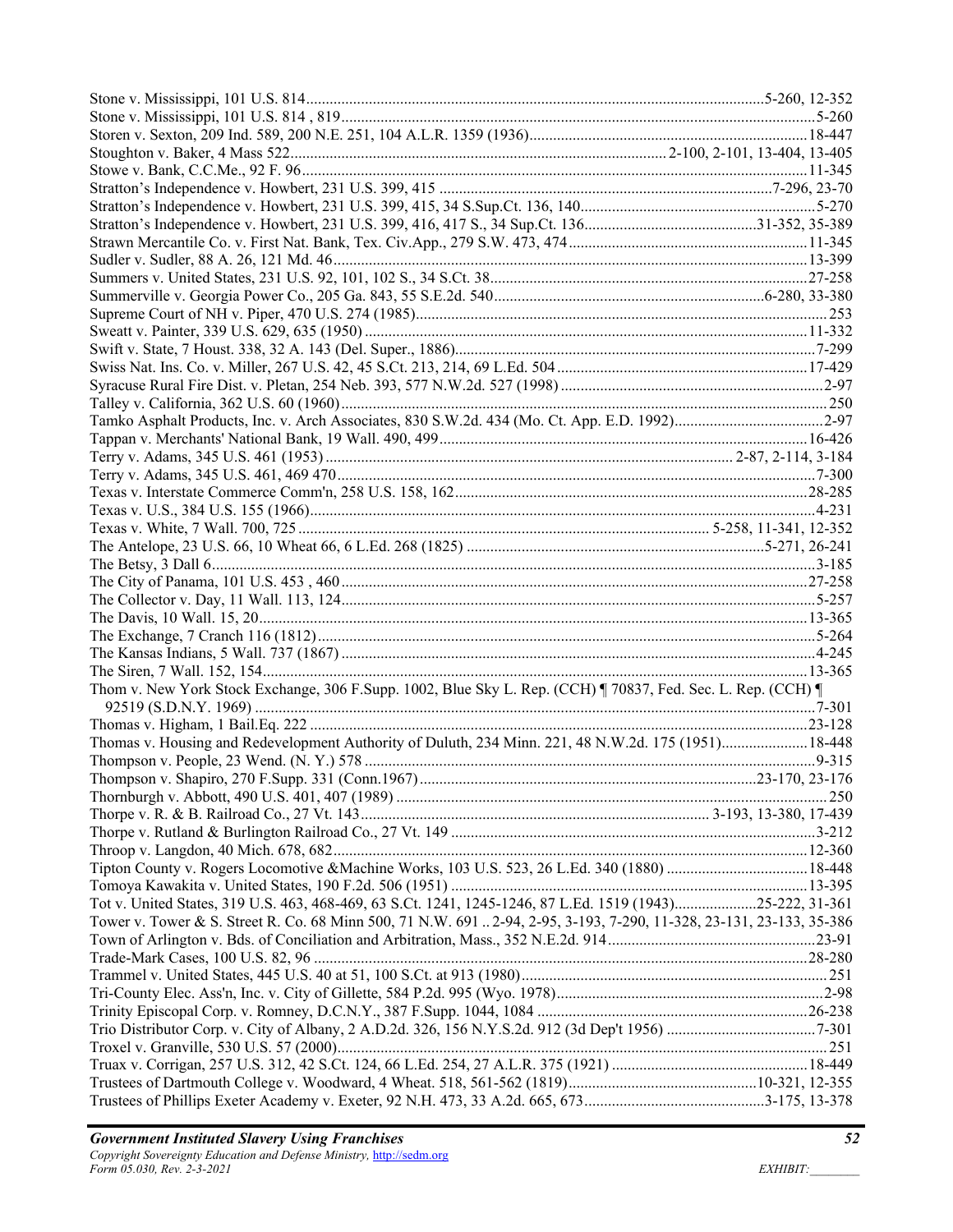| Turner v. United States, 396 U.S. 398, 418-419, 90 S.Ct. 642, 653-654, 24 L.Ed.2d. 610 (1970) 25-222, 31-361              |  |
|---------------------------------------------------------------------------------------------------------------------------|--|
|                                                                                                                           |  |
|                                                                                                                           |  |
|                                                                                                                           |  |
|                                                                                                                           |  |
|                                                                                                                           |  |
|                                                                                                                           |  |
|                                                                                                                           |  |
|                                                                                                                           |  |
| U.S. v. Babcock, 250 U.S. 328, 39 S.Ct. 464 (1919)  2-91, 2-128, 2-145, 3-189, 23-124, 23-169, 23-175, 24-195, 26-240,    |  |
| 26-254                                                                                                                    |  |
|                                                                                                                           |  |
|                                                                                                                           |  |
|                                                                                                                           |  |
|                                                                                                                           |  |
|                                                                                                                           |  |
|                                                                                                                           |  |
|                                                                                                                           |  |
|                                                                                                                           |  |
|                                                                                                                           |  |
|                                                                                                                           |  |
|                                                                                                                           |  |
|                                                                                                                           |  |
|                                                                                                                           |  |
|                                                                                                                           |  |
|                                                                                                                           |  |
|                                                                                                                           |  |
|                                                                                                                           |  |
|                                                                                                                           |  |
|                                                                                                                           |  |
|                                                                                                                           |  |
|                                                                                                                           |  |
|                                                                                                                           |  |
|                                                                                                                           |  |
|                                                                                                                           |  |
|                                                                                                                           |  |
|                                                                                                                           |  |
|                                                                                                                           |  |
|                                                                                                                           |  |
|                                                                                                                           |  |
| Uniformed Sanitation Men Assn., Inc. v. Commissioner of Sanitation of City of New York, 392 U.S. 280, 284-285 (1968)      |  |
|                                                                                                                           |  |
|                                                                                                                           |  |
|                                                                                                                           |  |
| United States ex rel. Angarica v Bayard, 127 U.S. 251, 32 L.Ed. 159, 8 S.Ct. 1156, 4 A.F.T.R. 4628 2-133, 11-335          |  |
| United States ex rel. Dunlap v. Black, 128 U.S. 40, 9 Sup.Ct. 12, 32 L.Ed. 354.2-91, 2-128, 2-145, 3-189, 23-124, 23-169, |  |
| 23-174, 24-194, 26-239, 26-254                                                                                            |  |
|                                                                                                                           |  |
|                                                                                                                           |  |
|                                                                                                                           |  |
|                                                                                                                           |  |
|                                                                                                                           |  |
|                                                                                                                           |  |
|                                                                                                                           |  |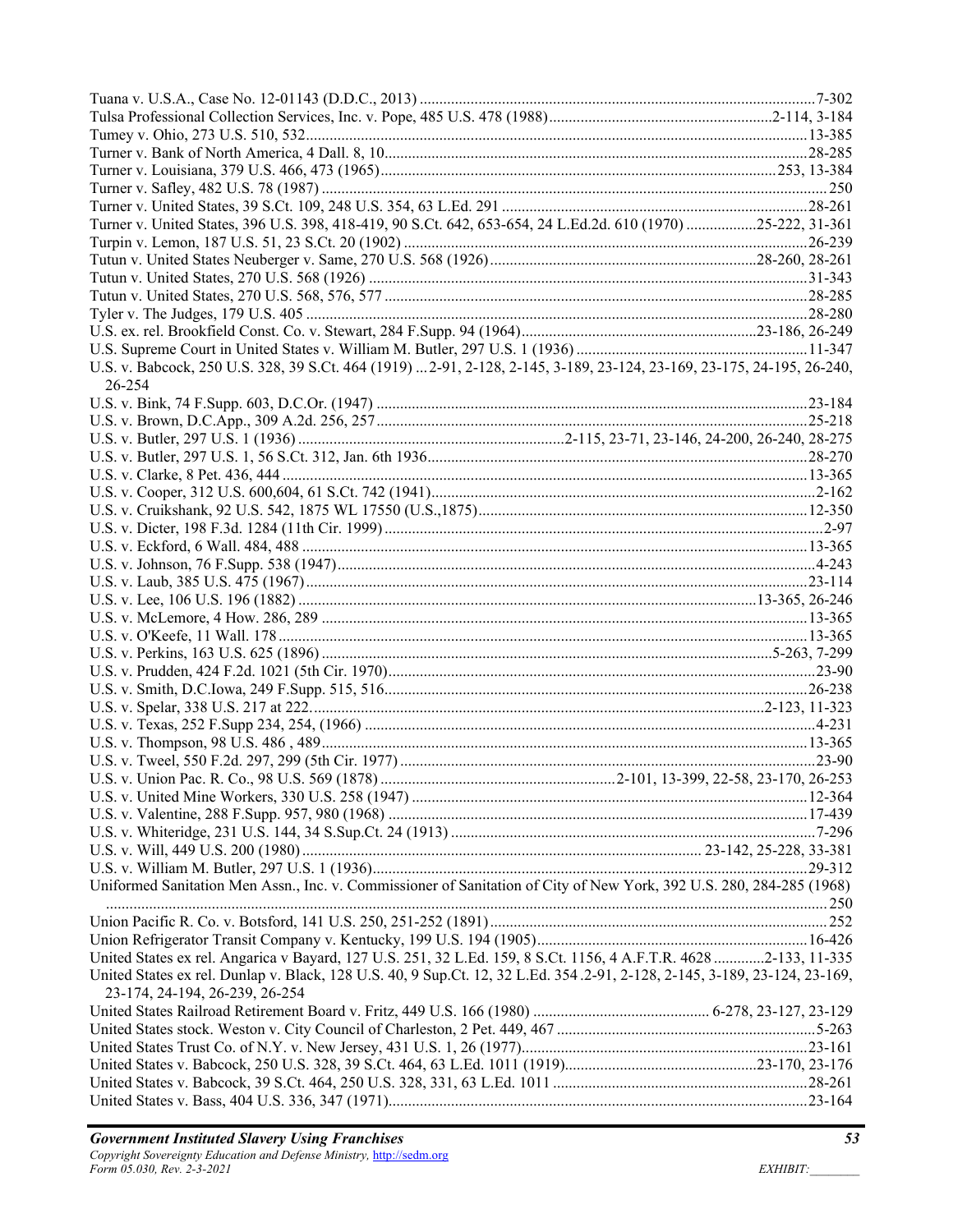| United States v. Boylan (CA1 Mass), 898 F.2d. 230, 29 Fed.Rules.Evid.Serv. 12233-177, 12-358, 13-407, 23-79, 23-85,<br>23-91, 23-154, 23-174, 26-243                                                                           |  |
|--------------------------------------------------------------------------------------------------------------------------------------------------------------------------------------------------------------------------------|--|
| United States v. Boylan, 898 F.2d. 230, 29 Fed.Rules.Evid.Serv. 1223 (CA1 Mass) 2-108, 2-157, 8-311<br>United States v. Brown, 381 U.S. 437, 448-49, 85 S.Ct. 1707, 1715, 14 L.Ed. 484, 49213-403, 16-427, 23-143, 25-221, 25- |  |
| 231, 33-381                                                                                                                                                                                                                    |  |
|                                                                                                                                                                                                                                |  |
|                                                                                                                                                                                                                                |  |
|                                                                                                                                                                                                                                |  |
|                                                                                                                                                                                                                                |  |
|                                                                                                                                                                                                                                |  |
|                                                                                                                                                                                                                                |  |
|                                                                                                                                                                                                                                |  |
|                                                                                                                                                                                                                                |  |
|                                                                                                                                                                                                                                |  |
|                                                                                                                                                                                                                                |  |
|                                                                                                                                                                                                                                |  |
|                                                                                                                                                                                                                                |  |
|                                                                                                                                                                                                                                |  |
|                                                                                                                                                                                                                                |  |
| United States v. Guest, 383 U.S. 745 (1966) 2-144, 3-183, 12-364, 17-433, 23-77, 23-152, 23-177, 25-221, 35-394                                                                                                                |  |
|                                                                                                                                                                                                                                |  |
|                                                                                                                                                                                                                                |  |
|                                                                                                                                                                                                                                |  |
| United States v. Harris, 106 U.S. 629, 639 (1883)  2-144, 3-183, 12-364, 17-433, 23-77, 23-152, 23-177, 25-221                                                                                                                 |  |
| United States v. Holzer (CA7 III), 816 F.2d. 304 3-177, 12-358, 13-407, 23-79, 23-85, 23-91, 23-154, 23-174, 26-243                                                                                                            |  |
|                                                                                                                                                                                                                                |  |
|                                                                                                                                                                                                                                |  |
| United States v. Laughlin (No. 200), 249 U.S. 440, 39 Sup.Ct. 340, 63 L.Ed. 696 2-91, 2-128, 2-145, 3-189, 23-124, 23-<br>169, 24-195, 26-240, 26-254                                                                          |  |
|                                                                                                                                                                                                                                |  |
|                                                                                                                                                                                                                                |  |
|                                                                                                                                                                                                                                |  |
| United States v. Lovett, 328 U.S. 303, 315, 66 S.Ct. 1073, 1079, 90 L.Ed. 125213-403, 16-427, 23-143, 25-221, 25-231,<br>33-381                                                                                                |  |
|                                                                                                                                                                                                                                |  |
|                                                                                                                                                                                                                                |  |
|                                                                                                                                                                                                                                |  |
| United States v. National Exchange Bank of Baltimore, 270 U.S. 527, 534 (1926) 3-192, 3-218, 4-225, 17-433, 23-161                                                                                                             |  |
|                                                                                                                                                                                                                                |  |
| United States v. Pueblo of San Ildefonso, 206 Ct.Cl. 649, 669-670, 513 F.2d. 1383, 1394 (1975) 3-174, 24-190                                                                                                                   |  |
| United States v. Reese, 92 U.S. 214, 218 (1876)2-144, 3-183, 12-364, 17-433, 23-77, 23-152, 23-177, 25-221, 35-394                                                                                                             |  |
|                                                                                                                                                                                                                                |  |
|                                                                                                                                                                                                                                |  |
|                                                                                                                                                                                                                                |  |
|                                                                                                                                                                                                                                |  |
|                                                                                                                                                                                                                                |  |
|                                                                                                                                                                                                                                |  |
| United States v. Winstar Corp., 518 U.S. 839 (1996)  2-157, 3-193, 3-218, 4-225, 10-319, 17-433, 23-162                                                                                                                        |  |
|                                                                                                                                                                                                                                |  |
|                                                                                                                                                                                                                                |  |
|                                                                                                                                                                                                                                |  |
|                                                                                                                                                                                                                                |  |
|                                                                                                                                                                                                                                |  |
| US Ecology, Inc. v. State of California, 92 Cal.App.4th. 113, 111 Cal.Rptr.2d. 689 (4th Dist. 2001) 2-97                                                                                                                       |  |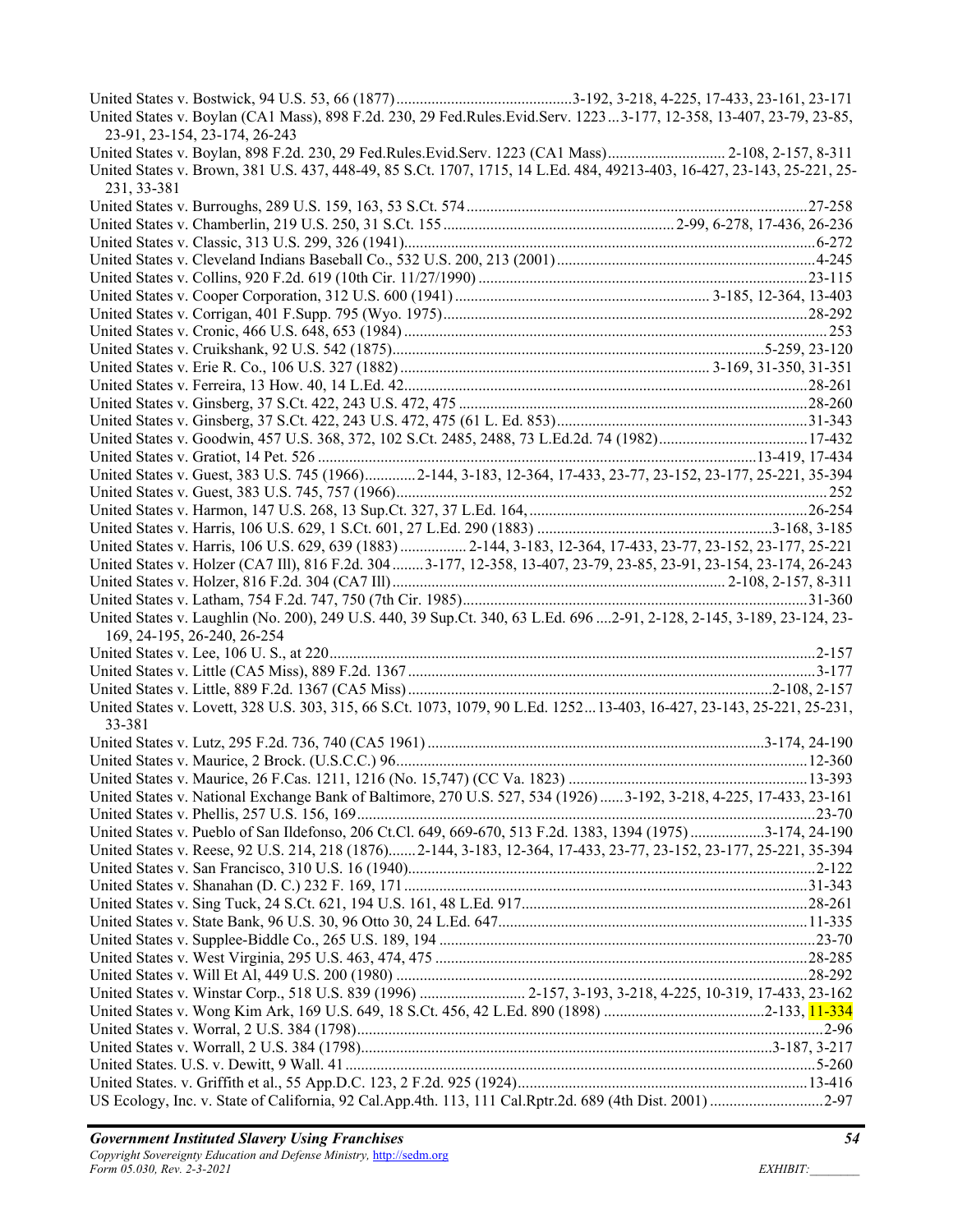| Utah Farm Bureau Ins. Co. v. Utah Ins. Guaranty Ass'n, Utah, 564 P.2d. 751, 754  2-94, 23-160, 35-395<br>Utah Light & Traction Co. v. Public Serv. Com., 101 Utah 99, 118 P.2d. 683 2-100, 2-101, 13-404, 13-405 |  |
|------------------------------------------------------------------------------------------------------------------------------------------------------------------------------------------------------------------|--|
|                                                                                                                                                                                                                  |  |
|                                                                                                                                                                                                                  |  |
|                                                                                                                                                                                                                  |  |
|                                                                                                                                                                                                                  |  |
| Van Riper v. Constitutional Government League, 1 Wash.2d. 635, 96 P.2d. 588, 591, 125 A.L.R. 1100 16-424                                                                                                         |  |
|                                                                                                                                                                                                                  |  |
|                                                                                                                                                                                                                  |  |
|                                                                                                                                                                                                                  |  |
| Vermont Agency of Natural Resources v. United States ex rel. Stevens, 529 U.S. 765, 780-781 (2000)4-245, 13-403                                                                                                  |  |
|                                                                                                                                                                                                                  |  |
|                                                                                                                                                                                                                  |  |
| Virginia Canon Toll Road Co. v. People, 22 Colo. 429, 45 P. 398 37 L.R.A. 711  2-93, 18-444, 26-233                                                                                                              |  |
| Virginia Concrete Co. v. Board of Sup'rs of Fairfax County, 197 Va. 821, 91 S.E.2d. 415, 419 13-373                                                                                                              |  |
| Virginia-Western Power Co. v. Commonwealth, 125 Va. 469, 99 S.E. 723, 9 A.L.R. 1148, cert den 251 U.S. 557, 64 L.Ed.                                                                                             |  |
|                                                                                                                                                                                                                  |  |
|                                                                                                                                                                                                                  |  |
|                                                                                                                                                                                                                  |  |
|                                                                                                                                                                                                                  |  |
|                                                                                                                                                                                                                  |  |
| Walker v. Rich, 79 Cal.App. 139, 249 P. 56, 58  2-99, 2-122, 2-134, 3-178, 11-336, 11-340, 17-436, 23-84, 23-90                                                                                                  |  |
|                                                                                                                                                                                                                  |  |
| Wall v. Parrot Silver & Copper Co., 244 U.S. 407, 37 S.Ct. 609, 61 L.Ed. 1229  2-102, 2-127, 16-427, 28-286                                                                                                      |  |
| Wall v. Parrot Silver & Copper Co., 244 U.S. 407, 411, 412, 37 S.Ct. 609, 61 L.Ed. 1229 2-116, 16-427                                                                                                            |  |
|                                                                                                                                                                                                                  |  |
|                                                                                                                                                                                                                  |  |
|                                                                                                                                                                                                                  |  |
|                                                                                                                                                                                                                  |  |
|                                                                                                                                                                                                                  |  |
|                                                                                                                                                                                                                  |  |
|                                                                                                                                                                                                                  |  |
|                                                                                                                                                                                                                  |  |
|                                                                                                                                                                                                                  |  |
|                                                                                                                                                                                                                  |  |
|                                                                                                                                                                                                                  |  |
|                                                                                                                                                                                                                  |  |
|                                                                                                                                                                                                                  |  |
|                                                                                                                                                                                                                  |  |
|                                                                                                                                                                                                                  |  |
|                                                                                                                                                                                                                  |  |
| Western Union Telegraph Co. v. Lenroot, 323 U.S. 490, 502 (1945)6-289, 12-356, 23-76, 23-152, 25-228, 29-317, 31-361                                                                                             |  |
|                                                                                                                                                                                                                  |  |
| Wheeling Steel Corp. v. Glander, 337 U.S. 562, 69 S.Ct. 1291, 93 L.Ed. 1544, 40 Ohio.Op. 101, 55 Ohio.L.Abs. 305                                                                                                 |  |
|                                                                                                                                                                                                                  |  |
|                                                                                                                                                                                                                  |  |
|                                                                                                                                                                                                                  |  |
|                                                                                                                                                                                                                  |  |
|                                                                                                                                                                                                                  |  |
|                                                                                                                                                                                                                  |  |
| Why You Are a "national", "state national", and Constitutional but not Statutory Citizen, Form #05.0062-162                                                                                                      |  |
|                                                                                                                                                                                                                  |  |
|                                                                                                                                                                                                                  |  |
| Wilder Manufacturing Co. v. Corn Products Co., 236 U.S. 165, 174, 175, 35 Sup.Ct. 398, 59 L.Ed. 520, Ann.Cas. 1916A,                                                                                             |  |
|                                                                                                                                                                                                                  |  |
|                                                                                                                                                                                                                  |  |
|                                                                                                                                                                                                                  |  |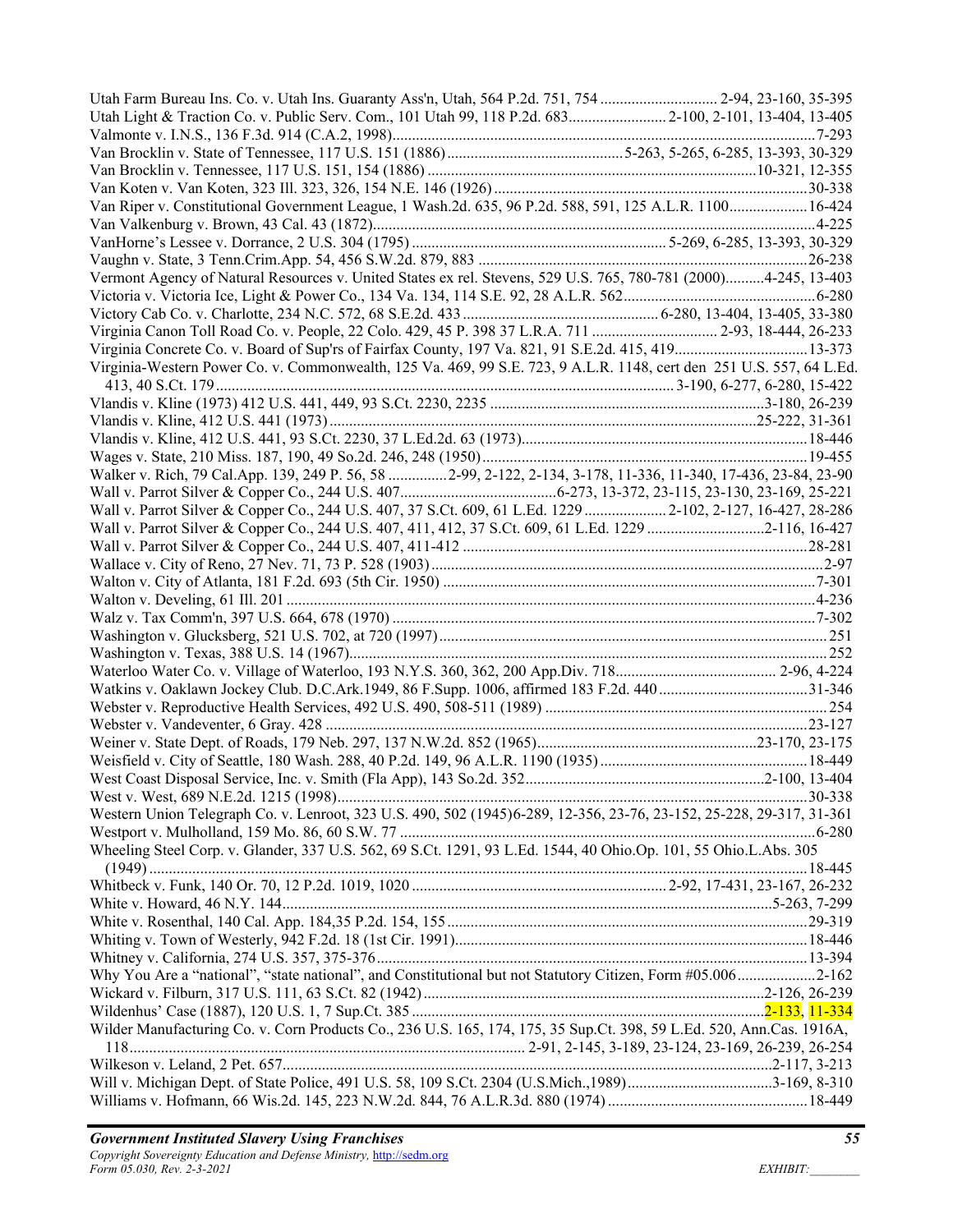| Yahoo! Inc. v. La. Ligue Contre Le Racisme Et L'Antisemitisme, 433 F.3d. 1199 (9th Cir. 01/12/2006)11-335, 13-371, 13-<br>399, 26-248 |  |
|---------------------------------------------------------------------------------------------------------------------------------------|--|
| Yaselli v. Goff, C.C.A., 12 F.2d. 396, 403, 56 A.L.R. 1239.2-99, 2-122, 2-134, 3-178, 11-336, 11-340, 17-436, 23-84, 23-<br>90        |  |
|                                                                                                                                       |  |
|                                                                                                                                       |  |
| Yick Wo v. Hopkins, 118 U.S. 356, 369, 6 S.Sup.Ct. 1064, 1071  3-181, 4-242, 11-346, 13-366, 23-161, 23-167, 25-213,<br>29-300        |  |
|                                                                                                                                       |  |
|                                                                                                                                       |  |
|                                                                                                                                       |  |
|                                                                                                                                       |  |

## **Other Authorities**

| "Against the Cowles Company, Decision in the Aluminium Patent Infringement Case (article preview)". The New York   |         |
|--------------------------------------------------------------------------------------------------------------------|---------|
|                                                                                                                    |         |
| "Social Justice in an Open World: The Role of the United Nations", The International Forum for Social Development, |         |
| DEPARTMENT OF ECONOMIC AND SOCIAL AFFAIRS, Division for Social Policy and Development,                             |         |
|                                                                                                                    | .24-191 |
|                                                                                                                    |         |
|                                                                                                                    |         |
|                                                                                                                    |         |
|                                                                                                                    |         |
| "Taxpayer" v. "Nontaxpayer": Which One are You?, Family Guardian Fellowship 23-132, 26-248, 31-350                 |         |
|                                                                                                                    |         |
|                                                                                                                    |         |
|                                                                                                                    |         |
|                                                                                                                    |         |
|                                                                                                                    |         |
|                                                                                                                    |         |
|                                                                                                                    |         |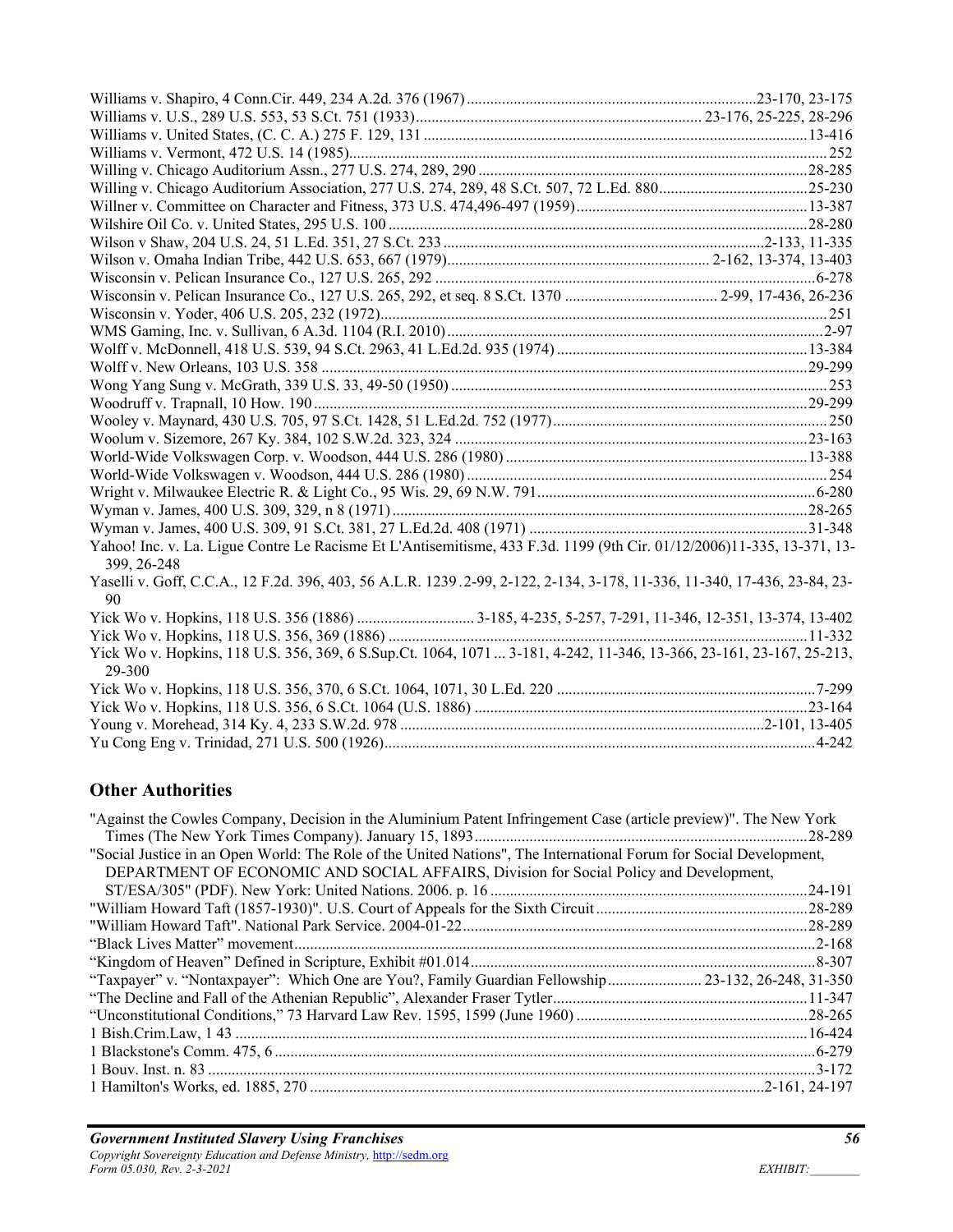| 1 J. Bouvier, A Law Dictionary Adapted to the Constitution and Laws of the United States of America 318-319 (11th ed.                              |  |
|----------------------------------------------------------------------------------------------------------------------------------------------------|--|
|                                                                                                                                                    |  |
|                                                                                                                                                    |  |
|                                                                                                                                                    |  |
|                                                                                                                                                    |  |
|                                                                                                                                                    |  |
|                                                                                                                                                    |  |
|                                                                                                                                                    |  |
|                                                                                                                                                    |  |
|                                                                                                                                                    |  |
|                                                                                                                                                    |  |
|                                                                                                                                                    |  |
|                                                                                                                                                    |  |
|                                                                                                                                                    |  |
|                                                                                                                                                    |  |
|                                                                                                                                                    |  |
|                                                                                                                                                    |  |
| 19 Corpus Juris Secundum (C.J.S.), Corporations, §886 (2003). 2-135, 3-196, 9-318, 11-337, 13-391, 17-433, 17-435, 23-                             |  |
| 85, 25-224, 26-251, 27-254, 28-282, 31-372                                                                                                         |  |
|                                                                                                                                                    |  |
|                                                                                                                                                    |  |
|                                                                                                                                                    |  |
|                                                                                                                                                    |  |
|                                                                                                                                                    |  |
|                                                                                                                                                    |  |
|                                                                                                                                                    |  |
|                                                                                                                                                    |  |
|                                                                                                                                                    |  |
|                                                                                                                                                    |  |
| 2 W. Crosskey, Politics and the Constitution in the History of the United States 1089 1095 (1953) 31-345                                           |  |
|                                                                                                                                                    |  |
|                                                                                                                                                    |  |
|                                                                                                                                                    |  |
|                                                                                                                                                    |  |
|                                                                                                                                                    |  |
| 2A N. Singer, Sutherland on Statutes and Statutory Construction, §47.07, p. 152, and n. 10 (5th ed. 1992) 6-289, 12-356,<br>25-228, 29-317, 31-361 |  |
|                                                                                                                                                    |  |
|                                                                                                                                                    |  |
|                                                                                                                                                    |  |
|                                                                                                                                                    |  |
| 3 H. Stephen, Commentaries on the Laws of England 166, 168 (1st Am. ed. 1845)  10-321, 12-355, 13-392                                              |  |
|                                                                                                                                                    |  |
|                                                                                                                                                    |  |
|                                                                                                                                                    |  |
|                                                                                                                                                    |  |
|                                                                                                                                                    |  |
|                                                                                                                                                    |  |
|                                                                                                                                                    |  |
|                                                                                                                                                    |  |
|                                                                                                                                                    |  |
|                                                                                                                                                    |  |
|                                                                                                                                                    |  |
|                                                                                                                                                    |  |
|                                                                                                                                                    |  |
|                                                                                                                                                    |  |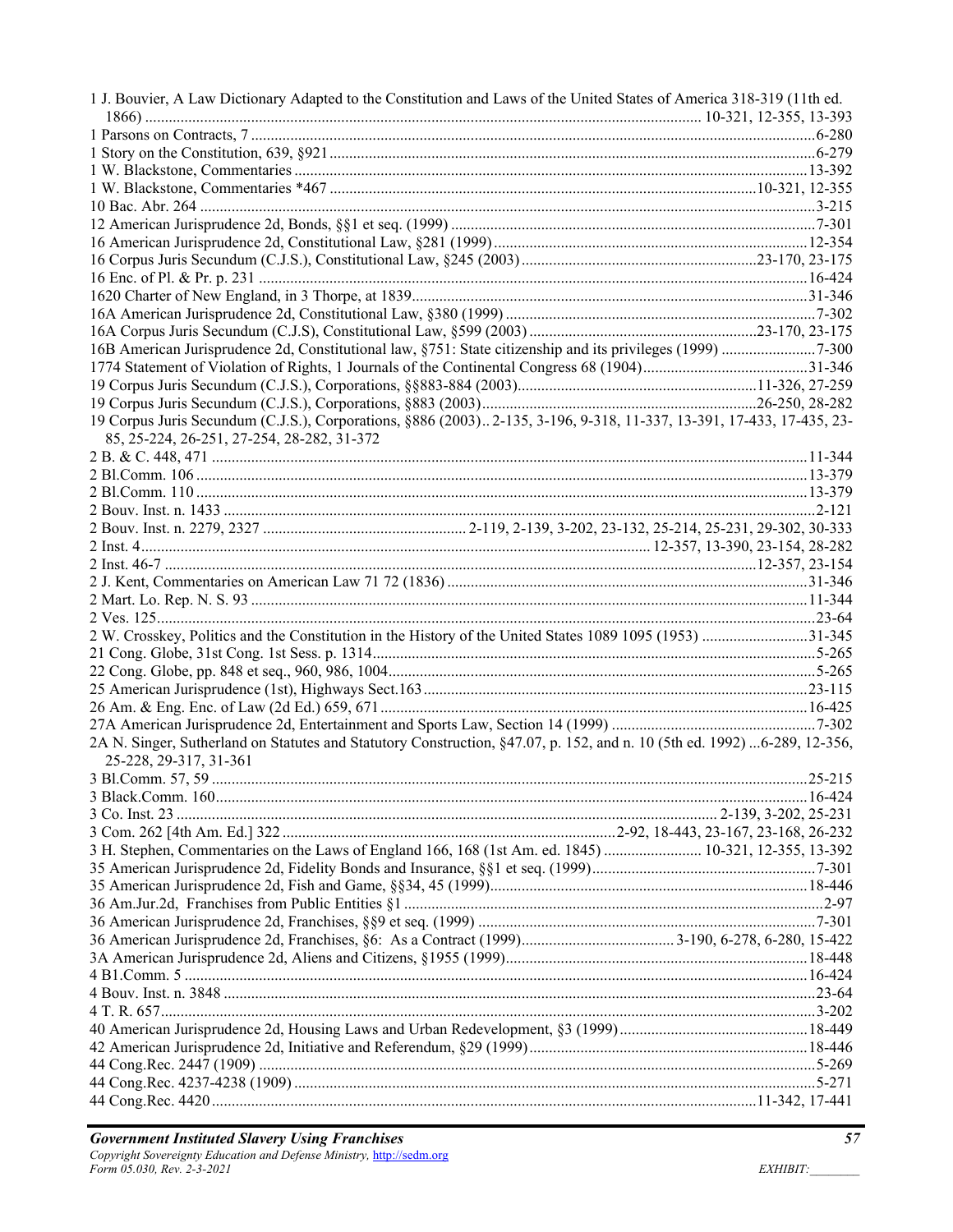| 44 Cong.Rec. 4420, July 12, 1909; Congressman Heflin talking about the enactment of the Sixteenth Amendment2-110                                                            |  |
|-----------------------------------------------------------------------------------------------------------------------------------------------------------------------------|--|
|                                                                                                                                                                             |  |
|                                                                                                                                                                             |  |
|                                                                                                                                                                             |  |
|                                                                                                                                                                             |  |
|                                                                                                                                                                             |  |
|                                                                                                                                                                             |  |
|                                                                                                                                                                             |  |
|                                                                                                                                                                             |  |
| 63C American Jurisprudence 2d, Public Officers and Employees, §247 (1999)2-108, 2-157, 3-177, 8-311, 12-358, 13-407,<br>23-79, 23-85, 23-91, 23-154, 23-167, 23-174, 26-243 |  |
|                                                                                                                                                                             |  |
|                                                                                                                                                                             |  |
|                                                                                                                                                                             |  |
|                                                                                                                                                                             |  |
|                                                                                                                                                                             |  |
|                                                                                                                                                                             |  |
|                                                                                                                                                                             |  |
| A J. Lien, "Privileges and Immunities of Citizens of the United States," in Columbia University Studies in History,                                                         |  |
|                                                                                                                                                                             |  |
|                                                                                                                                                                             |  |
| A Treatise on the Law of Agency in Contract and Tort, George L Reinhard, A.B., LL. D., The Bowen-Merrill Company,                                                           |  |
| A Treatise on the Law of Non-Residents and Foreign Corporations as Administered in The State and Federal Courts of the                                                      |  |
|                                                                                                                                                                             |  |
| A Treatise on the Law of Public Offices and Officers, Floyd Russell Mechem, 1890, p. 27, §74 12-363                                                                         |  |
| A Treatise on the Law of Public Offices and Officers, Floyd Russell Mechem, 1890, p. 609, §90923-89, 23-97                                                                  |  |
| A Treatise on the Law of Public Offices and Officers, Floyd Russell Mechem, 1890, pp. 3-4, §2  12-360                                                                       |  |
| A Trustees Handbook, Third Edition, August Peabody Loring, 1907, Little, Brown, and Company, pp. 19-22 23-128, 23-<br>131                                                   |  |
|                                                                                                                                                                             |  |
|                                                                                                                                                                             |  |
|                                                                                                                                                                             |  |
|                                                                                                                                                                             |  |
| About SSNs and TINs On Government Forms and Correspondence, Form #05.012  2-152, 3-176, 7-298, 23-143, 29-305,                                                              |  |
| 29-321, 30-342, 30-343, 31-365, 33-382                                                                                                                                      |  |
| About SSNs and TINs On Government Forms and Correspondence, Form #05.012, Section 10 2-108                                                                                  |  |
|                                                                                                                                                                             |  |
|                                                                                                                                                                             |  |
| Abrams, Howard E., Systemic Coercion: Unconstitutional Conditions in the Criminal Law; 72 J. Crim. L. & Criminology                                                         |  |
|                                                                                                                                                                             |  |
|                                                                                                                                                                             |  |
|                                                                                                                                                                             |  |
| Affidavit of Citizenship, Domicile, and Tax Status, Form #02.001 10-320, 16-425, 17-438, 23-188, 30-325, 34-385                                                             |  |
|                                                                                                                                                                             |  |
|                                                                                                                                                                             |  |
|                                                                                                                                                                             |  |
|                                                                                                                                                                             |  |
|                                                                                                                                                                             |  |
|                                                                                                                                                                             |  |
|                                                                                                                                                                             |  |
|                                                                                                                                                                             |  |
|                                                                                                                                                                             |  |
|                                                                                                                                                                             |  |
|                                                                                                                                                                             |  |
| American Jurisprudence 2d, Franchises, §4: Generally (1999) 2-94, 2-95, 3-193, 7-290, 11-328, 23-131, 23-133, 35-386                                                        |  |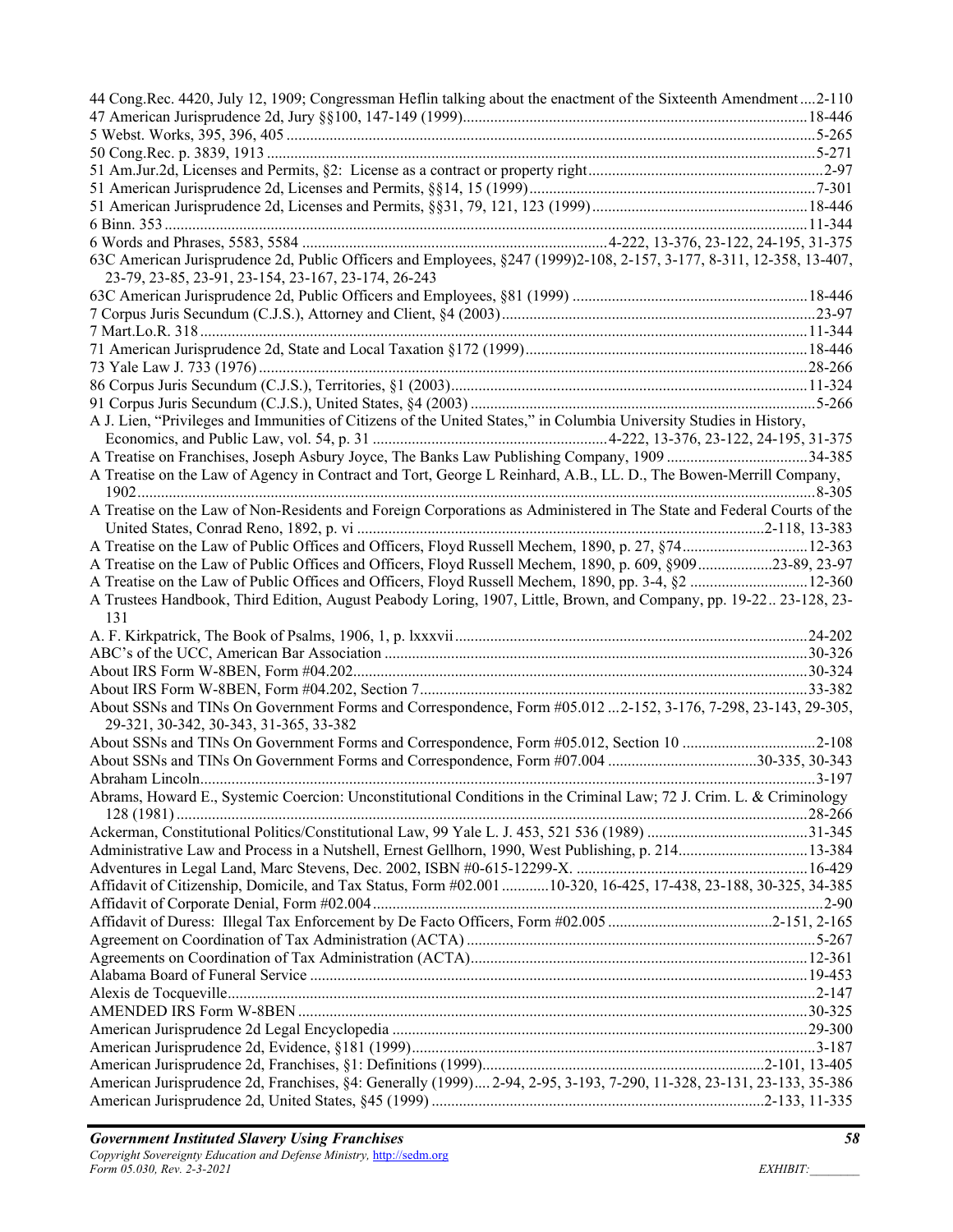| An Elementary Treatise on the Common Law for the Use of Students, Henry T. Terry, The Maruzen-Kabushiki-Kaisha,         |  |
|-------------------------------------------------------------------------------------------------------------------------|--|
|                                                                                                                         |  |
|                                                                                                                         |  |
|                                                                                                                         |  |
|                                                                                                                         |  |
|                                                                                                                         |  |
|                                                                                                                         |  |
| Antieau, Paul's Perverted Privileges or the True Meaning of the Privileges and Immunities Clause of Article Four, 9 Wm. |  |
|                                                                                                                         |  |
|                                                                                                                         |  |
|                                                                                                                         |  |
|                                                                                                                         |  |
|                                                                                                                         |  |
|                                                                                                                         |  |
|                                                                                                                         |  |
|                                                                                                                         |  |
|                                                                                                                         |  |
|                                                                                                                         |  |
|                                                                                                                         |  |
|                                                                                                                         |  |
|                                                                                                                         |  |
| Berman, Mitchell N., "Commercial Speech and the Unconstitutional Conditions Doctrine: A Second Look at the Greater      |  |
|                                                                                                                         |  |
|                                                                                                                         |  |
|                                                                                                                         |  |
|                                                                                                                         |  |
|                                                                                                                         |  |
|                                                                                                                         |  |
|                                                                                                                         |  |
|                                                                                                                         |  |
|                                                                                                                         |  |
|                                                                                                                         |  |
|                                                                                                                         |  |
|                                                                                                                         |  |
|                                                                                                                         |  |
|                                                                                                                         |  |
| Black's Law Dictionary, Fourth Edition, p. 1235  2-99, 2-123, 2-134, 3-178, 11-336, 11-340, 17-436, 23-84, 23-90        |  |
|                                                                                                                         |  |
|                                                                                                                         |  |
|                                                                                                                         |  |
|                                                                                                                         |  |
| Black's Law Dictionary, Fourth Edition, p. 16932-131, 3-194, 4-225, 4-228, 4-230, 6-274, 8-312, 11-325, 12-349, 13-374, |  |
| 13-389, 17-430, 24-208, 28-262, 28-286, 29-314, 29-321, 31-366                                                          |  |
|                                                                                                                         |  |
|                                                                                                                         |  |
|                                                                                                                         |  |
|                                                                                                                         |  |
|                                                                                                                         |  |
|                                                                                                                         |  |
|                                                                                                                         |  |
|                                                                                                                         |  |
|                                                                                                                         |  |
|                                                                                                                         |  |
|                                                                                                                         |  |
|                                                                                                                         |  |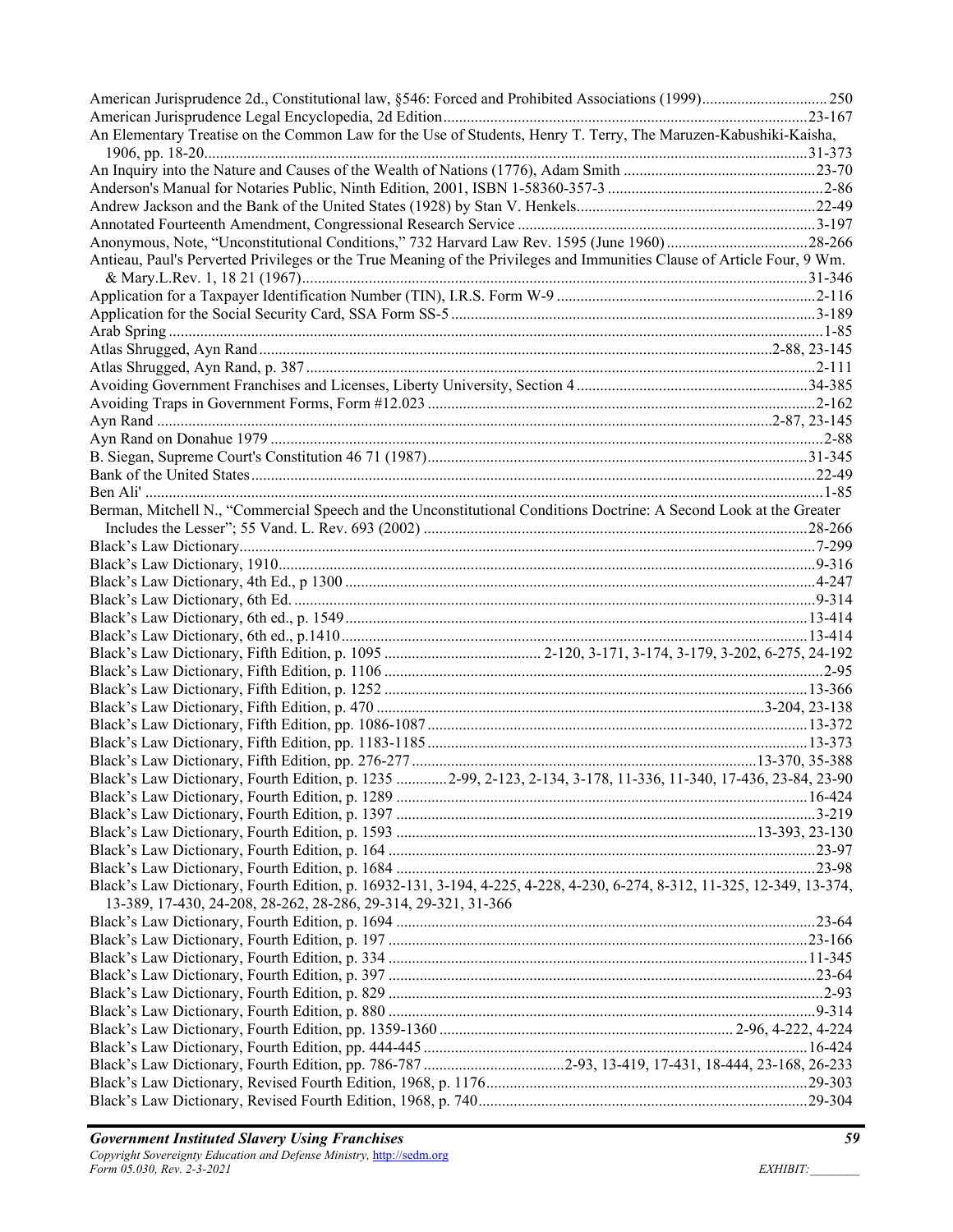| Black's Law Dictionary, Sixth Edition, p. 2692-92, 2-129, 2-145, 2-152, 2-163, 7-299, 22-54, 23-83, 23-159        |
|-------------------------------------------------------------------------------------------------------------------|
|                                                                                                                   |
|                                                                                                                   |
|                                                                                                                   |
|                                                                                                                   |
|                                                                                                                   |
|                                                                                                                   |
|                                                                                                                   |
|                                                                                                                   |
|                                                                                                                   |
|                                                                                                                   |
| Black's Law Dictionary, Sixth Edition, p. 5813-219, 23-76, 23-151, 25-227, 29-319, 29-321, 31-361, 31-364, 31-366 |
|                                                                                                                   |
|                                                                                                                   |
|                                                                                                                   |
|                                                                                                                   |
|                                                                                                                   |
|                                                                                                                   |
|                                                                                                                   |
|                                                                                                                   |
|                                                                                                                   |
|                                                                                                                   |
|                                                                                                                   |
|                                                                                                                   |
|                                                                                                                   |
|                                                                                                                   |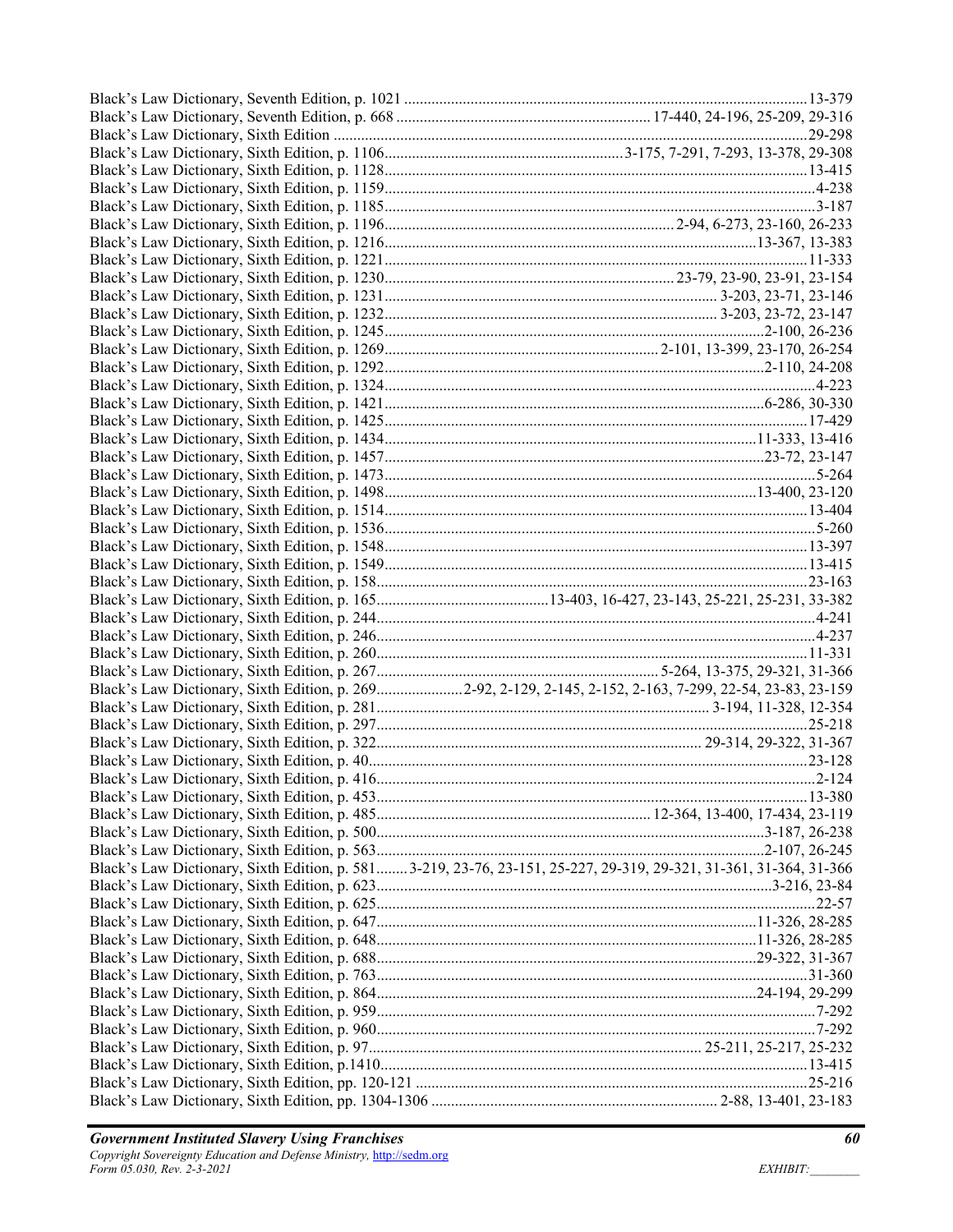| Bouvier's Maxims of Law, 18562-96, 2-110, 2-113, 2-119, 2-121, 2-132, 2-139, 2-143, 3-171, 3-172, 3-176, 3-185, 3-193,                |  |
|---------------------------------------------------------------------------------------------------------------------------------------|--|
| 3-202, 3-209, 8-311, 9-316, 10-322, 11-333, 13-366, 13-391, 13-401, 13-403, 13-418, 17-430, 17-435, 22-58, 23-67, 23-                 |  |
| 68, 23-110, 23-131, 23-132, 23-134, 24-198, 24-209, 25-214, 25-231, 26-246, 29-302, 29-317, 30-333                                    |  |
|                                                                                                                                       |  |
|                                                                                                                                       |  |
|                                                                                                                                       |  |
|                                                                                                                                       |  |
|                                                                                                                                       |  |
|                                                                                                                                       |  |
|                                                                                                                                       |  |
|                                                                                                                                       |  |
|                                                                                                                                       |  |
|                                                                                                                                       |  |
|                                                                                                                                       |  |
|                                                                                                                                       |  |
|                                                                                                                                       |  |
|                                                                                                                                       |  |
|                                                                                                                                       |  |
|                                                                                                                                       |  |
|                                                                                                                                       |  |
|                                                                                                                                       |  |
|                                                                                                                                       |  |
|                                                                                                                                       |  |
| Colonel Edward Mandell House, stated in a private meeting with Woodrow Wilson(President 1913 - 1921)22-48                             |  |
| Commentaries on Equity Jurisprudence, Volume III, Fourteenth Edition, Joseph Story, 1922, pp. 335-336, Section 171415-<br>421, 15-423 |  |
|                                                                                                                                       |  |
|                                                                                                                                       |  |
|                                                                                                                                       |  |
|                                                                                                                                       |  |
|                                                                                                                                       |  |
|                                                                                                                                       |  |
|                                                                                                                                       |  |
|                                                                                                                                       |  |
|                                                                                                                                       |  |
|                                                                                                                                       |  |
|                                                                                                                                       |  |
|                                                                                                                                       |  |
|                                                                                                                                       |  |
|                                                                                                                                       |  |
|                                                                                                                                       |  |
|                                                                                                                                       |  |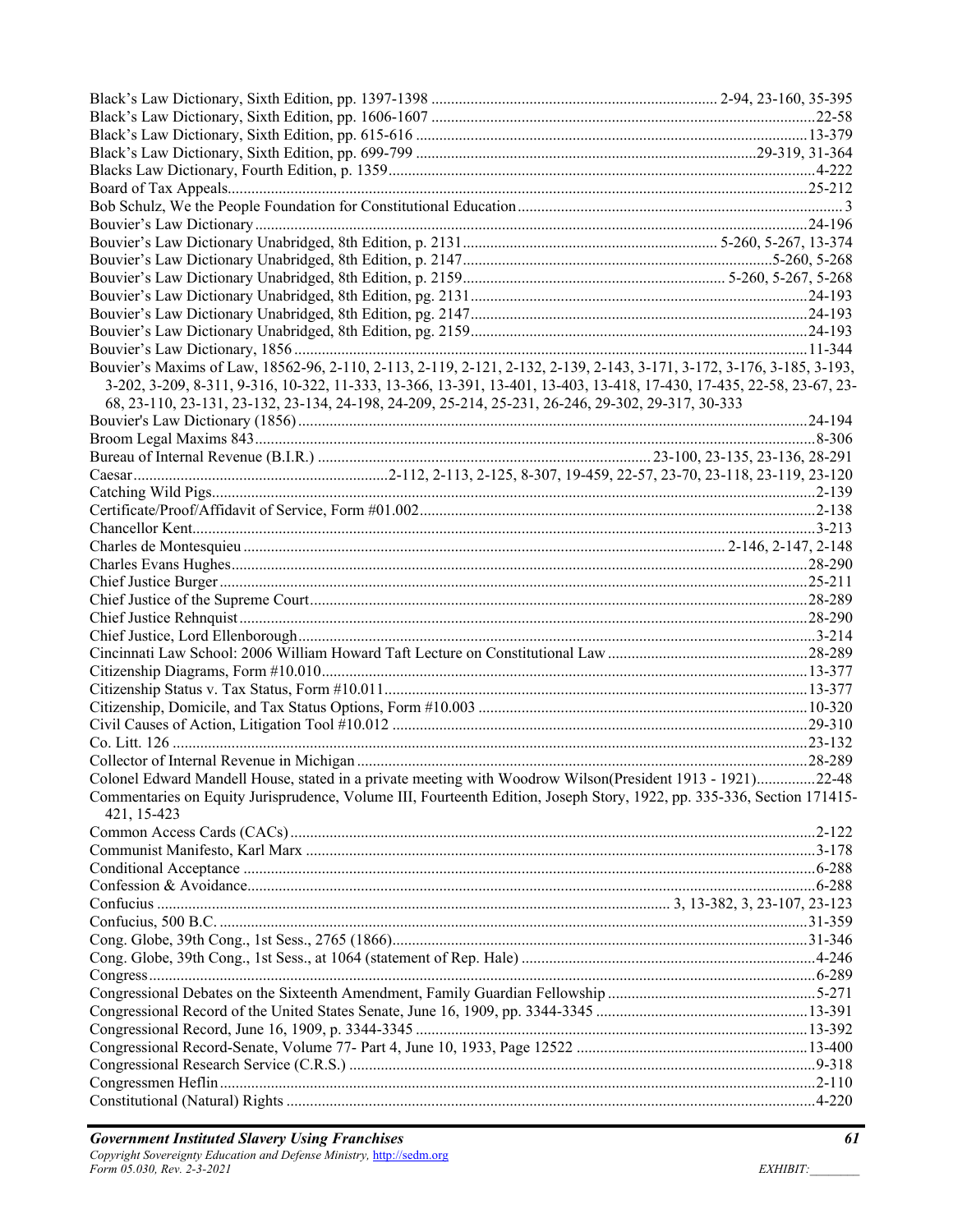| Constitutional Attorney Shayana Kadidal on Democracy Now proves Federal Government cannot take away                                          |  |
|----------------------------------------------------------------------------------------------------------------------------------------------|--|
| CONSTITUTIONAL citizenship and that "nationals of the United States" described in 8 U.S.C. §1481 DOES NOT                                    |  |
|                                                                                                                                              |  |
|                                                                                                                                              |  |
|                                                                                                                                              |  |
|                                                                                                                                              |  |
|                                                                                                                                              |  |
|                                                                                                                                              |  |
|                                                                                                                                              |  |
| Corporatization and Privatization of the Government, Form #05.024 2-106, 11-327, 12-350, 23-176, 24-188, 34-385                              |  |
| Corporatization and Privatization of the Government, Form #05.024, Section 3: Legal standing and status of corporations                      |  |
|                                                                                                                                              |  |
|                                                                                                                                              |  |
|                                                                                                                                              |  |
|                                                                                                                                              |  |
| Corrada, Roberto L., "Justifying a Search for a Unifying Theory of Unconstitutional Conditions"; 72 Denv. U. L. Rev.                         |  |
|                                                                                                                                              |  |
|                                                                                                                                              |  |
| Correcting Erroneous Information Returns, Form #04.0012-135, 3-180, 3-185, 3-207, 11-337, 23-143, 30-324, 30-337, 33-<br>382, 33-384, 34-385 |  |
|                                                                                                                                              |  |
|                                                                                                                                              |  |
|                                                                                                                                              |  |
|                                                                                                                                              |  |
|                                                                                                                                              |  |
|                                                                                                                                              |  |
|                                                                                                                                              |  |
|                                                                                                                                              |  |
|                                                                                                                                              |  |
|                                                                                                                                              |  |
|                                                                                                                                              |  |
| De Facto Government Scam, Form #05.043 2-124, 2-147, 3-201, 3-218, 5-255, 23-102, 23-182, 29-305, 33-384, 34-385                             |  |
|                                                                                                                                              |  |
|                                                                                                                                              |  |
|                                                                                                                                              |  |
|                                                                                                                                              |  |
|                                                                                                                                              |  |
|                                                                                                                                              |  |
|                                                                                                                                              |  |
| Demand for Verified Evidence of "Trade or Business" Activity: Currency Transaction Report, Form #04.008 2-137                                |  |
|                                                                                                                                              |  |
|                                                                                                                                              |  |
|                                                                                                                                              |  |
|                                                                                                                                              |  |
|                                                                                                                                              |  |
|                                                                                                                                              |  |
|                                                                                                                                              |  |
| Department of Justice Admits under Penalty of Perjury that the IRS is Not an Agency of the Federal Government, Family                        |  |
|                                                                                                                                              |  |
|                                                                                                                                              |  |
|                                                                                                                                              |  |
|                                                                                                                                              |  |
|                                                                                                                                              |  |
|                                                                                                                                              |  |
|                                                                                                                                              |  |
|                                                                                                                                              |  |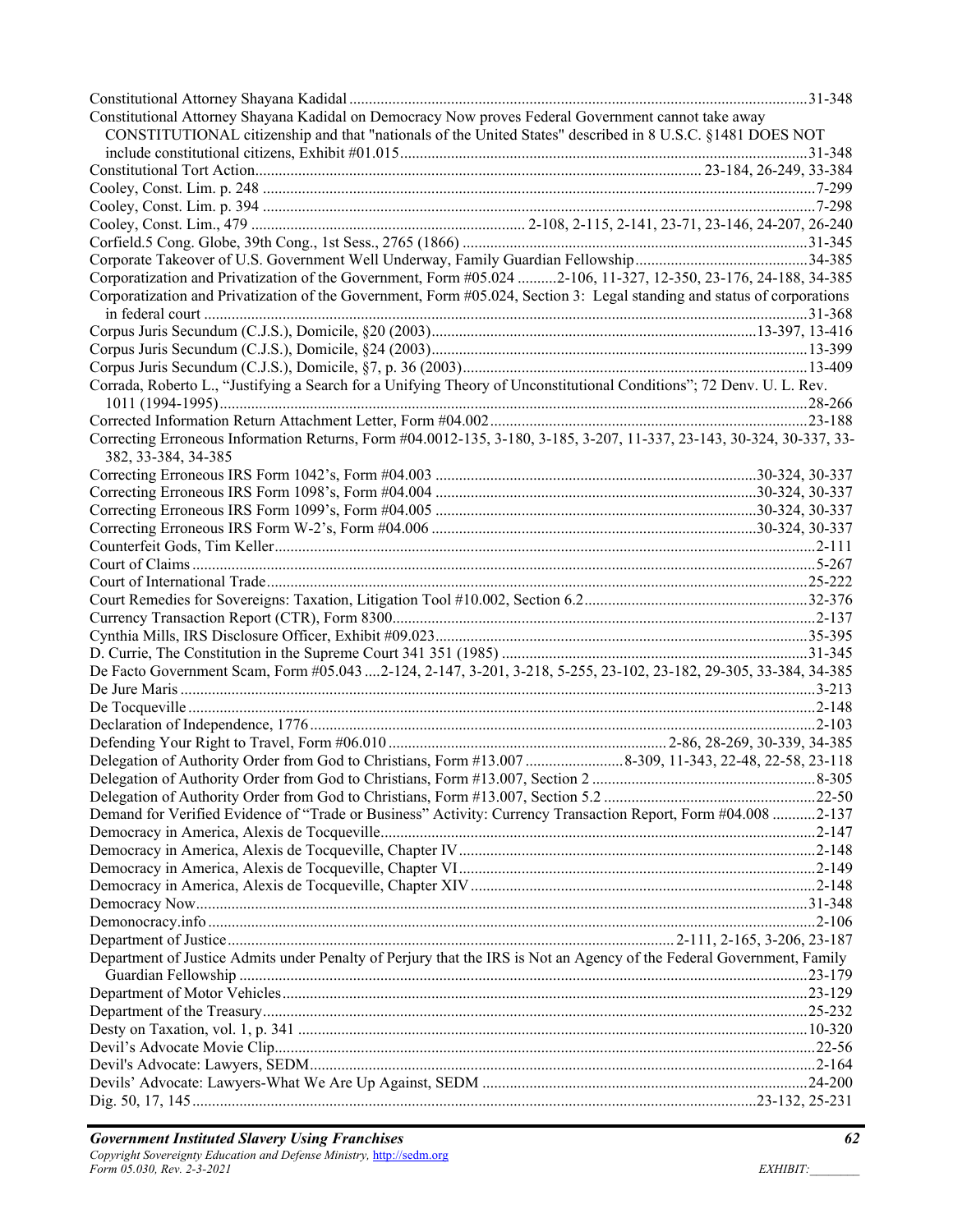| Easton, M. 1996, c1897. Easton's Bible dictionary. Logos Research Systems, Inc.: Oak Harbor, WA29-298                    |  |
|--------------------------------------------------------------------------------------------------------------------------|--|
|                                                                                                                          |  |
|                                                                                                                          |  |
| Elysa Gardner (2008-12-25). "Harold Pinter: Theater's singular voice falls silent". USA Today23-69                       |  |
| Employer Identification Number (EIN) Application Permanent Amendment Notice, Form #06.022 31-358                         |  |
|                                                                                                                          |  |
|                                                                                                                          |  |
|                                                                                                                          |  |
|                                                                                                                          |  |
| Epstein, Richard A., "Foreword: Unconstitutional Conditions, State Power, and the Limits of Consent "; 1. 102 Harv. L.   |  |
|                                                                                                                          |  |
| Epstein, Richard A., "Unconstitutional Conditions, State Power, and the Limits of Consent," 102 Harvard Law Rev. 4       |  |
|                                                                                                                          |  |
|                                                                                                                          |  |
|                                                                                                                          |  |
|                                                                                                                          |  |
|                                                                                                                          |  |
|                                                                                                                          |  |
|                                                                                                                          |  |
|                                                                                                                          |  |
| Farber, Daniel A., "Another View of the Quagmire: Unconstitutional Conditions and Contract Theory"; 33 Fla. St. U. L.    |  |
|                                                                                                                          |  |
| Federal and State Constitutions, Colonial Charters and Other Organic Laws 3788 (F. Thorpe ed. 1909)31-344                |  |
|                                                                                                                          |  |
|                                                                                                                          |  |
|                                                                                                                          |  |
|                                                                                                                          |  |
|                                                                                                                          |  |
|                                                                                                                          |  |
| Federal Courts and the IRS' Own IRM Say the IRS is NOT RESPONSIBLE for Its Actions or Its Words or for Following         |  |
| Its Own Written Procedures!, Family Guardian Fellowship 23-65, 23-143, 23-179, 23-186, 33-382                            |  |
|                                                                                                                          |  |
|                                                                                                                          |  |
|                                                                                                                          |  |
| Federal Enforcement Authority Within States of the Union, Form #05.0322-143, 10-320, 23-184, 26-247, 29-323, 31-368,     |  |
| 33-380, 33-383, 34-385                                                                                                   |  |
|                                                                                                                          |  |
|                                                                                                                          |  |
|                                                                                                                          |  |
|                                                                                                                          |  |
|                                                                                                                          |  |
| Federal Pleading/Motion/Petition Attachment, Litigation Tool #01.002  16-425, 17-438, 30-338, 34-385                     |  |
| Federal Reserve 2-87, 2-92, 2-111, 2-127, 3-189, 5-259, 11-341, 17-431, 17-440, 18-443, 22-48, 22-49, 23-67, 23-113, 23- |  |
| 144, 23-163, 23-166, 23-167, 23-181, 26-232                                                                              |  |
|                                                                                                                          |  |
|                                                                                                                          |  |
|                                                                                                                          |  |
|                                                                                                                          |  |
|                                                                                                                          |  |
|                                                                                                                          |  |
|                                                                                                                          |  |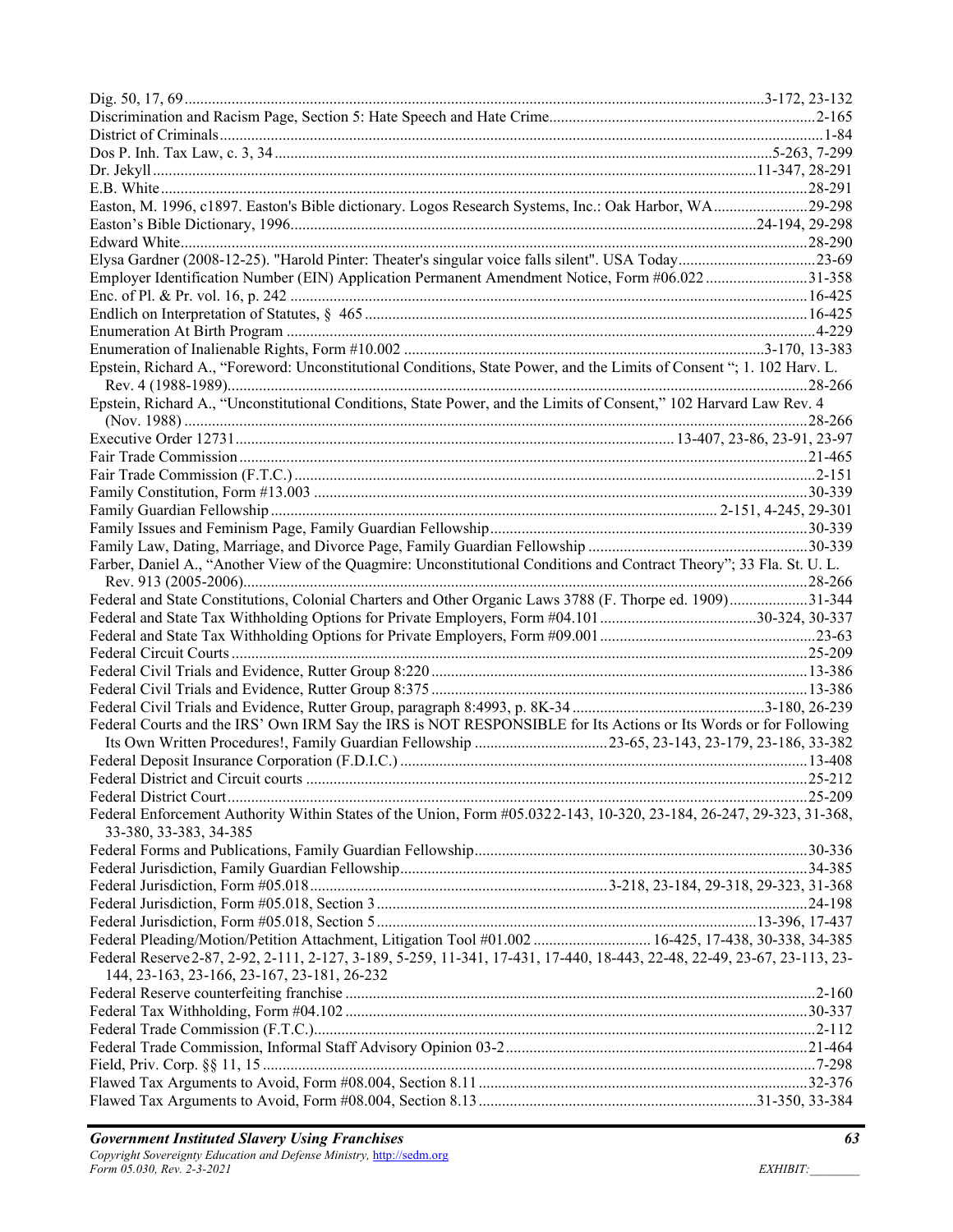| Geoffrey Nunberg (October 28, 2001). "Head Games / It All Started with Robespierre / "Terrorism": The history of a very |  |
|-------------------------------------------------------------------------------------------------------------------------|--|
|                                                                                                                         |  |
|                                                                                                                         |  |
|                                                                                                                         |  |
|                                                                                                                         |  |
|                                                                                                                         |  |
|                                                                                                                         |  |
|                                                                                                                         |  |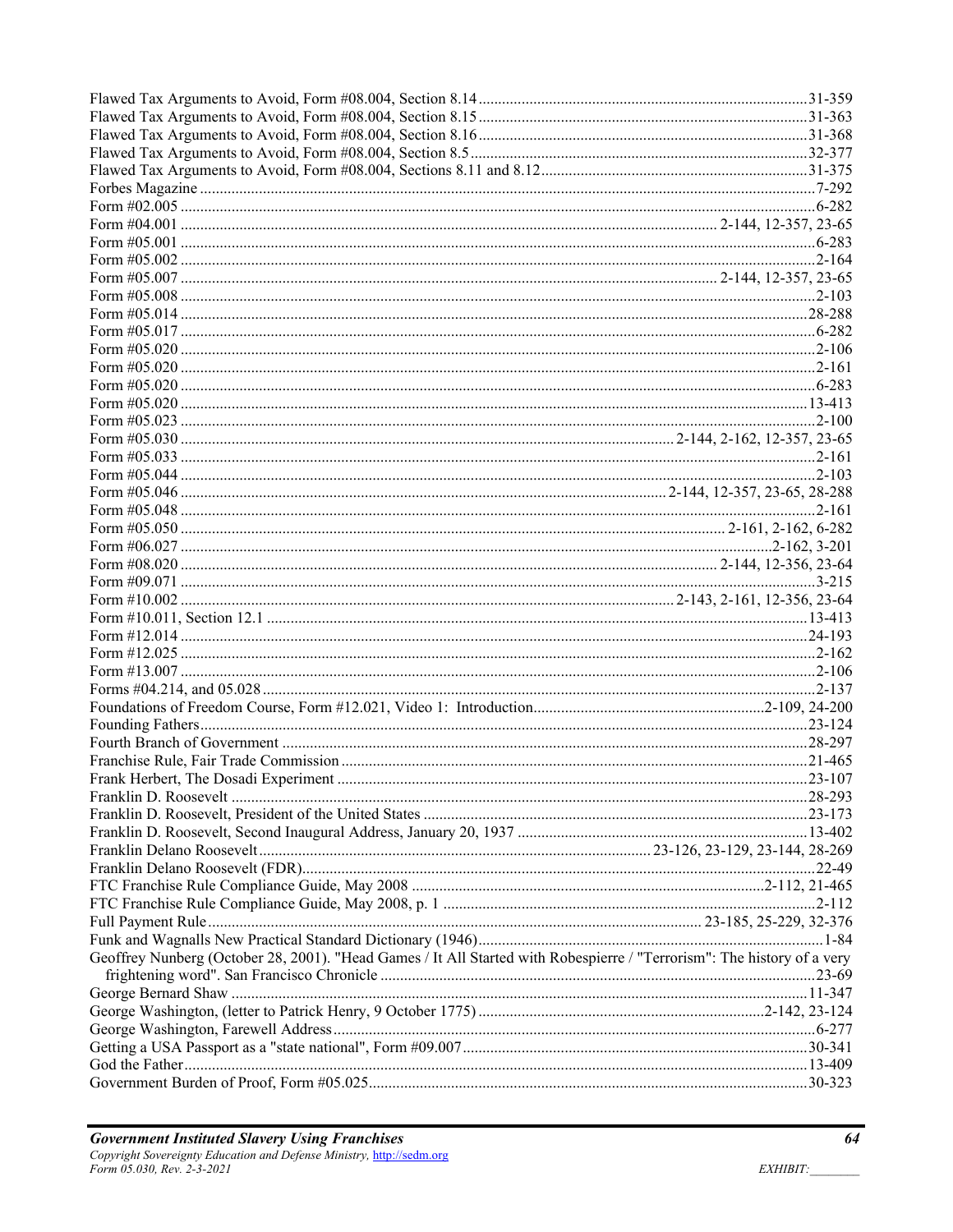| Government Conspiracy to Destroy the Separation of Powers, Form #05.0232-143, 3-201, 10-319, 11-343, 12-357, 25-228,<br>28-281, 29-302, 29-320, 31-365 |  |
|--------------------------------------------------------------------------------------------------------------------------------------------------------|--|
|                                                                                                                                                        |  |
|                                                                                                                                                        |  |
|                                                                                                                                                        |  |
|                                                                                                                                                        |  |
|                                                                                                                                                        |  |
| Government Instituted Slavery Using Franchises, Form #05.0304-244, 5-266, 23-131, 23-156, 24-196, 26-238, 29-306, 29-<br>318, 30-333, 31-363           |  |
|                                                                                                                                                        |  |
|                                                                                                                                                        |  |
|                                                                                                                                                        |  |
|                                                                                                                                                        |  |
|                                                                                                                                                        |  |
|                                                                                                                                                        |  |
|                                                                                                                                                        |  |
|                                                                                                                                                        |  |
|                                                                                                                                                        |  |
|                                                                                                                                                        |  |
|                                                                                                                                                        |  |
|                                                                                                                                                        |  |
|                                                                                                                                                        |  |
|                                                                                                                                                        |  |
| Gross, Karen, "Debtor as Modern Day Peon: A Problem of Unconstitutional Conditions"; 65 Notre Dame L. Rev. 165                                         |  |
|                                                                                                                                                        |  |
|                                                                                                                                                        |  |
| Hale, Robert L., "Unconstitutional Conditions, and Constitutional Rights, "35 Columbia Law Rev. 321 (March 1935).28-<br>266                            |  |
| Harrison, Reconstructing the Privileges or Immunities Clause, 101 Yale L. J. 1385, 1418 (1992) 31-345                                                  |  |
|                                                                                                                                                        |  |
|                                                                                                                                                        |  |
|                                                                                                                                                        |  |
| Hierarchy of Sovereignty: The Power to Create is the Power to Tax, Family Guardian Fellowship 8-307, 23-156                                            |  |
| Hoffman, Bruce "Inside Terrorism" Columbia University Press 1998 ISBN 0-231-11468-0. p. 3223-69                                                        |  |
|                                                                                                                                                        |  |
| How the U.S. Government Has Made Itself Into the Equivalent of a Totalitarian Monarch, Family Guardian Fellowship34-                                   |  |
| 386                                                                                                                                                    |  |
|                                                                                                                                                        |  |
|                                                                                                                                                        |  |
|                                                                                                                                                        |  |
|                                                                                                                                                        |  |
|                                                                                                                                                        |  |
|                                                                                                                                                        |  |
|                                                                                                                                                        |  |
|                                                                                                                                                        |  |
|                                                                                                                                                        |  |
|                                                                                                                                                        |  |
|                                                                                                                                                        |  |
|                                                                                                                                                        |  |
|                                                                                                                                                        |  |
|                                                                                                                                                        |  |
|                                                                                                                                                        |  |
|                                                                                                                                                        |  |
|                                                                                                                                                        |  |
|                                                                                                                                                        |  |
|                                                                                                                                                        |  |
|                                                                                                                                                        |  |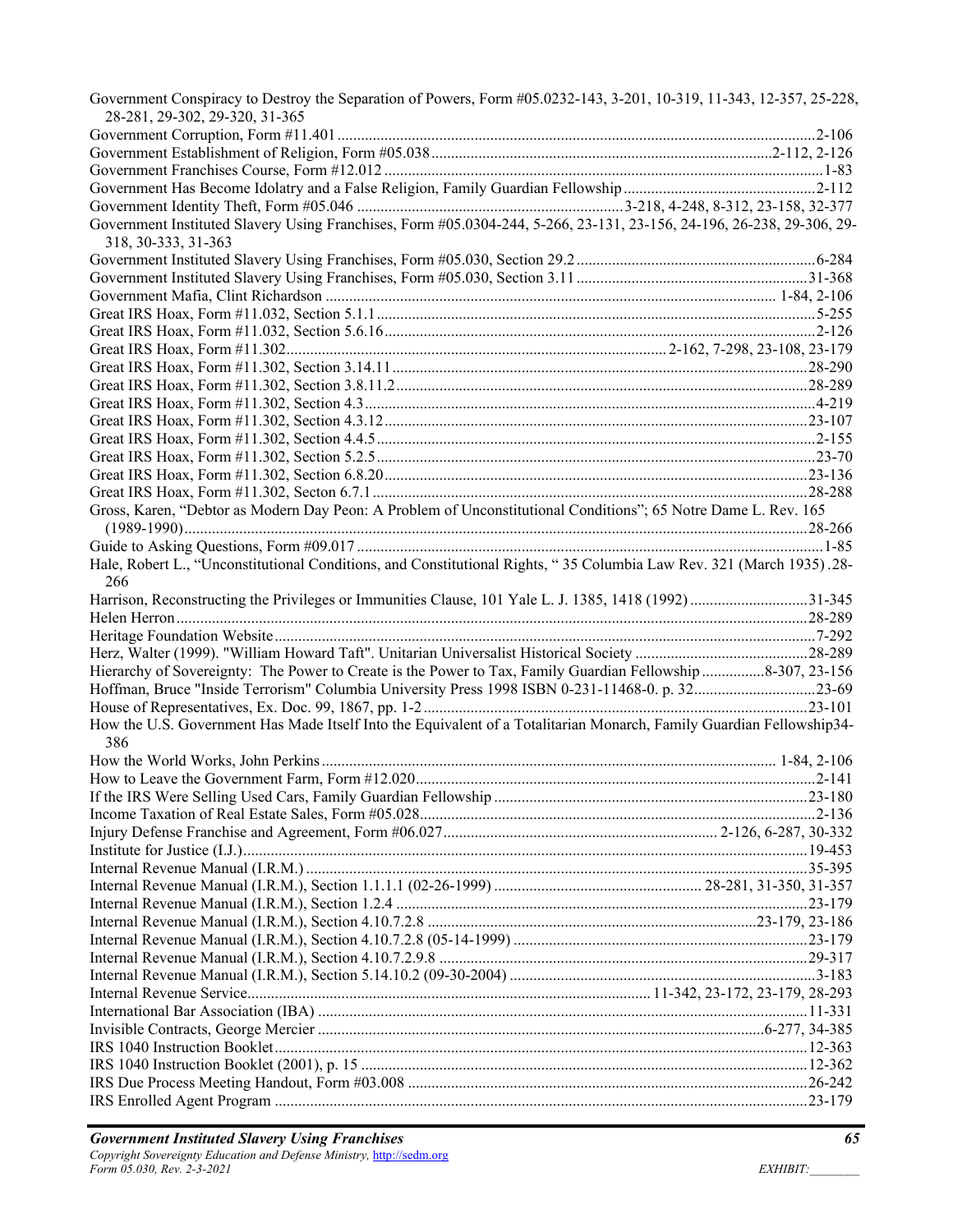| IRS Forms W-2, 1042-S, 1098, and 1099  2-135, 11-336, 23-142, 23-177, 23-187, 25-217, 26-240, 30-330, 35-389                                                |  |
|-------------------------------------------------------------------------------------------------------------------------------------------------------------|--|
|                                                                                                                                                             |  |
|                                                                                                                                                             |  |
|                                                                                                                                                             |  |
|                                                                                                                                                             |  |
|                                                                                                                                                             |  |
|                                                                                                                                                             |  |
|                                                                                                                                                             |  |
|                                                                                                                                                             |  |
|                                                                                                                                                             |  |
|                                                                                                                                                             |  |
| James Madison. House of Representatives, February 7, 1792, On the Cod Fishery Bill, granting Bounties2-105, 28-270                                          |  |
|                                                                                                                                                             |  |
|                                                                                                                                                             |  |
|                                                                                                                                                             |  |
|                                                                                                                                                             |  |
|                                                                                                                                                             |  |
|                                                                                                                                                             |  |
|                                                                                                                                                             |  |
|                                                                                                                                                             |  |
|                                                                                                                                                             |  |
|                                                                                                                                                             |  |
| Judge Andrew Napolitano says the Declaration of Independence is LAW enacted by Congress, Exhibit #03.006 4-230                                              |  |
| Judge Story                                                                                                                                                 |  |
|                                                                                                                                                             |  |
|                                                                                                                                                             |  |
|                                                                                                                                                             |  |
|                                                                                                                                                             |  |
| Kathleen M. Sullivan, "Unconstitutional Conditions," 102 Harvard Law Rev. 1413, 1494, 1506 (May 1989) 28-266                                                |  |
|                                                                                                                                                             |  |
|                                                                                                                                                             |  |
|                                                                                                                                                             |  |
|                                                                                                                                                             |  |
|                                                                                                                                                             |  |
|                                                                                                                                                             |  |
|                                                                                                                                                             |  |
|                                                                                                                                                             |  |
|                                                                                                                                                             |  |
| Legal Deception, Propaganda, and Fraud, Form #05.014.2-130, 3-181, 3-207, 23-68, 23-180, 24-196, 25-212, 25-228, 26-<br>249, 29-303, 30-333, 31-359, 31-362 |  |
|                                                                                                                                                             |  |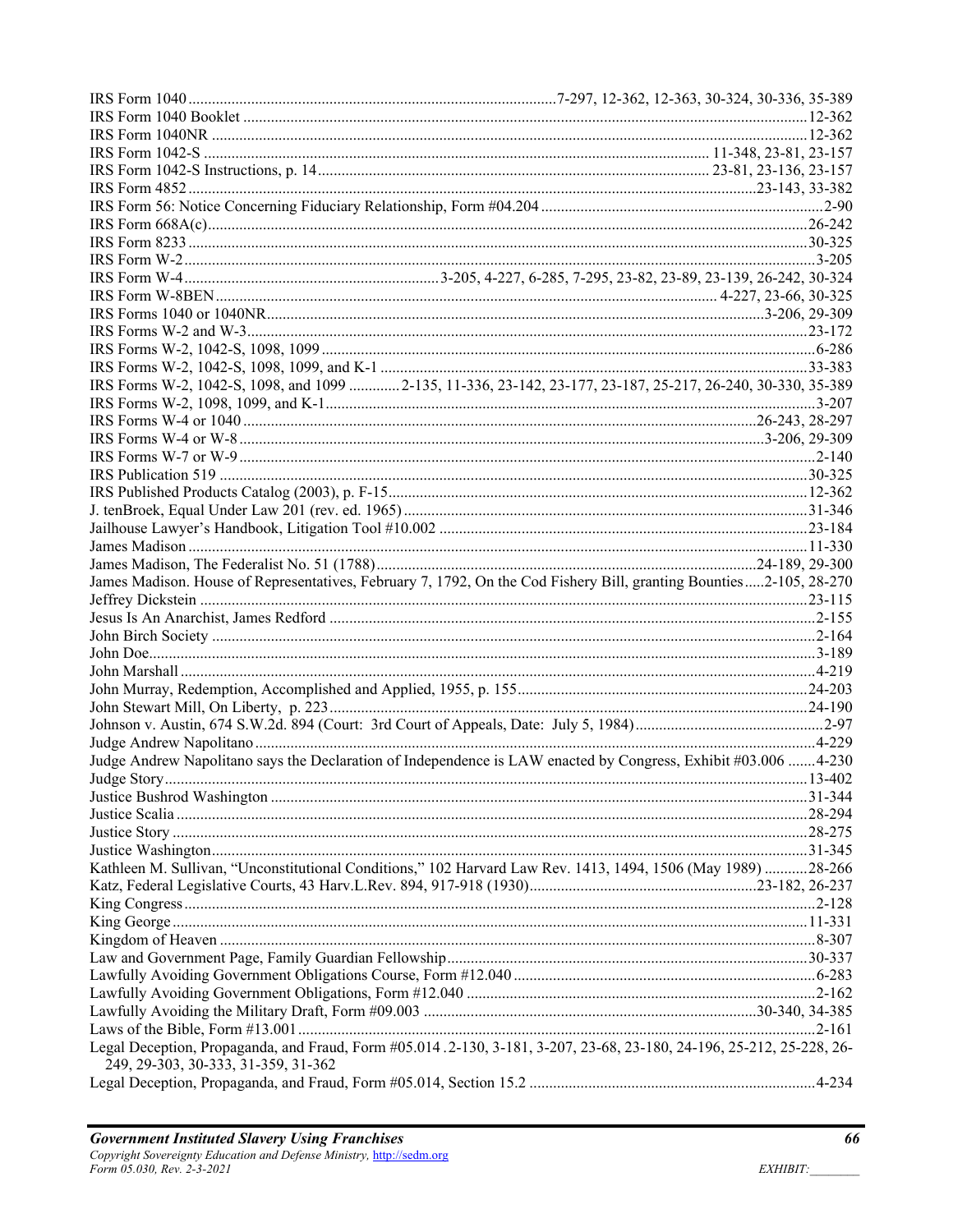| Legal Notice of Change in Domicile/Citizenship Records and Divorce from the United States, Form #10.001 23-187, 29-<br>317, 30-325, 30-335, 30-339, 30-341, 34-385 |  |
|--------------------------------------------------------------------------------------------------------------------------------------------------------------------|--|
|                                                                                                                                                                    |  |
|                                                                                                                                                                    |  |
|                                                                                                                                                                    |  |
|                                                                                                                                                                    |  |
|                                                                                                                                                                    |  |
|                                                                                                                                                                    |  |
| Market Dominance: How Firms Gain, Hold, or Lose It and the Impact on Economic Performance. Praeger Publishers via                                                  |  |
|                                                                                                                                                                    |  |
| Matthew Henry's Commentary on the Whole Bible; Henry, M., 1996, c1991, under Prov. 11:1 23-82, 23-159                                                              |  |
| Mazzone, Jason, "The Waiver Paradox," 97 Northwestern University Law Review 801 (Winter 2003)28-266                                                                |  |
| McConnell, Michael W., "Unconstitutional Conditions: Unrecognized Implications for the Establishment Clause"; 26 San                                               |  |
|                                                                                                                                                                    |  |
|                                                                                                                                                                    |  |
|                                                                                                                                                                    |  |
|                                                                                                                                                                    |  |
|                                                                                                                                                                    |  |
| Merrill, Maurice H., "Unconstitutional Conditions," 77 Univ. Pennsylvania Law Rev. 879 (May 1929)28-266                                                            |  |
|                                                                                                                                                                    |  |
|                                                                                                                                                                    |  |
|                                                                                                                                                                    |  |
|                                                                                                                                                                    |  |
|                                                                                                                                                                    |  |
| Mish, F. C. (2003). Preface. Merriam-Webster's collegiate dictionary. (Eleventh ed.). Springfield, MA: Merriam-Webster,                                            |  |
|                                                                                                                                                                    |  |
| Mish, F. C. (2003). Preface. Merriam-Websters collegiate dictionary. (Eleventh ed.). Springfield, MA: Merriam-Webster,                                             |  |
|                                                                                                                                                                    |  |
|                                                                                                                                                                    |  |
| Money, Banking and Credit Page, Section 5: Corruption of the Financial System-Family Guardian Fellowship2-106                                                      |  |
|                                                                                                                                                                    |  |
|                                                                                                                                                                    |  |
|                                                                                                                                                                    |  |
|                                                                                                                                                                    |  |
|                                                                                                                                                                    |  |
|                                                                                                                                                                    |  |
|                                                                                                                                                                    |  |
|                                                                                                                                                                    |  |
|                                                                                                                                                                    |  |
|                                                                                                                                                                    |  |
|                                                                                                                                                                    |  |
|                                                                                                                                                                    |  |
| New Bible Dictionary. Third Edition. Wood, D. R. W., Wood, D. R. W., & Marshall, I. H. 1996, c1982, c1962;                                                         |  |
|                                                                                                                                                                    |  |
|                                                                                                                                                                    |  |
| Nice, Julie A., "Making Conditions Constitutional by Attaching Them to Welfare: The Dangers of Selective Contextual                                                |  |
| Ignorance of the Unconstitutional Conditions Doctrine"; 72 Denv. U. L. Rev. 971 (1994-1995)28-266                                                                  |  |
|                                                                                                                                                                    |  |
|                                                                                                                                                                    |  |
|                                                                                                                                                                    |  |
|                                                                                                                                                                    |  |
|                                                                                                                                                                    |  |
|                                                                                                                                                                    |  |
|                                                                                                                                                                    |  |
| O'Neil, Robert M., "Unconstitutional Conditions: Welfare Benefits with Strings Attached"; 54 Cal. L. Rev. 443 (1966) 28-<br>266                                    |  |
|                                                                                                                                                                    |  |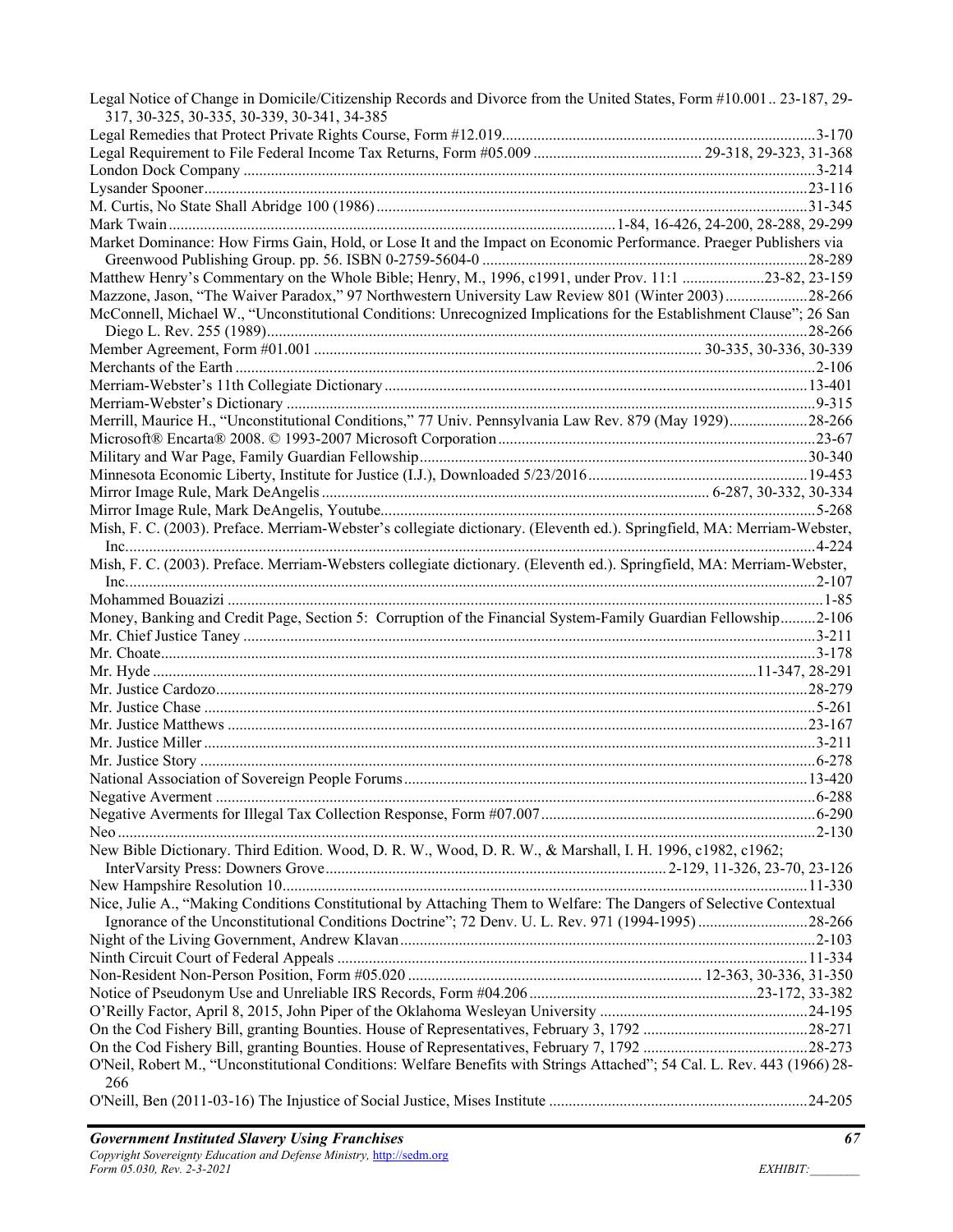| Peterson, E. H. (2005). The Message: the Bible in contemporary language (Mt 23:13-39). Colorado Springs, CO:                                    |  |
|-------------------------------------------------------------------------------------------------------------------------------------------------|--|
|                                                                                                                                                 |  |
|                                                                                                                                                 |  |
|                                                                                                                                                 |  |
|                                                                                                                                                 |  |
|                                                                                                                                                 |  |
|                                                                                                                                                 |  |
|                                                                                                                                                 |  |
|                                                                                                                                                 |  |
| Pollitt, The Right of Confrontation: Its History and Modern Dress, 8 J. Pub. L. 381, 384-387 (1959)  13-387                                     |  |
|                                                                                                                                                 |  |
|                                                                                                                                                 |  |
|                                                                                                                                                 |  |
|                                                                                                                                                 |  |
|                                                                                                                                                 |  |
|                                                                                                                                                 |  |
|                                                                                                                                                 |  |
| President Obama Says US Will NOT Impose Its Political or Economic System on Anyone, Exhibit #05.0532-164                                        |  |
|                                                                                                                                                 |  |
|                                                                                                                                                 |  |
| President Theodore Roosevelt; Opening of the Jamestown Exposition; Norfolk, VA, April 26, 190713-369                                            |  |
|                                                                                                                                                 |  |
| Presumption: Chief Weapon for Unlawfully Enlarging Federal Jurisdiction, Form #05.017.2-129, 3-182, 3-208, 3-216, 6-                            |  |
| 289, 11-347, 13-369, 13-373, 16-427, 17-441, 23-68, 23-141, 23-143, 25-215, 25-227, 26-247, 30-324, 31-357, 31-362,<br>33-382, 34-386           |  |
|                                                                                                                                                 |  |
|                                                                                                                                                 |  |
|                                                                                                                                                 |  |
|                                                                                                                                                 |  |
|                                                                                                                                                 |  |
|                                                                                                                                                 |  |
|                                                                                                                                                 |  |
| Prosecuting Tax Defier and Sovereign Citizen Cases-Frequently Asked Questions, U.S. Attorneys Bulletin, Volume 61,                              |  |
|                                                                                                                                                 |  |
|                                                                                                                                                 |  |
|                                                                                                                                                 |  |
|                                                                                                                                                 |  |
|                                                                                                                                                 |  |
| Readings on the History and System of the Common Law, Second Edition, Roscoe Pound, 1925, p. 124-194                                            |  |
| Readings on the History and System of the Common Law, Second Edition, Roscoe Pound, 1925, p. 23-182, 3-216, 24-189,<br>24-193                   |  |
| Readings on the History and System of the Common Law, Second Edition, Roscoe Pound, 1925, p. 42-94, 16-428, 24-195,<br>29-317                   |  |
| Readings on the History and System of the Common Law, Second Edition, Roscoe Pound, 1925, p. 543 2-121, 3-191, 6-<br>286, 30-329                |  |
| Reasonable Belief About Income Tax Liability, Form #05.007 1-84, 2-129, 3-181, 6-287, 23-186, 29-303, 29-311, 29-318,<br>30-333, 30-334, 35-386 |  |
|                                                                                                                                                 |  |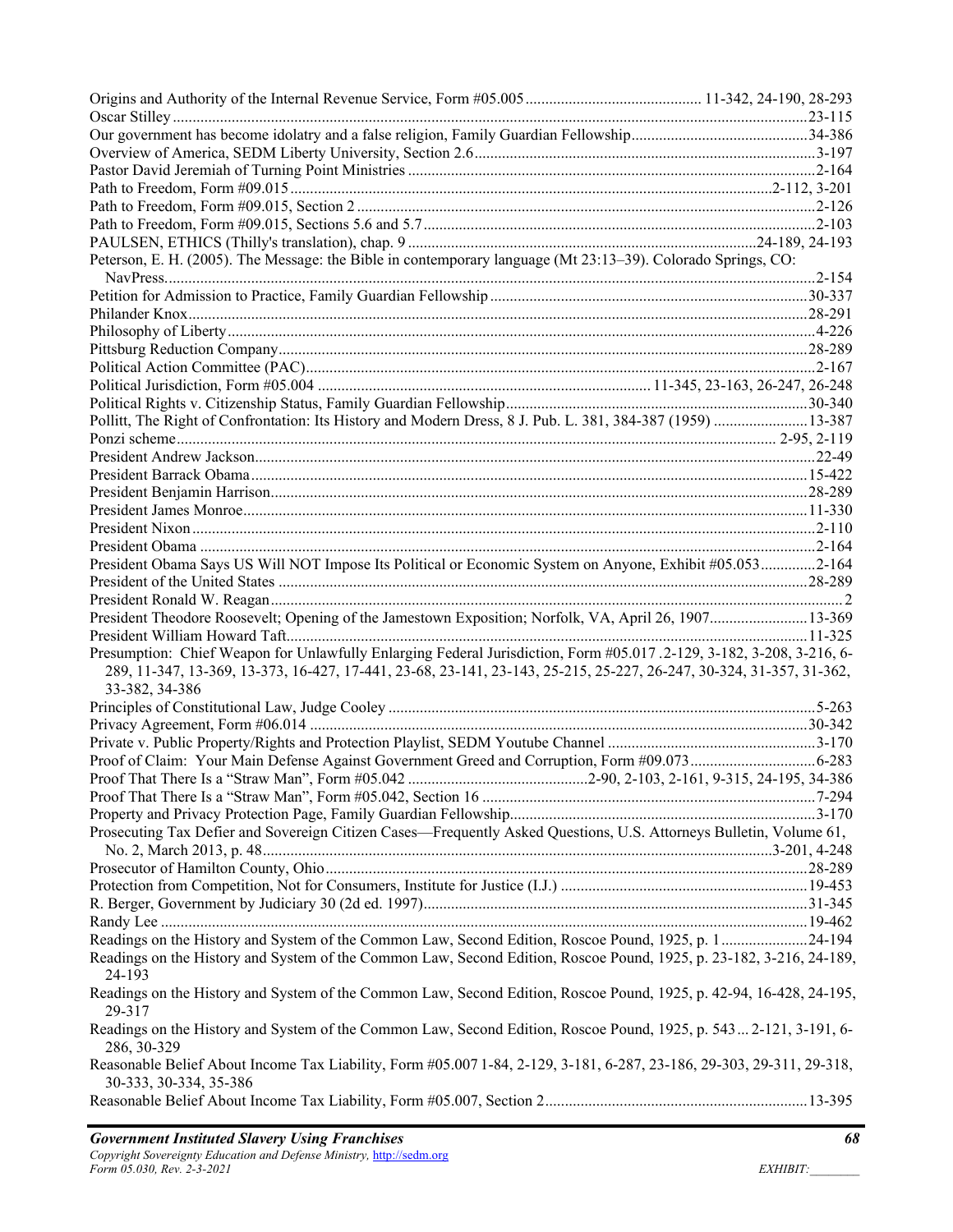| Redlich, Allen, "Unconstitutional Conditions on Welfare Eligibility"; 1970 Wis. L. Rev. 450 (1970)28-266                            |  |
|-------------------------------------------------------------------------------------------------------------------------------------|--|
|                                                                                                                                     |  |
|                                                                                                                                     |  |
|                                                                                                                                     |  |
|                                                                                                                                     |  |
|                                                                                                                                     |  |
|                                                                                                                                     |  |
|                                                                                                                                     |  |
| Requirement for Equal Protection and Equal Treatment, Form #05.033  2-109, 2-165, 3-179, 23-131, 23-167, 24-200, 24-<br>208, 29-312 |  |
|                                                                                                                                     |  |
| Resignation of Compelled Social Security Trustee, Form #06.0022-86, 7-292, 11-347, 13-373, 13-393, 13-408, 23-187, 26-              |  |
| 250, 26-252, 29-306, 29-321, 30-324, 30-335, 30-339, 31-365, 33-382, 33-383, 34-385                                                 |  |
|                                                                                                                                     |  |
|                                                                                                                                     |  |
|                                                                                                                                     |  |
|                                                                                                                                     |  |
|                                                                                                                                     |  |
|                                                                                                                                     |  |
|                                                                                                                                     |  |
|                                                                                                                                     |  |
|                                                                                                                                     |  |
|                                                                                                                                     |  |
|                                                                                                                                     |  |
|                                                                                                                                     |  |
|                                                                                                                                     |  |
| Salary Tax Upon Clerks to Postmasters, Letter from the Secretary of the Treasury, Ex. Doc 99, 39th Congress, 2nd                    |  |
|                                                                                                                                     |  |
|                                                                                                                                     |  |
|                                                                                                                                     |  |
| Schauer, Frederick, "Too Hard: Unconstitutional Conditions and the Chimera of Constitutional Consistency"; 72 Denv. U.              |  |
|                                                                                                                                     |  |
| Schmid, Alex, and Jongman, Albert. Political Terrorism: A new guide to actors, authors, concepts, data bases, theories and          |  |
| literature. Amsterdam ; New York : North-Holland ; New Brunswick: Transaction Books, 198823-69                                      |  |
|                                                                                                                                     |  |
|                                                                                                                                     |  |
|                                                                                                                                     |  |
|                                                                                                                                     |  |
|                                                                                                                                     |  |
|                                                                                                                                     |  |
|                                                                                                                                     |  |
|                                                                                                                                     |  |
|                                                                                                                                     |  |
|                                                                                                                                     |  |
|                                                                                                                                     |  |
|                                                                                                                                     |  |
| SEDM Liberty University, Section 4: Avoiding Government Franchises and Licenses 23-80, 23-156, 30-324, 33-384                       |  |
|                                                                                                                                     |  |
|                                                                                                                                     |  |
|                                                                                                                                     |  |
|                                                                                                                                     |  |
|                                                                                                                                     |  |
|                                                                                                                                     |  |
|                                                                                                                                     |  |
|                                                                                                                                     |  |
|                                                                                                                                     |  |
|                                                                                                                                     |  |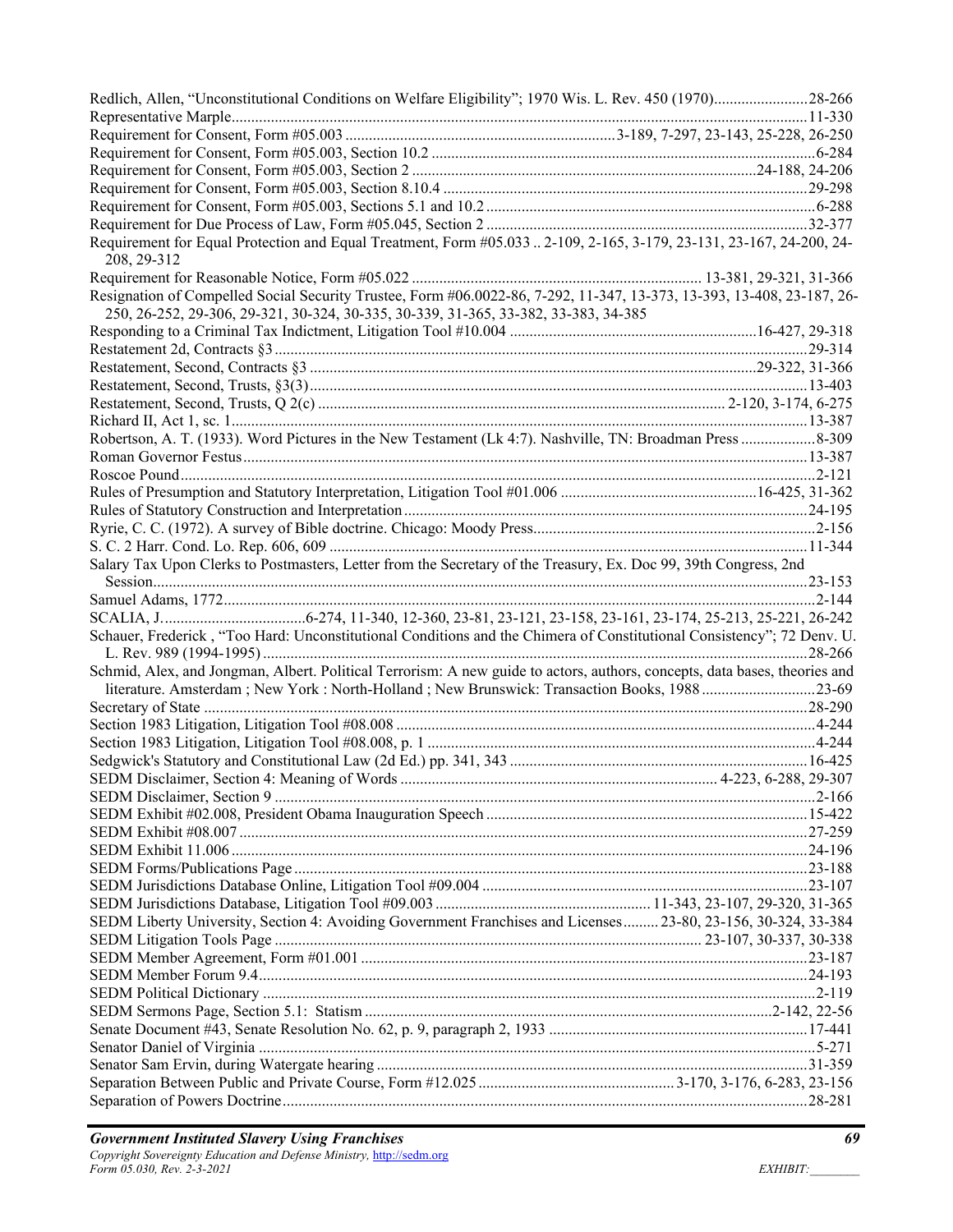| Simons, Kenneth W., "Offers, Threats, and Unconstitutional Conditions"; 26 San Diego L. Rev. 289 (1989)28-266                                                                                                                       |  |
|-------------------------------------------------------------------------------------------------------------------------------------------------------------------------------------------------------------------------------------|--|
|                                                                                                                                                                                                                                     |  |
|                                                                                                                                                                                                                                     |  |
|                                                                                                                                                                                                                                     |  |
| Social Security Administration (S.S.A.)9-317, 13-405, 23-129, 23-132, 23-136, 23-172, 23-187, 26-241, 26-252, 33-379,<br>33-384                                                                                                     |  |
|                                                                                                                                                                                                                                     |  |
|                                                                                                                                                                                                                                     |  |
|                                                                                                                                                                                                                                     |  |
|                                                                                                                                                                                                                                     |  |
|                                                                                                                                                                                                                                     |  |
|                                                                                                                                                                                                                                     |  |
| Social Security Program Operations Manual System (P.O.M.S.), Section RS 02640.04023-120, 23-121                                                                                                                                     |  |
|                                                                                                                                                                                                                                     |  |
| Socialism: The New American Civil Religion, Form #05.016.2-112, 2-126, 2-144, 3-209, 17-441, 23-67, 24-209, 25-228,                                                                                                                 |  |
| 28-293, 29-316, 29-318, 30-335, 31-357, 31-363                                                                                                                                                                                      |  |
|                                                                                                                                                                                                                                     |  |
| Socialism: The New American Civil Religion, Form #05.016, Section 16: Undermining and destroying the Civil Religion                                                                                                                 |  |
|                                                                                                                                                                                                                                     |  |
|                                                                                                                                                                                                                                     |  |
|                                                                                                                                                                                                                                     |  |
|                                                                                                                                                                                                                                     |  |
| Sovereignty and Freedom Page, Section 11: Sovereignty and Defense of Sovereignty, Family Guardian Fellowship33-384                                                                                                                  |  |
| Sovereignty and Freedom Page, Section 6: Private and Natural Rights, Family Guardian Fellowship 3-170                                                                                                                               |  |
|                                                                                                                                                                                                                                     |  |
|                                                                                                                                                                                                                                     |  |
|                                                                                                                                                                                                                                     |  |
|                                                                                                                                                                                                                                     |  |
|                                                                                                                                                                                                                                     |  |
| Sovereignty Forms and Instructions Online, Form #10.004, Cites by Topic: "privileges and immunities"31-349                                                                                                                          |  |
| Sovereignty Forms and Instructions Online, Form #10.004, Cites by Topic: "Social Security Number (SSN)"30-343<br>Sovereignty Forms and Instructions Online, Form #10.004, Cites by Topic: "Taxpayer Identification Number (TIN)"30- |  |
| 343<br>Sovereignty Forms and Instructions Online, Form #10.004, Instruction 3.13: Correct Government Records Documenting                                                                                                            |  |
|                                                                                                                                                                                                                                     |  |
| Sovereignty Forms and Instructions Online, Form #10.004, Instruction 3.17: Quit Social Security and Rescind the Social                                                                                                              |  |
|                                                                                                                                                                                                                                     |  |
|                                                                                                                                                                                                                                     |  |
|                                                                                                                                                                                                                                     |  |
| SSA Form SS-52-116, 2-140, 3-191, 6-285, 7-297, 9-313, 9-314, 9-315, 9-316, 9-317, 10-321, 11-347, 11-348, 13-372, 23-                                                                                                              |  |
| 88, 23-160, 26-243, 30-324                                                                                                                                                                                                          |  |
|                                                                                                                                                                                                                                     |  |
|                                                                                                                                                                                                                                     |  |
|                                                                                                                                                                                                                                     |  |
|                                                                                                                                                                                                                                     |  |
|                                                                                                                                                                                                                                     |  |
|                                                                                                                                                                                                                                     |  |
|                                                                                                                                                                                                                                     |  |
|                                                                                                                                                                                                                                     |  |
|                                                                                                                                                                                                                                     |  |
| Sullivan, Kathleen M., "Governmental Interests and Unconstitutional Conditions Law: A Case Study in Categorization and                                                                                                              |  |
| Sullivan, Kathleen M., "Unconstitutional Conditions," 102 Harvard Law Rev. 1413, 1415 (May 1989) 28-266                                                                                                                             |  |
|                                                                                                                                                                                                                                     |  |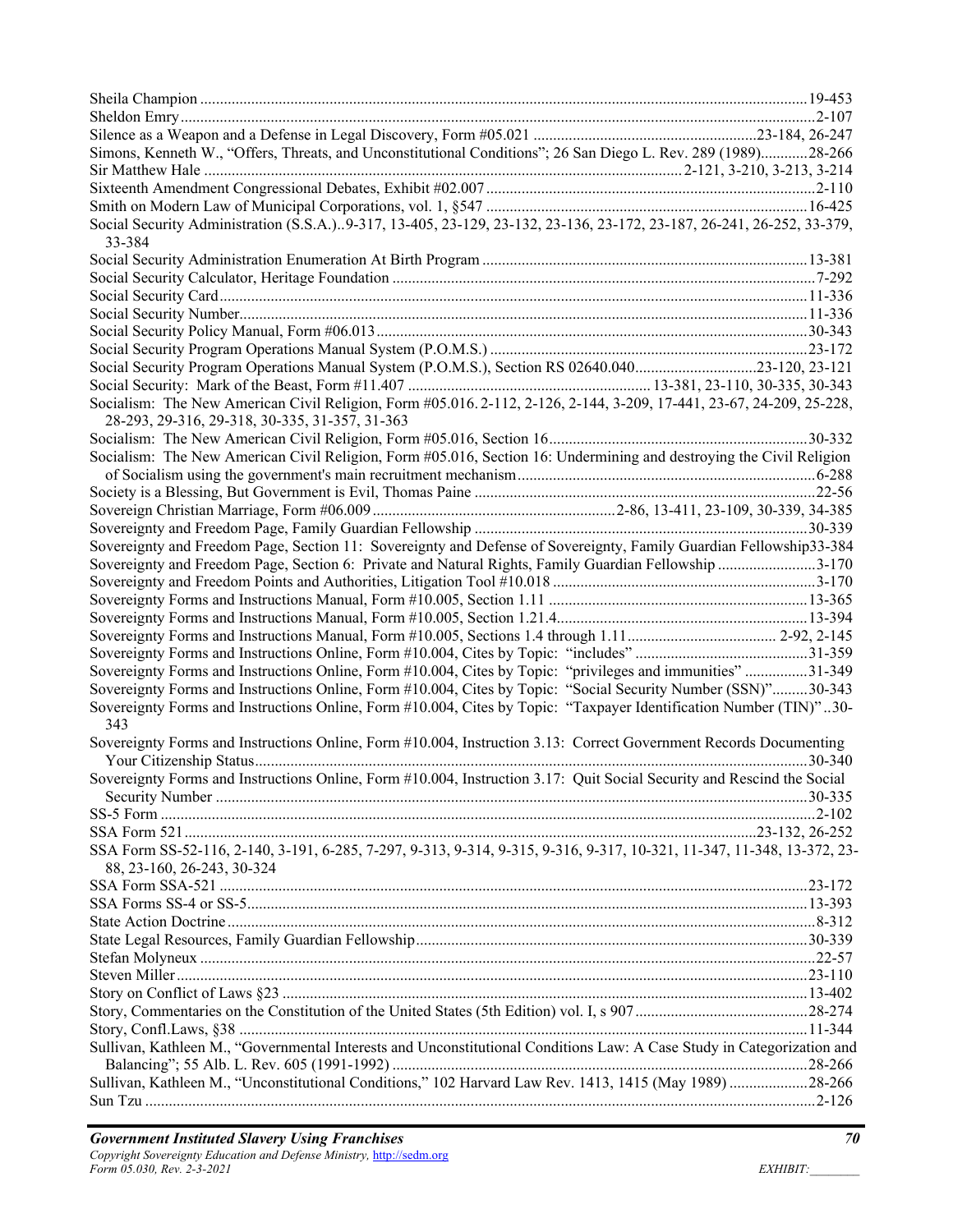| Sunstein, Cass R., "Is There an Unconstitutional Conditions Doctrine"; 26 San Diego L. Rev. 337 (1989)28-266                                      |  |
|---------------------------------------------------------------------------------------------------------------------------------------------------|--|
| Sunstein, Cass R., "Why the Unconstitutional Conditions Doctrine is an Anachronism (with Particular Reference to                                  |  |
|                                                                                                                                                   |  |
|                                                                                                                                                   |  |
|                                                                                                                                                   |  |
|                                                                                                                                                   |  |
|                                                                                                                                                   |  |
|                                                                                                                                                   |  |
|                                                                                                                                                   |  |
|                                                                                                                                                   |  |
|                                                                                                                                                   |  |
| Tax DVD, Franchises/UnconstCondit/Folder, Sovereignty Education and Defense Ministry (SEDM)28-267                                                 |  |
| Tax Form Attachment, Form #04.2012-103, 2-127, 2-137, 6-284, 23-135, 23-165, 23-166, 23-188, 26-240, 29-306, 30-328,                              |  |
| 30-332, 30-334, 30-336, 31-356, 31-362, 34-385                                                                                                    |  |
| Tax Form Attachment, Form #04.201, Section 4: Definition of Key "Words of Art" on all Attached Government Forms.2-                                |  |
| 105                                                                                                                                               |  |
|                                                                                                                                                   |  |
|                                                                                                                                                   |  |
| Taxation of Churches and ChurchGoers, Family Guardian Website, Spirituality Page, Section 82-86                                                   |  |
| The "Trade or Business" Scam, Form #05.001 2-86, 7-297, 12-363, 16-427, 21-465, 23-80, 23-156, 23-183, 25-224, 26-<br>250, 30-324, 31-353, 33-383 |  |
|                                                                                                                                                   |  |
|                                                                                                                                                   |  |
|                                                                                                                                                   |  |
|                                                                                                                                                   |  |
| The Coming Crisis: How Government Dependency Threatens America's Freedoms, Jim Demint, Heritage Foundation-                                       |  |
|                                                                                                                                                   |  |
|                                                                                                                                                   |  |
| The Constitution of the United States of America, Analysis and Interpretation, Fourteenth Amendment, U.S. Government                              |  |
|                                                                                                                                                   |  |
|                                                                                                                                                   |  |
|                                                                                                                                                   |  |
| The Fall of Rome and Modern Parallels, Written Version, Foundation for Economic Education (F.E.E.) 2-146                                          |  |
| The Government "Benefits" Scam, Form #05.040.2-105, 2-129, 2-141, 7-291, 8-306, 23-127, 23-145, 26-238, 29-318, 29-                               |  |
| 323, 30-329, 30-341, 31-363, 31-368                                                                                                               |  |
|                                                                                                                                                   |  |
|                                                                                                                                                   |  |
|                                                                                                                                                   |  |
|                                                                                                                                                   |  |
| The Massachusetts Resolves, in Prologue to Revolution: Sources and Documents on the Stamp Act Crisis 56 (E. Morgan                                |  |
|                                                                                                                                                   |  |
|                                                                                                                                                   |  |
|                                                                                                                                                   |  |
|                                                                                                                                                   |  |
| The Privileges and Immunities of State Citizenship, Roger Howell, PhD, 1918, pp. 9-10 4-222, 13-377, 24-195                                       |  |
|                                                                                                                                                   |  |
|                                                                                                                                                   |  |
|                                                                                                                                                   |  |
|                                                                                                                                                   |  |
|                                                                                                                                                   |  |
|                                                                                                                                                   |  |
|                                                                                                                                                   |  |
|                                                                                                                                                   |  |
|                                                                                                                                                   |  |
|                                                                                                                                                   |  |
|                                                                                                                                                   |  |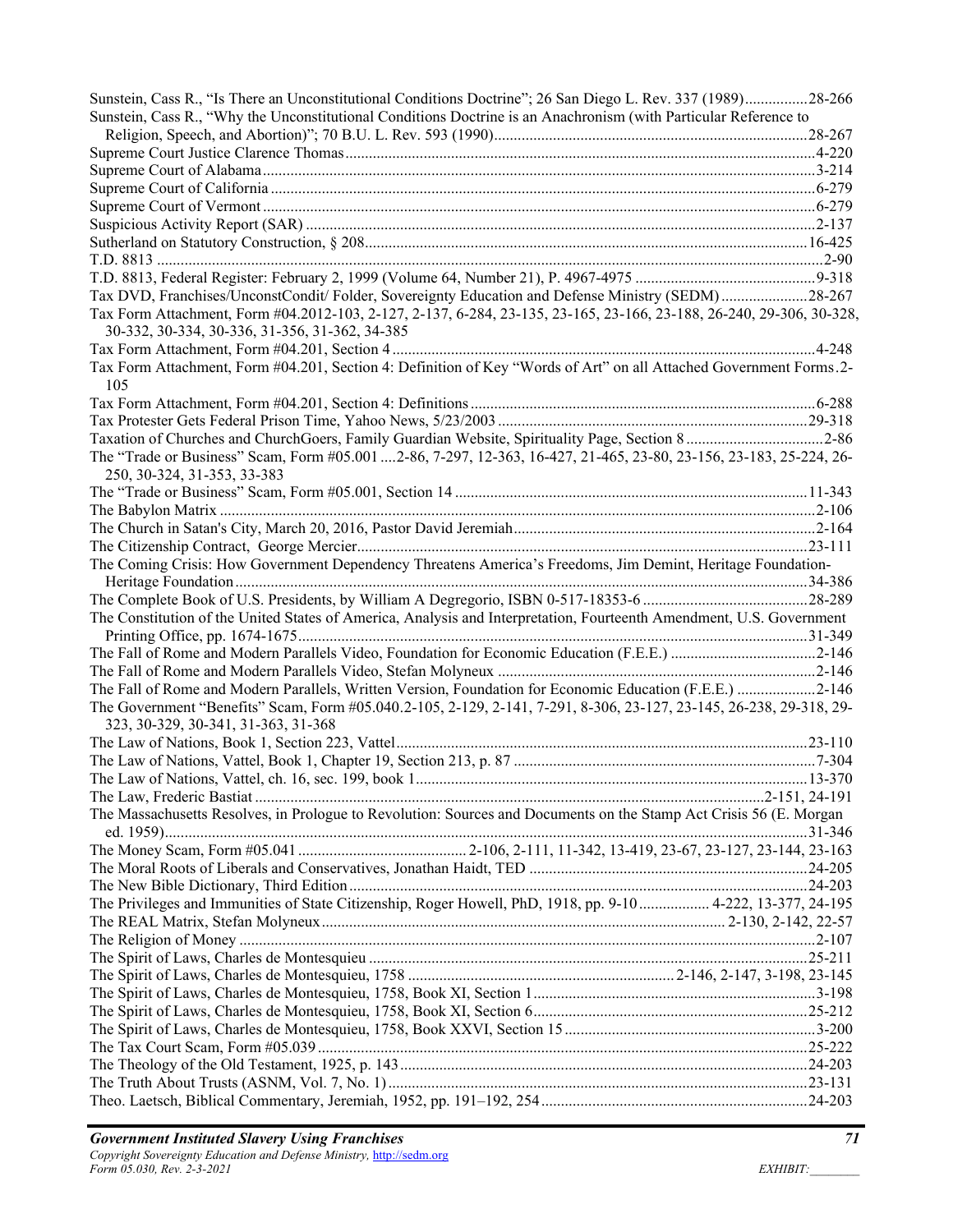| There's No Statute Making Anyone Liable to Pay IRC Subtitle A Income Taxes, Family Guardian Fellowship 23-97, 33-<br>383  |  |
|---------------------------------------------------------------------------------------------------------------------------|--|
|                                                                                                                           |  |
|                                                                                                                           |  |
|                                                                                                                           |  |
|                                                                                                                           |  |
|                                                                                                                           |  |
|                                                                                                                           |  |
|                                                                                                                           |  |
|                                                                                                                           |  |
|                                                                                                                           |  |
|                                                                                                                           |  |
|                                                                                                                           |  |
|                                                                                                                           |  |
|                                                                                                                           |  |
|                                                                                                                           |  |
|                                                                                                                           |  |
|                                                                                                                           |  |
|                                                                                                                           |  |
|                                                                                                                           |  |
|                                                                                                                           |  |
|                                                                                                                           |  |
|                                                                                                                           |  |
|                                                                                                                           |  |
| Treatise on the Law of Public Offices and Officers, p. 609, §909; Floyd Mechem, 1890 7-295, 9-317                         |  |
|                                                                                                                           |  |
|                                                                                                                           |  |
|                                                                                                                           |  |
|                                                                                                                           |  |
| Two Political Jurisdictions: "National" government v. "Federal" government, Family Guardian Fellowship29-305              |  |
|                                                                                                                           |  |
|                                                                                                                           |  |
|                                                                                                                           |  |
|                                                                                                                           |  |
|                                                                                                                           |  |
|                                                                                                                           |  |
| U.S. of A v. U.S., Richard Dwight Kegley, TJ Henderson, RCL, Edward Wahler, HKW Publishing, Chapter 3, 2006, ISBN         |  |
| U.S. Supreme Court 1-83, 1-84, 2-87, 2-91, 2-92, 2-116, 2-117, 2-118, 2-121, 2-125, 2-126, 2-127, 2-131, 2-132, 2-138, 2- |  |
| 140, 2-144, 2-145, 2-146, 2-157, 3-168, 3-169, 3-177, 3-181, 3-183, 3-185, 3-192, 3-196, 3-198, 3-207, 3-208, 3-209, 3-   |  |
| 215, 3-216, 3-218, 4-230, 4-235, 4-245, 4-246, 4-249, 5-257, 5-261, 5-262, 5-263, 5-268, 5-271, 6-272, 6-275, 6-278, 6-   |  |
| 288, 9-316, 11-323, 11-324, 11-325, 11-326, 11-327, 11-332, 11-333, 11-341, 11-346, 11-347, 12-349, 12-351, 12-352,       |  |
| 12-355, 12-357, 12-360, 12-364, 13-367, 13-376, 13-380, 13-388, 13-389, 13-398, 13-399, 13-402, 13-406, 13-408, 13-       |  |
| 417, 13-419, 15-421, 16-426, 16-428, 17-429, 17-430, 17-433, 17-434, 17-436, 17-437, 17-442, 18-444, 22-46, 22-50,        |  |
| 23-65, 23-68, 23-70, 23-73, 23-74, 23-75, 23-77, 23-80, 23-83, 23-94, 23-98, 23-101, 23-108, 23-111, 23-113, 23-114,      |  |
| 23-121, 23-122, 23-132, 23-133, 23-136, 23-138, 23-141, 23-145, 23-148, 23-149, 23-150, 23-152, 23-155, 23-163, 23-       |  |
| 167, 23-171, 23-185, 23-186, 24-189, 24-190, 24-207, 25-212, 25-213, 25-219, 25-220, 25-221, 25-222, 25-223, 25-225,      |  |
| 25-228, 25-229, 25-230, 26-236, 26-237, 26-239, 26-240, 26-241, 26-245, 26-246, 26-248, 26-251, 27-255, 27-259, 28-       |  |
| 260, 28-261, 28-262, 28-264, 28-265, 28-267, 28-270, 28-280, 28-288, 28-289, 28-290, 28-291, 28-293, 28-294, 28-295,      |  |
| 28-297, 29-298, 29-299, 29-300, 29-308, 29-313, 29-317, 29-320, 29-322, 31-343, 31-350, 31-351, 31-352, 31-358, 31-       |  |
| 360, 31-365, 31-367, 31-369, 31-374, 33-379                                                                               |  |
|                                                                                                                           |  |
| U.S. Tax Court  3-199, 7-291, 23-66, 23-178, 23-185, 25-209, 25-212, 25-219, 25-220, 25-225, 25-231, 26-236, 28-297       |  |
|                                                                                                                           |  |
|                                                                                                                           |  |
|                                                                                                                           |  |
|                                                                                                                           |  |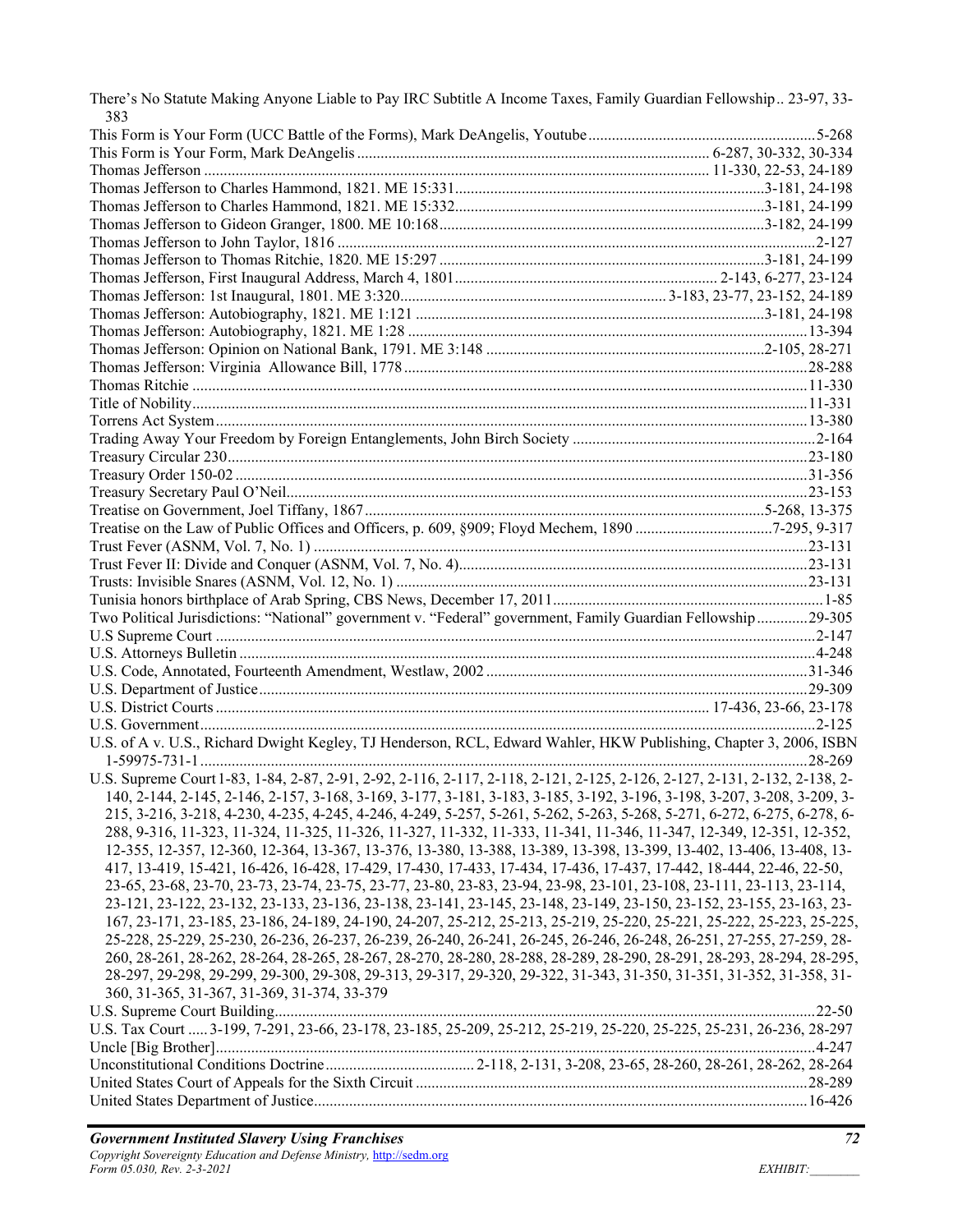| Wald, Patricia M., "Government Benefits: A New Look at an Old Gifthorse"; 65 N.Y.U. L. Rev. 247 (1990)28-267                                                                                                             |  |
|--------------------------------------------------------------------------------------------------------------------------------------------------------------------------------------------------------------------------|--|
|                                                                                                                                                                                                                          |  |
|                                                                                                                                                                                                                          |  |
| Webster's Ninth New Collegiate Dictionary, 1983, ISBN 0-87779-510-X, p. 1361  2-110, 17-442, 24-208                                                                                                                      |  |
|                                                                                                                                                                                                                          |  |
| What Happened to Justice?, Form #06.0122-130, 23-62, 23-144, 23-178, 23-185, 25-209, 25-210, 25-229, 26-249, 28-293,                                                                                                     |  |
| 30-323, 33-383, 33-384                                                                                                                                                                                                   |  |
|                                                                                                                                                                                                                          |  |
|                                                                                                                                                                                                                          |  |
|                                                                                                                                                                                                                          |  |
|                                                                                                                                                                                                                          |  |
|                                                                                                                                                                                                                          |  |
| Who are "Taxpayers" and Who Needs a "Taxpayer Identification Number"?, Form #05.013  16-426, 23-143, 30-324, 30-                                                                                                         |  |
| 343, 31-350, 33-382                                                                                                                                                                                                      |  |
|                                                                                                                                                                                                                          |  |
| Why Domicile and Becoming a "Taxpayer" Require Your Consent, Form #05.0022-160, 3-180, 3-181, 10-320, 11-339, 15-<br>422, 16-427, 17-434, 24-199, 25-229, 28-286, 29-303, 29-315, 30-325, 30-340, 30-341, 31-351, 34-386 |  |
| Why Domicile and Becoming a "Taxpayer" Require Your Consent, Form #05.002, Section 10.1 through 10.22-154                                                                                                                |  |
| Why Domicile and Becoming a "Taxpayer" Require Your Consent, Form #05.002, Section 13.43-208                                                                                                                             |  |
| Why It is Illegal for Me to Request or Use a "Taxpayer Identification Number", Form #04.205 3-219, 10-320, 23-108, 23-                                                                                                   |  |
| 166, 23-188, 28-281, 29-305, 29-320, 30-342, 31-365, 34-385                                                                                                                                                              |  |
| Why Statutory Civil Law is Law for Government and Not Private Persons, Form #05.0372-87, 3-170, 3-197, 4-244, 17-<br>438, 18-444, 23-102, 23-152, 24-195, 26-233, 28-286, 31-373, 33-383                                 |  |
| Why the Government Can't Lawfully Assess Human Beings With an Income Tax Liability Without Their Consent, Form                                                                                                           |  |
| Why You are a "national", "state national", and Constitutional but not Statutory Citizen, Form #05.006 3-180, 11-338, 12-                                                                                                |  |
| 364, 13-369, 13-377, 13-393, 13-413, 23-150, 28-294, 29-303, 30-340, 30-341                                                                                                                                              |  |
| Why You are a "national", "state national", and Constitutional but not Statutory Citizen, Form #05.006, Section 19.3.131-                                                                                                |  |
| 343                                                                                                                                                                                                                      |  |
| Why You are a "national", "state national", and Constitutional but not Statutory Citizen, Form #05.006, Section 3.31-368,<br>31-372                                                                                      |  |
| Why You are a "national", "state national", and Constitutional but not Statutory Citizen, Form #05.006, Section 417-429                                                                                                  |  |
| Why You are a "national", "state national", and Constitutional but not Statutory Citizen, Form #05.006, Sections 3 and 4                                                                                                 |  |
| Why You are a "national", "state national", and Constitutional but not Statutory Citizen, Form #05.006, Sections 3 through                                                                                               |  |
|                                                                                                                                                                                                                          |  |
| Why You Aren't Eligible for Social Security, Form #06.001  2-103, 10-320, 23-166, 29-321, 30-335, 30-343, 31-365                                                                                                         |  |
| Why You Aren't Subject to the Draft or Selective Service Program, Family Guardian Fellowship30-340                                                                                                                       |  |
|                                                                                                                                                                                                                          |  |
| Why You Shouldn't Cite Federal Statutes for Protecting Your Rights, Family Guardian Fellowship 26-246                                                                                                                    |  |
| Why Your Government is Either a Thief or You are a "Public Officer" for Income Tax Purposes, Form #05.008  2-90, 3-<br>172, 3-180, 7-297, 13-392, 15-423, 23-84, 23-101, 23-160, 25-218, 26-244, 31-360                  |  |
|                                                                                                                                                                                                                          |  |
|                                                                                                                                                                                                                          |  |
| Wikipedia: "Twenty-fourth Amendment to the United States Constitution", Downloaded 9/24/201413-419                                                                                                                       |  |
|                                                                                                                                                                                                                          |  |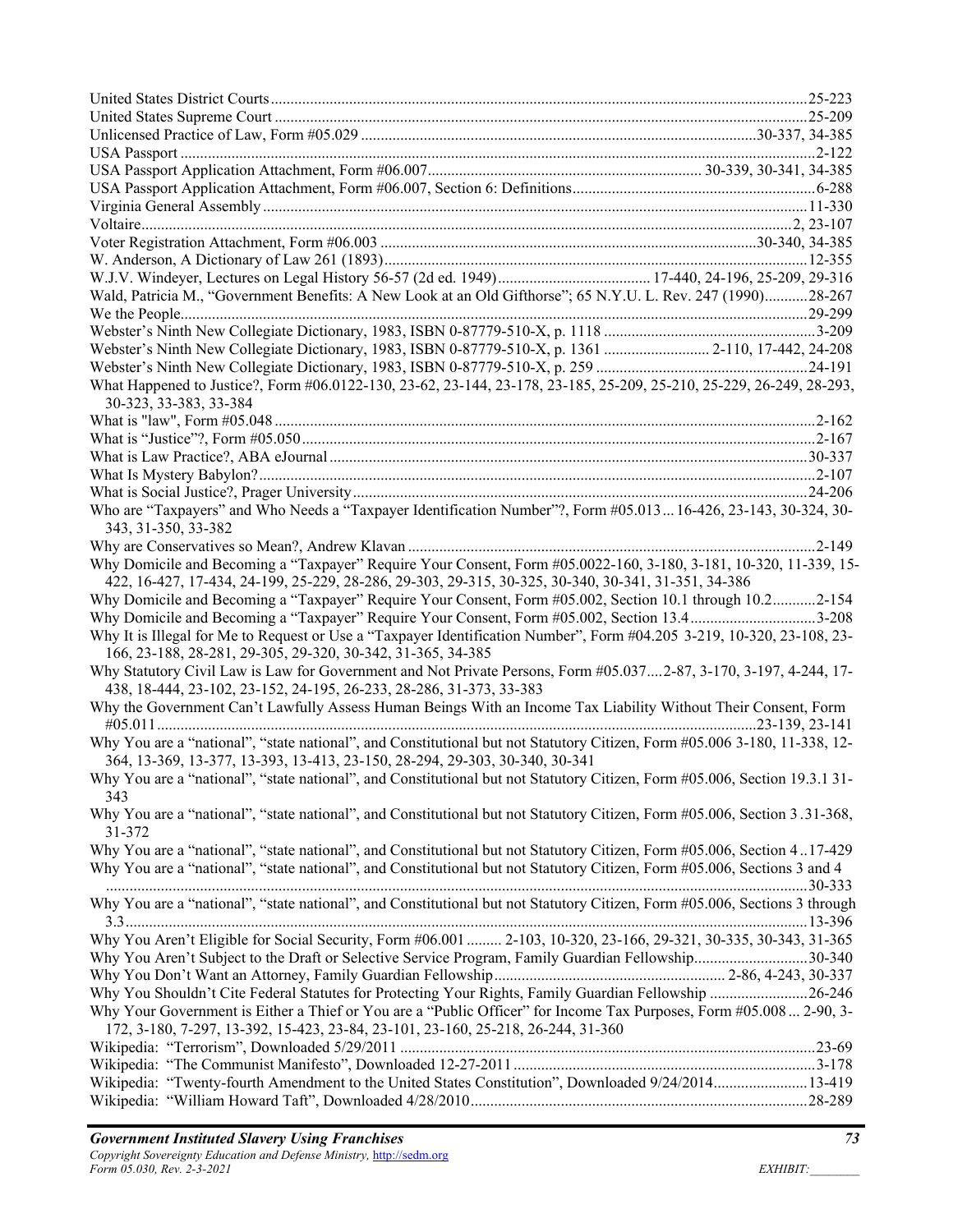| You're not a STATUTORY "citizen" under the Internal Revenue Code, Family Guardian Fellowship 12-364       |  |
|-----------------------------------------------------------------------------------------------------------|--|
| You're not a STATUTORY "resident" under the Internal Revenue Code, Family Guardian Fellowship12-364       |  |
| Your Exclusive Right to Declare or Establish Your Civil Status, Form #13.008 2-141, 4-248, 29-311, 33-384 |  |
|                                                                                                           |  |

## **Scriptures**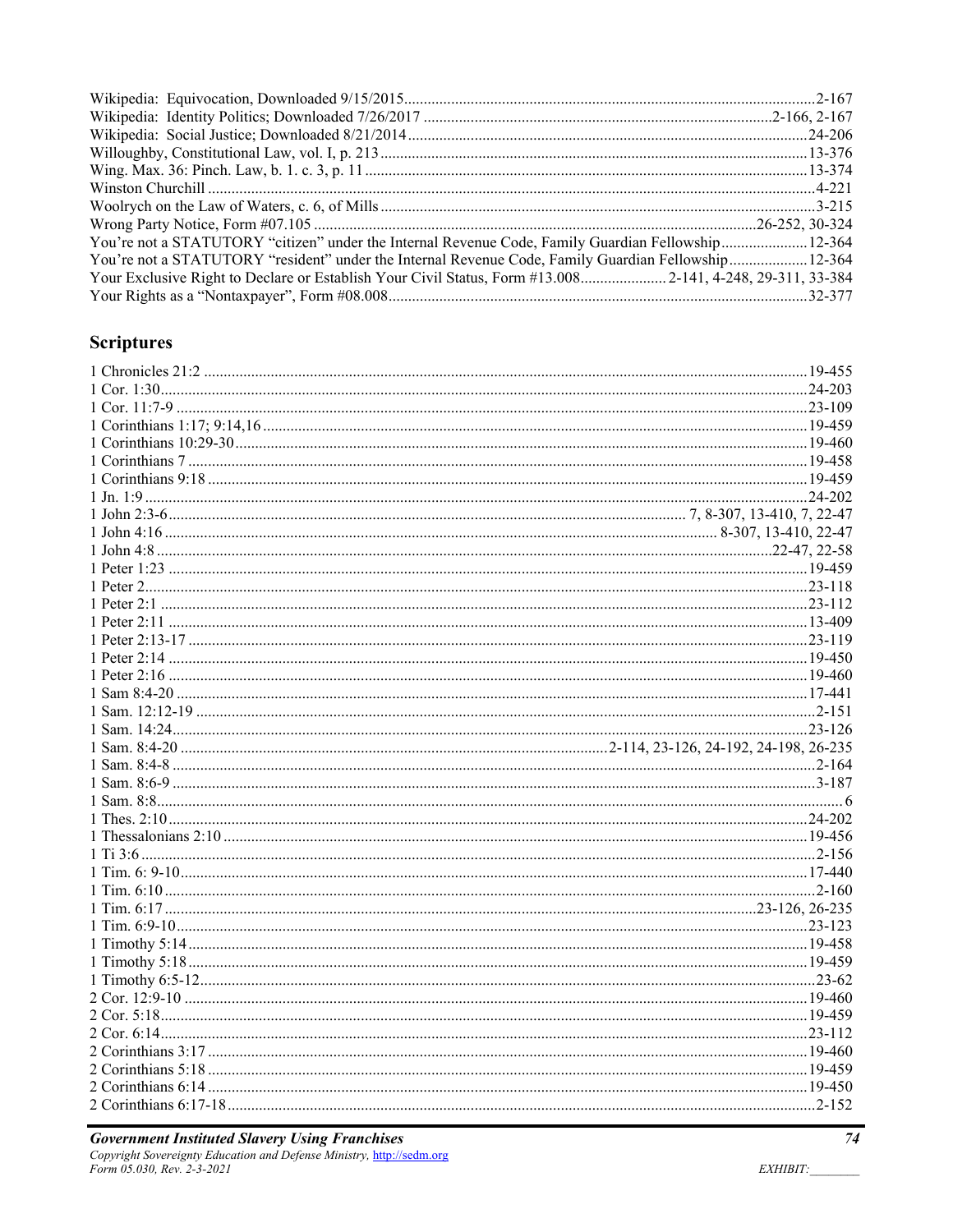| Babylon the Great Harlot  2-92, 2-129, 2-141, 2-145, 2-152, 7-299, 13-373, 22-54, 22-55, 23-82, 23-83, 23-159 |
|---------------------------------------------------------------------------------------------------------------|
|                                                                                                               |
|                                                                                                               |
|                                                                                                               |
|                                                                                                               |
|                                                                                                               |
|                                                                                                               |
|                                                                                                               |
|                                                                                                               |
|                                                                                                               |
|                                                                                                               |
|                                                                                                               |
|                                                                                                               |
|                                                                                                               |
|                                                                                                               |
|                                                                                                               |
|                                                                                                               |
|                                                                                                               |
|                                                                                                               |
|                                                                                                               |
|                                                                                                               |
|                                                                                                               |
|                                                                                                               |
|                                                                                                               |
|                                                                                                               |
|                                                                                                               |
|                                                                                                               |
|                                                                                                               |
|                                                                                                               |
|                                                                                                               |
|                                                                                                               |
|                                                                                                               |
|                                                                                                               |
|                                                                                                               |
|                                                                                                               |
|                                                                                                               |
|                                                                                                               |
|                                                                                                               |
|                                                                                                               |
|                                                                                                               |
|                                                                                                               |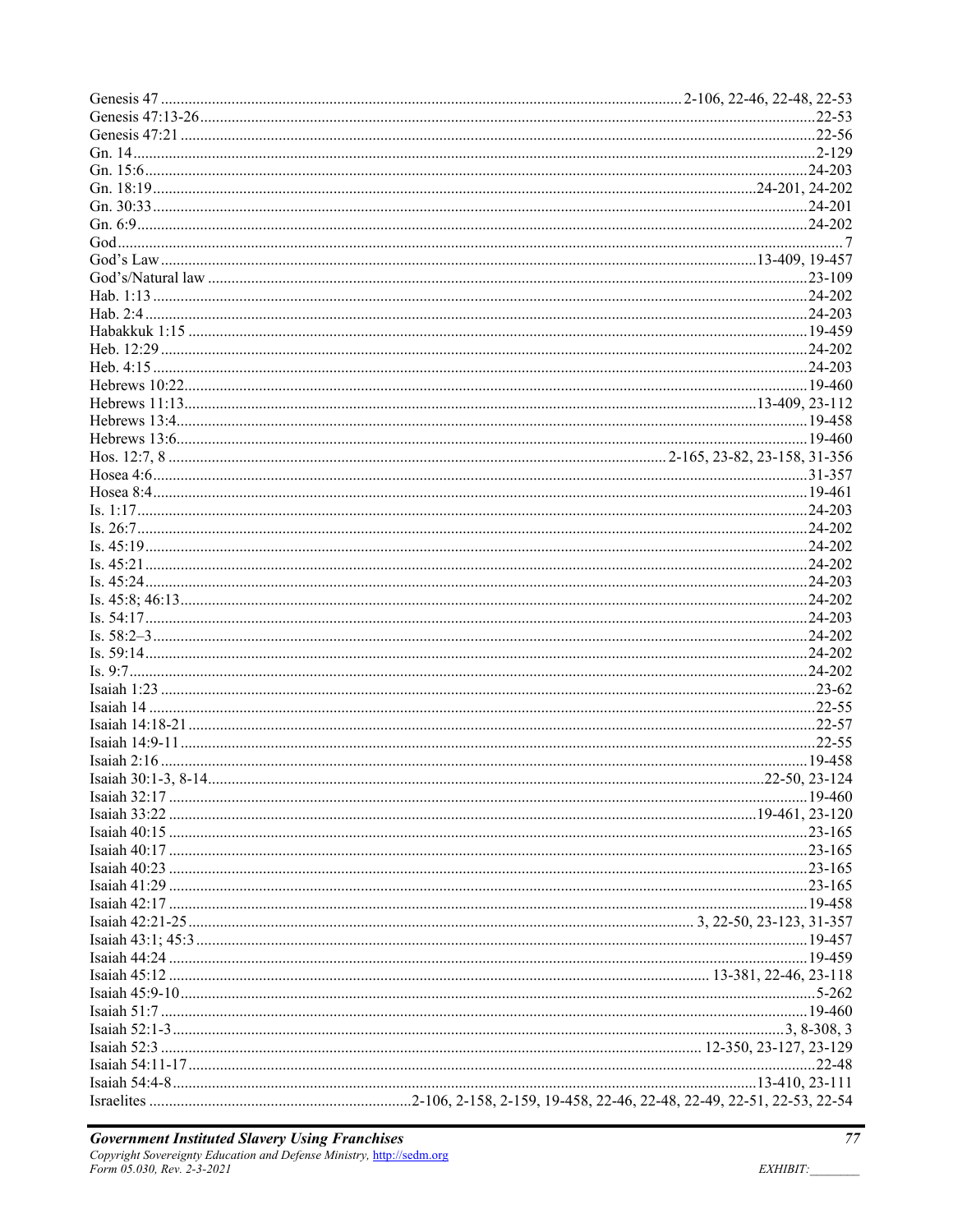|                                                                                           | Jesus 1, 5, 6, 7, 2-110, 2-125, 2-131, 2-152, 2-153, 2-154, 2-155, 2-156, 6-287, 8-307, 8-309, 8-311, 11-342, 11-343, 11- |
|-------------------------------------------------------------------------------------------|---------------------------------------------------------------------------------------------------------------------------|
|                                                                                           | 348, 13-369, 13-408, 13-409, 13-410, 19-451, 19-458, 19-459, 19-460, 19-461, 19-462, 1, 5, 6, 7, 22-47, 22-51, 22-54,     |
| 22-57, 22-58, 22-59, 22-60, 23-82, 23-112, 23-119, 23-125, 23-159, 26-234, 26-235, 30-330 |                                                                                                                           |
|                                                                                           |                                                                                                                           |
|                                                                                           |                                                                                                                           |
|                                                                                           |                                                                                                                           |
|                                                                                           |                                                                                                                           |
|                                                                                           |                                                                                                                           |
|                                                                                           |                                                                                                                           |
|                                                                                           |                                                                                                                           |
|                                                                                           |                                                                                                                           |
|                                                                                           |                                                                                                                           |
|                                                                                           |                                                                                                                           |
|                                                                                           |                                                                                                                           |
|                                                                                           |                                                                                                                           |
|                                                                                           |                                                                                                                           |
|                                                                                           |                                                                                                                           |
|                                                                                           |                                                                                                                           |
|                                                                                           |                                                                                                                           |
|                                                                                           |                                                                                                                           |
|                                                                                           |                                                                                                                           |
|                                                                                           |                                                                                                                           |
|                                                                                           |                                                                                                                           |
|                                                                                           |                                                                                                                           |
|                                                                                           |                                                                                                                           |
|                                                                                           |                                                                                                                           |
|                                                                                           |                                                                                                                           |
|                                                                                           |                                                                                                                           |
|                                                                                           |                                                                                                                           |
|                                                                                           |                                                                                                                           |
|                                                                                           |                                                                                                                           |
|                                                                                           |                                                                                                                           |
|                                                                                           |                                                                                                                           |
|                                                                                           |                                                                                                                           |
|                                                                                           |                                                                                                                           |
|                                                                                           |                                                                                                                           |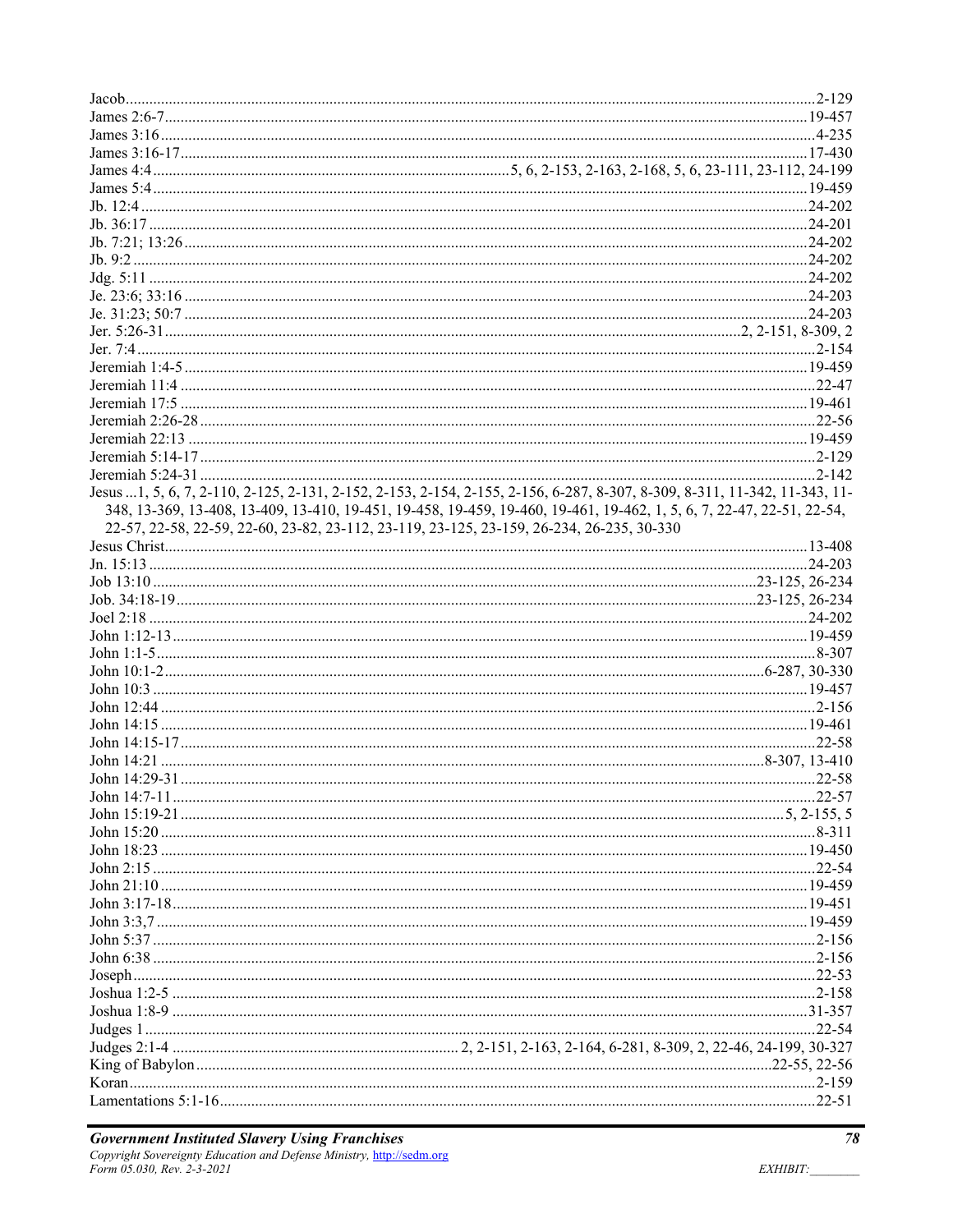| Matthew Henry's Commentary on the Whole Bible; Henry, M., 1996, c1991, under Prov. 11:1 2-165, 31-356 |
|-------------------------------------------------------------------------------------------------------|
|                                                                                                       |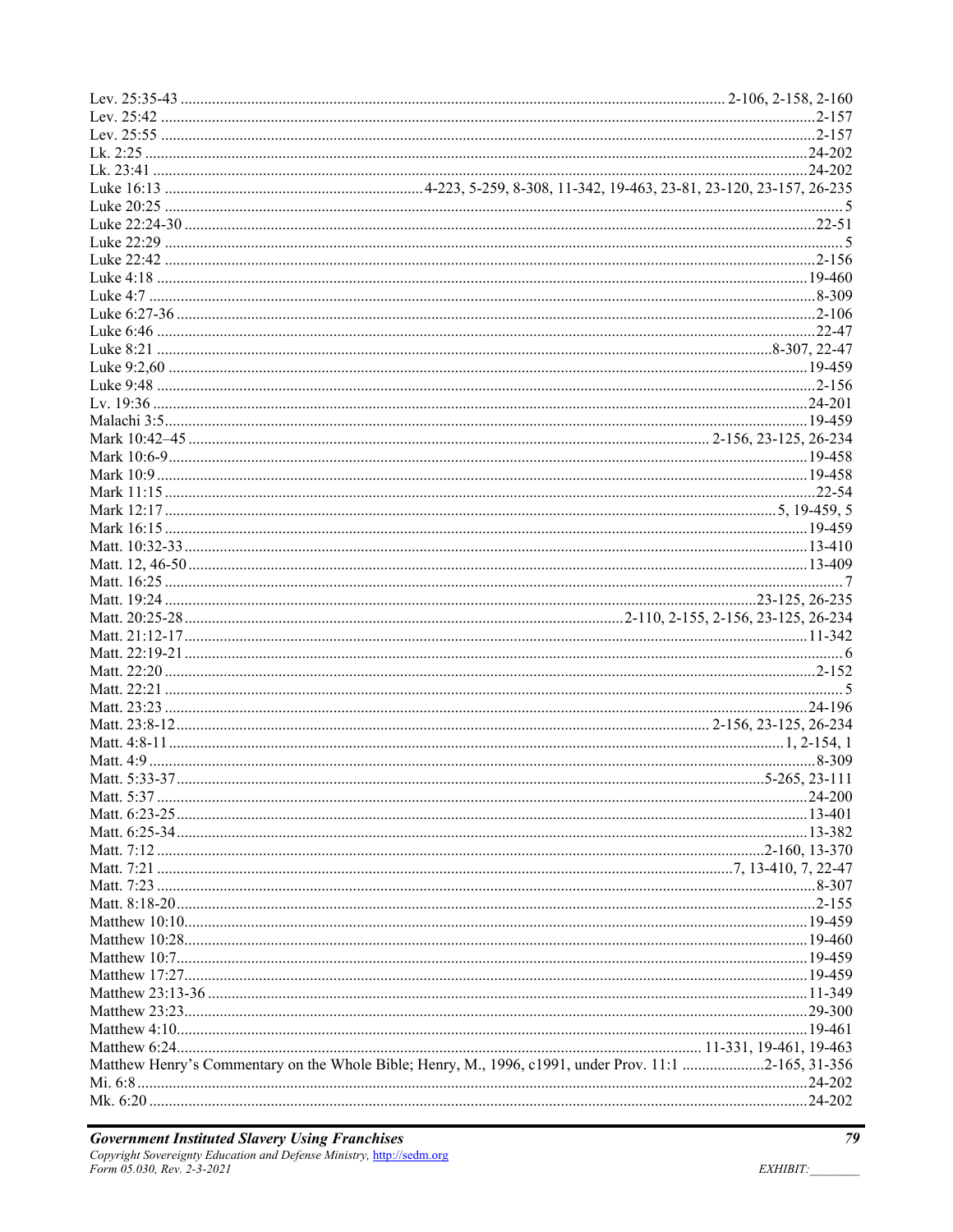| Peterson, E. H. (2005). The Message: the Bible in contemporary language (Php 2:5-11). Colorado Springs, CO: NavPress |  |
|----------------------------------------------------------------------------------------------------------------------|--|
|                                                                                                                      |  |
| Pharaoh 2-106, 2-110, 2-111, 2-151, 2-158, 2-159, 22-46, 22-48, 22-49, 22-50, 22-53, 22-56, 23-123, 24-199, 24-202   |  |
|                                                                                                                      |  |
|                                                                                                                      |  |
|                                                                                                                      |  |
|                                                                                                                      |  |
|                                                                                                                      |  |
|                                                                                                                      |  |
|                                                                                                                      |  |
|                                                                                                                      |  |
|                                                                                                                      |  |
|                                                                                                                      |  |
|                                                                                                                      |  |
|                                                                                                                      |  |
|                                                                                                                      |  |
|                                                                                                                      |  |
|                                                                                                                      |  |
|                                                                                                                      |  |
|                                                                                                                      |  |
|                                                                                                                      |  |
|                                                                                                                      |  |
|                                                                                                                      |  |
|                                                                                                                      |  |
|                                                                                                                      |  |
|                                                                                                                      |  |
|                                                                                                                      |  |
|                                                                                                                      |  |
|                                                                                                                      |  |
|                                                                                                                      |  |
|                                                                                                                      |  |
|                                                                                                                      |  |
|                                                                                                                      |  |
|                                                                                                                      |  |
|                                                                                                                      |  |
|                                                                                                                      |  |
|                                                                                                                      |  |
|                                                                                                                      |  |
|                                                                                                                      |  |
|                                                                                                                      |  |
|                                                                                                                      |  |
|                                                                                                                      |  |
|                                                                                                                      |  |
|                                                                                                                      |  |
|                                                                                                                      |  |
|                                                                                                                      |  |
|                                                                                                                      |  |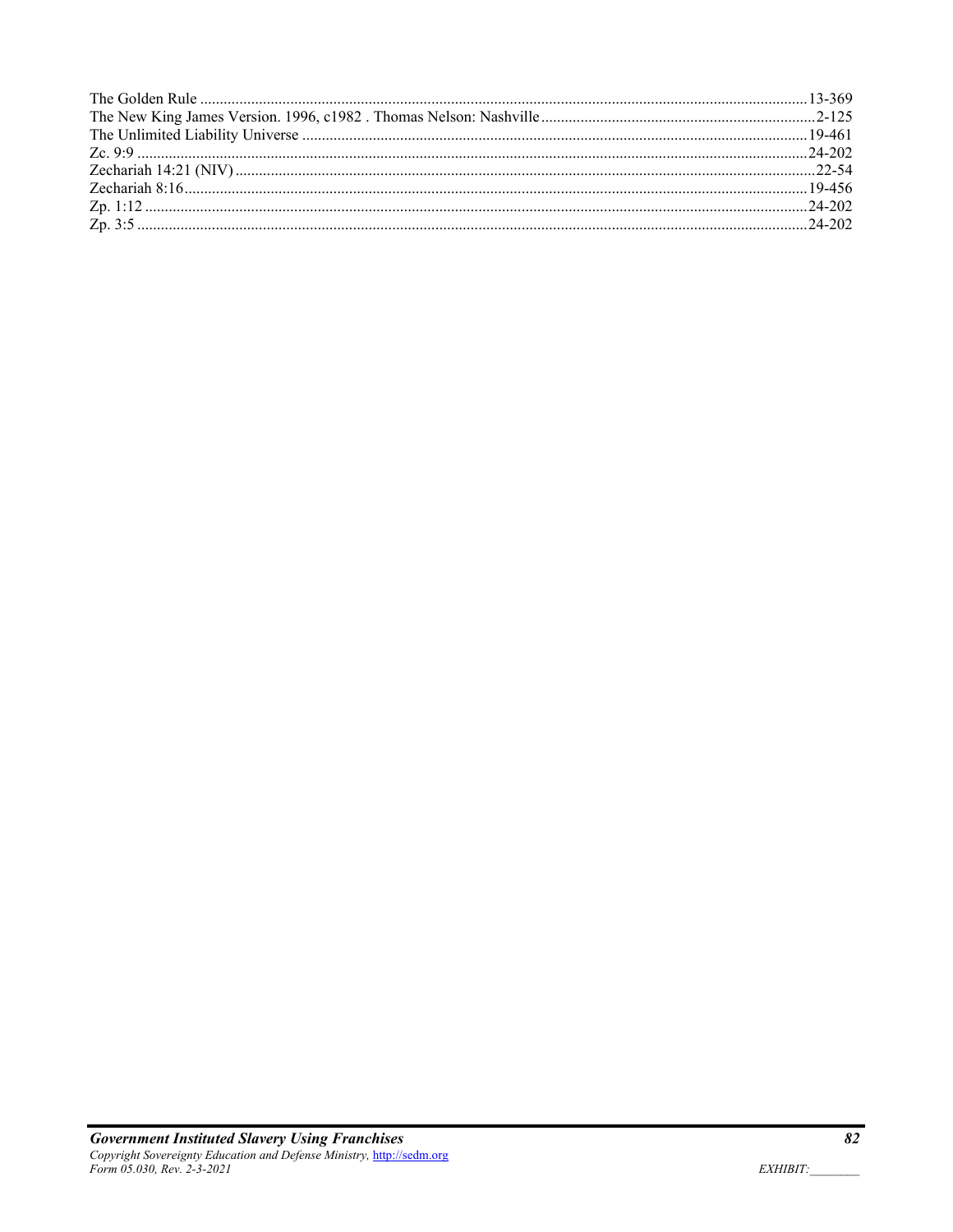## **1 Purpose**

This document will:

- 1. Explain what a franchise or privilege is.
- 2. Explain how franchises and privileges cause a usually involuntary and unconstitutional surrender of rights.
- 3. Explain how enfranchisement of any essential government service within states of the Union and outside of federal territory violates the intent of the constitution and the requirement for equal protection and equal treatment and constitute "class legislation".
- 4. Explain why nearly everything people don't like about the present government is implemented through the abuse of franchises against people or in places that franchises are unlawful to offer or enforce.
- 5. Explain the various types and forms that franchises take so that you will immediately recognize their application to every interaction you may have with any government.
- 6. Explain how corrupt and covetous government actors illegally compel participation in franchises to enrich themselves at your personal expense and injury.
- 7. Explain how franchises encourage and enable governments to become corrupt by making a profitable business out of doing the OPPOSITE of what governments are created to do: Protect PRIVATE rights.
- 8. Point to resources useful in avoiding franchises and fighting abuse of the legal process to compel participation.

If you would like a simplified PowerPoint curricula that summarizes the great amount of detail found in this memorandum of law to its barest essentials and which is intended for presentation to large audiences of people who are not schooled in the law, please see to the following free training course on our website. You may then refer the participants of the course to this document for greater detail at the conclusion of the presentation:

*Government Franchises Course*, Form #12.012 http://sedm.org/Forms/FormIndex.htm

The purpose of this legal treatise is to provide tools useful in preventing acts of international terrorism by the national government against parties within states of the Union. Under our constitution, states of the Union are "nations" under the law of nations as acknowledged by the U.S. Supreme Court.

> *"The States between each other are sovereign and independent. They are distinct and separate sovereignties, except so far as they have parted with some of the attributes of sovereignty by the Constitution. They continue to be nations, with all their rights, and under all their national obligations, and with all the rights of nations in every particular; except in the surrender by each to the common purposes and objects of the Union, under the Constitution. The rights of each State, when not so yielded up, remain absolute." [Bank of Augusta v. Earle, 38 U.S. (13 Pet.) 519, 10 L.Ed. 274 (1839)]*

Hence, an attempt to do any of the following constitutes an act of international terrorism:

- 1. To offer or enforce federal civil law or franchises or privileges within states of the Union protected by the Constitution.
- 2. To misrepresent a "national franchise" or privilege as a "federal franchise
- 3. To call a "compact" (contract) under acts of Congress "law" for everyone or "law" for people in states of the Union.
- 4. To waive, overlook, or avoid the requirement that all federal civil law may only be enforced against those CONSENSUALLY domiciled on federal territory. This includes the following criminal and deceptive practices:
	- 4.1. Allow anyone to claim the status of "citizen" or "resident" under acts of Congress WITHOUT actual physical presence on federal territory.
	- 4.2. To refuse to acknowledge IN EACH SPECIFIC CASE within acts of Congress which of the three definitions of "United States" elucidated by the U.S. Supreme Court is implied.
- 5. To abuse "words of art" to blur the separation of civil jurisdictions of state and national governments.
- To add to statutory definitions using PRESUMPTION in order to unlawfully expand federal jurisdiction outside of federal territory. This is a violation of due process of law and confers legislative powers upon those who make such presumptions. It also violates the separation of powers by allowing judges to exercise functions reserved for the executive branch.
- 7. Through de facto policies, to compel otherwise private Americans into becoming involuntary public officers within the national government. This includes:
	- 7.1. Turning statutory "citizen" and "resident" statuses into a contractual statutory franchise, privilege, or immunity.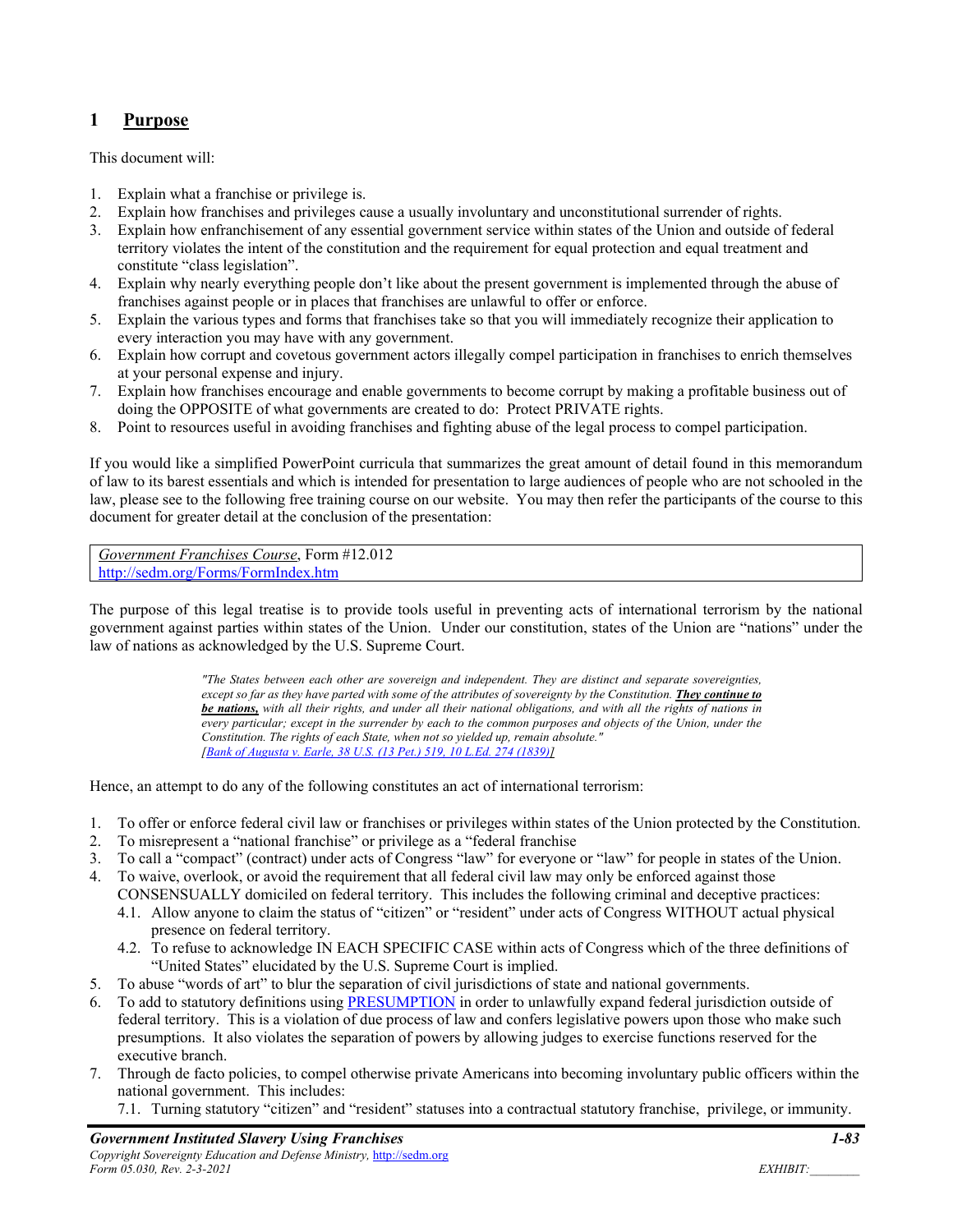- 7.2. Compelled use of Social Security Numbers or Taxpayer Identification Numbers as a prerequisite for any government service.
- 7.3. Deceiving financial institutions through fraudulent IRS publications into becoming the equivalent of "employment recruiters" who recruit public officers by compelling the use of SSNs and TINs to open accounts.1
- 7.4. Allowing government property such as TINs and SSNs to be abused to DESTROY rather than PROTECT private rights, thus accomplishing a purpose OPPOSITE to what governments were created for.
- 8. To recognize that which is not "positive law" as having the "force of law" without PROVING on the record of every legal proceeding HOW the enactment acquired "the force of law" against the party it is being enforced against. The only lawful method is by the consent of the subject.

*"Consent makes the law. A contract is a law between the parties, which can acquire force only by consent." [Bouvier's Maxims of Law, 1856; SOURCE: http://famguardian.org/Publications/BouvierMaximsOfLaw/BouviersMaxims.htm]* 

Why are all of the above acts of international terrorism recognized by and prohibited by the U.S. Constitution? Because the U.S. Constitution contains only ONE mandate, and that mandate is that the national government MUST protect each and every state of the Union from invasion. That mandate STARTS by protecting these states FROM THE INVASION BY THE NATIONAL GOVERNMENT.

> *United States Constitution Article IV, Section 4*

*The United States shall guarantee to every State in this Union a Republican Form of Government, and shall protect each of them against Invasion; and on Application of the Legislature, or of the Executive (when the Legislature cannot be convened) against domestic Violence.* 

Any attempt to convert PRIVATE rights to PUBLIC rights without the EXPRESS rather than IMPLIED consent of the owner in the context of any civil enforcement proceeding is a denial of a Republican form of government MANDATED by the United States Constitution and an act of INVASION. The main basis for a republican form of government is PRIVATE, INDIVIDUAL, PERSONAL rights.

| <b>ALIMALIALLY</b>                                                                                    |
|-------------------------------------------------------------------------------------------------------|
| TER ROR ISM noun 1 The act of terrorizing. 2 A system of                                              |
| government that seeks to rule by intimidation. 3 Violent                                              |
| and unlawful acts of violence committed in an organized                                               |
| attempt to overthrow a government.                                                                    |
| p.pop.ter notto 1 One who adopts or supports a policy of                                              |
| [Original (pre-Orwellian) Definition of the Word "Terrorism" Funk and Wagnalls New Practical Standard |
| Dictionary (1946)]                                                                                    |

The U.S. Supreme Court recognized such acts as an invasion when it held:

*"Wholly apart from that question, another principle embedded in our Constitution prohibits the enforcement of the Agricultural Adjustment Act. The act invades the reserved rights of the states. It is a statutory plan to regulate and control agricultural production, a matter beyond the powers delegated to the federal government. The tax, the appropriation of the funds raised, and the direction for their disbursement, are but parts of the plan. They are but means to an unconstitutional end." [Author's emphasis] [U.S. v. Butler, 297 U.S. 1 (1936)]* 

For entertaining videos on how this form of "economic terrorism" works, and how and why the District of Criminals (as Mark Twain called it) is a haven for financial terrorists, see:

- *1. How the World Works*, John Perkins https://sedm.org/liberty-university-2-6-how-the-world-works/k
- *2. Government Mafia*, Clint Richardson https://sedm.org/government-mafia/

Note that the subject of this memorandum deals ONLY with what happens in CIVIL courts under CIVIL statutory law. The principles discussed are NOT relevant to any CRIMINAL proceeding in any criminal court, state or federal. Those indicted

<sup>&</sup>lt;sup>1</sup> The IRS positively refuses to take legal responsibility for the accuracy of anything it writes or publishes, including all of its forms and publications. See: *Reasonable Belief About Income Tax Liability*, Form #05.007; http://sedm.org/Forms/FormIndex.htm.